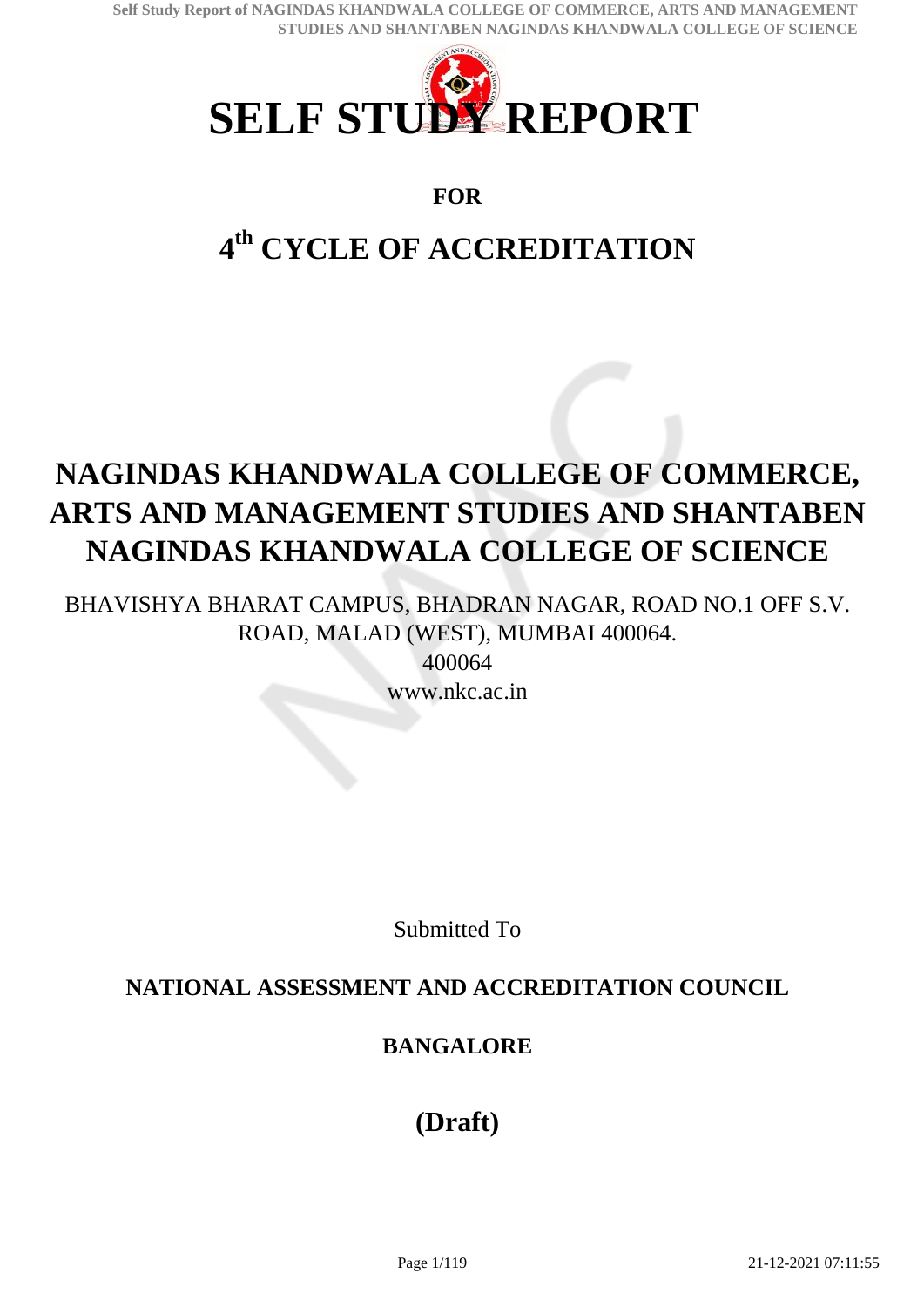## **1. EXECUTIVE SUMMARY**

## **1.1 INTRODUCTION**

Nagindas Khandwala College started on 21st June 1983. This was possible because of the visionary leadership of the trustees and management of the Malad Kandivli Education Society. The founders of the College had a clear vision that the College should be a place where the youth acquire the tools to shape their lives and the future of the country.

The College with a humble beginning of three classrooms has now become an autonomous institution. In Academic Year 20-21, the College was offering 17 Undergraduate Programmes, 7 Postgraduate Programmes with 3 Research Centres and had an enrolment of more than 5000 students. In Academic Year 21-22, the College offers 21 Undergraduate Programmes, 15 Postgraduate Programmes with four Research Centres. The College has achieved many laurels and awards over the years. For instance, the College received "Best College in Maharashtra Award" by Scientific Research Association for Economics & Finance (SRAEF), Chennai on 20th May, 2019. Similarly, the College won the Best Ensemble Faculty (Academic Brilliance Awards – 2013) by Education Expo TV's Research Wing for Excellence in Professional Education & Industry. Also, the College ranked 1st among India's Top 10 Private Higher Education Institutions for "Best Management Practices & Systems" in the Education World India Higher Education Grand Jury Award 2020-2021. The College was also ranked 1 in the category of New-age Study Programmes Leader in the Education World Grand Jury India Higher Education Rankings 2021-22.

The College was one of the first few Colleges in Mumbai to go for NAAC Accreditation and also one of the first Colleges in Mumbai, to be conferred with the status of an Autonomous Institution. The College is ISO 9001: 2015 certified.

The College offers innovative and industry-oriented programmes as per the requirement of the industry. At the same time, it ensures that a strong sense of social commitment is cultivated in the students.

The College, with its progressive and strong leadership, dedicated teaching and non-teaching staff, and a committed body of students and alumni, is growing from strength to strength every year. The next milestone we hope to achieve is the status of a university.

#### **Vision**

Education for All.

Education for the Youth.

Education for the Future of our Country.

Keeping our vision in mind, Nagindas Khandwala College was established in July 1983 by the Malad Kandivli Education Society (M.K.E.S), a registered charitable trust. The institution began its first year just 330 students. Today, the institution offers 17 Under Graduate, 7 Post Graduate and 3 Ph.D. programmes, thus establishing itself as one of the prominent institutions in the city.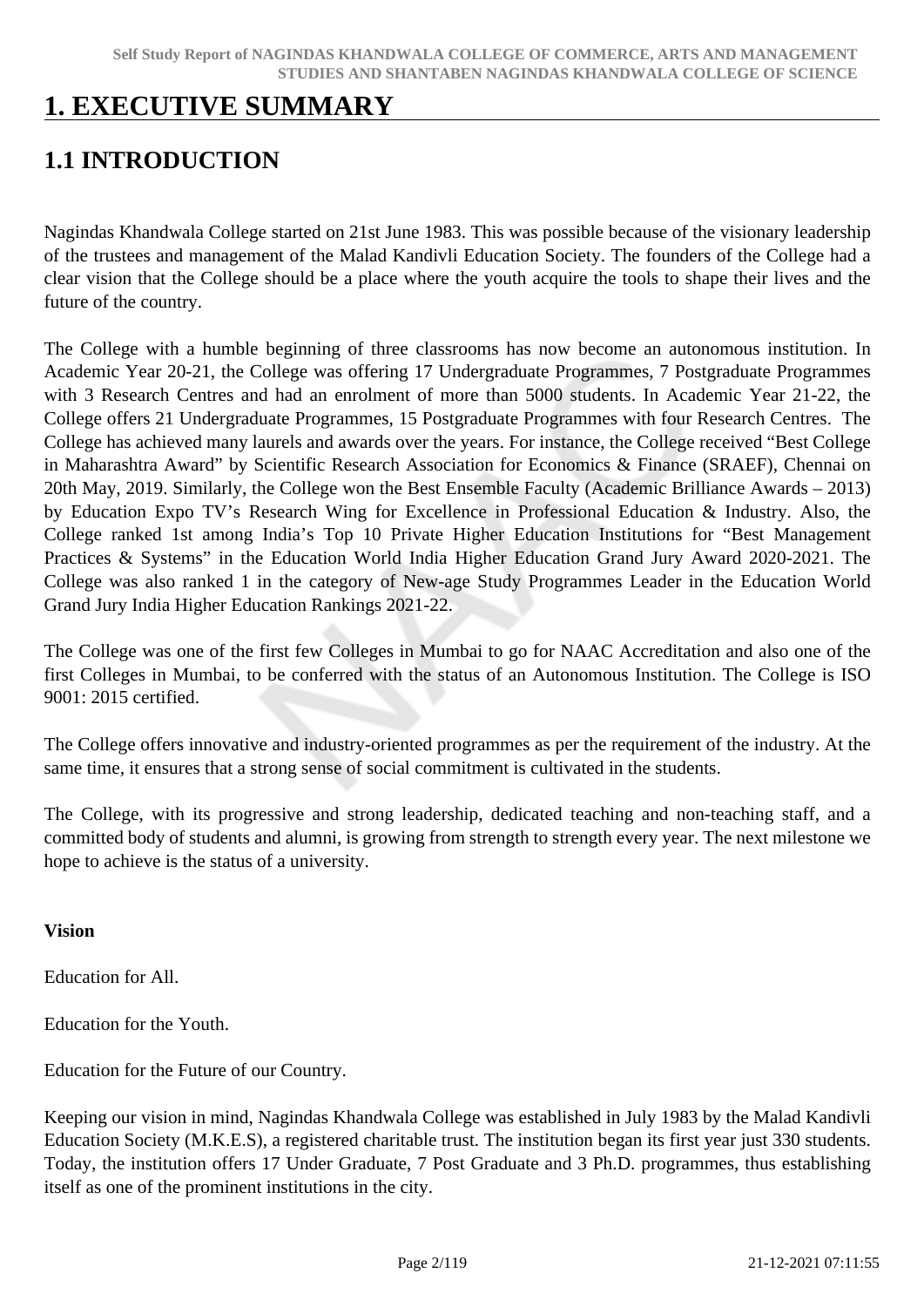The College is committed to 'Education for All'. For the General Quota, academics are the only criteria.

The institution also endeavours to make education accessible to as many youth as possible, not only through freeships and scholarships but also through various programmes and workshops.

For the future of our country, the College is determined to prepare well rounded individuals. Programmes and activities focusing on mental and physical health are arranged for the learners. At the same time short term courses on relevant topics are offered to enhance their skills to prepare them for the dynamic environment of the corporate world.

Social awareness programmes and activities that encourage the students to actively reach out to the disadvantaged sections of society are organized. Through statutory and non-statutory bodies, activities like food distribution, visits to orphanages, blood donation drives, teaching English to the Primary Section Students of NL Gujarati Medium School, etc. are organized. Additionally, a village school in rural Maharashtra has been adopted, and the students are completely involved in that project.

In this way Nagindas Khandwala College has maintained its relevance by holding on to its vision.

#### **Mission**

The mission of our institution is *to serve the society at large, and students belonging to the linguistic minority in particular, with commitment, dedication and devotion. The institution aims at providing overall education from K.G to P.G to Ph.D.*

While Nagindas Khandwala caters to the Gujarati Linguistic community, the reputation of the institution attracts scholars from all across the city. The College also has students from other states enrolled in many of the programmes, thanks to the well-known dedication and expertise of the teaching staff. Our commitment, dedication and devotion to our mission is evident in the many awards and recognitions we have received, both nationally and internationally.

The College also serves the society through food distribution, education and social awareness activities. Blood donation drives, visits to orphanages, and voter registration drives of students are conducted regularly. In addition, the institution has adopted a village school in rural Maharashtra and has achieved tangible progress in establishing educational facilities for the children of that village.

Our efforts have certainly borne fruit. We have been consistently graded A in every accreditation cycle. As early as in 2016, we were one of the few colleges in Mumbai to be conferred autonomous status. While the College has fulfilled the mission of providing PG and Ph. D programmes, the aim is now to strive to become a thriving university.

## **1.2 Strength, Weakness, Opportunity and Challenges(SWOC)**

#### **Institutional Strength**

Supportive and progressive management, well known in the field of education for reinforcing a culture of excellence.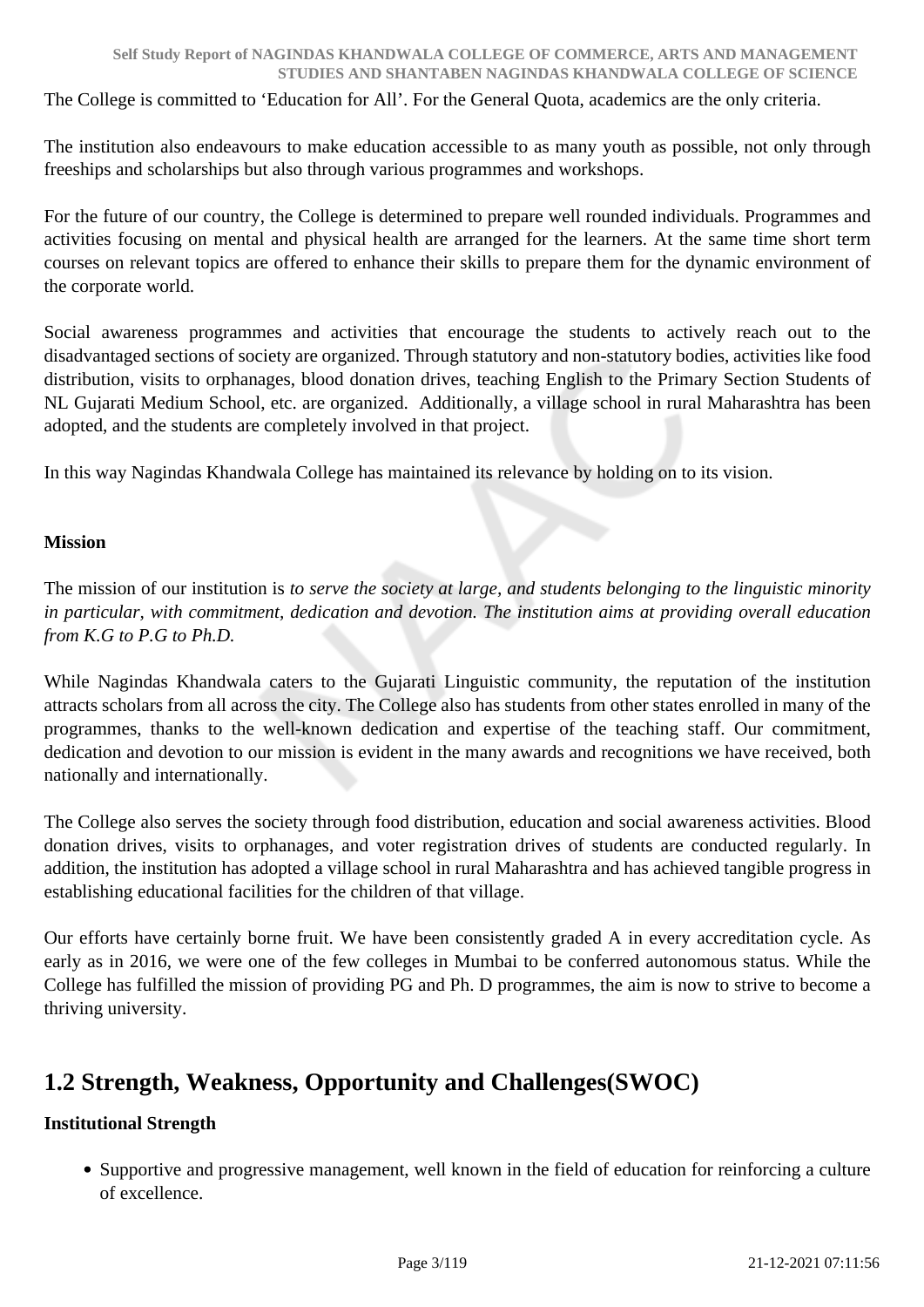- Focussed and proactive, award-winning Principal.
- Ranked First among India's Top 10 private Higher Education Institutions for "Best Management" Practices and Systems" in the Education World India Higher Education Grand Jury Award (2020-2021).
- Ranked 12th at National Level and 5th at State Level by Education World Magazine in (2020-2021).
- Ranked 1st nationally in the category of New-age Study Programmes Leader in the Education World Grand Jury India Higher Education Rankings (2021-2022).
- Best College Award for Quality in Education by Indo Global Chamber of Commerce.
- 'A' Grade in three consecutive cycles of NAAC Accreditation, ISO 9001:2015 Certified, and awarded Autonomy in 2016-17.
- Approachable Anti-Ragging and Grievance Cell to address issues faced by students and staff.
- The institution has been awarded RUSA grant, which is being used for construction of new facilities, renovation and for procuring new equipment.
- Work of faculty members published in various books and journals.
- Research Projects of some faculty members funded by external agencies/bodies.
- Many of our faculty are PhD Guides and we have our own Research Centre.
- Faculty are encouraged to attend foreign conferences.
- Funding for Research Projects made available to faculty at the institutional level.
- Regular organisation of workshops and talks for faculty development.
- Organisation of Programmes/Seminars/Workshops at the National/International Level.
- Updated digital infrastructure for extensive use of ICT in teaching learning process.
- Learner centric teaching learning process and excellent academic results.
- Unique Programmes and Short term Courses based upon industry needs.
- Accessible education to people from all sections of society.
- Robust system for seamless admission, fee payment, and other administrative procedures.
- State of the Art Library and additional Departmental Libraries.
- Facilities for Differently Abled Students.
- Responsive to Student Feedback.
- Strong mentoring and counselling system.
- Provision of Student Welfare and Scholarship Schemes, and Earn While You learn Scheme for students from financially weaker sections.
- Incubation Centre to encourage entrepreneurship among students.
- Good relationship with stakeholders.
- International and national collaborations.
- Medical insurance for all students and non-teaching staff.
- Impactful CSR Programme.

#### **Institutional Weakness**

#### **Availability of space:**

Space is a very big issue in a city like Mumbai. Therefore, learners do not get access to playgrounds and open spaces, as students from other cities do. Playgrounds and auditoriums have to be hired whenever the need arises.

#### **No Hostel Facilities for Outstation students:**

This hampers our enrolment of students from outside the city.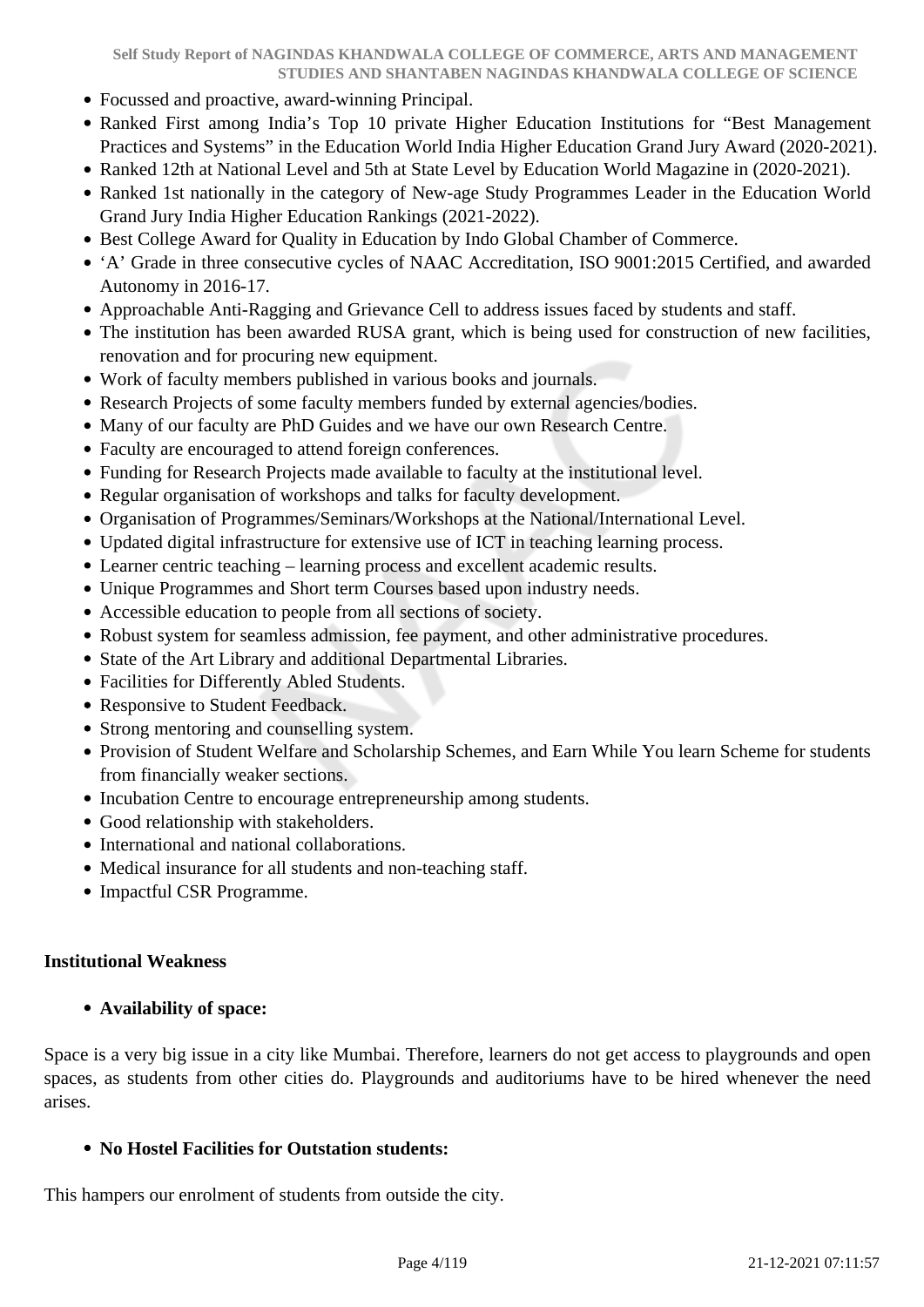#### **High Number of Students Per Class:**

In the aided programmes, the number of students in the class is approximately one hundred and twenty. It is a challenging task to give personal attention to each and every student. Further, teachers find it challenging to take all presentations within working hours.

#### **Getting a No Objection Certificate (NOC) for Vacant Posts:**

The Government is not issuing NOCs for vacant posts in the Aided Section. The College has to function with teachers appointed on contract, which impacts the quality of teaching as there is no consistency in the teaching staff. It also impacts the motivation of teachers as they do not know when they will be made permanent.

#### **Limited Interdisciplinary and Collaborative Research:**

The faculty members have to be encouraged to take up interdisciplinary and collaborative research.

#### **Limited Linkages with Industries for Consultancy Services:**

The College has to make more efforts in developing linkages with industries for consultancy. Presently there are very few consultancy projects being undertaken by faculty members.

#### **Limited Involvement of Undergraduate Students in Research:**

While there is complete participation in research among postgraduate students, very few undergraduate students are involved in any kind of research activity.

#### **Limited Avenues for International Cultural Programmes:**

Due to constraints of time, space and funds, organizing cultural programmes on an international level are a challenge.

#### **Moderate Placement Ratio:**

Since the majority of our learners are undergraduate students, placement leaves much to be desired. Also, a significant number of our students choose to continue their family business.

#### **Less Number of Foreign Students:**

We have been able to attract very few international students.

#### **Lack of Exchange Students from Renowned Foreign Universities:**

A mutual exchange programme for foreign students could not be initiated.

#### **Institutional Opportunity**

There are various opportunities which can be capitalized by Nagindas Khandwala College. The opportunities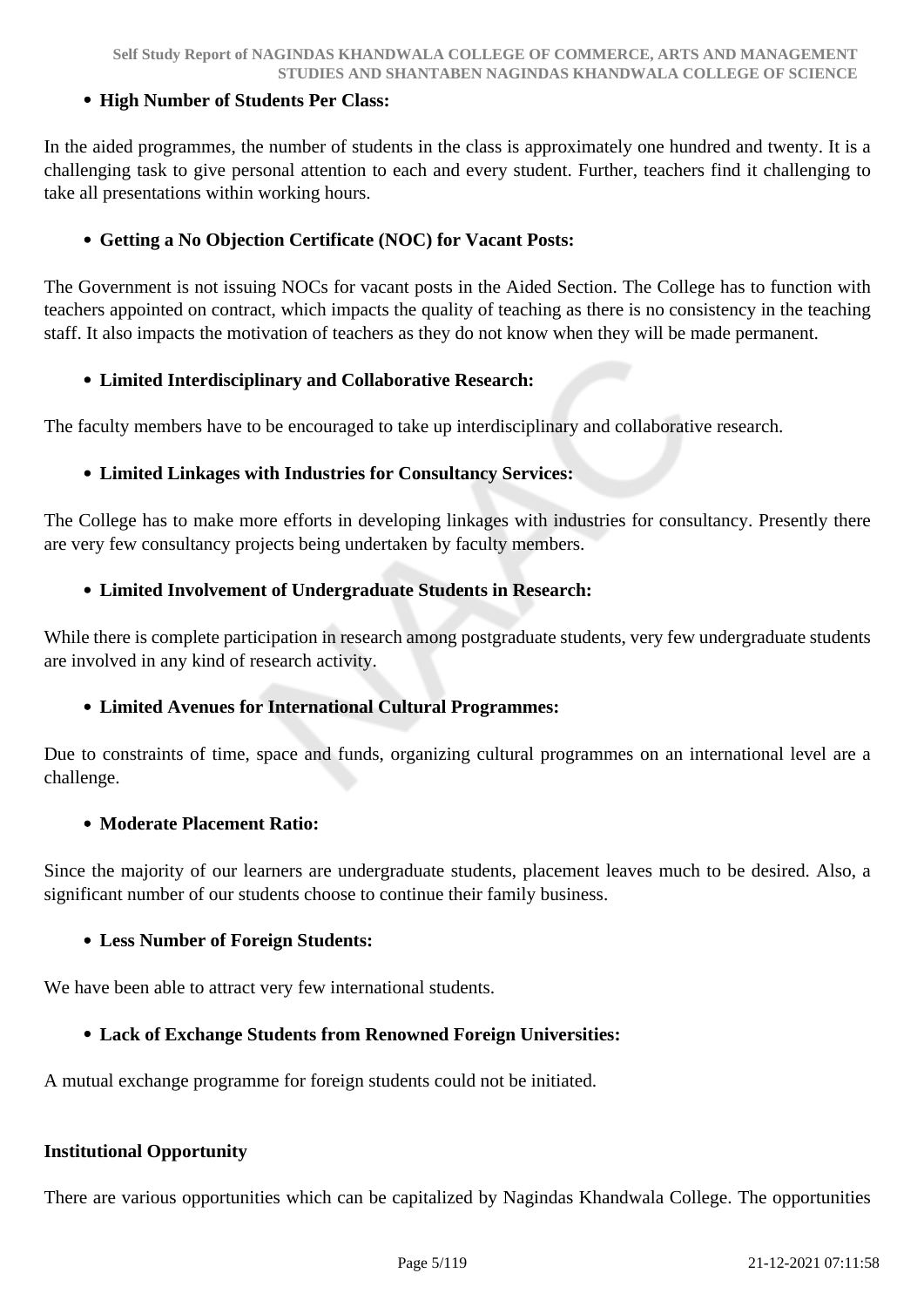#### are as follows:

- To increase collaborations with Foreign Universities.
- To increase industry linkages.
- To achieve the status of a university.
- Increase the involvement of teachers in research.
- To publish resource material for students.
- Developing a mechanism to identify advanced and weak learners immediately after the admission process.
- To collaborate with reputed organisations for teaching and research.
- To undertake global collaboration for research.
- Promotion of trans-disciplinary research for the overall development of the society.
- To develop and enhance the leadership qualities in students.
- To develop a strong alumni base and strengthen the student support mechanism.
- To undertake faculty exchange with foreign universities.
- To introduce more Programmes that cater to the needs of the industry.
- To have a full-fledged operational Incubation Centre.
- To enhance the knowledge of teachers on innovative pedagogy.
- To make learning experiential wherever possible.
- To facilitate Distance Learning Education Programmes.
- To make contributions to MOOC and SWAYAM Courses.
- To start an In-House Journal.
- To conduct regular training programmes for non-teaching staff.
- Establishing a new, spacious campus.
- Benchmarking with leading institutions to achieve the best results.
- To bring about an increase in alumni support.
- To achieve an increase in funding from external agencies.
- Apply for patents.

#### **Institutional Challenge**

Nagindas Khandwala College has various opportunities and at the same time it faces various challenges. The challenges faced by the College are:

- Meeting the diverse needs of students in a class of more than a hundred students.
- Delay in sanctioning teaching and admin posts, leading to increase in hiring cost of manpower for academic, administrative and technical work which is high when no grants are received.
- The high number of students in each class makes personalized attention and teaching a challenge.
- Raising more funds for the College to carry out developmental activities.
- Creating a paperless office to streamline processes and reduce wastage of resources.
- Increasing the engagement of faculty members in consultancy activities.
- Striving to become a Centre of Excellence that will be recognized worldwide.
- Keeping the faculty members abreast of the latest developments and catering to the demands of the rapidly changing society in the face of globalization of the Higher Education Sector.
- Increasing research in consultancy mode.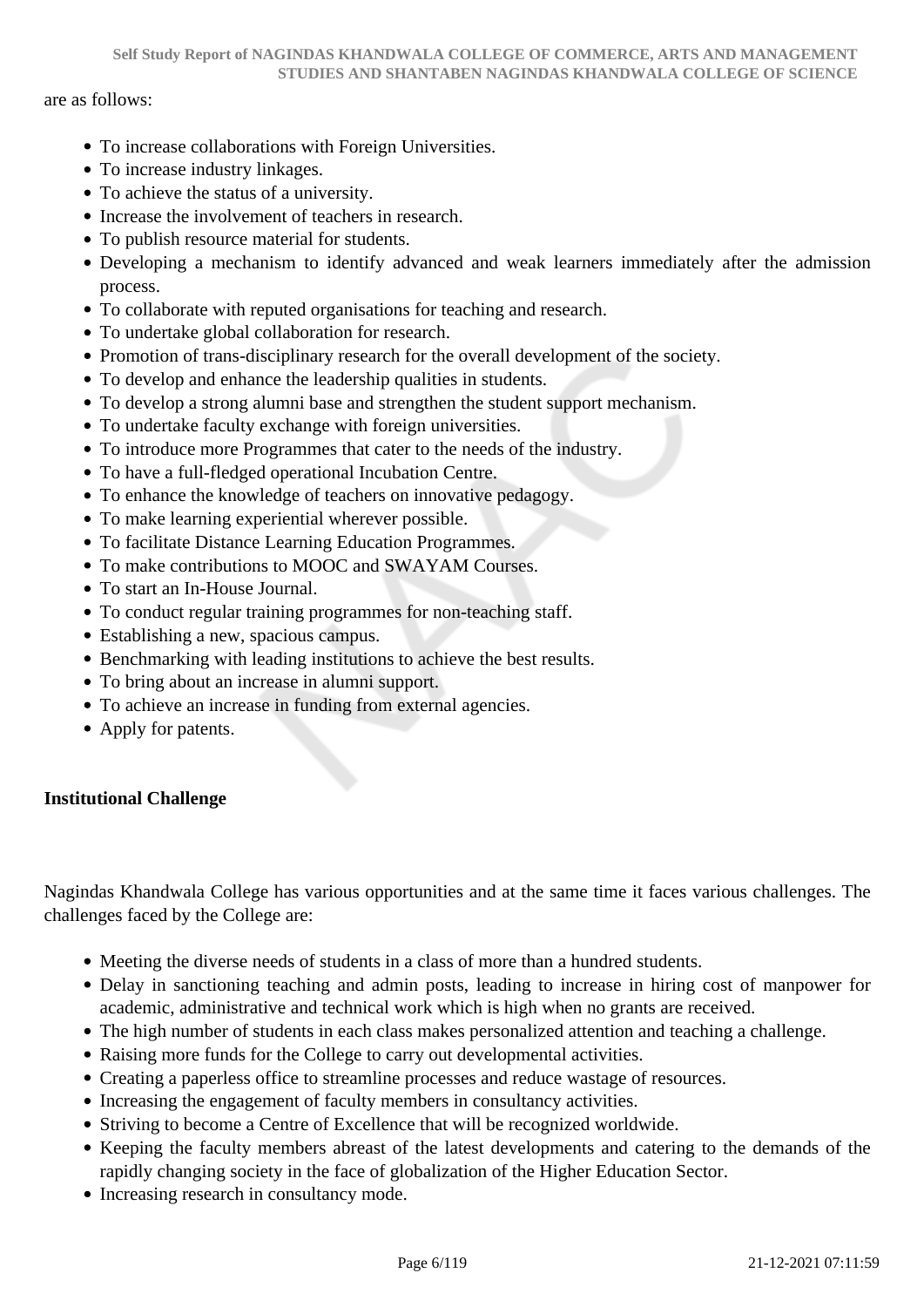- Instituting credit transfer practices between different higher educational institutes in the country and abroad.
- Achieving more placements for learners, especially in reputed companies.
- Increasing participation of Alumni in development of the institution.
- Bringing about flexibility of teaching schedule for attaining maximum realization of the National Education Policy.
- Facilitating credit transfer between different institutions, within the country and abroad.
- Preparedness for implementing the National Education Policy.

## **1.3 CRITERIA WISE SUMMARY**

#### **Curricular Aspects**

Our college aims at the overall holistic development of students by imparting quality education. The grant of autonomy status in the academic year 2016-17 has allowed the college to introduce a variety of autonomous programmes catering to diverse needs and interests of the students. During the academic year 2020-21, our college offered 17 Under Graduate, 8 Post Graduate and 3 PhD programmes. The college has been practising Outcome Based Education since the year 2016-17. The curriculum is designed, developed and adopted keeping in mind the **local, national, regional and global development needs**. Course Outcomes are designed for each course in alignment with the Programme Specific Outcomes. Since 2016, 43.82% of our programmes have had their syllabi revised. 13.65% of our courses across programmes are new and 50.40% of our courses focus on development of entrepreneurial skills and employability. Also, 100% of our programmes are based on Choice based Credit system. In order to integrate the cross-cutting issues relevant to **Professional Ethics, Gender, Human Values, Environment and Sustainability**, the College has introduced different types of courses across 17 UG and 8 PG Programmes. Some programmes enhance professional competencies while others aim to sensitize learners towards ethical, social and environmental issues, resulting in holistically educated learners. 55 value added courses are now offered to the learners. In the last five years, 8263 students (36.09%) have benefitted from these value- added courses. During the academic year 2020-21, 339 students completed their internship and 415 students submitted research projects which is 14.56% of our enrolment. The college takes feedback from students, teachers, alumni and employers on different aspects of curriculum and from students on various teaching-learning aspects. The feedback is analysed, with a focus on the parameters with the lowest satisfaction ratio. The happiness index/quotient is calculated based on the satisfaction ratio so that measures could be taken to improve it. There is a constant follow up of the action plan. In an academic year, any change in the satisfaction ratio from odd to even semesters is also scrutinised. A record of the action taken and the resulting improvement is also maintained.

#### **Teaching-learning and Evaluation**

The average enrolment percentage of students is 91.2%. The college follows a proper system for identifying advanced and slow learners. Slow learners are provided the additional benefit of remedial teaching, mentoring and counselling to bring them at par with other students. The college encourages advanced learners to publish research papers and participate in skill enhancement activities. Teachers use technology driven methods like Microsoft Team, Google Meet, Videos and Google classroom and adopt pedagogical methods that make the student an active learner. Thus methodologies like Participative Learning and Exponential Learning are used. Teaching methods that encourage problem solving are followed. The institution has a mentoring system in place. Professional counselling is offered to the students who need help. One mentor is allotted 3 to 4 groups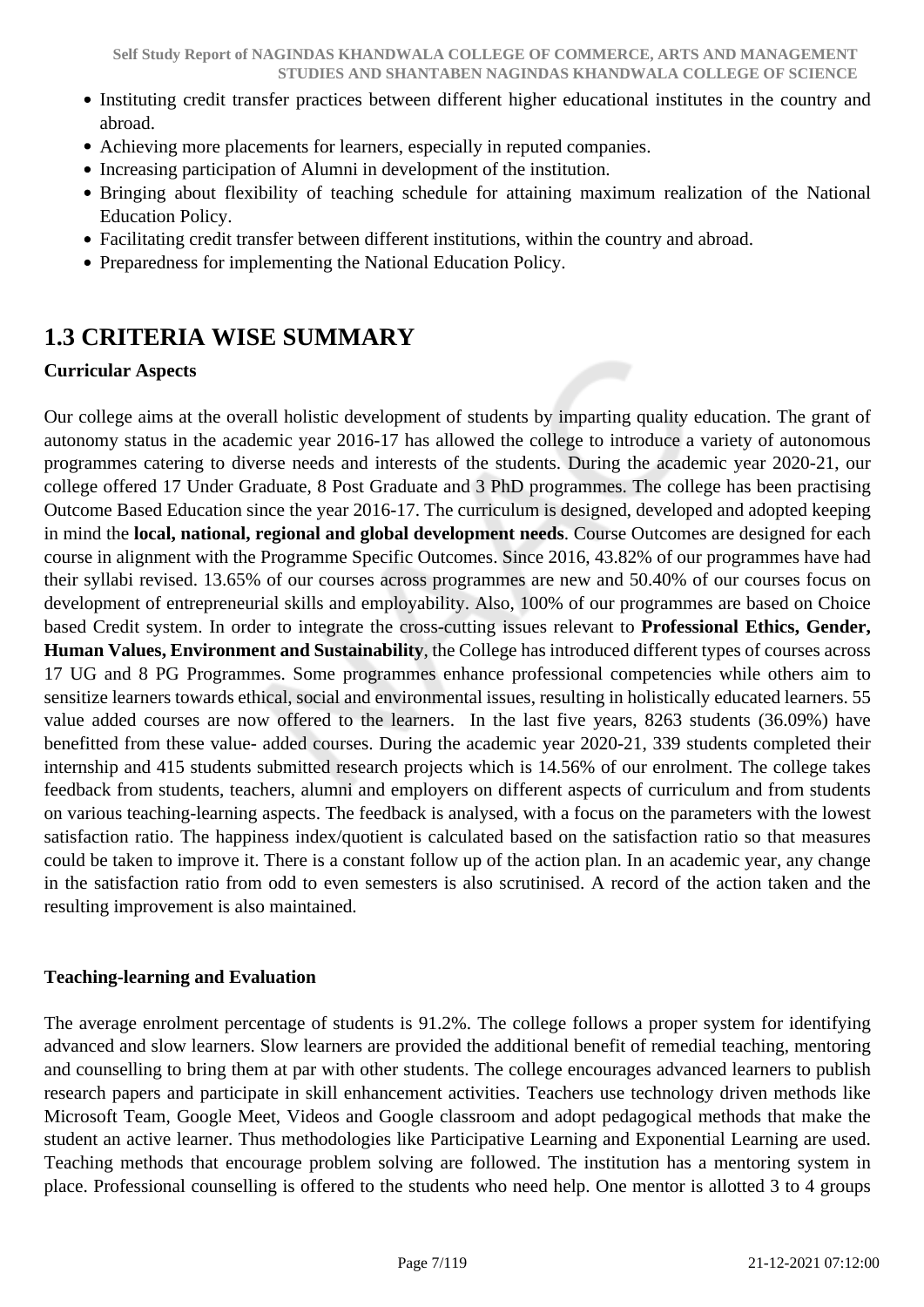and each group consists of 30 mentees. The academic calendar is displayed on the website and is ardently followed. The teaching learning process is at place and PDCA Cycle of Operation is followed. Meticulous planning and periodic review of teaching plans ensure effective teaching learning methods. The teachers, through their teaching plans, handle their classes in a planned manner. The average percentage of full time teachers against sanctioned posts during the last five years is 80.88%. On an average, 32.05% of the college's full time teachers have a Ph.D. When it comes to full time faculty, the average teaching experience is 13.88 years. In the last five years, result declaration, on an average, has occurred within 25.2 days of the last day of the semester end/year end examinations. The average percentage of students' grievance about evaluation during the last five year is 0.77%. The Controller of Examinations (CoE), in consultation with the Principal, schedules the continuous Internal Assessment Test and Comprehensive Examinations. Effective automation has streamlined the planning of the examination process and made it paperless. All programmes have a Programme Outcome and all the courses under the various programmes have a Course Outcome. The college has also designed the attainment level of students through direct and indirect methods. The pass percentage of final year students in 2020-21 is 95.60%.

#### **Research, Innovations and Extension**

The college has a vibrant research culture. There is a research policy formulated to develop research culture in the institution. There is a Research Advisory Committee and a Research Ethics Committee which oversees the quality of the research undertaken in the institute. The College Management also provides seed money to teachers for conducting research. In the last five years, one faculty has been awarded a national fellowship for research. Over the past five years, the college has received Rs. 17.75 lakhs across an average of 9.99% of the departments for research projects from various agencies (governmental and non-governmental). 3.52% of the faculty have conducted research since 2016 and 12% of the faculty are recognized research guides. The institution has dedicated centres for research and incubation. The College has also subscribed to Turnitin Plagiarism Checker. The number of research papers per teacher in the journals notified on UGC website is 1.7 during the last five years and number of books and chapters in edited volumes/books published per teacher during the assessment period is 4.08. The revenue generated from consultancy and corporate training is 0.45 lakhs. Since the past five years, Rs. 1.08 lakhs has been invested in training the staff to in undertaking consultancy projects. The college sensitizes students to social issues and holistic development. The Institution's extension activities have resulted in 21 awards and recognitions. This is the result of 320 such programmes conducted since 2016, with 52.89% of our 11,870 students participating in these activities in the last five years. The number of collaborative activities for research/ faculty exchange/ student exchange/ internship/ on job training/ project work per year is 22. Twenty functional MoUs have been signed with national and international institutions, as well as with other universities and industries during the last five years.

#### **Infrastructure and Learning Resources**

The aim of the college is to develop an infrastructure that caters to the academic needs and personality development of the students. The college has a campus area of 7723.28 sq. ft. and 58 air conditioned classrooms and seminar/ conference halls and 7 laboratories, as well as a fully equipped Gymkhana and Gymnasium. The college always encourages student participation in different extracurricular/co-curricular activities. Different college committees organise activities, thus ensuring that our campus is buzzing with activity throughout the academic year. At the same time, the students are encouraged to represent the college in various events organised at the university, state and national level. Academic events like conferences and workshops, as well as cultural events, are conducted in the College Auditorium which has an area of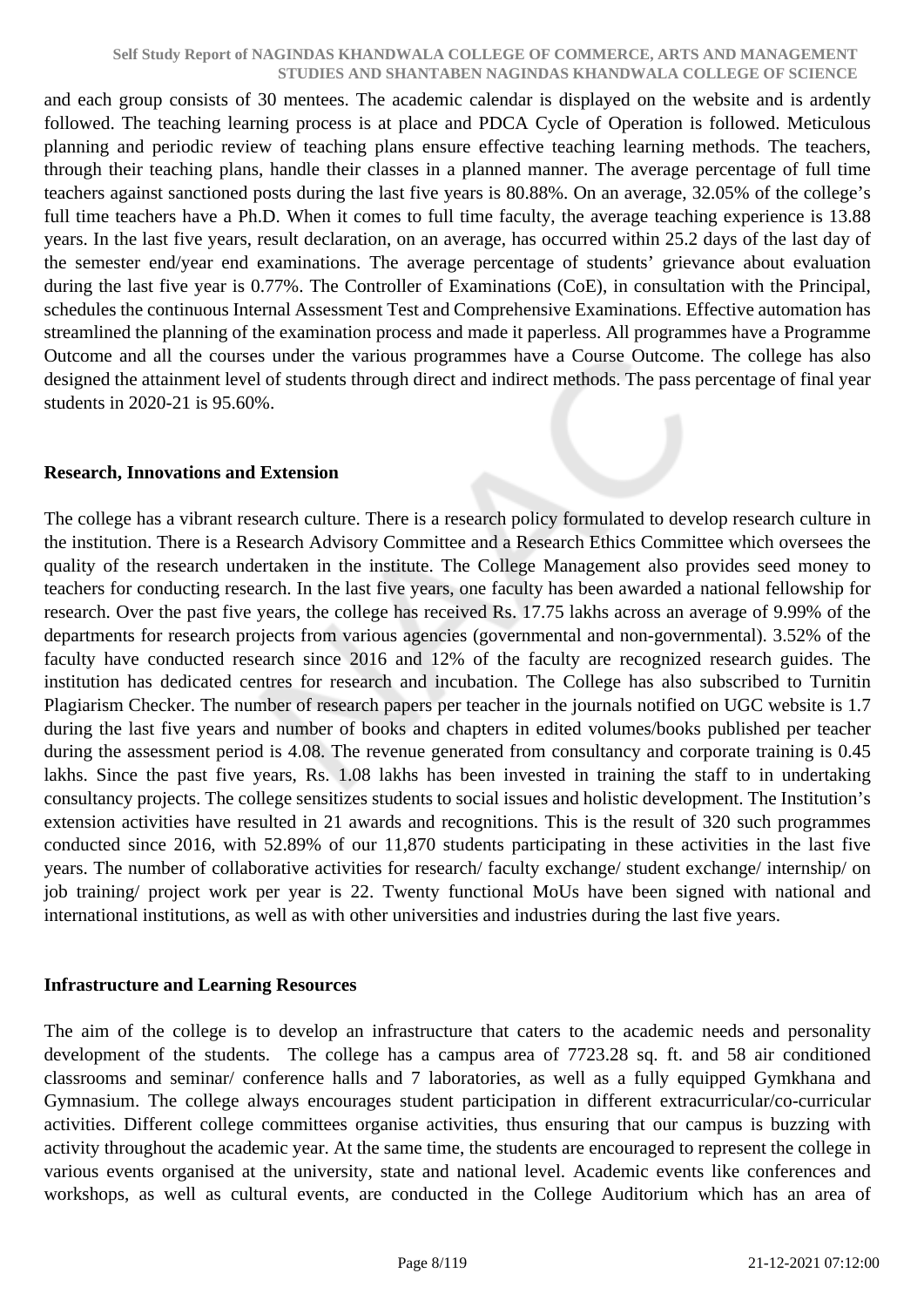approximately 3958.70 sq. ft. The Conference Hall has the latest audio-visual equipment to organise seminars and workshops as well as cultural events for students and teaching and non-teaching. In spite of space constraints, the institution has built new facilities within the available infrastructure like upgrading classroom with ICT enabled facilities. The library is fully automated with SLIM21 Integrated Library Management System (ILMS). The latest version is 3.7.0. It has acquisition, cataloguing, circulation and serials modules. The library has nearly sixty thousand books. In addition, it has journals, e-journals, e-books, databases, magazines, theses, reference books, cartographic and CDs. The library has subscribed to various databases. Additionally, some departments have their own departmental libraries. Nagindas Khandwala College considers that it is important to provide good infrastructure and learning resources that have been strengthened with technology. Thus, IT Infrastructure and associated facilities have been augmented periodically as and when there is a requirement. Computer systems possess all necessary upgrades. The student computer ratio is 19:1 and the bandwidth of internet connection is more than 50 Mbps. The institution has a facility for e-content development. Budget allocation for proper maintenance and necessary up gradation of the infrastructure are implemented when required. Purchase policy, maintenance policy and disposal policy are at place. Proper process is followed for any problems related to physical, academic and support facilities.

#### **Student Support and Progression**

Nagindas Khandwala College believes in facilitating students' development in all possible ways. Granting and facilitating scholarships and freeships, placements and counselling and providing a platform to develop interpersonal skills are the ways of providing such support. Scholarships from the Government, Institution and Trusts are made available to the students across the college. Over the last five years 1.23% of the registered students have benefited from the Government Scholarship Schemes. The College, and a few non-governmental agencies like trusts provided scholarships or freeships to 588 (2.47%) students. A strong focus on *developing* knowledge is required for all round personality development of the students. Therefore, 122 activities, focussing on either skill enhancement or skill development, were organised during the assessment period. 8,239 (35.06%) students of the total strength were guided regarding competitive examinations and many other aspects that collectively come under career counselling. For the students, various committees have been constituted to address grievances regarding pertinent issues including ragging by peers as well as sexual harassment. The policy documents, minutes, and number of cases received and redressed are recorded and preserved. 165 (2.49%) outgoing students have been provided placement. On an average 9.09% of the students have moved on to higher educational degrees. The institution's students have received 47 awards/medals in inter-university, state and national level sports/cultural events during the last five years. 240 sports and cultural events/competitions were organized with an average of 48 events per annum. For effective representation and engagement, the College has student representatives in the Internal Quality Assurance Cell and in the Board of Studies of various departments. Outreach activities of Alumni such as Industry Alliances, Fundraising, Placements, Mentorship and Guest Lectures are conducted regularly since they are found to be effective. The belief is that these practices will help the institution scale greater heights.

#### **Governance, Leadership and Management**

Nagindas Khandwala College is administered by the Malad Kandivli Education Society, comprising veteran educationists and professionals. It has a well-defined vision, mission, goals and objectives. The Governing Body, Academic Council, College Development Committee, Board of Studies (for each department) and the Internal Quality Assurance Cell (IQAC) ensure that rigour and transparency are maintained while catering to the needs of the stakeholders. The IQAC creates a culture of participative learning and ensures that quality is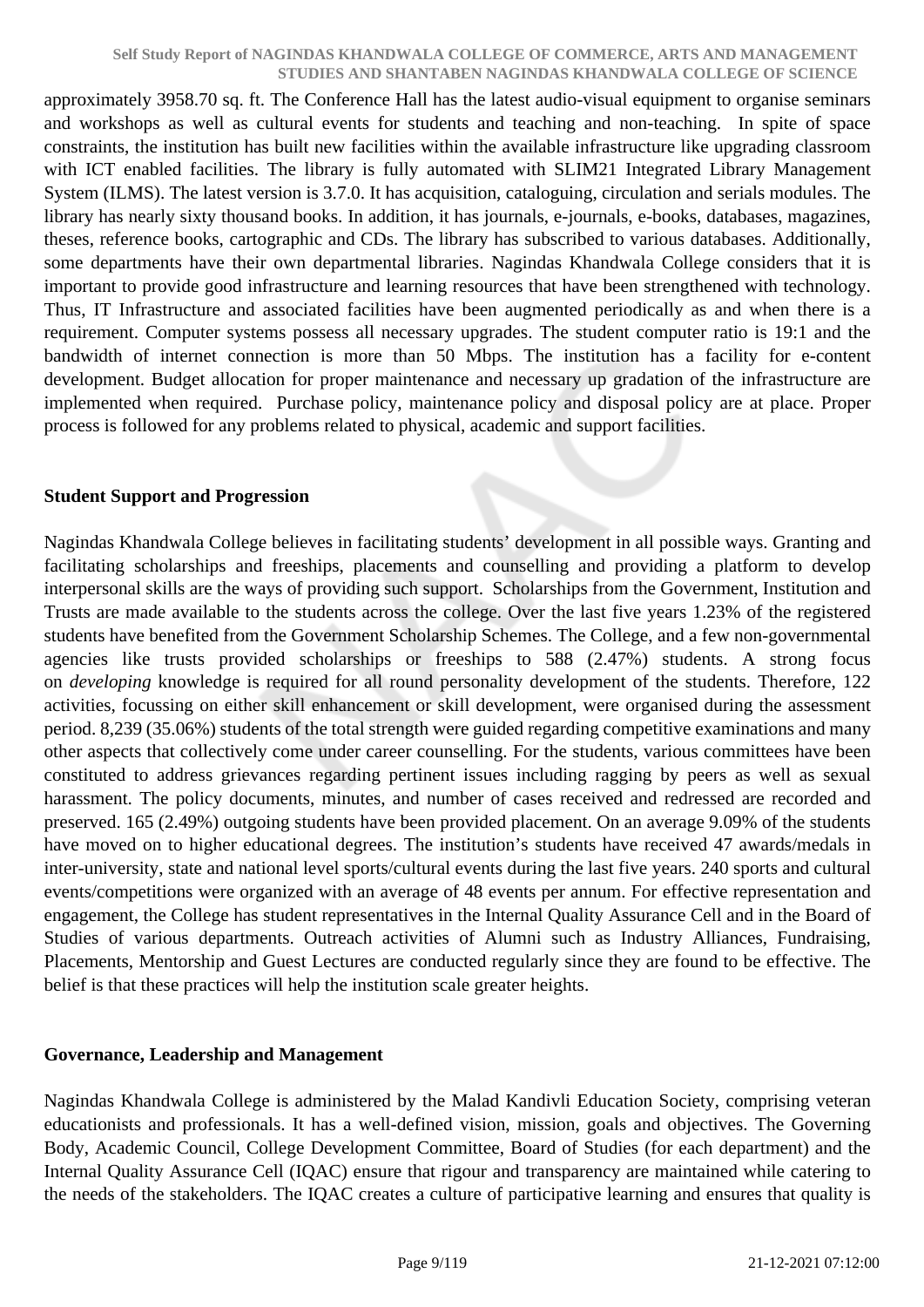maintained in all of its initiatives. The Curriculum Enrichment Committee develops various short term courses and strives hard to introduce new and innovative programmes which make the students industry ready. The Principal oversees the overall functioning of the College to ensure efficiency and effectiveness. The Principal is supported by Vice-Principals for academic aspects and by the Registrar for administration. There are a number of welfare measures for teaching and non-teaching staff. Nagindas Khandwala receives grants/funds from various funding agencies like the State Government, the UGC and RUSA and also research grants. The Institution ensures transparency in financial management while it constantly strategizes fund mobilization. The College has a full-time accountant and regularly conducts Internal and External Financial Audits. The IQAC has contributed significantly to the college by initiating quality assurance strategies and creating a researchfriendly environment. It monitors and reviews the teaching –learning process by regular academic audits. There are regular conduction of IQAC meetings, collection and analysis of feedback followed by ISO 9001:2015 certification. Concerning research, the IQAC facilitates faculty training in Research Methodology as well as in writing and publishing of research papers. Since 2016, 33 Professional Development Programmes have been organised and 56 faculty members have been provided with financial assistance to attend conferences and workshops. The IQAC also guides the faculty in applying to various bodies for research funding. Nagindas Khandwala College has adopted Outcome Based Education to bring changes to the curriculum by adapting to the requirements of the stakeholders like students, parents, industry and recruiters. Thus, Bloom's Taxonomy is used to develop Course Outcomes. In these many ways, the College strives for excellence in all aspects of its functioning.

#### **Institutional Values and Best Practices**

Nagindas Khandwala College has framed a Gender Sensitization Policy for promoting gender equity. The College has taken all the necessary steps to ensure security of students and faculties. Continuous efforts are made to create and maintain environmental consciousness. Nagindas Khandwala College has adopted partial utilisation of solar energy and biogas. Sensor-based energy conservation and LED bulbs are used to reduce energy consumption.The college has facilities for solid and liquid waste management and E-waste. Facilities for rain water harvesting and the bore-well help in water conservation. Green campus initiatives like restricted vehicular entry, pedestrian-friendly pathways and landscaping with trees and plants are implemented. Green audit, energy audit and environmental audits are conducted through external certified agencies on a regular basis. College deals with disabled students with lots of sensitivity and care. Disabled friendly washrooms and ramps are available on campus. Human assistance is provided for the students with learning disabilities.The College strongly believes in creating an inclusive environment and encourages the learners to celebrate unity in diversity through outreach programmes and festival celebrations. To sensitize students and employees of the institution to the constitutional obligations, the College conducts guest lectures, activities and events. A Code of Ethics and a Code of Conduct have been framed to create an ethical climate in the College. Programmes are organised annually to ensure that all stakeholders are aware of the Institution's Code of Conduct and Code of Ethics. Additionally, national and international commemorative days, events and festivals are organised annually. College has adopted two best practices. In Training the Trainer initiative, the College conducts training programmes for teachers to update their skills and knowledge that would subsequently help them in improving the learning experience of students. The effectiveness of the training programmes are also checked. College Social Responsibility is another best practice. Through various programmes the college reaches out to the weaker sections of society. The college believes in holistic education and thus provides the learners opportunities to develop various skills by introducing industry oriented programmes. In this way, holistic education is encouraged at Nagindas Khandwala College.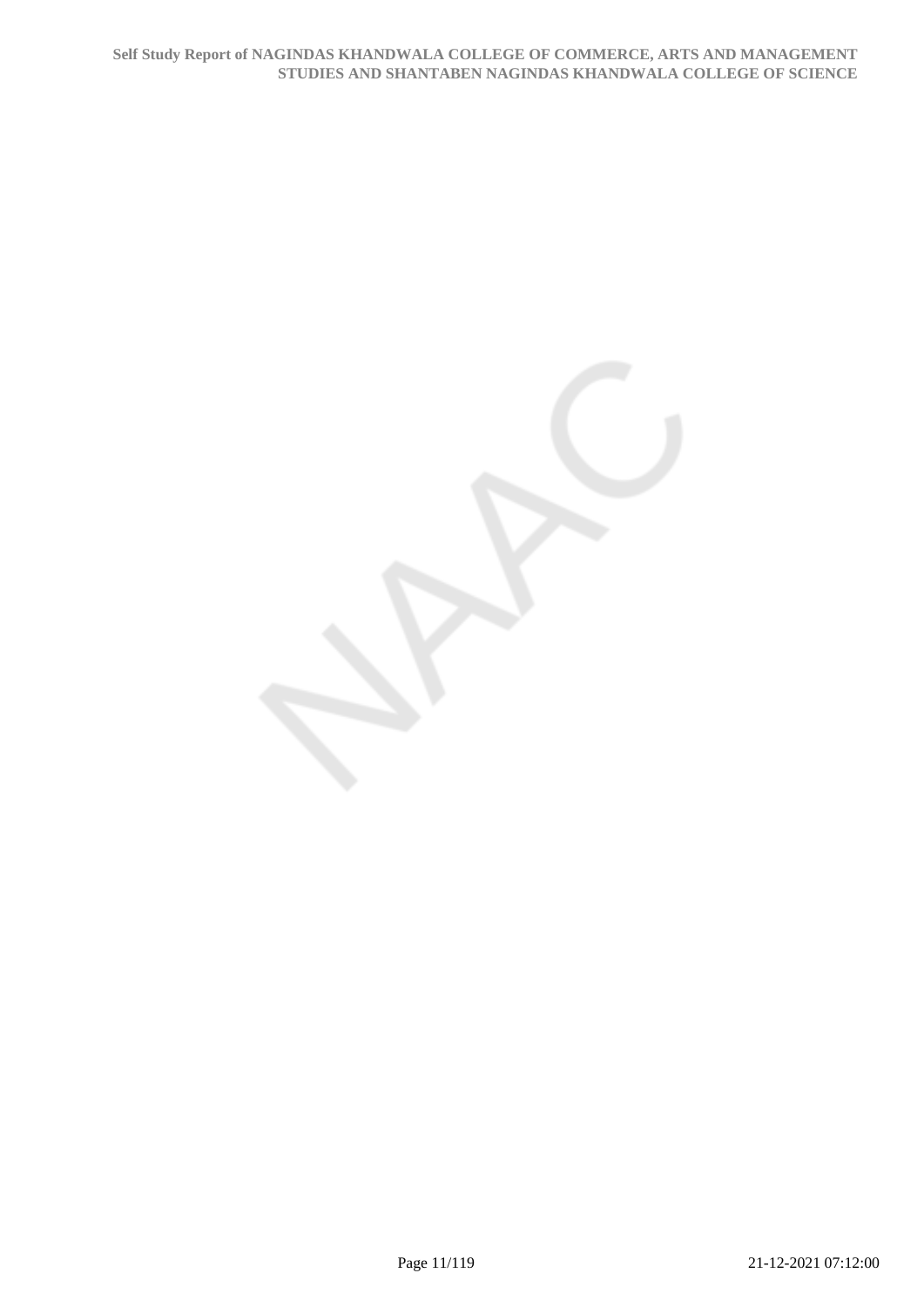## **2. PROFILE**

## **2.1 BASIC INFORMATION**

| <b>Name and Address of the College</b> |                                                                                                                                  |  |  |  |
|----------------------------------------|----------------------------------------------------------------------------------------------------------------------------------|--|--|--|
| Name                                   | NAGINDAS KHANDWALA COLLEGE OF<br>COMMERCE, ARTS AND MANAGEMENT<br>STUDIES AND SHANTABEN NAGINDAS<br>KHANDWALA COLLEGE OF SCIENCE |  |  |  |
| Address                                | Bhavishya Bharat Campus, Bhadran Nagar, Road<br>No.1 Off S.V. Road, Malad (West), Mumbai<br>400064.                              |  |  |  |
| City                                   | Mumbai Suburban                                                                                                                  |  |  |  |
| <b>State</b>                           | Maharashtra                                                                                                                      |  |  |  |
| Pin                                    | 400064                                                                                                                           |  |  |  |
| Website                                | www.nkc.ac.in                                                                                                                    |  |  |  |

| <b>Contacts for Communication</b> |                                |                                          |               |                          |                                   |
|-----------------------------------|--------------------------------|------------------------------------------|---------------|--------------------------|-----------------------------------|
| <b>Designation</b>                | <b>Name</b>                    | <b>Telephone with</b><br><b>STD Code</b> | <b>Mobile</b> | Fax                      | <b>Email</b>                      |
| Principal                         | Ancy Jose                      | 022-28072262                             | 9820460079    | $\overline{\phantom{a}}$ | nagindaskhandwal<br>a@hotmail.com |
| IQAC / CIQA<br>coordinator        | Prof. Dr.<br>Moushumi<br>Datta | 022-28085424                             | 9833060056    | $\overline{\phantom{a}}$ | moushumi@nkc.ac<br>.1n            |

| <b>Status of the Institution</b> |              |  |
|----------------------------------|--------------|--|
| <b>Institution Status</b>        | Grant-in-aid |  |

| Type of Institution   |              |  |  |
|-----------------------|--------------|--|--|
| By Gender             | Co-education |  |  |
| <sup> </sup> By Shift | Regular      |  |  |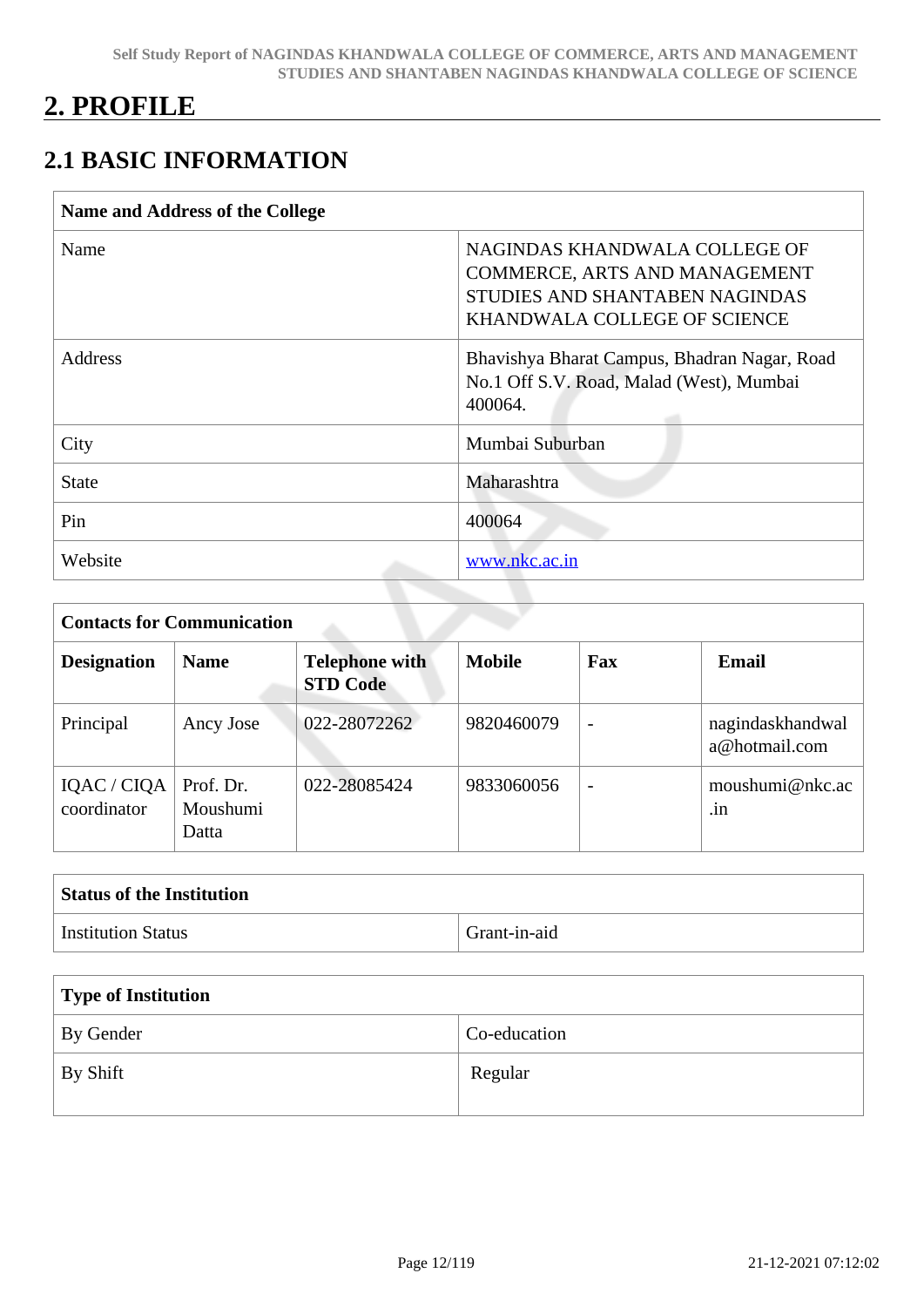| <b>Recognized Minority institution</b>     |                                        |  |  |  |
|--------------------------------------------|----------------------------------------|--|--|--|
| If it is a recognized minroity institution | Yes<br><b>MINORITY CERTIFICATE.pdf</b> |  |  |  |
| If Yes, Specify minority status            |                                        |  |  |  |
| Religious                                  | <b>NA</b>                              |  |  |  |
| Linguistic                                 | Gujarati                               |  |  |  |
| Any Other                                  | <b>NA</b>                              |  |  |  |

| <b>Establishment Details</b>                                         |            |
|----------------------------------------------------------------------|------------|
| Date of Establishment, Prior to the Grant of<br>'Autonomy'           | 22-06-1983 |
| Date of grant of 'Autonomy' to the College by UGC $\vert$ 01-01-1970 |            |

| University to which the college is affiliated               |  |  |  |
|-------------------------------------------------------------|--|--|--|
| <b>University name</b><br><b>State</b><br><b>Document</b>   |  |  |  |
| University of Mumbai<br>Maharashtra<br><b>View Document</b> |  |  |  |

| <b>Details of UGC recognition</b>                    |            |                      |  |
|------------------------------------------------------|------------|----------------------|--|
| <b>Under Section</b><br><b>View Document</b><br>Date |            |                      |  |
| 2f of UGC                                            | 21-12-2001 | <b>View Document</b> |  |
| 12B of UGC                                           | 21-12-2001 | <b>View Document</b> |  |

#### **Details of recognition/approval by stationary/regulatory bodies like AICTE,NCTE,MCI,DCI,PCI,RCI etc(other than UGC) Statutory Regulatory Authority Recognition/App roval details Inst itution/Departme Day,Month and year(dd-mmyyyy) Validity in months Remarks**

**nt programme**

|  | No contents |
|--|-------------|
|--|-------------|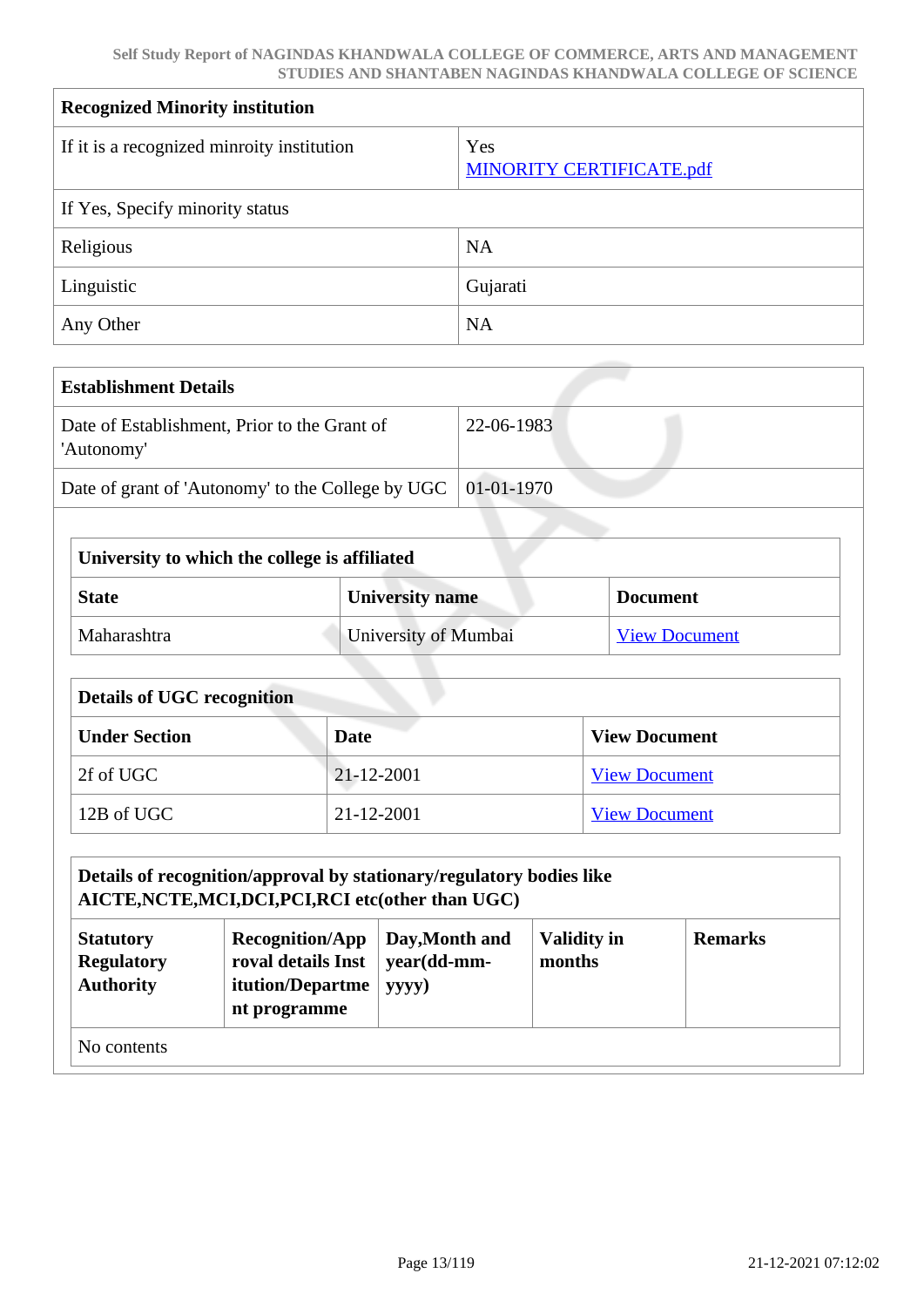| <b>Recognitions</b>                                                                   |                |  |  |  |
|---------------------------------------------------------------------------------------|----------------|--|--|--|
| Is the College recognized by UGC as a College<br>with Potential for Excellence (CPE)? | N <sub>0</sub> |  |  |  |
| Is the College recognized for its performance by<br>any other governmental agency?    | N <sub>0</sub> |  |  |  |

| <b>Location and Area of Campus</b> |                                                                                                        |           |                                |                             |  |
|------------------------------------|--------------------------------------------------------------------------------------------------------|-----------|--------------------------------|-----------------------------|--|
| <b>Campus Type</b>                 | <b>Address</b>                                                                                         | Location* | <b>Campus Area</b><br>in Acres | Built up Area in<br>sq.mts. |  |
| Main campus<br>area                | Bhavishya Bharat Campus,<br>Bhadran Nagar, Road No.1<br>Off S.V. Road, Malad (West),<br>Mumbai 400064. | Urban     | 2.03                           | 14737.99                    |  |

## **2.2 ACADEMIC INFORMATION**

| Details of Programmes Offered by the College (Give Data for Current Academic year) |                                         |                                     |                                             |                                        |                                      |                                             |
|------------------------------------------------------------------------------------|-----------------------------------------|-------------------------------------|---------------------------------------------|----------------------------------------|--------------------------------------|---------------------------------------------|
| <b>Programme</b><br>Level                                                          | <b>Name of Pr</b><br>ogramme/C<br>ourse | <b>Duration</b> in<br><b>Months</b> | <b>Entry</b><br>Qualificatio<br>$\mathbf n$ | <b>Medium of</b><br><b>Instruction</b> | <b>Sanctioned</b><br><b>Strength</b> | No.of<br><b>Students</b><br><b>Admitted</b> |
| <b>UG</b>                                                                          | BCom, Bache<br>lor Of<br>Commerce       | 36                                  | <b>HSC</b>                                  | English                                | 192                                  | 188                                         |
| <b>UG</b>                                                                          | BMS, Bachel<br>or Of<br>Commerce        | 36                                  | <b>HSC</b>                                  | English                                | 612                                  | 607                                         |
| <b>UG</b>                                                                          | BCom, Bache<br>lor Of<br>Commerce       | 36                                  | <b>HSC</b>                                  | English                                | 426                                  | 396                                         |
| <b>UG</b>                                                                          | BCom, Bache<br>lor Of<br>Commerce       | 36                                  | <b>HSC</b>                                  | English                                | 180                                  | 135                                         |
| <b>UG</b>                                                                          | BCom, Bache<br>lor Of<br>Commerce       | 36                                  | <b>HSC</b>                                  | English                                | 2040                                 | 1889                                        |
| <b>UG</b>                                                                          | BA, Bachelor<br>Of Arts                 | 36                                  | <b>HSC</b>                                  | English                                | 216                                  | 195                                         |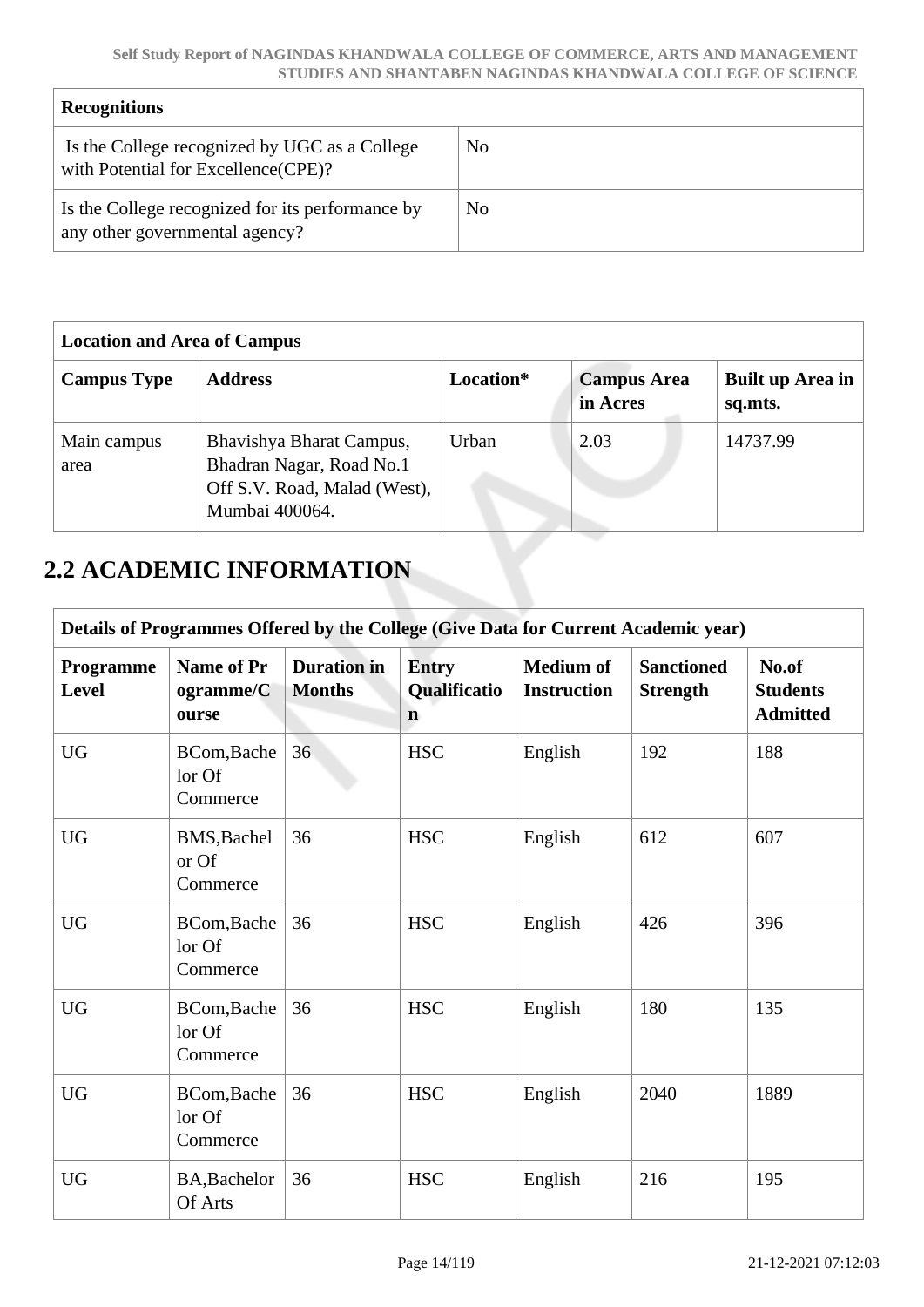| <b>UG</b>              | BA, Bachelor<br>Of Arts                                           | 36 | <b>HSC</b>        | English | 720 | 512            |
|------------------------|-------------------------------------------------------------------|----|-------------------|---------|-----|----------------|
| <b>UG</b>              | BMS, Bachel<br>or Of<br>Management<br><b>Studies</b>              | 36 | <b>HSC</b>        | English | 360 | 250            |
| <b>UG</b>              | BMS, Bachel<br>or Of<br>Management<br><b>Studies</b>              | 36 | <b>HSC</b>        | English | 100 | 73             |
| <b>UG</b>              | BSc, Bachelo<br>r Of Science                                      | 36 | <b>HSC</b>        | English | 240 | 226            |
| <b>UG</b>              | BSc, Bachelo<br>r Of Science                                      | 36 | <b>HSC</b>        | English | 80  | 75             |
| ${\rm U}{\rm G}$       | BSc, Bachelo<br>r Of Science                                      | 36 | <b>HSC</b>        | English | 384 | 351            |
| ${\rm U}{\rm G}$       | BCom, B<br>Com<br>Honours                                         | 36 | <b>HSC</b>        | English | 90  | 39             |
| <b>UG</b>              | BCom, B<br>Com<br>Honours                                         | 36 | <b>HSC</b>        | English | 180 | 115            |
| <b>UG</b>              | BA, BA<br>Honours                                                 | 36 | <b>HSC</b>        | English | 60  | 40             |
| ${\rm U}{\rm G}$       | BSc, Bsc<br>Honours                                               | 36 | $_{\mathrm{HSC}}$ | English | 80  | 45             |
| <b>UG</b>              | BSc, Bsc<br>Honours<br>Computer<br>Science                        | 36 | <b>HSC</b>        | English | 25  | $\overline{7}$ |
| UG                     | BSc, Bsc<br>Honours<br>Computer<br>Science                        | 36 | $_{\mathrm{HSC}}$ | English | 25  | 25             |
| $\mathbf{U}\mathbf{G}$ | <b>BBA, Bachel</b><br>or Of<br><b>Business Ad</b><br>ministration | 36 | $_{\mathrm{HSC}}$ | English | 80  | 45             |
| ${\rm U}{\rm G}$       | BBA, Bachel                                                       | 36 | <b>HSC</b>        | English | 60  | 60             |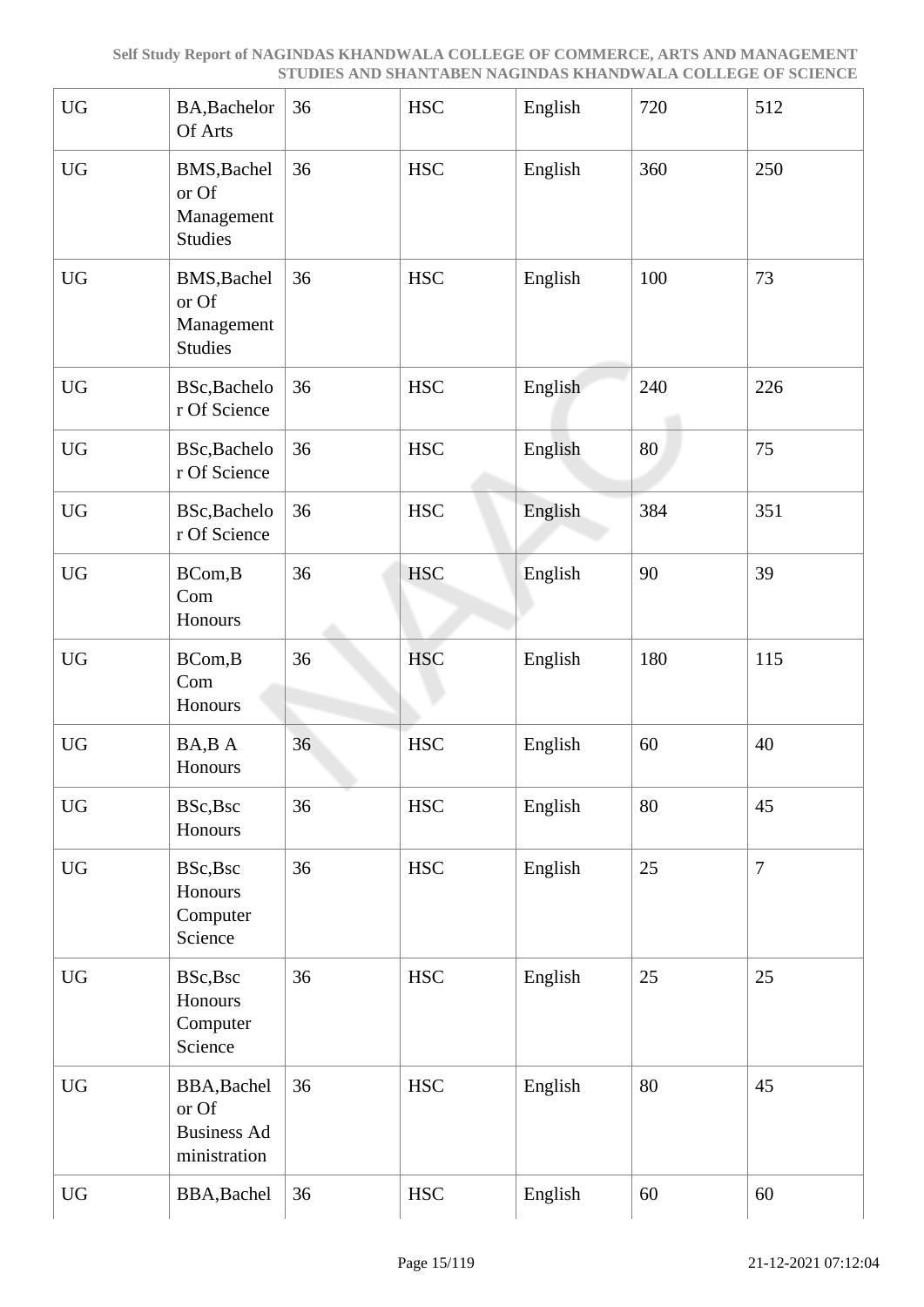|           | or Of<br><b>Business Ad</b><br>ministration<br>Honours                |    |                              |         |     |                |
|-----------|-----------------------------------------------------------------------|----|------------------------------|---------|-----|----------------|
| <b>UG</b> | BBA, Bachel<br>or Of<br><b>Business Ad</b><br>ministration<br>Honours | 36 | <b>HSC</b>                   | English | 132 | 132            |
| PG        | MCom, Mast<br>er Of<br>Commerce                                       | 24 | <b>GRADUATI</b><br>ON        | English | 60  | 22             |
| PG        | MCom, Mast<br>er Of<br>Commerce                                       | 24 | <b>GRADUATI</b><br>ON        | English | 60  | 23             |
| PG        | MSc, Master<br>Of Science                                             | 24 | <b>GRADUATI</b><br>ON        | English | 30  | 6              |
| PG        | MSc, Master<br>Of Science                                             | 24 | <b>GRADUATI</b><br>ON        | English | 30  | $\overline{4}$ |
| PG        | MSc, Master<br>Of Science                                             | 24 | <b>GRADUATI</b><br>ON        | English | 30  | 19             |
| PG        | MSc, Master<br>Of Science                                             | 24 | <b>GRADUATI</b><br>ON        | English | 20  | $8\,$          |
| PG        | MSc, Master<br>Of Science                                             | 24 | <b>GRADUATI</b><br>ON        | English | 20  | 17             |
| PG        | MA, Master<br>Of Arts                                                 | 24 | <b>GRADUATI</b><br>ON        | English | 40  | 17             |
| PG        | MA, Master<br>Of Arts                                                 | 24 | <b>GRADUATI</b><br><b>ON</b> | English | 20  | 13             |
| PG        | MA, Master<br>Of Arts In<br>Psychology                                | 24 | <b>GRADUATI</b><br>ON        | English | 10  | $\overline{4}$ |
| PG        | MA, Master<br>Of Arts In<br>Psychology                                | 24 | <b>GRADUATI</b><br>ON        | English | 10  | 10             |
| PG        | MSc, Msc<br>Computer<br>Science                                       | 24 | <b>GRADUATI</b><br>ON        | English | 30  | 6              |
| PG        | MSc, Msc                                                              | 24 | <b>GRADUATI</b>              | English | 30  | 6              |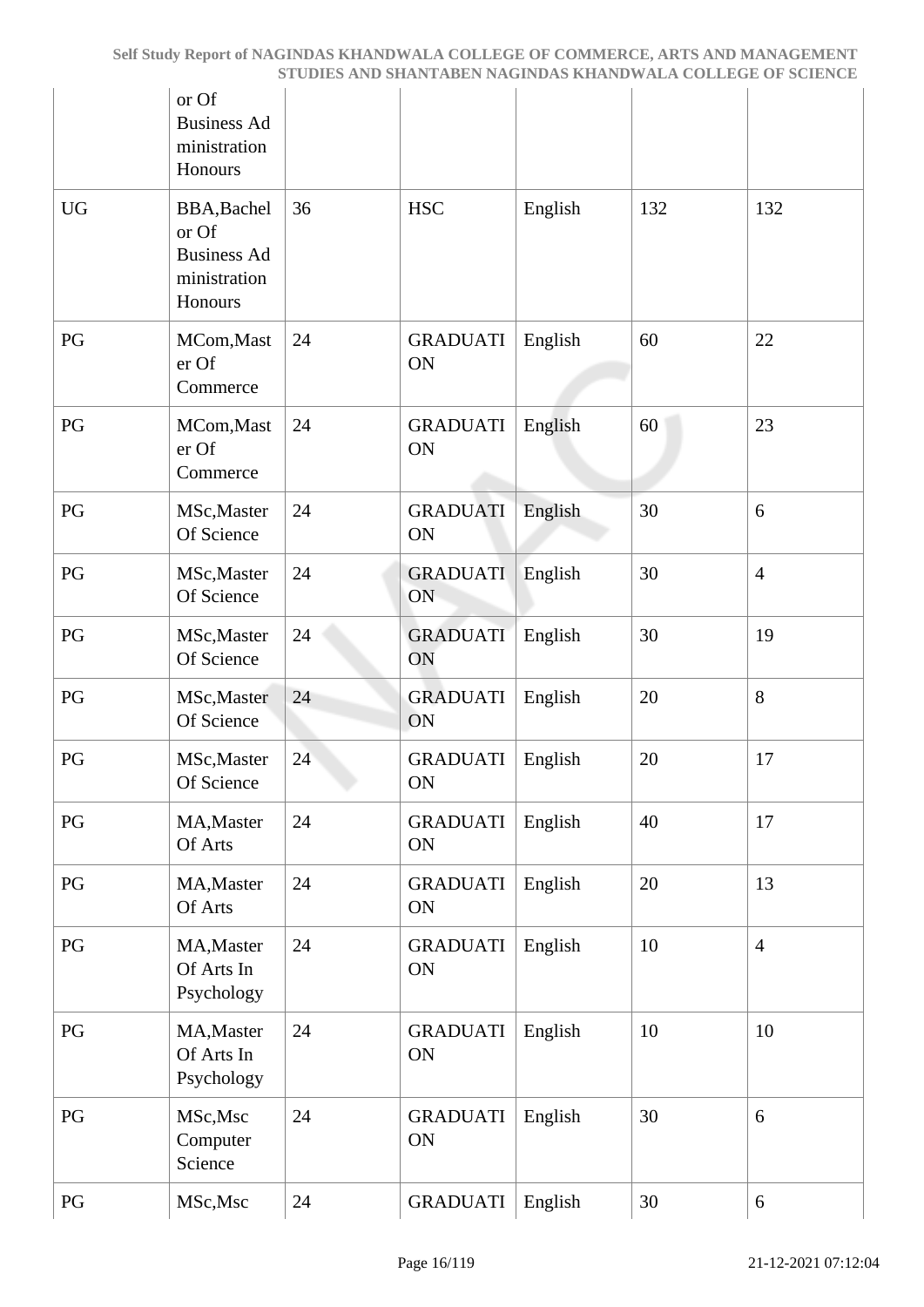|                    | Computer<br>Science                                        |    | ON                         |         |     |                |
|--------------------|------------------------------------------------------------|----|----------------------------|---------|-----|----------------|
| PG                 | MSc, Master<br>Of Sports<br>Management                     | 24 | <b>GRADUATI</b><br>ON      | English | 120 | 66             |
| PG                 | MTTM, Mast<br>er Of<br>Tourism And<br>Travel<br>Management | 24 | <b>GRADUATI</b><br>ON      | English | 30  | $\overline{3}$ |
| Doctoral<br>(Ph.D) | PhD or<br>DPhil, Ph D<br>In<br>Commerce                    | 22 | POST GRA<br><b>DUATION</b> | English | 8   | 3              |
| Doctoral<br>(Ph.D) | PhD or<br>DPhil, Ph D<br>In<br>Commerce                    | 22 | POST GRA<br><b>DUATION</b> | English | 5   | $\overline{3}$ |
| Doctoral<br>(Ph.D) | PhD or<br>DPhil, Ph D<br>In Arts                           | 22 | POST GRA<br><b>DUATION</b> | English | 5   | $\overline{0}$ |

### **Position Details of Faculty & Staff in the College**

|                                                                                     | <b>Teaching Faculty</b> |                  |                  |                  |                |                            |                |                  |                            |                |                |          |
|-------------------------------------------------------------------------------------|-------------------------|------------------|------------------|------------------|----------------|----------------------------|----------------|------------------|----------------------------|----------------|----------------|----------|
|                                                                                     |                         | <b>Professor</b> |                  |                  |                | <b>Associate Professor</b> |                |                  | <b>Assistant Professor</b> |                |                |          |
|                                                                                     | Male                    | Female           | Others           | Total            | Male           | Female                     | Others         | Total            | Male                       | Female         | Others         | Total    |
| Sanctioned by the<br>UGC /University<br><b>State</b><br>Government                  |                         |                  |                  | $\overline{2}$   |                |                            |                | 10               |                            |                |                | 18       |
| Recruited                                                                           | $\overline{0}$          | $\overline{2}$   | $\boldsymbol{0}$ | $\overline{2}$   | 5              | 5                          | $\overline{0}$ | 10               | 3                          | $\overline{2}$ | $\overline{0}$ | 5        |
| Yet to Recruit                                                                      |                         |                  |                  | $\overline{0}$   |                |                            |                | $\overline{0}$   |                            |                |                | 13       |
| Sanctioned by the<br>Management/Soci<br>ety or Other<br>Authorized<br><b>Bodies</b> |                         |                  |                  | $\overline{0}$   |                |                            |                | $\mathbf{1}$     |                            |                |                | 39       |
| Recruited                                                                           | $\overline{0}$          | $\mathbf{0}$     | $\theta$         | $\overline{0}$   | $\overline{0}$ | $\mathbf{1}$               | $\overline{0}$ | $\mathbf{1}$     | 9                          | 30             | $\overline{0}$ | 39       |
| Yet to Recruit                                                                      |                         |                  |                  | $\boldsymbol{0}$ |                |                            |                | $\boldsymbol{0}$ |                            |                |                | $\Omega$ |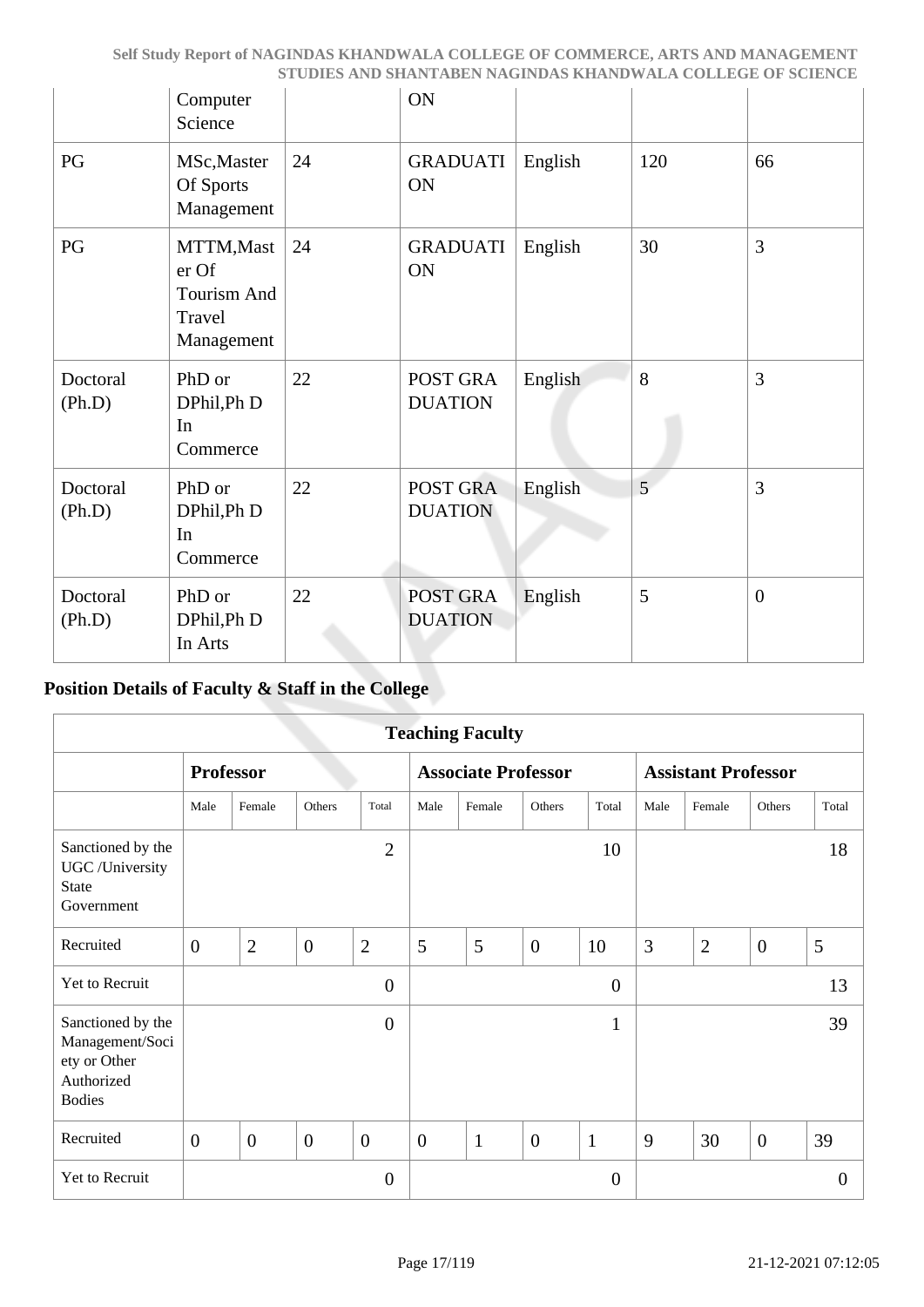|                                                                                 | <b>Non-Teaching Staff</b> |        |                |                |  |  |  |  |  |  |  |
|---------------------------------------------------------------------------------|---------------------------|--------|----------------|----------------|--|--|--|--|--|--|--|
|                                                                                 | <b>Male</b>               | Female | <b>Others</b>  | <b>Total</b>   |  |  |  |  |  |  |  |
| Sanctioned by the<br><b>UGC</b> / University State<br>Government                |                           |        |                | 48             |  |  |  |  |  |  |  |
| Recruited                                                                       | 30                        | 13     | $\overline{0}$ | 43             |  |  |  |  |  |  |  |
| Yet to Recruit                                                                  |                           |        |                | 5              |  |  |  |  |  |  |  |
| Sanctioned by the<br>Management/Society<br>or Other Authorized<br><b>Bodies</b> |                           |        |                | 21             |  |  |  |  |  |  |  |
| Recruited                                                                       | 11                        | 10     | $\overline{0}$ | 21             |  |  |  |  |  |  |  |
| Yet to Recruit                                                                  |                           |        |                | $\overline{0}$ |  |  |  |  |  |  |  |

|                                                                                 | <b>Technical Staff</b> |                |                  |                  |  |  |  |  |  |  |  |
|---------------------------------------------------------------------------------|------------------------|----------------|------------------|------------------|--|--|--|--|--|--|--|
|                                                                                 | <b>Male</b>            | <b>Female</b>  | <b>Others</b>    | <b>Total</b>     |  |  |  |  |  |  |  |
| Sanctioned by the<br><b>UGC</b> / University State<br>Government                |                        |                |                  | $\overline{0}$   |  |  |  |  |  |  |  |
| Recruited                                                                       | $\boldsymbol{0}$       | $\overline{0}$ | $\boldsymbol{0}$ | $\boldsymbol{0}$ |  |  |  |  |  |  |  |
| <b>Yet to Recruit</b>                                                           |                        |                |                  | $\overline{0}$   |  |  |  |  |  |  |  |
| Sanctioned by the<br>Management/Society<br>or Other Authorized<br><b>Bodies</b> |                        |                |                  | $\overline{4}$   |  |  |  |  |  |  |  |
| Recruited                                                                       | $\overline{4}$         | $\theta$       | $\boldsymbol{0}$ | $\overline{4}$   |  |  |  |  |  |  |  |
| Yet to Recruit                                                                  |                        |                |                  | $\overline{0}$   |  |  |  |  |  |  |  |

### **Qualification Details of the Teaching Staff**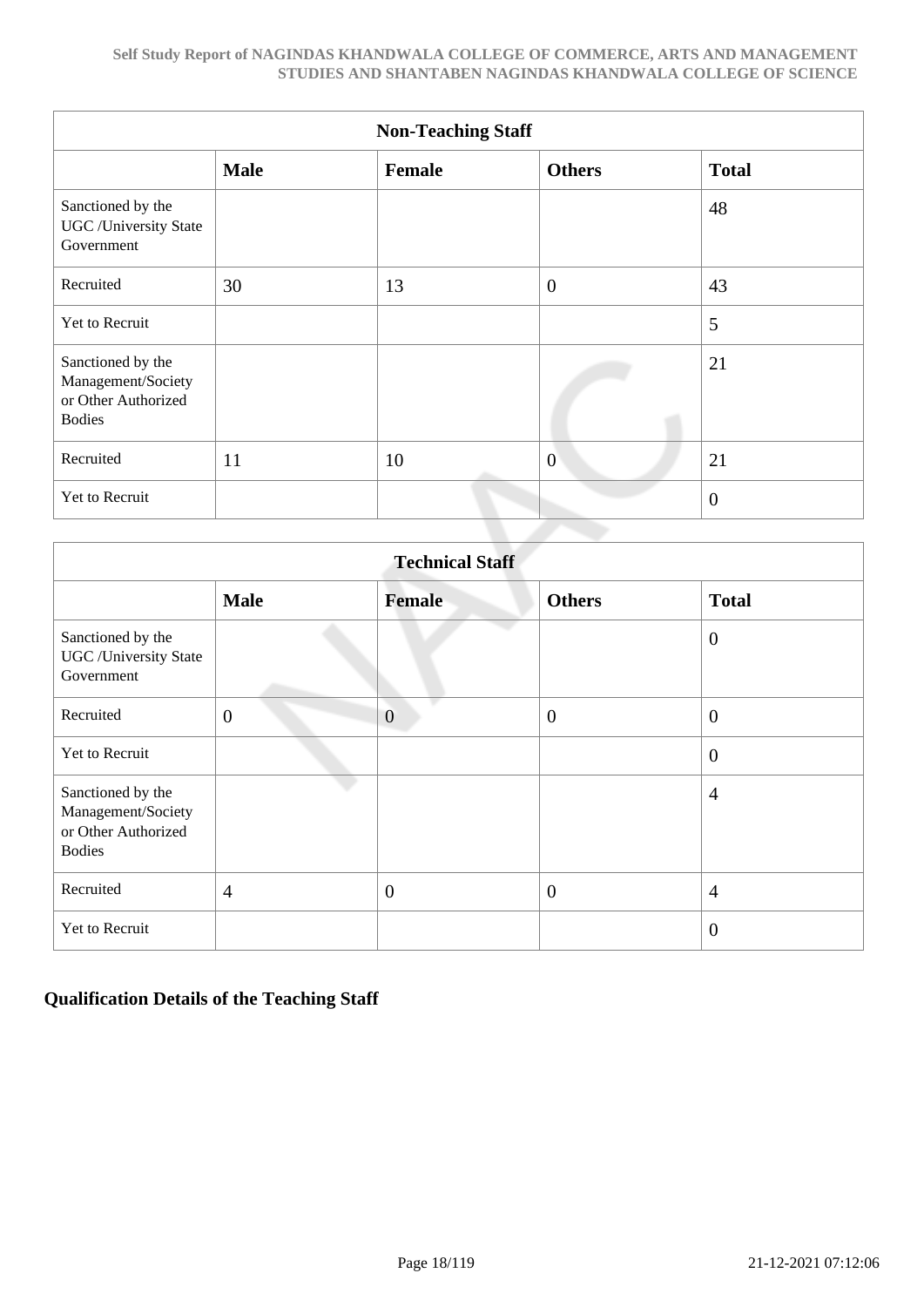| <b>Permanent Teachers</b>                     |                  |                |                  |                            |                  |                  |                            |                |                |          |  |
|-----------------------------------------------|------------------|----------------|------------------|----------------------------|------------------|------------------|----------------------------|----------------|----------------|----------|--|
| <b>Highest</b><br>Qualificatio<br>$\mathbf n$ | <b>Professor</b> |                |                  | <b>Associate Professor</b> |                  |                  | <b>Assistant Professor</b> |                |                |          |  |
|                                               | Male             | Female         | Others           | Male                       | Female           | Others           | Male                       | Female         | Others         | Total    |  |
| D.sc/D.Litt.                                  | $\overline{0}$   | $\overline{0}$ | $\overline{0}$   | $\overline{0}$             | $\overline{0}$   | $\overline{0}$   | $\theta$                   | $\theta$       | $\theta$       | $\theta$ |  |
| Ph.D.                                         | $\theta$         | $\overline{2}$ | $\boldsymbol{0}$ | $\overline{2}$             | 5                | $\theta$         | $\mathbf{0}$               | 3              | $\mathbf{0}$   | 12       |  |
| M.Phil.                                       | $\overline{0}$   | $\overline{0}$ | $\overline{0}$   | $\mathbf{1}$               | $\boldsymbol{0}$ | $\overline{0}$   | 1                          | 3              | $\theta$       | 5        |  |
| PG                                            | $\theta$         | $\theta$       | $\boldsymbol{0}$ | 3                          | $\mathbf{1}$     | $\boldsymbol{0}$ | $\overline{2}$             | $\overline{2}$ | $\overline{0}$ | 8        |  |

|                                     | <b>Temporary Teachers</b> |                |                |                            |                |                  |                            |                |                |                |  |
|-------------------------------------|---------------------------|----------------|----------------|----------------------------|----------------|------------------|----------------------------|----------------|----------------|----------------|--|
| <b>Highest</b><br>Qualificatio<br>n | <b>Professor</b>          |                |                | <b>Associate Professor</b> |                |                  | <b>Assistant Professor</b> |                |                |                |  |
|                                     | Male                      | Female         | Others         | Male                       | Female         | Others           | Male                       | Female         | Others         | Total          |  |
| D.sc/D.Litt.                        | $\boldsymbol{0}$          | $\mathbf{0}$   | $\overline{0}$ | $\overline{0}$             | $\overline{0}$ | $\boldsymbol{0}$ | $\overline{0}$             | $\overline{0}$ | $\overline{0}$ | $\theta$       |  |
| Ph.D.                               | $\overline{0}$            | $\overline{0}$ | $\overline{0}$ | $\overline{0}$             | $\overline{0}$ | $\overline{0}$   |                            | $\mathbf{1}$   | $\theta$       | $\overline{2}$ |  |
| M.Phil.                             | $\theta$                  | $\overline{0}$ | $\overline{0}$ | $\overline{0}$             | $\overline{0}$ | $\overline{0}$   | $\theta$                   | 3              | $\overline{0}$ | 3              |  |
| PG                                  | $\overline{0}$            | $\overline{0}$ | $\overline{0}$ | $\theta$                   | $\overline{0}$ | $\boldsymbol{0}$ | $\overline{7}$             | 20             | $\overline{0}$ | 27             |  |

| <b>Part Time Teachers</b>           |                  |                  |                            |                |                  |                            |                |                |                |                |
|-------------------------------------|------------------|------------------|----------------------------|----------------|------------------|----------------------------|----------------|----------------|----------------|----------------|
| <b>Highest</b><br>Qualificatio<br>n | <b>Professor</b> |                  | <b>Associate Professor</b> |                |                  | <b>Assistant Professor</b> |                |                |                |                |
|                                     | Male             | Female           | Others                     | Male           | Female           | Others                     | Male           | Female         | Others         | Total          |
| D.sc/D.Litt.                        | $\overline{0}$   | $\overline{0}$   | $\overline{0}$             | $\overline{0}$ | $\overline{0}$   | $\overline{0}$             | $\overline{0}$ | $\overline{0}$ | $\theta$       | $\overline{0}$ |
| Ph.D.                               | $\overline{0}$   | $\overline{0}$   | $\overline{0}$             | $\overline{0}$ | $\overline{0}$   | $\theta$                   | $\overline{0}$ | $\theta$       | $\theta$       | $\overline{0}$ |
| M.Phil.                             | $\mathbf{0}$     | $\boldsymbol{0}$ | $\overline{0}$             | $\overline{0}$ | $\boldsymbol{0}$ | $\overline{0}$             | $\overline{0}$ | $\overline{0}$ | $\overline{0}$ | $\overline{0}$ |
| PG                                  | $\theta$         | $\overline{0}$   | $\overline{0}$             | $\overline{0}$ | $\overline{0}$   | $\theta$                   | $\overline{0}$ | $\theta$       | $\theta$       | $\overline{0}$ |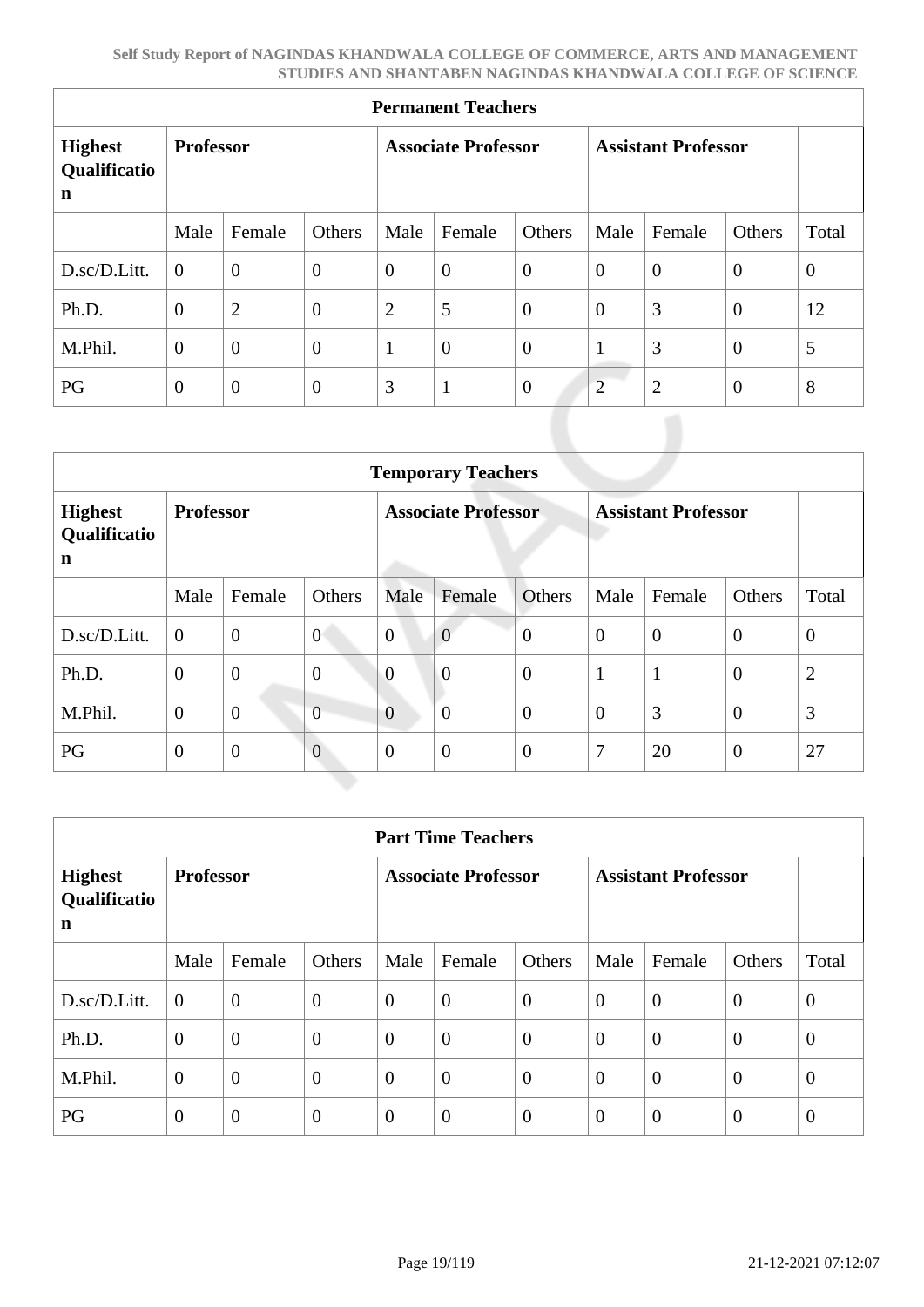| <b>Details of Visting/Guest Faculties</b> |             |               |               |              |  |  |  |  |  |
|-------------------------------------------|-------------|---------------|---------------|--------------|--|--|--|--|--|
| <b>Number of Visiting/Guest Faculty</b>   | <b>Male</b> | <b>Female</b> | <b>Others</b> | <b>Total</b> |  |  |  |  |  |
| engaged with the college?                 | 34          | 49            |               | 83           |  |  |  |  |  |

#### **Provide the Following Details of Students Enrolled in the College During the Current Academic Year**

| Programme       |        | <b>From the State</b><br><b>Where College</b><br>is Located | <b>From Other</b><br><b>States of India</b> | <b>NRI Students</b> | Foreign<br><b>Students</b> | <b>Total</b>   |
|-----------------|--------|-------------------------------------------------------------|---------------------------------------------|---------------------|----------------------------|----------------|
| Doctoral (Ph.D) | Male   | $\overline{2}$                                              | $\theta$                                    | $\overline{0}$      | $\theta$                   | $\overline{2}$ |
|                 | Female | $\overline{4}$                                              | $\boldsymbol{0}$                            | $\overline{0}$      | $\overline{0}$             | $\overline{4}$ |
|                 | Others | $\mathbf{0}$                                                | $\boldsymbol{0}$                            | $\overline{0}$      | $\overline{0}$             | $\overline{0}$ |
| PG              | Male   | 91                                                          | 19                                          | $\theta$            | $\theta$                   | 110            |
|                 | Female | 110                                                         | $\overline{4}$                              | $\overline{0}$      | $\overline{0}$             | 114            |
|                 | Others | $\overline{0}$                                              | $\boldsymbol{0}$                            | $\overline{0}$      | $\overline{0}$             | $\overline{0}$ |
| <b>UG</b>       | Male   | 2695                                                        | 96                                          | $\overline{2}$      | $\theta$                   | 2793           |
|                 | Female | 2568                                                        | 40                                          | $\overline{4}$      | $\theta$                   | 2612           |
|                 | Others | $\mathbf{0}$                                                | $\overline{0}$                              | $\overline{0}$      | $\theta$                   | $\overline{0}$ |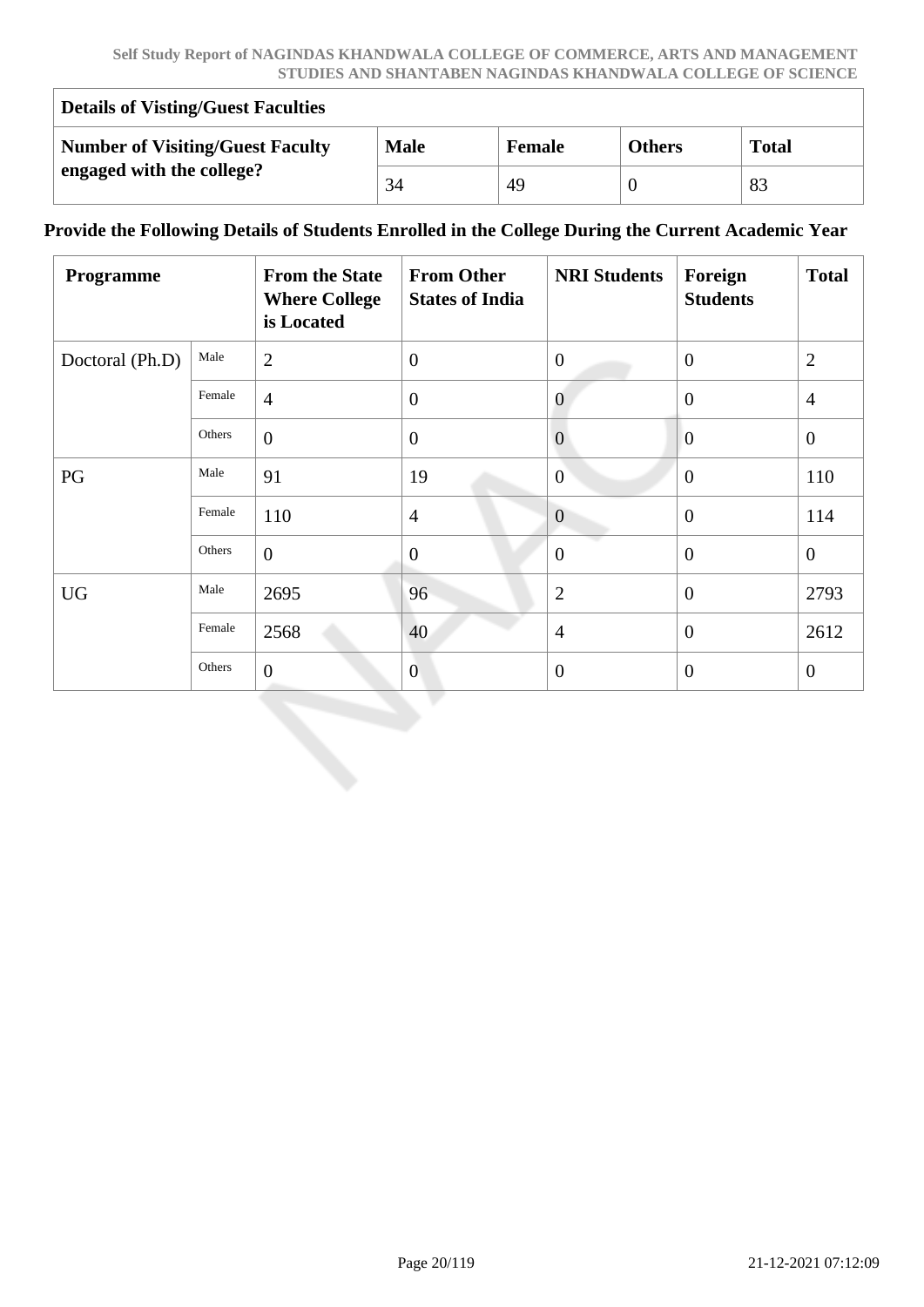**Provide the Following Details of Students admitted to the College During the last four Academic**

| <b>Years</b>       |        |                  |                  |                  |                  |
|--------------------|--------|------------------|------------------|------------------|------------------|
| Programme          |        | Year 1           | Year 2           | Year 3           | Year 4           |
| <b>SC</b>          | Male   | 5                | $\overline{7}$   | 11               | 22               |
|                    | Female | 5                | 8                | 16               | 22               |
|                    | Others | $\boldsymbol{0}$ | $\boldsymbol{0}$ | $\boldsymbol{0}$ | $\boldsymbol{0}$ |
| ${\cal S}{\cal T}$ | Male   | $\mathbf{1}$     | $\boldsymbol{0}$ | $\mathbf{0}$     | $\overline{0}$   |
|                    | Female | $\overline{0}$   | $\boldsymbol{0}$ | $\mathbf{1}$     | $\overline{4}$   |
|                    | Others | $\overline{0}$   | $\boldsymbol{0}$ | $\overline{0}$   | $\mathbf{0}$     |
| OBC                | Male   | $\mathbf{1}$     | $\overline{4}$   | $\overline{4}$   | 8                |
|                    | Female | 9                | 12               | 16               | 11               |
|                    | Others | $\overline{0}$   | $\overline{0}$   | $\overline{0}$   | $\mathbf{0}$     |
| General            | Male   | 1116             | 927              | 755              | 749              |
|                    | Female | 940              | 741              | 732              | 816              |
|                    | Others | $\overline{0}$   | $\overline{0}$   | $\mathbf{0}$     | $\mathbf{0}$     |
| Others             | Male   | 1493             | 1459             | 1257             | 961              |
|                    | Female | 1607             | 1732             | 1604             | 1478             |
|                    | Others | $\overline{0}$   | $\boldsymbol{0}$ | $\overline{0}$   | $\overline{0}$   |
| Total              |        | 5177             | 4890             | 4396             | 4071             |

## **2.3 EVALUATIVE REPORT OF THE DEPARTMENTS**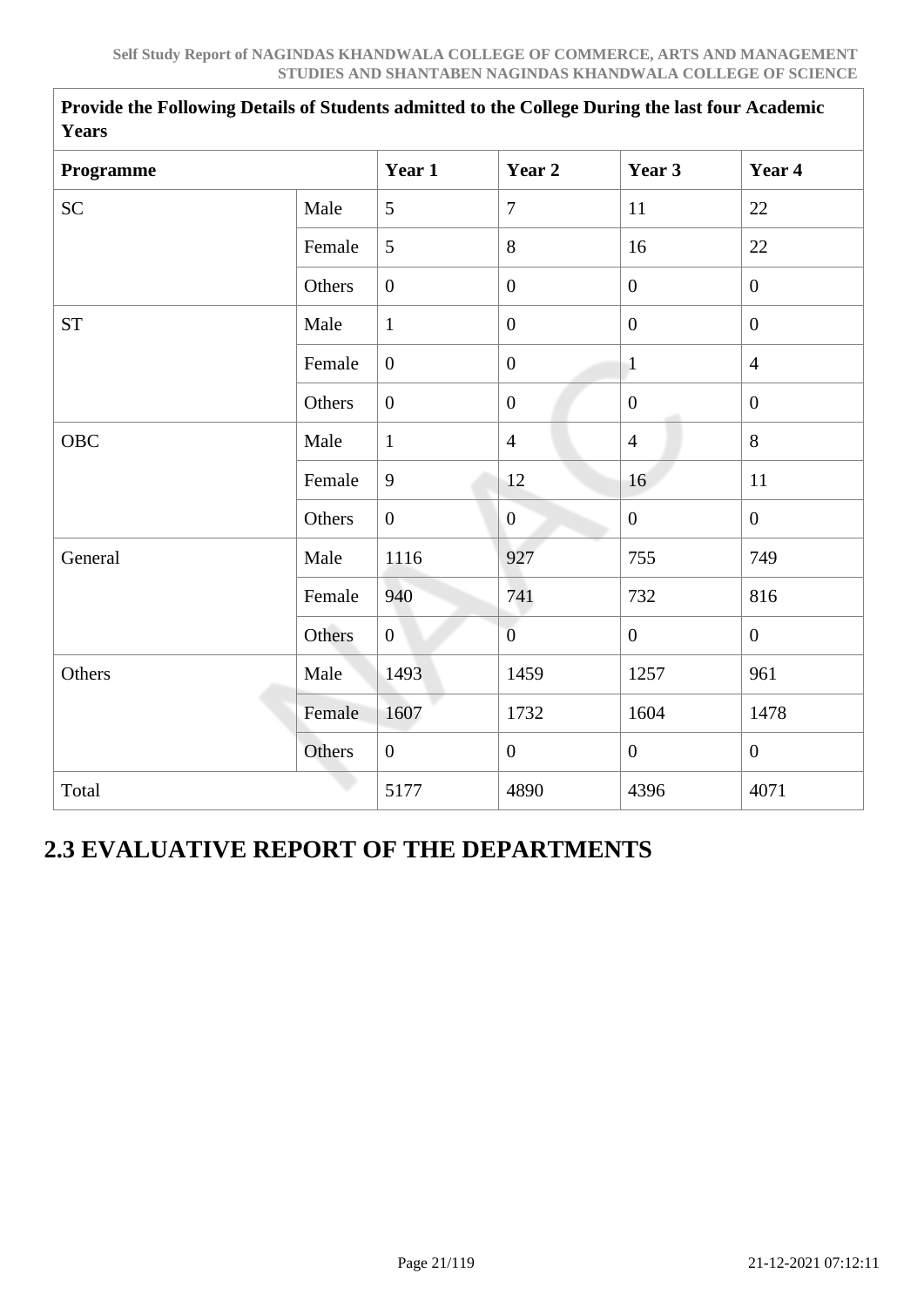| <b>Department Name</b>                             | <b>Upload Report</b> |
|----------------------------------------------------|----------------------|
| <b>Bachelor Of Arts</b>                            | <b>View Document</b> |
| <b>Bachelor Of Business Administration</b>         | <b>View Document</b> |
| <b>Bachelor Of Business Administration Honours</b> | <b>View Document</b> |
| <b>Bachelor Of Commerce</b>                        | <b>View Document</b> |
| <b>Bachelor Of Management Studies</b>              | <b>View Document</b> |
| <b>Bachelor Of Science</b>                         | <b>View Document</b> |
| <b>B A Honours</b>                                 | <b>View Document</b> |
| <b>B Com Honours</b>                               | <b>View Document</b> |
| <b>Bsc Honours</b>                                 | <b>View Document</b> |
| <b>Bsc Honours Computer Science</b>                | <b>View Document</b> |
| <b>Master Of Arts</b>                              | <b>View Document</b> |
| Master Of Arts In Psychology                       | <b>View Document</b> |
| <b>Master Of Commerce</b>                          | <b>View Document</b> |
| <b>Master Of Science</b>                           | <b>View Document</b> |
| <b>Master Of Sports Management</b>                 | <b>View Document</b> |
| Master Of Tourism And Travel Management            | <b>View Document</b> |
| <b>Msc Computer Science</b>                        | <b>View Document</b> |
| Ph D In Arts                                       | <b>View Document</b> |
| Ph D In Commerce                                   | <b>View Document</b> |

### **Institutional preparedness for NEP**

| 1. Multidisciplinary/interdisciplinary: | Our college offers programmes catering to various<br>disciplines such as Commerce, Accountancy,<br>Economics, Geography, Psychology, Information<br>Technology, Management, etc. Also, our college<br>recognises the importance of inter-disciplinary<br>programmes which, by design, motivate learners to<br>be critical thinkers and problem solvers. As of<br>Academic Year 2020-21, our college offered inter-<br>disciplinary programmes such as BMS in Sports<br>Management, BCom (Honours) in Actuarial Studies,<br>BMS (E-Commerce Operations), BSc (Honours) in |
|-----------------------------------------|--------------------------------------------------------------------------------------------------------------------------------------------------------------------------------------------------------------------------------------------------------------------------------------------------------------------------------------------------------------------------------------------------------------------------------------------------------------------------------------------------------------------------------------------------------------------------|
|-----------------------------------------|--------------------------------------------------------------------------------------------------------------------------------------------------------------------------------------------------------------------------------------------------------------------------------------------------------------------------------------------------------------------------------------------------------------------------------------------------------------------------------------------------------------------------------------------------------------------------|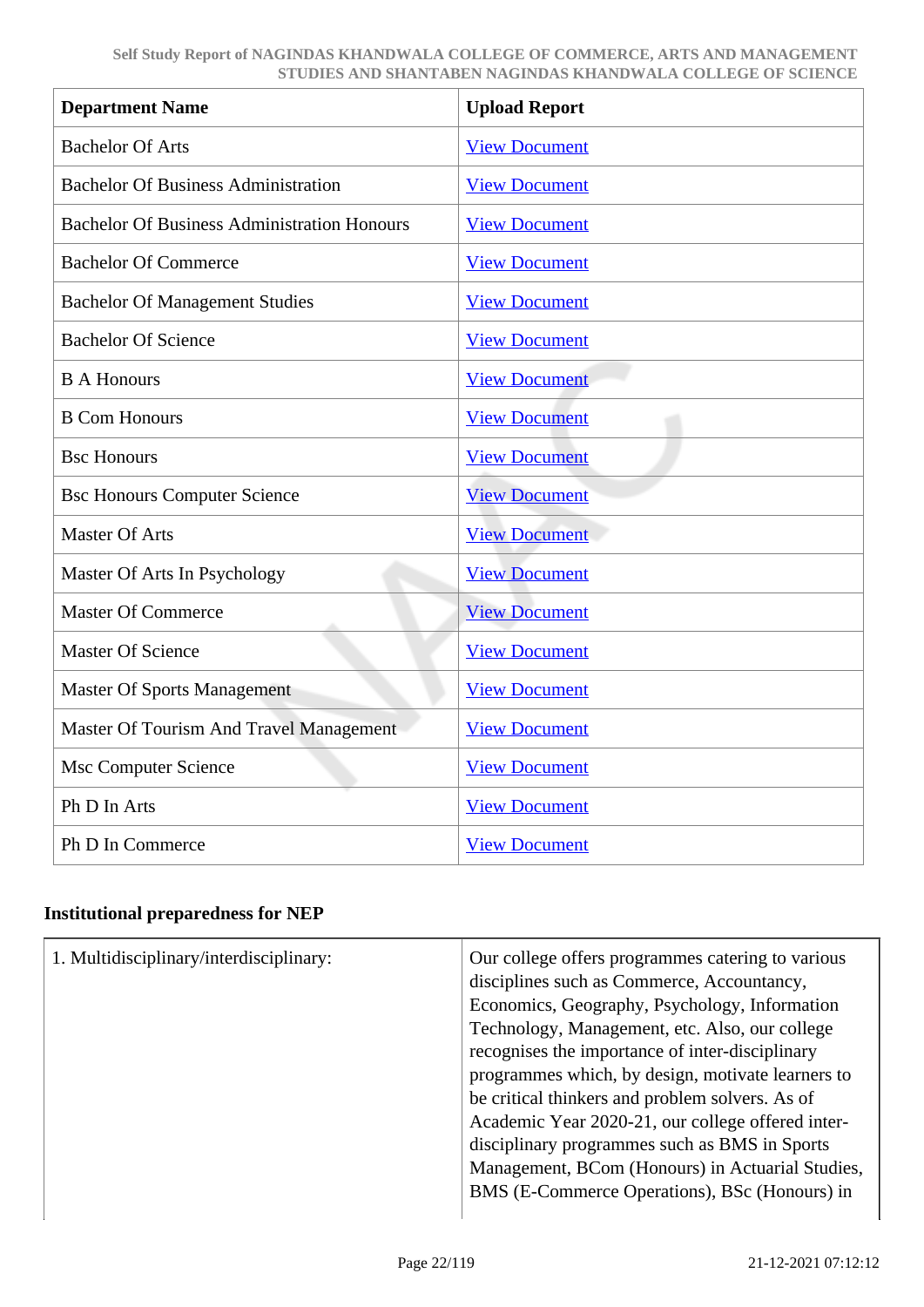|                                    | Integrative Nutrition and Dietetics, Master in Science<br>- Geoinformatics and Masters in Sports<br>Management. In the year 2021-22, our college<br>introduced new inter-disciplinary programmes such<br>as BBA (Honours) in Marketing Management and<br>MSc in Integrative Nutrition and Dietetics, aimed at<br>overall holistic and integrated academic development<br>of students. Under NEP, our college can offer<br>students a creative combination of subjects along<br>with cutting edge curricula and flexible options so<br>that they can explore their areas of interest and<br>pursue careers of their choice. This enabling<br>ecosystem can allow students the flexibility to choose<br>subjects from across multiple disciplines.                                                                                                                                                                                                                                                                                                                                                                                                                                                                                                               |
|------------------------------------|----------------------------------------------------------------------------------------------------------------------------------------------------------------------------------------------------------------------------------------------------------------------------------------------------------------------------------------------------------------------------------------------------------------------------------------------------------------------------------------------------------------------------------------------------------------------------------------------------------------------------------------------------------------------------------------------------------------------------------------------------------------------------------------------------------------------------------------------------------------------------------------------------------------------------------------------------------------------------------------------------------------------------------------------------------------------------------------------------------------------------------------------------------------------------------------------------------------------------------------------------------------|
| 2. Academic bank of credits (ABC): | Our college has, since grant of autonomy status,<br>introduced Choice Based Credit System whereby<br>students have to earn eight autonomy credits in<br>addition to the regular 120 academic credits. Students<br>can enrol into any of the short-term courses offered<br>by our college to earn credits. There are more than<br>forty such courses. These short-term courses are<br>developed with critical inputs from faculty members<br>and industry experts. Our college has also tied up<br>with many national and international online platforms<br>like Coursera for Campus, NPTEL of UGC, Swayam,<br>Institute of Chartered Accountants of India and IIT<br>Spoken Tutorial whereby our students can register for<br>the courses offered by these platforms and earn<br>credits. Under NEP 2020, our college proposes to<br>take the existing credit system a step further by<br>providing flexibility in the course structure and also<br>putting in place the required systems for enabling<br>academic credit transfer and credit accumulation. Our<br>college also plans to introduce more skill-based short-<br>term courses for the benefit of students to enable<br>them to accrue and redeem credits through the<br>Academic Bank of Credits. |
| 3. Skill development:              | Most of the programmes offered by our college cater<br>to development of employable skills in the students,<br>viz. critiquing, problem-solving, creativity, soft<br>skills, group dynamics, leadership, stress<br>management, financial literacy, etc. This is facilitated<br>through various courses such as Business<br>Communication, Foundation Course, Fundamentals<br>of Psychology, Foundation of Human skills, Personal<br>Effectiveness Management, Strategic Management,<br>etc. Also, a plethora of value-added courses are also                                                                                                                                                                                                                                                                                                                                                                                                                                                                                                                                                                                                                                                                                                                   |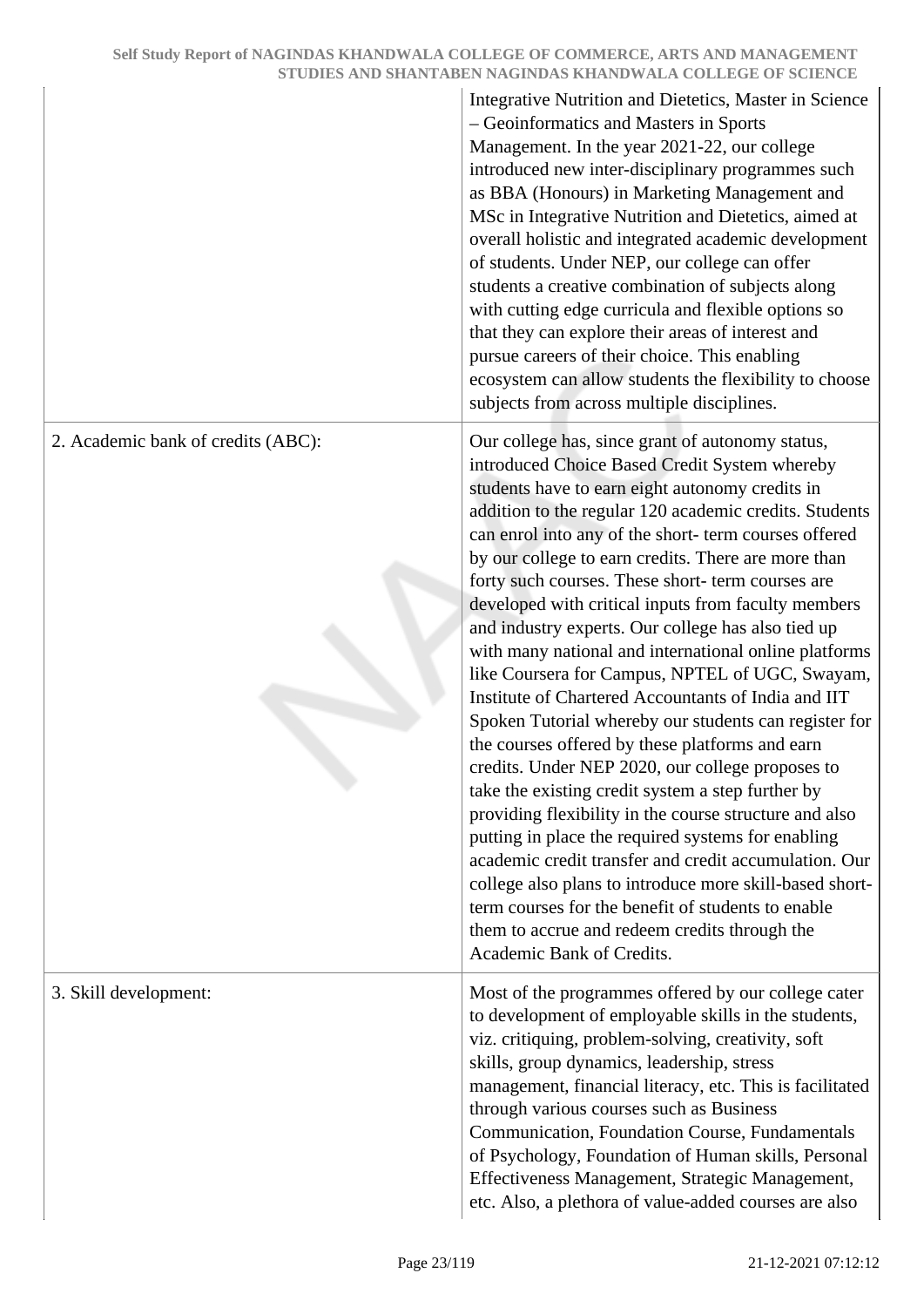|                                                                                                                          | offered to the students which aim to cultivate life<br>skills among students. The skills learnt by the students<br>not only help them to develop self-confidence but<br>also enable them to make a positive contribution in<br>their chosen career field through enhanced cognitive,<br>socio-economic, technical and digital skills. Our<br>college has tied up with many national and<br>international online platforms like Coursera for<br>Campus, NPTEL of UGC, Institute of Chartered<br>Accountants of India and IIT Spoken Tutorial,<br>whereby our students can register for the courses<br>offered by these platforms and earn credits. Our<br>college proposes to continue with its efforts to<br>provide skill-based education to our students with a<br>vision to make them self-reliant.                                                                                                                                                                                                                                                                                                                                                                                                                                                                                                                                                                          |
|--------------------------------------------------------------------------------------------------------------------------|---------------------------------------------------------------------------------------------------------------------------------------------------------------------------------------------------------------------------------------------------------------------------------------------------------------------------------------------------------------------------------------------------------------------------------------------------------------------------------------------------------------------------------------------------------------------------------------------------------------------------------------------------------------------------------------------------------------------------------------------------------------------------------------------------------------------------------------------------------------------------------------------------------------------------------------------------------------------------------------------------------------------------------------------------------------------------------------------------------------------------------------------------------------------------------------------------------------------------------------------------------------------------------------------------------------------------------------------------------------------------------|
| 4. Appropriate integration of Indian Knowledge<br>system (teaching in Indian Language, culture, using<br>online course): | Our college has always fostered an inclusive<br>knowledge system focusing on integrating Indian<br>language and culture in the curriculum. Through its<br>various associations and clubs, our college aims to<br>make our students well versed with the rich culture<br>and heritage of India. Our college has an active<br>Gujarati SahityaMandal and a Marathi<br>VangmayMandal which organise events such as<br>elocution and poetry writing competitions to spread<br>awareness about Indian languages. Hindi Diwas is<br>celebrated in the college to promote Hindi. Various<br>festivals and other cultural events are celebrated with<br>gusto. Associations such as Drama Club and Music<br>Academy also inculcate the richness of our language<br>and culture among students. As regards curricular<br>activities, our college plans to take steps to redesign<br>the curriculum and pedagogy to enable it to be rooted<br>in Indian culture, traditions and language. The<br>college proposes to translate study materials for<br>students in Indian languages. Teaching tools such as<br>case studies will relate to Indian companies and<br>course material will include understanding of Indian<br>society. Our college also intends to offer online short-<br>term courses in Indian languages such as Sanskrit<br>which students can complete for extra credits. |
| 5. Focus on Outcome based education (OBE):                                                                               | Our college has been practising Outcome Based<br>Education since the year 2016-17. The Course<br>Outcomes are designed for each course in alignment<br>with the Programme Specific Outcomes which ensure<br>achievement of the Programme Outcomes in<br>congruence with the Mission and Vision statement of<br>the college. Adoption of Bloom's Taxonomy for                                                                                                                                                                                                                                                                                                                                                                                                                                                                                                                                                                                                                                                                                                                                                                                                                                                                                                                                                                                                                    |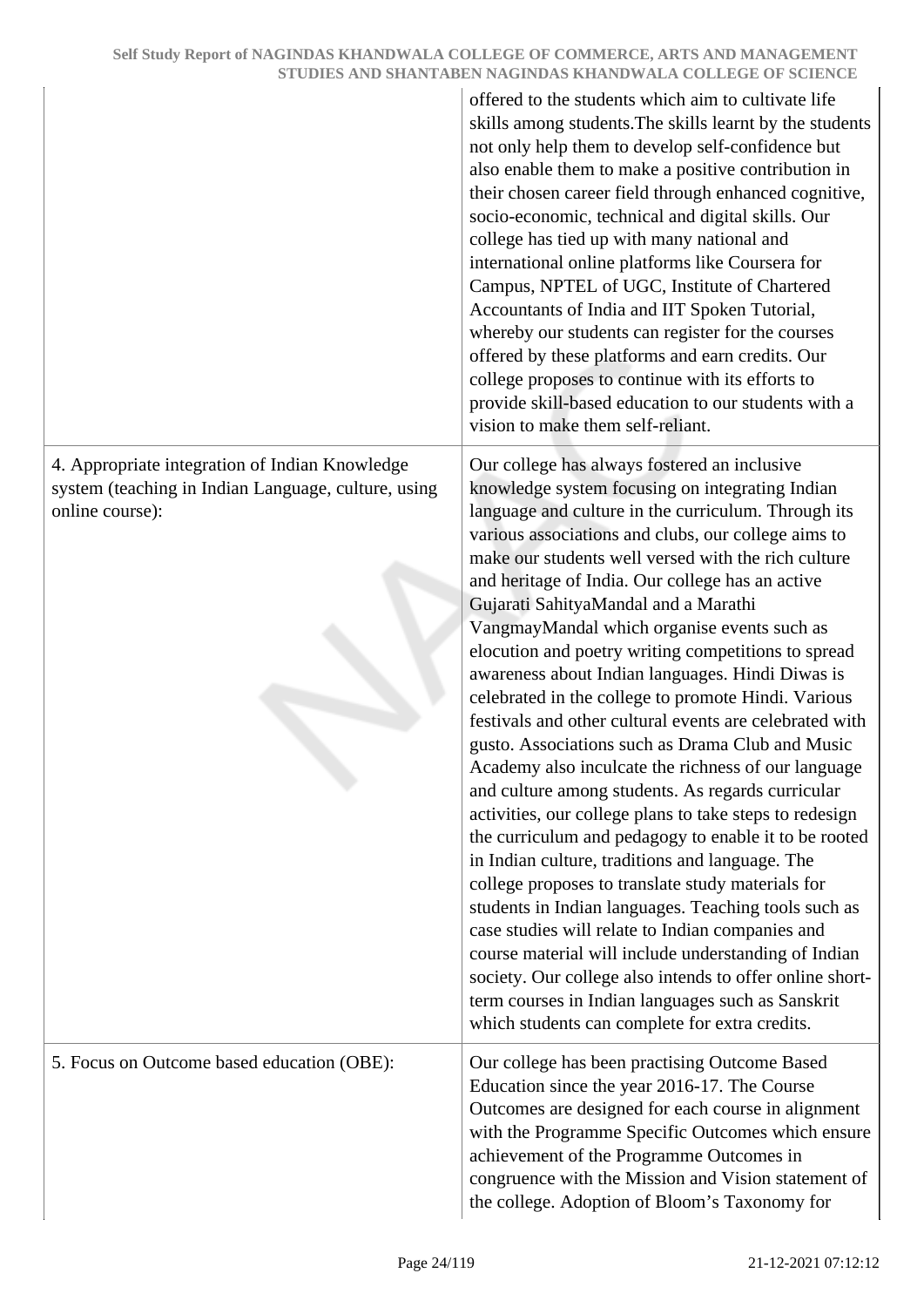evaluation provides a common framework to the faculty and promotes higher order thinking among the learners. The achievement of Course Outcomes and Programme Outcomes is determined by measurement of Attainment Levels for each student and remedial measures are taken in case of nonattainment of the Outcomes. The successful implementation of Outcome Based Education has resulted in clarity in the learners' expectation and understanding and provided rubrics to analyse students' learning ability and participatory learning. Also, our curriculum is globally competent, locally relevant and caters to the requirements of employers in particular and society in general by blending core values of Higher Education and the Vision and Mission of the institution. Our college proposes to continuously upgrade and improve upon the practice of Outcome Based Education. This will be achieved by focusing on the learners' attainment of competencies and a regular monitoring of our teaching learning process and curriculum design.

6. Distance education/online education: Our college recognises the need for technologydriven education and has taken steps to provide online education to students. The faculty is adept at using modern ICT tools for delivering online lectures as well as for sharing learning resources and conducting various educational activities to encourage participatory learning. The college has also put in place a robust system for conducting online examinations and assessments. Our college has tied up with many national and International online platforms like Coursera for Campus, NPTEL of UGC, Swayam, Institute of Chartered Accountants of India and IIT Spoken Tutorial whereby our students can register for the courses offered by these platforms and earn credits. These collaborations have enabled our students to get more acquainted with online learning modes. Relevant academic programmes have been designed for our students which are conducted on online platforms. For instance, the COIST programme establishes among the students the significance of online research tools and techniques, and helps them learn how to efficiently use online databases, eJournals and eBooks (COIST stands for Certificate Course in Online Information Sources Tools and Techniques). Similarly, preparatory courses for competitive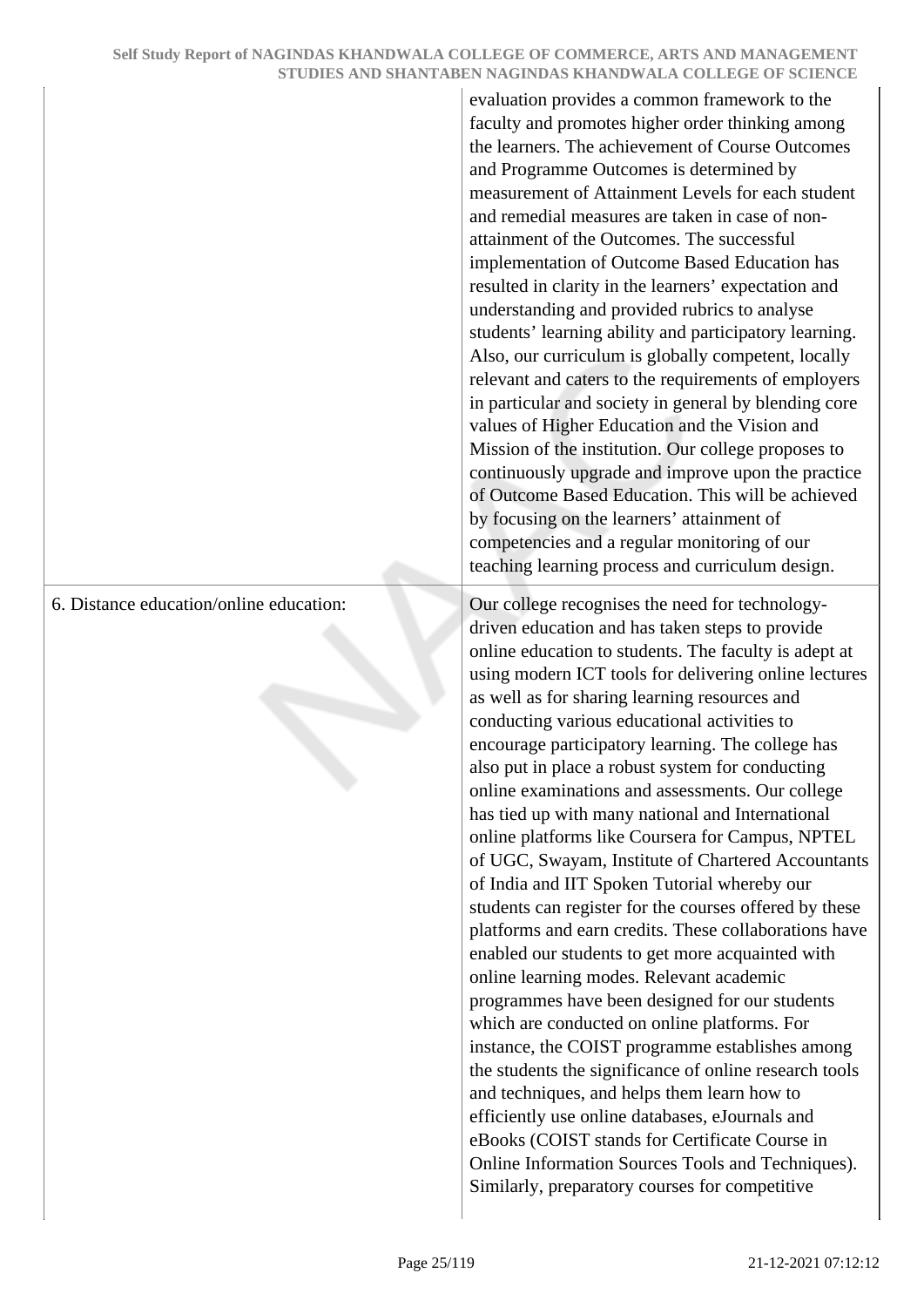examinations are being conducted for students through online platforms. Under NEP 2020, our college proposes to push forward the aim of digital learning and virtual classrooms by upgrading its digital infrastructure for more advanced in-class resources, assessment aids and training content.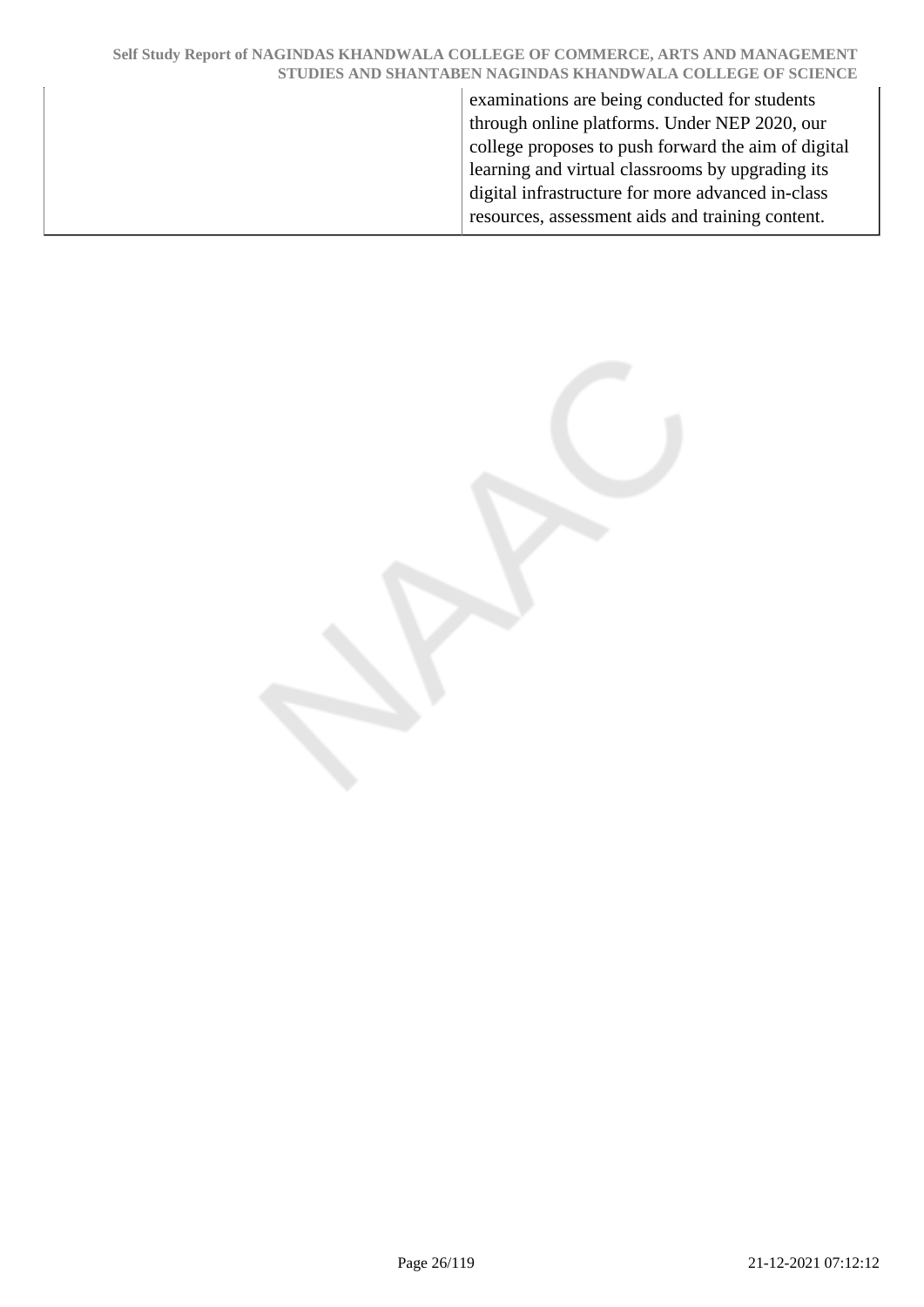## **Extended Profile**

## **1 Program**

### **1.1**

#### **Number of programs offered year-wise for last five years**

| 2020-21                                 | 2019-20 | 2018-19 |                      | 2017-18 | 2016-17 |  |
|-----------------------------------------|---------|---------|----------------------|---------|---------|--|
| 25                                      | 20      | 16      |                      | 14      | 14      |  |
| <b>File Description</b>                 |         |         | Document             |         |         |  |
| Institutional data in prescribed format |         |         | <b>View Document</b> |         |         |  |

### **1.2**

#### **Number of departments offering academic programmes**

### **Response: 19**

## **2 Students**

#### **2.1**

### **Number of students year-wise during last five years**

| 2020-21                                 | 2019-20 | 2018-19 |                      | 2017-18 | 2016-17 |  |
|-----------------------------------------|---------|---------|----------------------|---------|---------|--|
| 5177                                    | 4890    | 4396    |                      | 4071    | 4096    |  |
| <b>File Description</b>                 |         |         | Document             |         |         |  |
| Institutional data in prescribed format |         |         | <b>View Document</b> |         |         |  |

#### **2.2**

#### **Number of outgoing / final year students year-wise during last five years**

| 2020-21                                 | 2019-20 | 2018-19  |                      | 2017-18 | 2016-17 |  |
|-----------------------------------------|---------|----------|----------------------|---------|---------|--|
| 1607                                    | 1352    | 1165     |                      | 1207    | 1156    |  |
| <b>File Description</b>                 |         | Document |                      |         |         |  |
| Institutional data in prescribed format |         |          | <b>View Document</b> |         |         |  |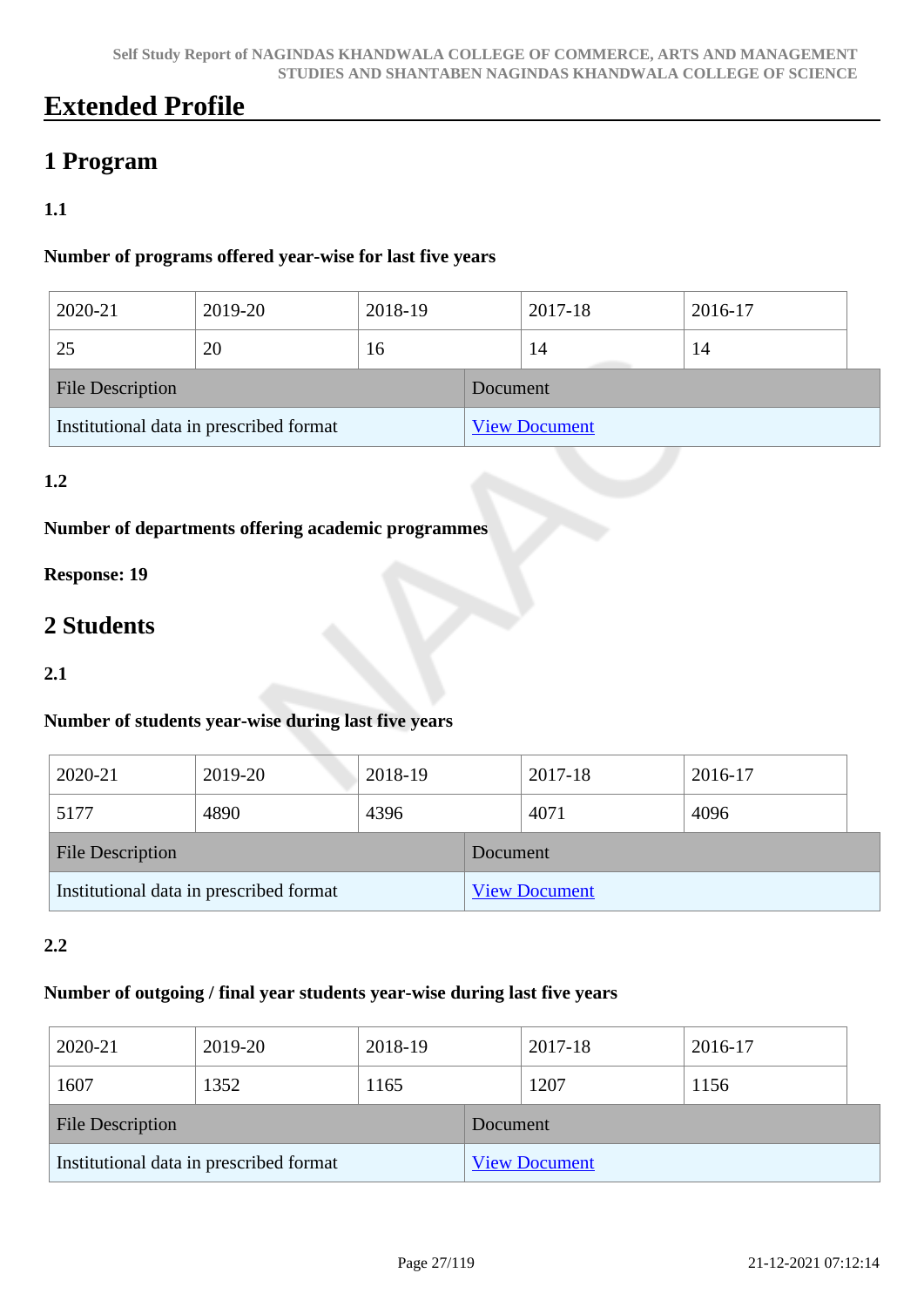#### **2.3**

### **Number of students appeared in the examination conducted by the Institution, year-wise during the last five years**

| 2020-21                                 | 2019-20 | 2018-19  |                      | 2017-18 | 2016-17 |
|-----------------------------------------|---------|----------|----------------------|---------|---------|
| 5085                                    | 4872    | 4244     |                      | 3975    | 3969    |
| <b>File Description</b>                 |         | Document |                      |         |         |
| Institutional data in prescribed format |         |          | <b>View Document</b> |         |         |

### **2.4**

### **Number of revaluation applications year-wise during last five years**

| 2020-21 | 2019-20 | 2018-19 | $2017 - 18$ | 2016-17 |
|---------|---------|---------|-------------|---------|
| U       | --<br>◡ | ∼       | 49          | Эb      |

## **3 Teachers**

**3.1**

### **Number of courses in all programs year-wise during last five years**

| 2020-21                                 | 2019-20 | 2018-19  |                      | 2017-18 | 2016-17 |
|-----------------------------------------|---------|----------|----------------------|---------|---------|
| 792                                     | 647     | 589      |                      | 389     | 192     |
| <b>File Description</b>                 |         | Document |                      |         |         |
| Institutional data in prescribed format |         |          | <b>View Document</b> |         |         |

### **3.2**

### **Number of full time teachers year-wise during the last five years**

| 2020-21                                 | 2019-20 | 2018-19  |                      | 2017-18 | 2016-17 |
|-----------------------------------------|---------|----------|----------------------|---------|---------|
| 50                                      | 52      | 52       |                      | 52      | 50      |
| <b>File Description</b>                 |         | Document |                      |         |         |
| Institutional data in prescribed format |         |          | <b>View Document</b> |         |         |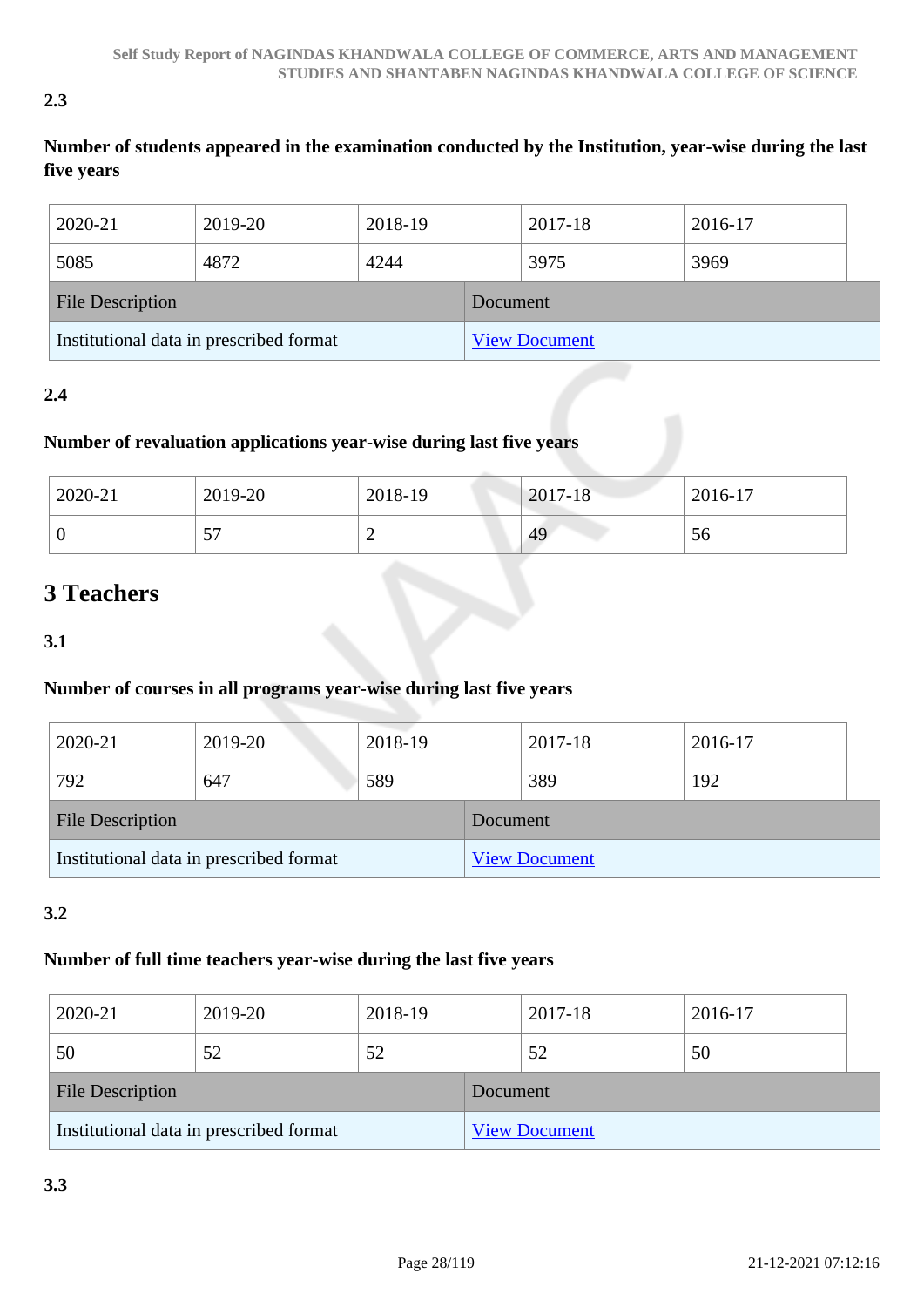#### **Number of sanctioned posts year-wise during last five years**

| 2020-21                                 | 2019-20 | 2018-19  |                      | 2017-18 | 2016-17 |
|-----------------------------------------|---------|----------|----------------------|---------|---------|
| 66                                      | 66      | 64       |                      | 62      | 59      |
| <b>File Description</b>                 |         | Document |                      |         |         |
| Institutional data in prescribed format |         |          | <b>View Document</b> |         |         |

### **4 Institution**

#### **4.1**

**Number of eligible applications received for admissions to all the programs year-wise during last five years**

| 2020-21                                 | 2019-20 | 2018-19  |                      | 2017-18 | 2016-17 |
|-----------------------------------------|---------|----------|----------------------|---------|---------|
| 8182                                    | 7672    | 7307     |                      | 7025    | 7968    |
| <b>File Description</b>                 |         | Document |                      |         |         |
| Institutional data in prescribed format |         |          | <b>View Document</b> |         |         |

#### **4.2**

**Number of seats earmarked for reserved category as per GOI/State Govt rule year-wise during last five years**

| 2020-21                                 | 2019-20 | 2018-19  |                      | 2017-18 | 2016-17 |  |
|-----------------------------------------|---------|----------|----------------------|---------|---------|--|
| 35                                      | 39      | 50       |                      | 68      | 103     |  |
| <b>File Description</b>                 |         | Document |                      |         |         |  |
| Institutional data in prescribed format |         |          | <b>View Document</b> |         |         |  |

#### **4.3**

#### **Total number of classrooms and seminar halls**

**Response: 58**

**4.4**

#### **Total number of computers in the campus for academic purpose**

**Response: 273**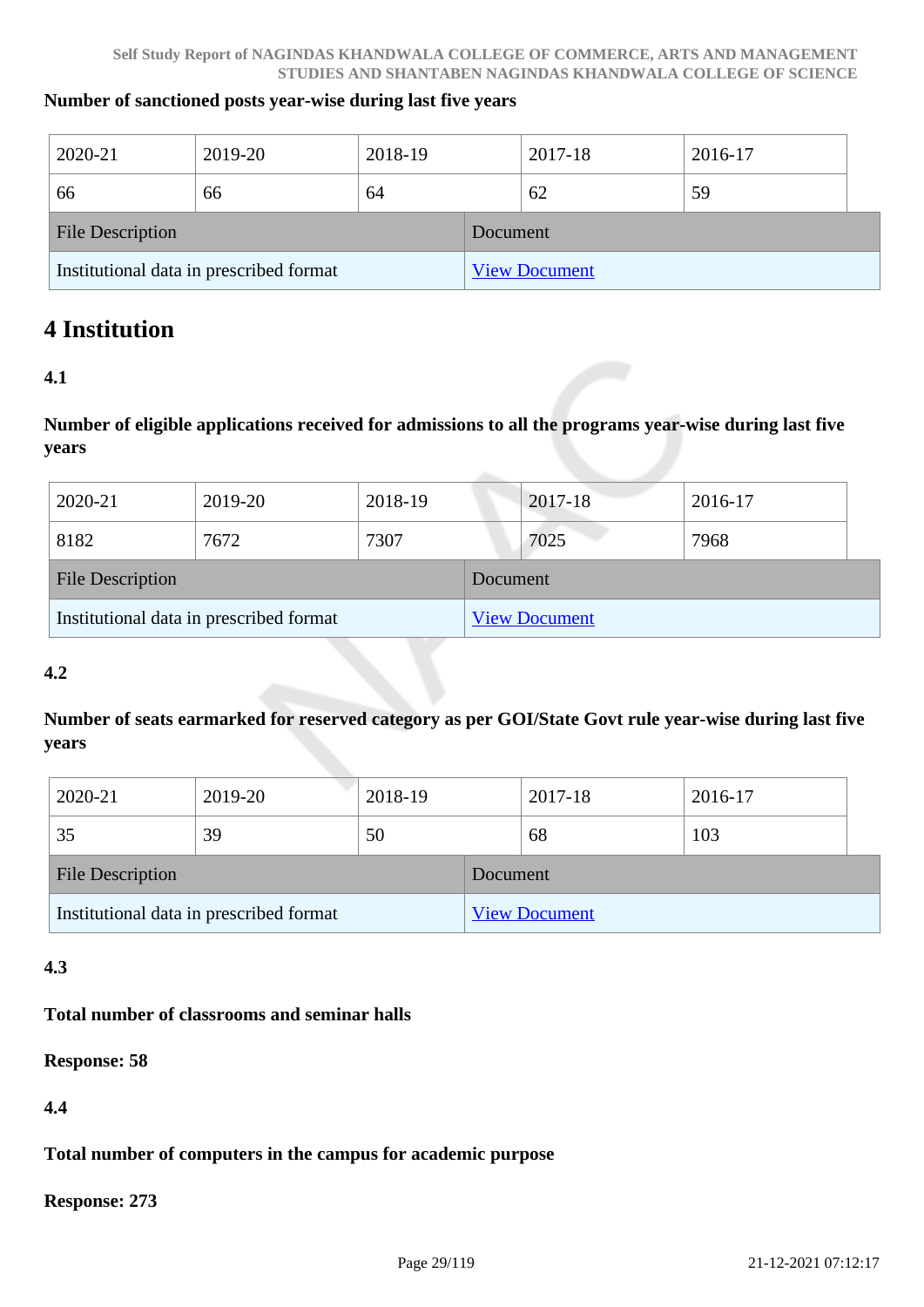### **4.5**

### **Total Expenditure excluding salary year-wise during last five years ( INR in Lakhs)**

| 2020-21   | 2019-20   | 2018-19   | 2017-18   | 2016-17   |
|-----------|-----------|-----------|-----------|-----------|
| 549.14090 | 399.19251 | 407.59092 | 351.66923 | 224.62295 |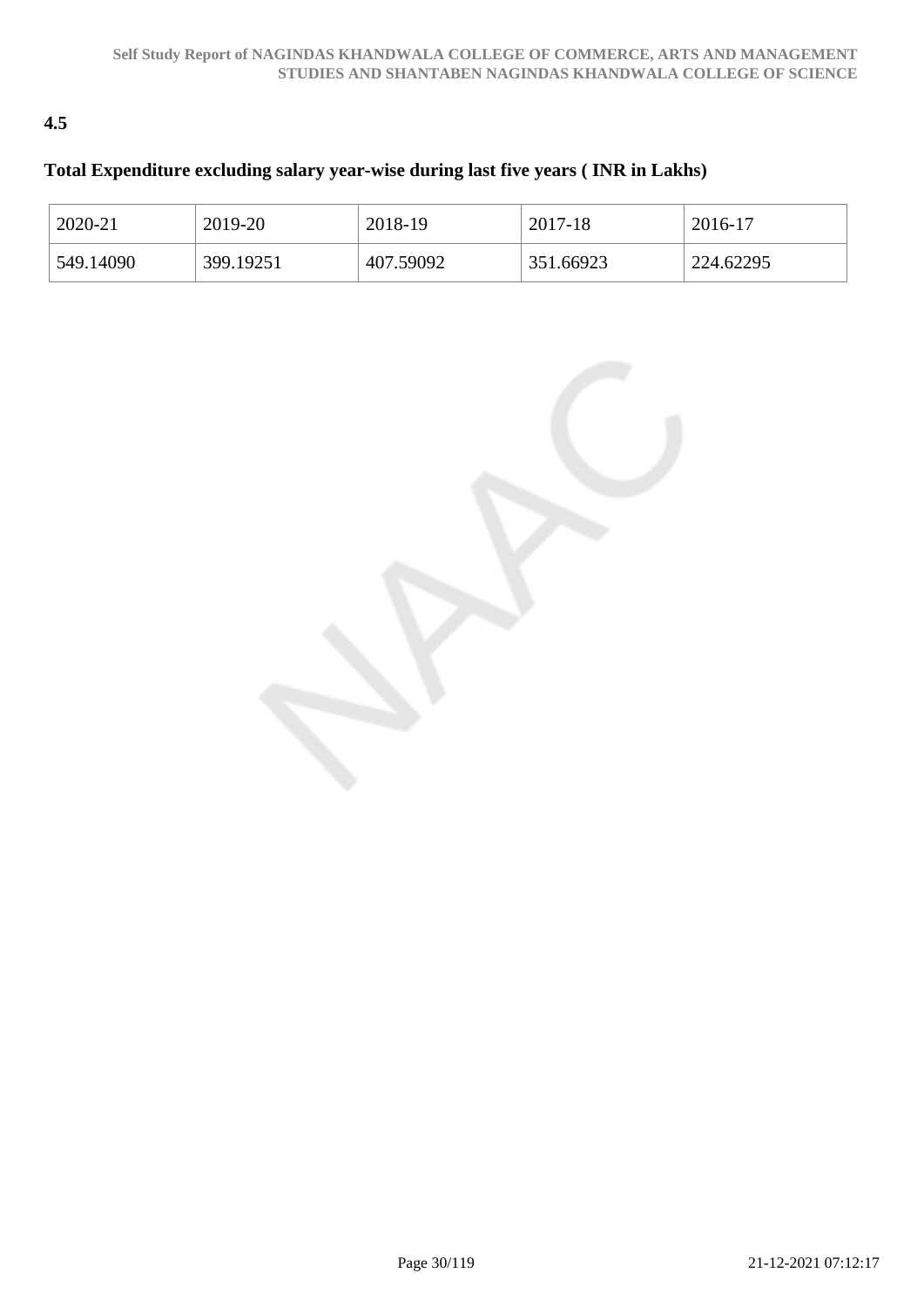## **4. Quality Indicator Framework(QIF)**

## **Criterion 1 - Curricular Aspects**

### **1.1 Curriculum Design and Development**

 **1.1.1 Curricula developed and implemented have relevance to the local, national, regional and global developmental needs which is reflected in Programme outcomes (POs), Programme Specific Outcomes(PSOs) and Course Outcomes(COs) of the Programmes offered by the Institution.**

#### **Response:**

As an autonomous college, the curriculum is designed, developed and adopted with a focus on the needs of the locality, the region, the country and the world. The autonomous status grants the college the freedom to restructure and redesign the curriculum after taking into account suggestions from stakeholders such as subject experts, faculty members, students, alumni and industry experts in order to make it relevant to contemporary times. The college attracts and caters to students through its 17 Under Graduate, 8 Post Graduate and 3 Ph. D programmes (2020-21). The curriculum designed is globally competent, locally relevant and caters to the requirements of employers in particular and society in general by blending the core values of Higher Education with Nagindas Khandwala's Vision and Mission.

The college has been practising Outcome Based Education since the year 2016-17. The Course Outcomes are designed for each course in alignment with the Programme Specific Outcomes which ensure achievement of the Programme Outcomes in congruence with the Mission and Vision statement of the college. The curriculum is placed for approval in the Boards of Studies which include internal and external subject experts, industrial/alumni representatives and special invitees. The Boards of Studies deliberate on the proposed syllabus revisions and give their valuable feedback. The feedback received is incorporated into the curriculum which is then placed for approval in the Academic Council. Need based revisions in the course content and assessment methods are carried out with maximum flexibility in drafting and implementation. The curricula are developed with the view of the contemporary changes in the society and in alignment with the model curriculum prescribed by UGC. The curricula are designed to provide students an edge in competitive exams and research. The curricula also incorporate relevant items related to local, national, regional and global development needs such as communication skills, environment and sustainability, human rights, workforce diversity, financial inclusion, climate change, global tourism etc.

Post Graduate Programmes are designed to create professionals in industry, academia, research and entrepreneurs. Project work and dissertation on globally relevant topics are given to students to keep them abreast of the latest developments in their area of study and to cultivate an aptitude for research. In keeping with recent trends, the new programmes introduced during the assessment period include Bachelor of Management Studies - Sports Management, Bachelor of Commerce (Honours) in Actuarial Studies, B.A. Honours in Apparel Design and Construction, Bachelor of Management Studies (BMS)- Ecommerce, BSc (Hons.) in Integrative Nutrition and Dietetics, BBA in Tourism and Travel Management, BSc in Interior Design and Masters in Sports Management. Value added certificate courses such as Travel and Tourism, Tally ERP, Environmental Science, Functional English, Computer Application, Gandhian studies, Visual Merchandising, etc. are offered to students to enhance their qualifications. This not only contributes to their all-round development but also makes them better prepared for the industry.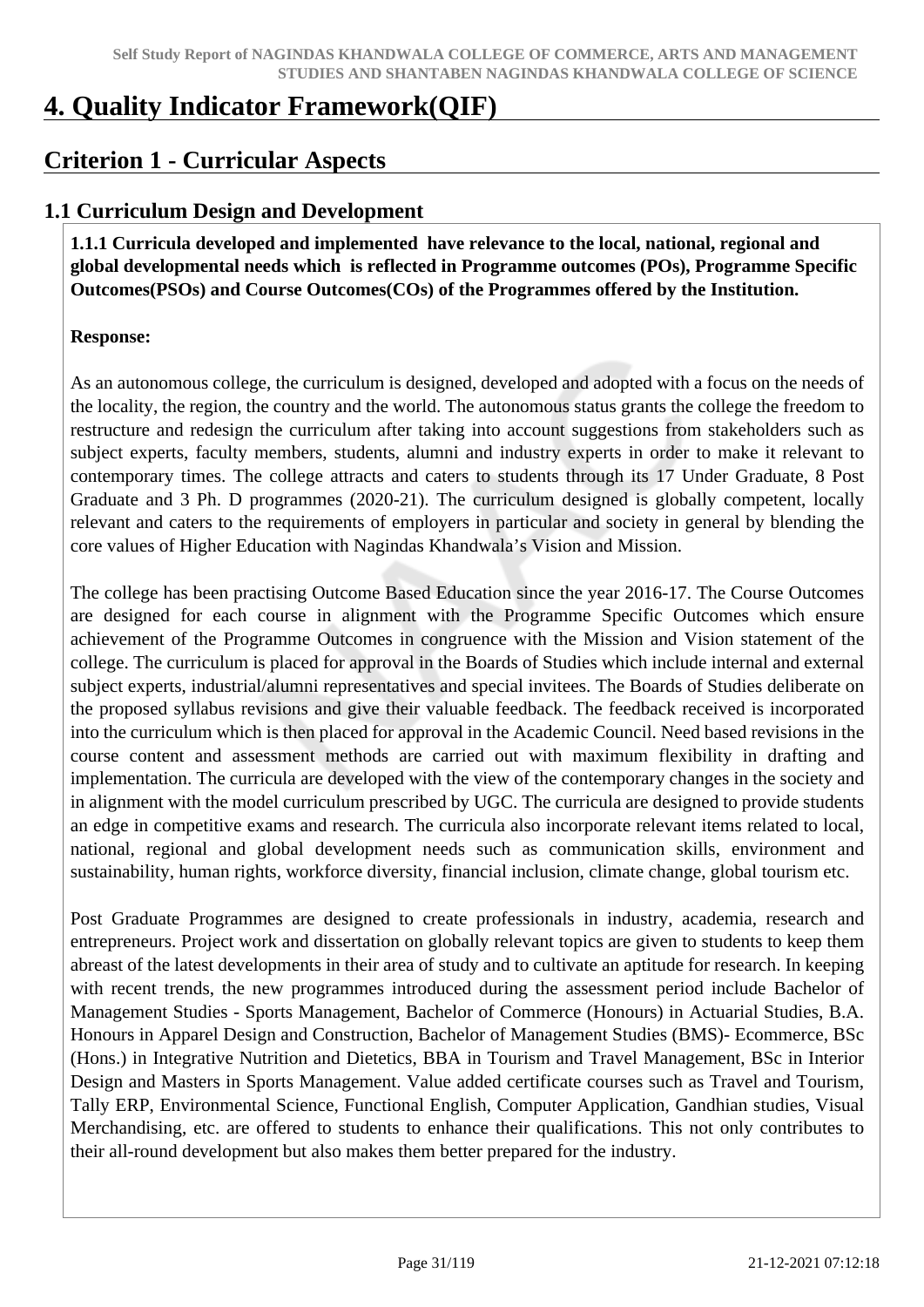| <b>File Description</b>         | <b>Document</b>      |
|---------------------------------|----------------------|
| Any additional information      | <b>View Document</b> |
| Link for Additional Information | <b>View Document</b> |

#### **1.1.2 Percentage of Programmes where syllabus revision was carried out during the last five years.**

#### **Response:** 43.82

#### 1.1.2.1 **Number of all Programmes offered by the institution during the last five years.**

Response: 89

#### 1.1.2.2 **How many Programmes were revised out of total number of Programmes offered during the last five years**

Response: 39

| <b>File Description</b>                                                 | <b>Document</b>      |
|-------------------------------------------------------------------------|----------------------|
| Minutes of relevant Academic Council/BOS<br>meeting                     | <b>View Document</b> |
| Details of program syllabus revision in last 5<br>years (Data Template) | <b>View Document</b> |
| Any additional information                                              | <b>View Document</b> |
| <b>Link for Additional Information</b>                                  | <b>View Document</b> |

#### **1.1.3 Average percentage of courses having focus on employability/ entrepreneurship/ skill development offered by the institution during the last five years**

**Response:** 50.4

1.1.3.1 **Number of courses having focus on employability/ entrepreneurship/ skill development yearwise during the last five years..**

| 2020-21 | 2019-20 | 2018-19 | 2017-18 | 2016-17 |
|---------|---------|---------|---------|---------|
| 560     | 401     | 264     | 152     | 68      |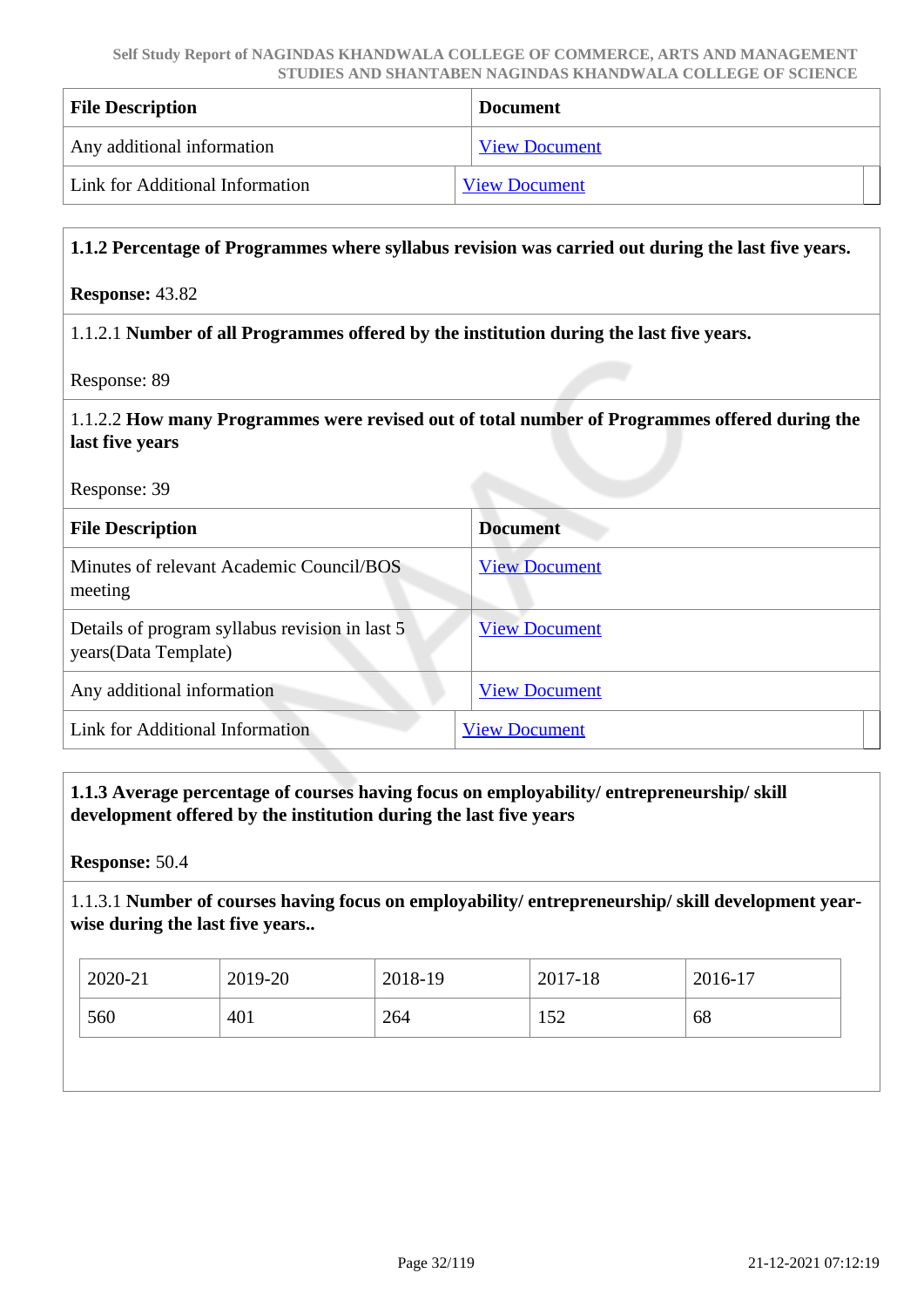| <b>File Description</b>                                                                        | <b>Document</b>      |
|------------------------------------------------------------------------------------------------|----------------------|
| Programme / Curriculum/ Syllabus of the courses                                                | <b>View Document</b> |
| MoU's with relevant organizations for these courses,<br>if any                                 | <b>View Document</b> |
| Minutes of the Boards of Studies/Academic<br>Council meetings with approvals for these courses | <b>View Document</b> |
| Average percentage of courses having focus on<br>employability/entrepreneurship(Data Template) | <b>View Document</b> |
| Any additional information                                                                     | <b>View Document</b> |
| Link for Additional Information                                                                | <b>View Document</b> |

### **1.2 Academic Flexibility**

 **1.2.1 Percentage of new courses introduced of the total number of courses across all programs offered during the last five years.**

**Response:** 13.65

1.2.1.1 How many new courses are introduced within the last five years

Response: 356

#### 1.2.1.2 **Number of courses offered by the institution across all programmes during the last five years.**

Response: 2609

| <b>File Description</b>                              | <b>Document</b>      |
|------------------------------------------------------|----------------------|
| Minutes of relevant Academic Council/BOS<br>meetings | <b>View Document</b> |
| Institutional data in prescribed format              | <b>View Document</b> |
| Any additional information                           | <b>View Document</b> |
| Link for Additional Information                      | <b>View Document</b> |

 **1.2.2 Percentage of Programmes in which Choice Based Credit System (CBCS) / elective course system has been implemented (Data for the latest completed academic year).**

**Response:** 100

1.2.2.1 **Number of Programmes in which CBCS / Elective course system implemented.**

Response: 25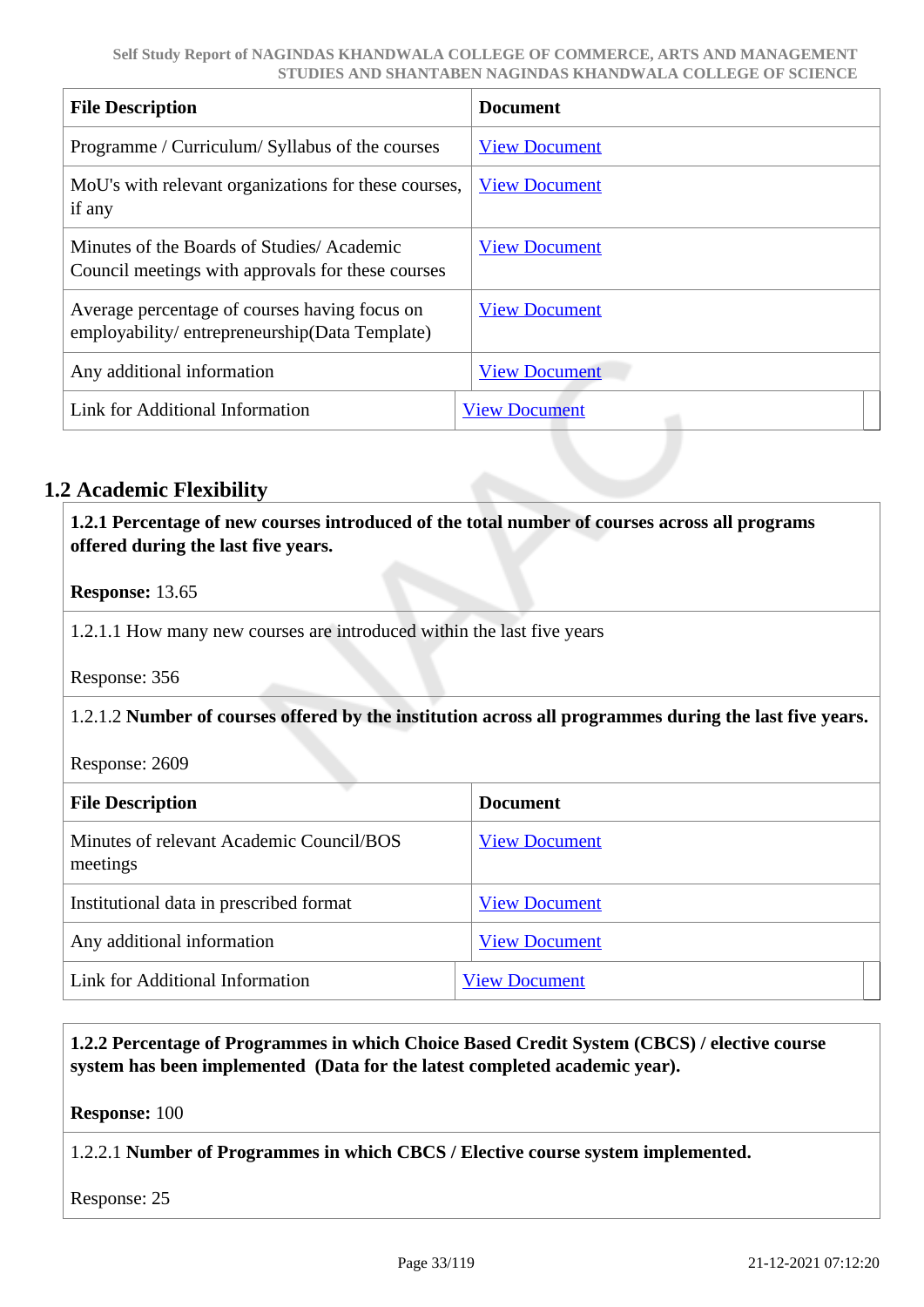| <b>File Description</b>                              | <b>Document</b>      |
|------------------------------------------------------|----------------------|
| Minutes of relevant Academic Council/BOS<br>meetings | <b>View Document</b> |
| Institutional data in prescribed format              | <b>View Document</b> |
| Any additional information                           | <b>View Document</b> |
| Link for Additional Information                      | <b>View Document</b> |

### **1.3 Curriculum Enrichment**

 **1.3.1 Institution integrates crosscutting issues relevant to Professional Ethics ,Gender, Human Values ,Environment and Sustainability into the Curriculum**

#### **Response:**

In order to integrate the issues related to Professional Ethics, Gender, Human values, Environment and Sustainability, the College has introduced various core and elective courses across 17 UG and 8 PG Programmes in the curriculum. Some of these programmes focus on professional development; others focus on holistic development creating sensitivity about environmental issues, ethics, etc. The college conducts various activities, seminars and workshops on the above to supplement the university curriculum.

The progress and development of a civil society depends upon how well ingrained **Human Values and Professional Ethics** are in learners. Experiential Learning Pedagogy is implemented through various courses like Foundation Course, Business Communication, Business Ethics and Corporate Governance, Press laws and Ethics, Legal Environment and Advertising Ethics, Economics, Ethical Hacking and Research Methodology for Business, to name a few. The curriculum of the college encompasses Professional Ethics from varied fields, viz. Accounting, Advertising, Journalism, Research, Intellectual Property Rights, Education, Technology, Economics, Social, Personal, Business, Fashion and Sports.

Human Values is a topic that helps us understand morals, motivation, behaviour and attitudes at the individual and organisational level.

Our Courses like Human Geography, Foundation Course, Developmental Psychology, Geography of Disaster Mitigation and Management, Perspectives in Human Geography, Personal Effectiveness Management, Organisational Behaviour, Economics of Human Development, Applied Cognitive Psychology, Leadership Principles in Sports, etc. sensitise the learners towards Human Diversity and Inclusion, maintaining harmony among different socio-economic status, community, caste and religion.

**Culture shapes perceptions of Gender, thereby dictating people's behaviour and attitudes about themselves and others.** Learners need to realise that Gender roles vary across groups and are impermanent. Education is the catalyst for change and at Nagindas Khandwala College we believe in changing the perception associated with Gender. Foundation Course, Human Geography, Perspectives in Human Geography, Social Psychology, Mass Communication, Cultural Psychology and other courses emphasize Gender issues.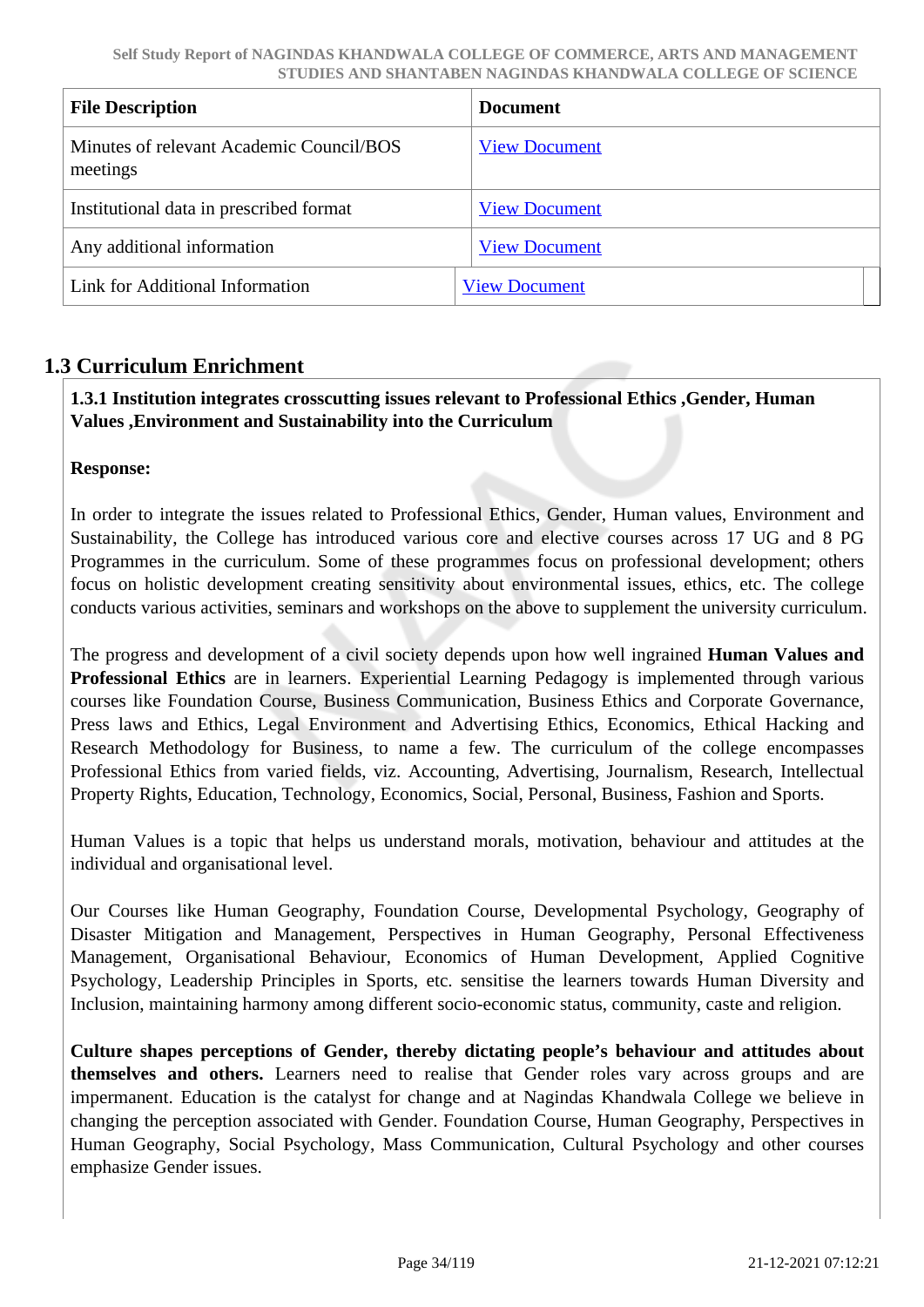The need for sustainable development is the key to mankind's future. No individual can afford to be ignorant of serious environmental issues. Keeping this in mind, **Environmental Science** has been integrated into the curriculum as a compulsory credit course. Advances in GIS, Ecology and Environment, Tools and Techniques of Spatial Analysis–V, Sustainable Tourism, Environmental Geography, Geography of Disaster Mitigation and Management and other courses cover aspects like Ecosystem, Biodiversity, Green Computing, Sustainable Development, Green GDP, Eco- Tourism, Energy Audit and Disaster Management. These enable learners to understand environmental issues and make them informed and responsible decision makers.

| <b>File Description</b>                                                                                                                                                                  | <b>Document</b> |
|------------------------------------------------------------------------------------------------------------------------------------------------------------------------------------------|-----------------|
| Upload the list and description of the courses which View Document<br>address the Gender, Environment and Sustainability,<br>Human Values and Professional Ethics into the<br>Curriculum |                 |

#### **1.3.2 Number of value-added courses for imparting transferable and life skills offered during last five years.**

#### **Response:** 55

#### 1.3.2.1 **How many new value-added courses are added within the last five years**

| 2020-21 | 2019-20 | 2018-19      | 2017-18 | 2016-17 |
|---------|---------|--------------|---------|---------|
| . .     |         | $\cap$<br>44 | -       |         |

| <b>File Description</b>                                           | <b>Document</b>      |
|-------------------------------------------------------------------|----------------------|
| List of value added courses (Data Template)                       | <b>View Document</b> |
| Brochure or any other document relating to value<br>added courses | <b>View Document</b> |
| Any additional information                                        | <b>View Document</b> |
| Link for Additional Information                                   | <b>View Document</b> |

#### **1.3.3 Average Percentage of students enrolled in the courses under 1.3.2 above.**

**Response:** 36.09

1.3.3.1 **Number of students enrolled in subject related Certificate or Add-on programs year wise during last five years**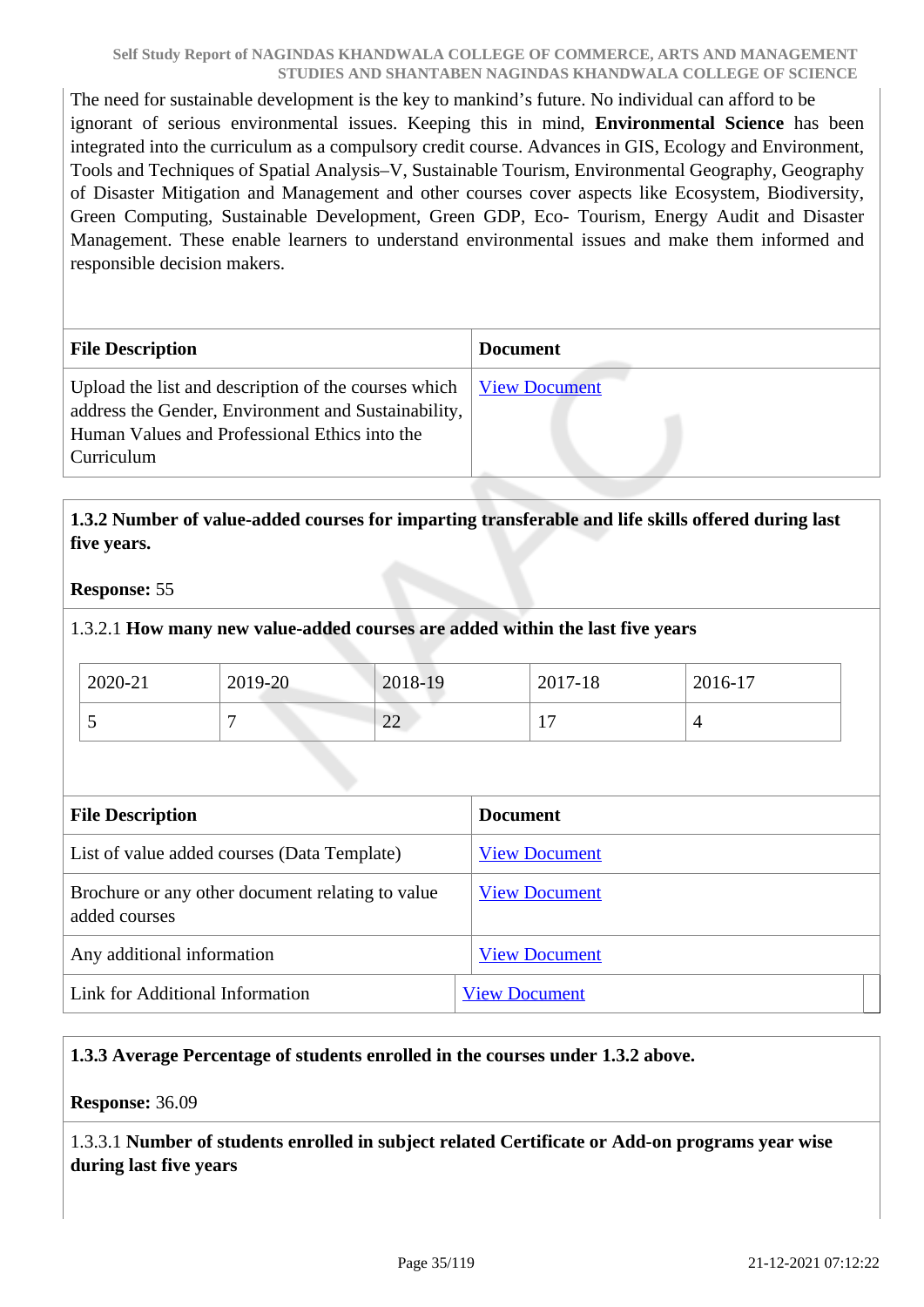|                         | 2020-21                    | 2019-20 | 2018-19 |                 | 2017-18              | 2016-17 |  |
|-------------------------|----------------------------|---------|---------|-----------------|----------------------|---------|--|
|                         | 1808                       | 1996    | 2649    |                 | 1771                 | 39      |  |
|                         |                            |         |         |                 |                      |         |  |
| <b>File Description</b> |                            |         |         | <b>Document</b> |                      |         |  |
|                         |                            |         |         |                 |                      |         |  |
|                         | List of students enrolled  |         |         |                 | <b>View Document</b> |         |  |
|                         | Any additional information |         |         |                 | <b>View Document</b> |         |  |

#### **1.3.4 Percentage of students undertaking field projects/ internships / student projects (Data for the latest completed academic year)**

**Response:** 14.56

1.3.4.1 **Number of students undertaking field projects / internships / student projects**

Response: 754

| <b>File Description</b>                                                                                                   | <b>Document</b>      |
|---------------------------------------------------------------------------------------------------------------------------|----------------------|
| List of programs and number of students<br>undertaking field projects / internships / student<br>projects (Data Template) | <b>View Document</b> |
| Any additional information                                                                                                | <b>View Document</b> |
| Link for Additional Information                                                                                           | <b>View Document</b> |

#### **1.4 Feedback System**

 **1.4.1 Structured feedback for design and review of syllabus – semester-wise / year-wise is received from 1) Students, 2) Teachers, 3) Employers, 4) Alumni**

**Response:** A. All 4 of the above

| <b>File Description</b>                                                                                                             | <b>Document</b>      |
|-------------------------------------------------------------------------------------------------------------------------------------|----------------------|
| Any additional information                                                                                                          | <b>View Document</b> |
| Action taken report of the Institution on feedback<br>report as minuted by the Governing Council,<br>Syndicate, Board of Management | <b>View Document</b> |
| URL for stakeholder feedback report                                                                                                 | <b>View Document</b> |
| Link for Additional Information                                                                                                     | <b>View Document</b> |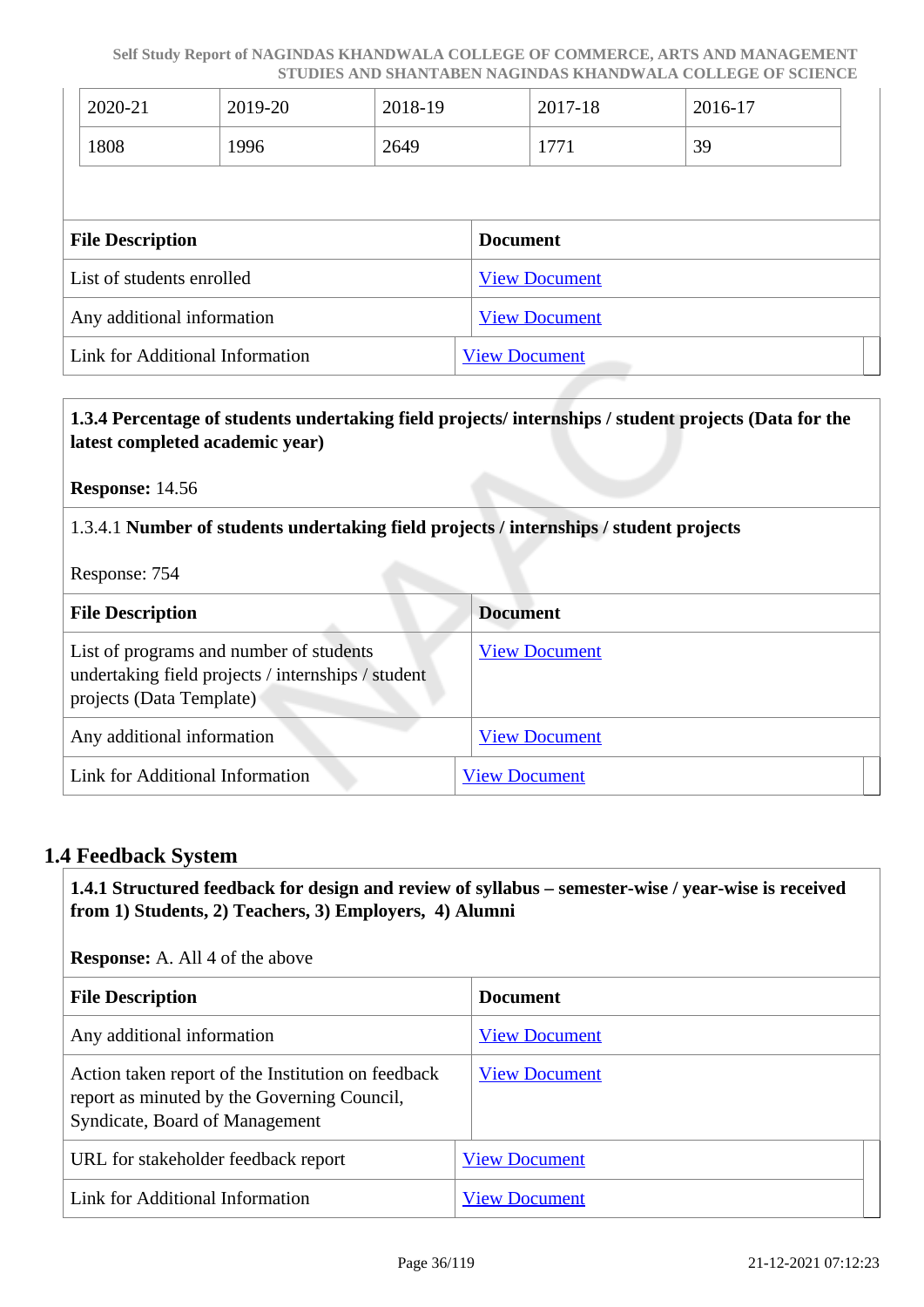## **1.4.2 The feedback system of the Institution comprises of the following :**

**Response:** A. Feedback collected, analysed and action taken and report made available on website

| <b>File Description</b>             | <b>Document</b>      |  |
|-------------------------------------|----------------------|--|
| Any additional information          | <b>View Document</b> |  |
| URL for stakeholder feedback report | <b>View Document</b> |  |
| Link for Additional Information     | <b>View Document</b> |  |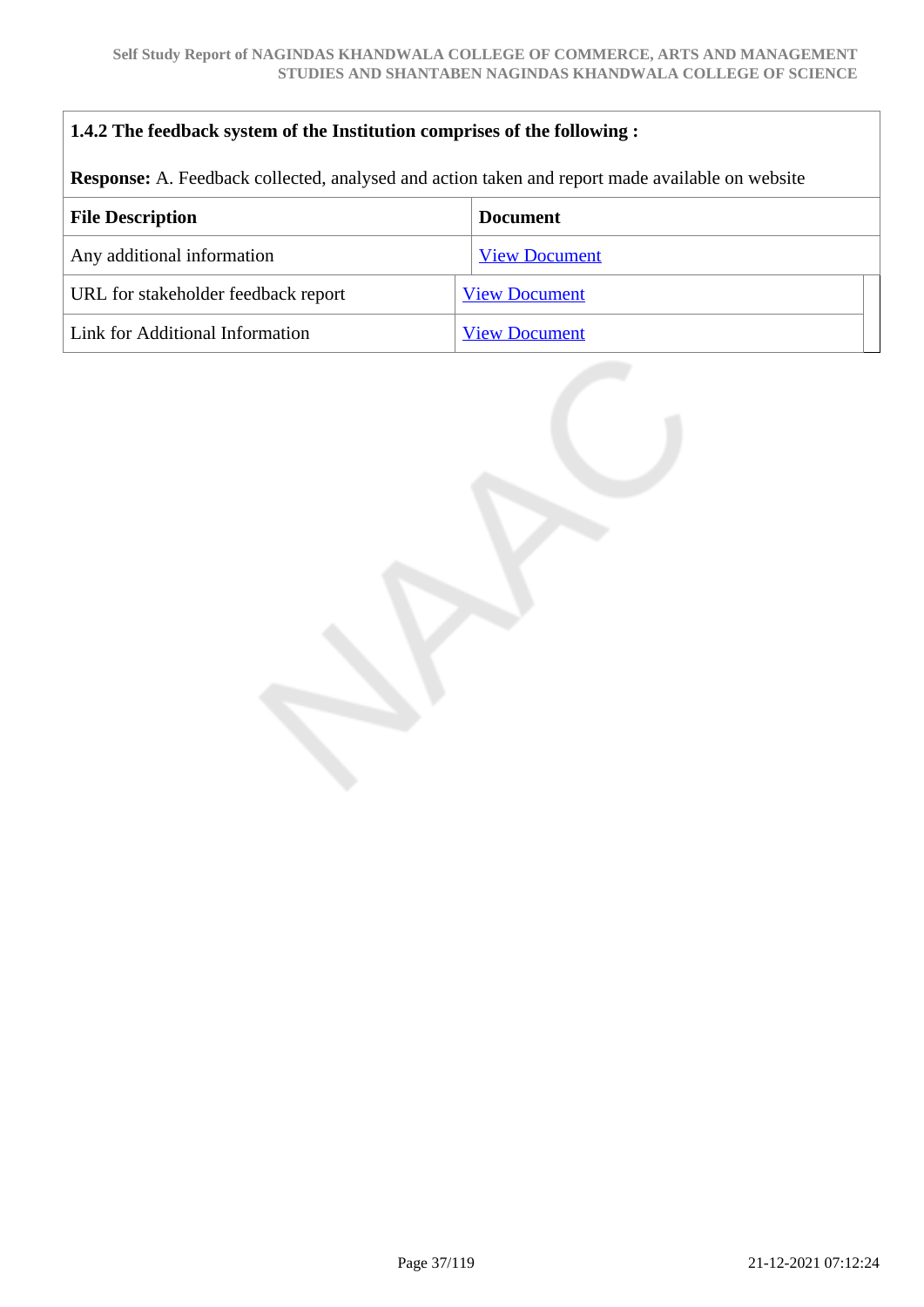# **Criterion 2 - Teaching-learning and Evaluation**

## **2.1 Student Enrollment and Profile**

|                                                                    |                                               |         | 2.1.1.1 Number of students admitted year-wise during last five years |         |
|--------------------------------------------------------------------|-----------------------------------------------|---------|----------------------------------------------------------------------|---------|
| 2020-21                                                            | 2019-20                                       | 2018-19 | 2017-18                                                              | 2016-17 |
| 5177                                                               | 4890                                          | 4396    | 4071                                                                 | 4096    |
| 2020-21                                                            | 2019-20                                       | 2018-19 | 2017-18                                                              | 2016-17 |
| 5910                                                               | 5338                                          | 4785    | 4433                                                                 | 4400    |
|                                                                    |                                               |         |                                                                      |         |
|                                                                    |                                               |         | <b>Document</b>                                                      |         |
|                                                                    | Institutional data in prescribed format (Data |         | <b>View Document</b>                                                 |         |
| <b>File Description</b><br>Template)<br>Any additional information |                                               |         | <b>View Document</b>                                                 |         |

 **2.1.2 Average percentage of seats filled against reserved categories (SC, ST, OBC, Divyangjan, etc. as per applicable reservation policy ) during the last five years ( exclusive of supernumerary seats)**

**Response:** 100

2.1.2.1 **Number of actual students admitted from the reserved categories year wise during last five years**

| 103<br>50<br>35<br>39<br>68 |
|-----------------------------|
|                             |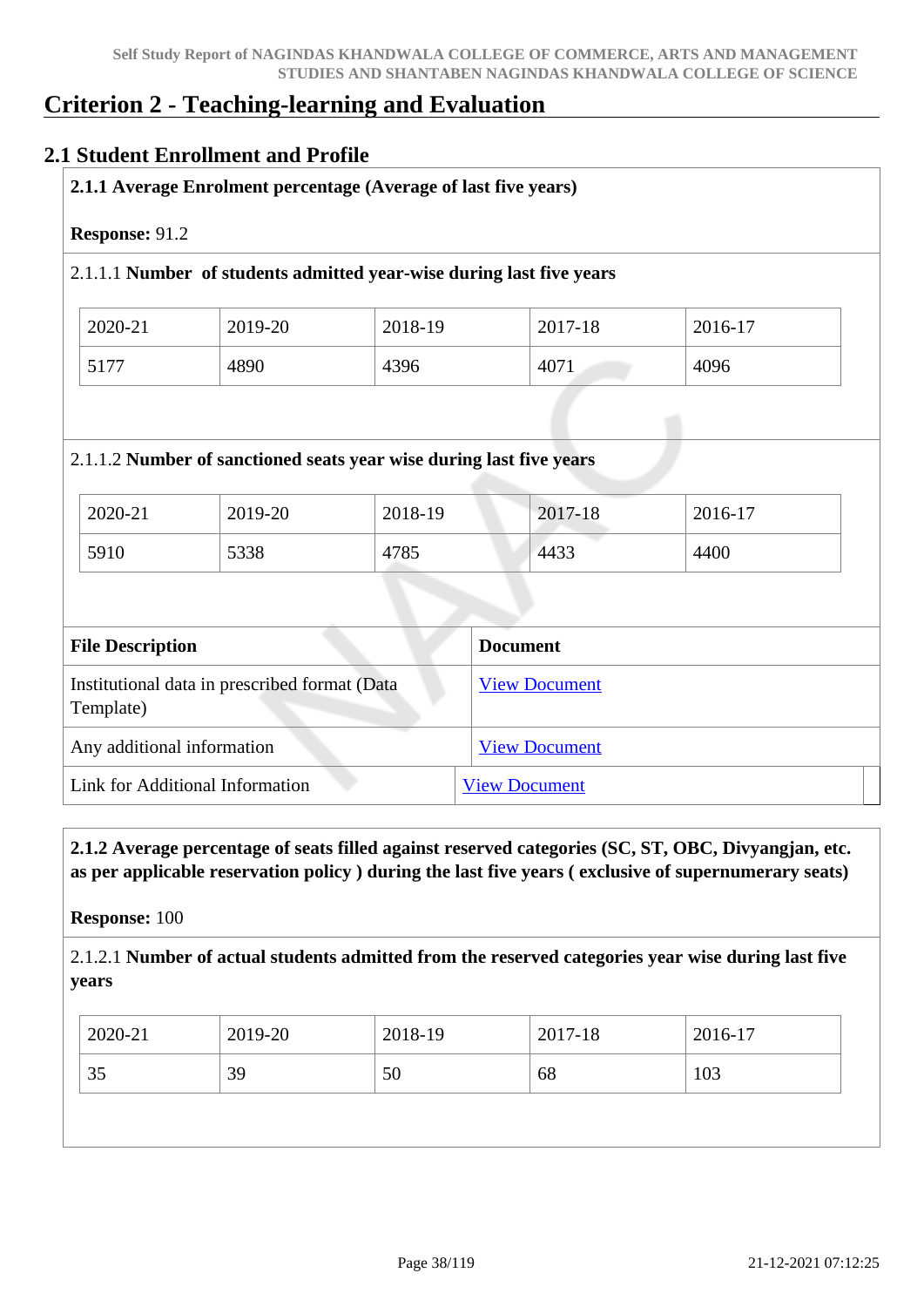| <b>File Description</b>                 | <b>Document</b>      |
|-----------------------------------------|----------------------|
| Institutional data in prescribed format | <b>View Document</b> |
| Any additional information              | <b>View Document</b> |
| Link for Additional Information         | <b>View Document</b> |

## **2.2 Catering to Student Diversity**

 **2.2.1 The institution assesses the learning levels of the students and organises special Programmes for advanced learners and slow learners**

## **Response:**

## **Process of identification of slow and advanced learners by the institution:**

There are various benchmarks **to identify the learning levels** of students. Based on the needs of the learners, various programmes are conducted conducive to their learning capabilities. The learning level is identified by myriad ways, explained below:

- In the first year, their **entry level marks** are considered and identified for further learning needs.
- **Grades** scored at continuous internal evaluations and semester end examinations are monitored and analysed.
- **Interactions with the mentors** during the mentor meeting also helps to identify specific learner needs, specially of those with Learning Disabilities.

#### **Initiatives adopted for all learners:**

- **Orientation Programme** for entry level students and their parents. This helps them get familiarized with the rules and regulations as well as the learning atmosphere and curriculum framework of the college.
- Sessions by **alumni** are organised to help students hear first-hand experience of the academia industry balance and the new opportunities that await post completion of the programme.
- **Industrial visits** help them acquire some hands-on learning experience.
- **Counselling Centre** helps the students deal with their emotional, behavioural, and psychological issues, aiding in personality development.

#### **Initiatives adopted for advanced learners:**

Students who display an **advanced level of learning** capability are encouraged to harness their skills and abilities and develop them even further. They are offered a plethora of opportunities by way of:

- Organizing **intra-collegiate and intercollegiate activities** and events like department-wise college festivals.
- Conducting **Research Methodology courses** for post-graduate level students to develop a researchoriented inclination.
- Advanced learners are encouraged to **present papers** in seminars and conferences, as well as to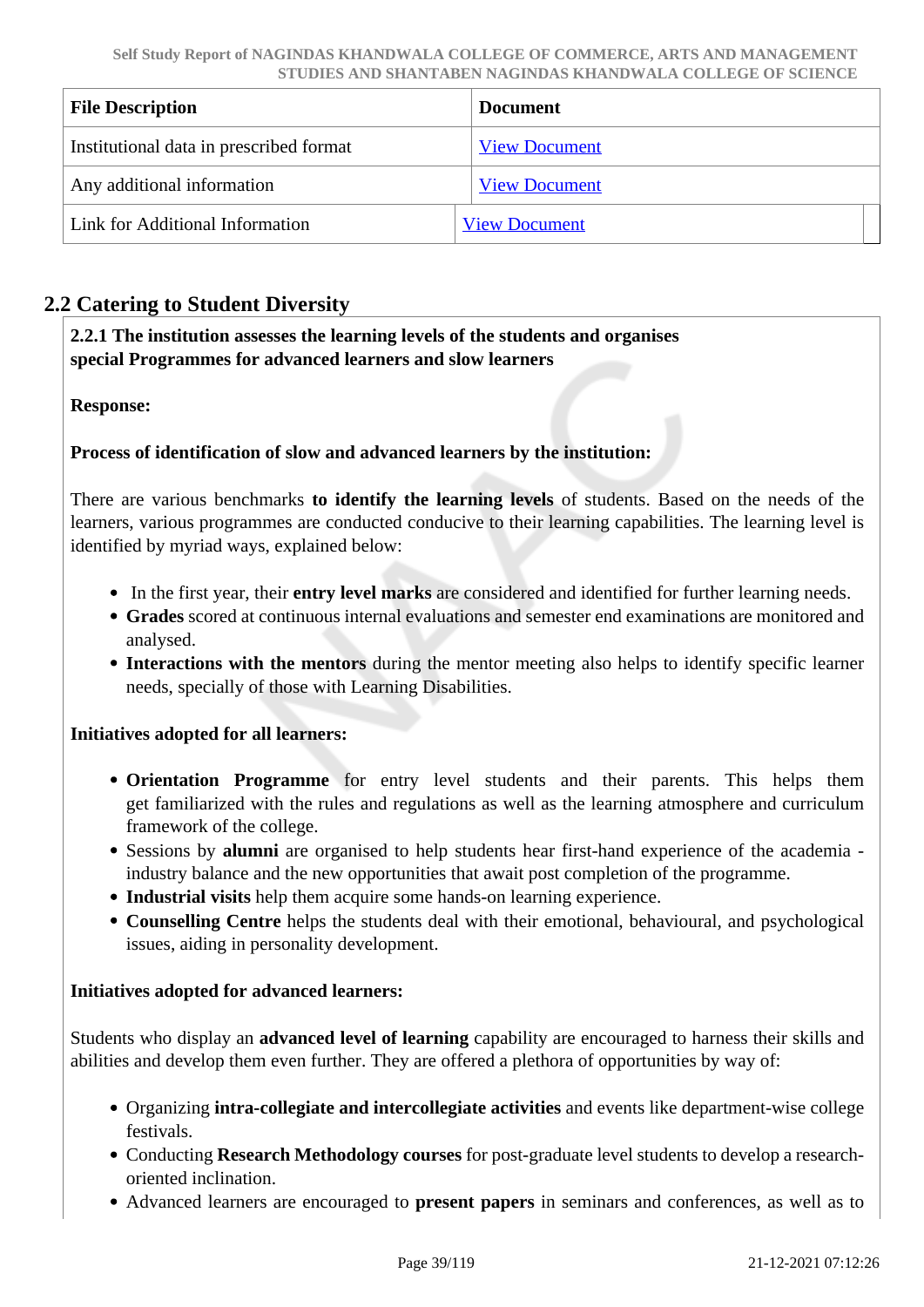participate in national level research competitions like AAVISHKAR.

**Quizzes** are conducted to make the students sensitized to the national and international eco-system to which they belong. Know Your Economy test by the Department of Economics is a testimony for the same.

#### **Initiatives adopted for slow learners:**

The college is accommodative of students who display **slow levels of learning** and tries to help them overcome their limitations. Different programmes and varied kinds of guidance are available for slow learners in the form of:

- **Remedial Lectures** taken for all courses to help the slow learners grasp concepts and thus perform better academically.
- **Skill Development Course** for enhancing speaking, writing and reading skills in English is taken by the Department of English to help students from the vernacular medium.
- **Soft Skills Development Programme** organized for Students belonging to **SC/ST Categories.** In this programme the students are made familiar with the concepts of stress management, communication skills and other such topics that help in the development of soft skills.
- Need based **one to one doubt clearing sessions** are conducted when requested. The students are encouraged to approach the concerned faculty member for the same.

The institute has always focussed on their learner's holistic development and cater to all their needs for education and overall development.

| <b>File Description</b>                | <b>Document</b>      |  |  |
|----------------------------------------|----------------------|--|--|
| Any additional information             | <b>View Document</b> |  |  |
| <b>Link for Additional Information</b> | <b>View Document</b> |  |  |

#### **2.2.2 Student - Full time teacher ratio (Data for the latest completed academic year)**

#### **Response:** 104:1

| <b>File Description</b>         | <b>Document</b>      |  |
|---------------------------------|----------------------|--|
| Any additional information      | <b>View Document</b> |  |
| Link for Additional Information | <b>View Document</b> |  |

## **2.3 Teaching- Learning Process**

 **2.3.1 Student centric methods, such as experiential learning, participative learning and problem solving methodologies are used for enhancing learning experiences**

**Response:**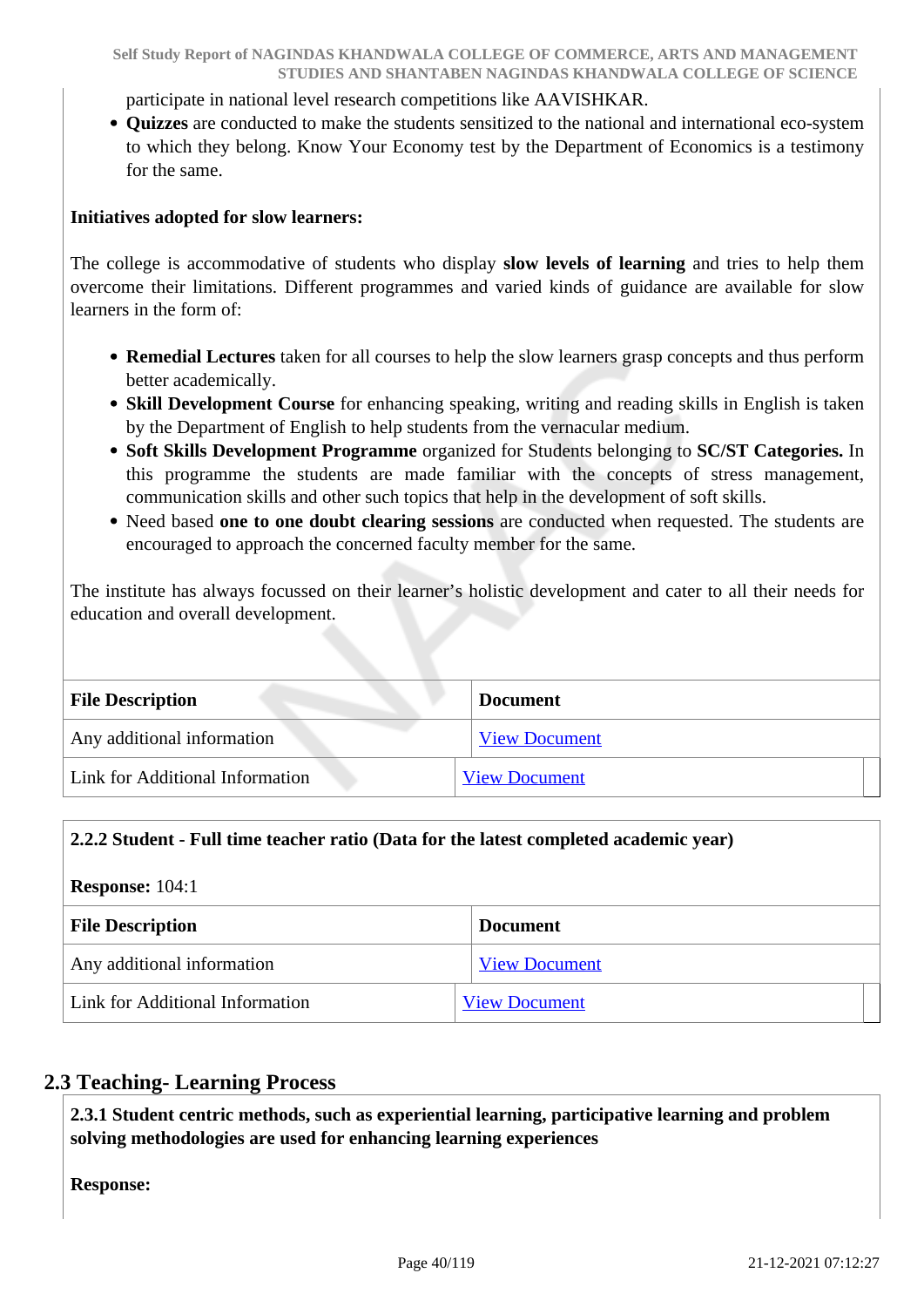The college has put in place **effective mechanisms** such as experiential learning and problem-solving methodologies suitable for learners with different levels of **cognitive abilities**. The institution adopts appropriate teaching-learning methods which **are student-centric**, which encourage their **active participation**, and allow them to **explore different** fields connected to their subject.

## **Experiential Learning Techniques**

The institution always encourages students to **write and present research papers** in various seminars.**From framing a research question, to drawing conclusions,** the entire process is undertaken by the students. The same is **critically checked and fine-tuned by the faculty** members. Some **faculty members jointly present and publish papers** with them. Some students have presented research papers at prestigious institutes like **IIT Chennai** and won awards in research-based competitions held like **Aavishkar.**

Various departments organize **guest lectures regularly** in order to help students learn from the **experiences of veterans** in various fields. It helps in bridging the gap between **theoretical knowledge and practical requirements,** which **helps them to be industry-ready.**

Many students also opt for **internships** under different working professionals like **CA firms,** as well as **practising counselors** to get a hands-on experience.

**Field trips and industrial visits** are organized to provide students with **real-world experiences**. They provide opportunities to **visualize, experience, discuss and present the knowledge** gathered so far.

**Organizing and managing intra-collegiate and intercollegiate events** are meant to offer a unique prospect to the students in the form of **taking up of responsibilities, arranging for resources, collaborating with others and resolving conflicts** in the process. Many departments deliberately delegate the **responsibility of organizing festivals to student leaders and volunteers.**

## **Participative Learning Methods**

Students are involved in every stage of teaching-learning process starting from **syllabus formulation to lecture delivery.** Students are allowed to express their **opinions, attitudes,** reflections by respecting the contrasting views. Some departments also arrange discussions on the basis of **movie screenings, book reviews and newspaper readings**. It helps in improving **critical thinking and increases comprehension through co-operation**.

Some departments also offer **bridge courses for students** in order to acquaint them better with the concepts to be learnt. Bridge courses also help them in widening their horizon of understanding and awareness beyond their usual syllabus.

## **Problem solving techniques**

The institution believes in making deliberate efforts for **instilling problem-solving skills** in students which may be critical later in their careers and life.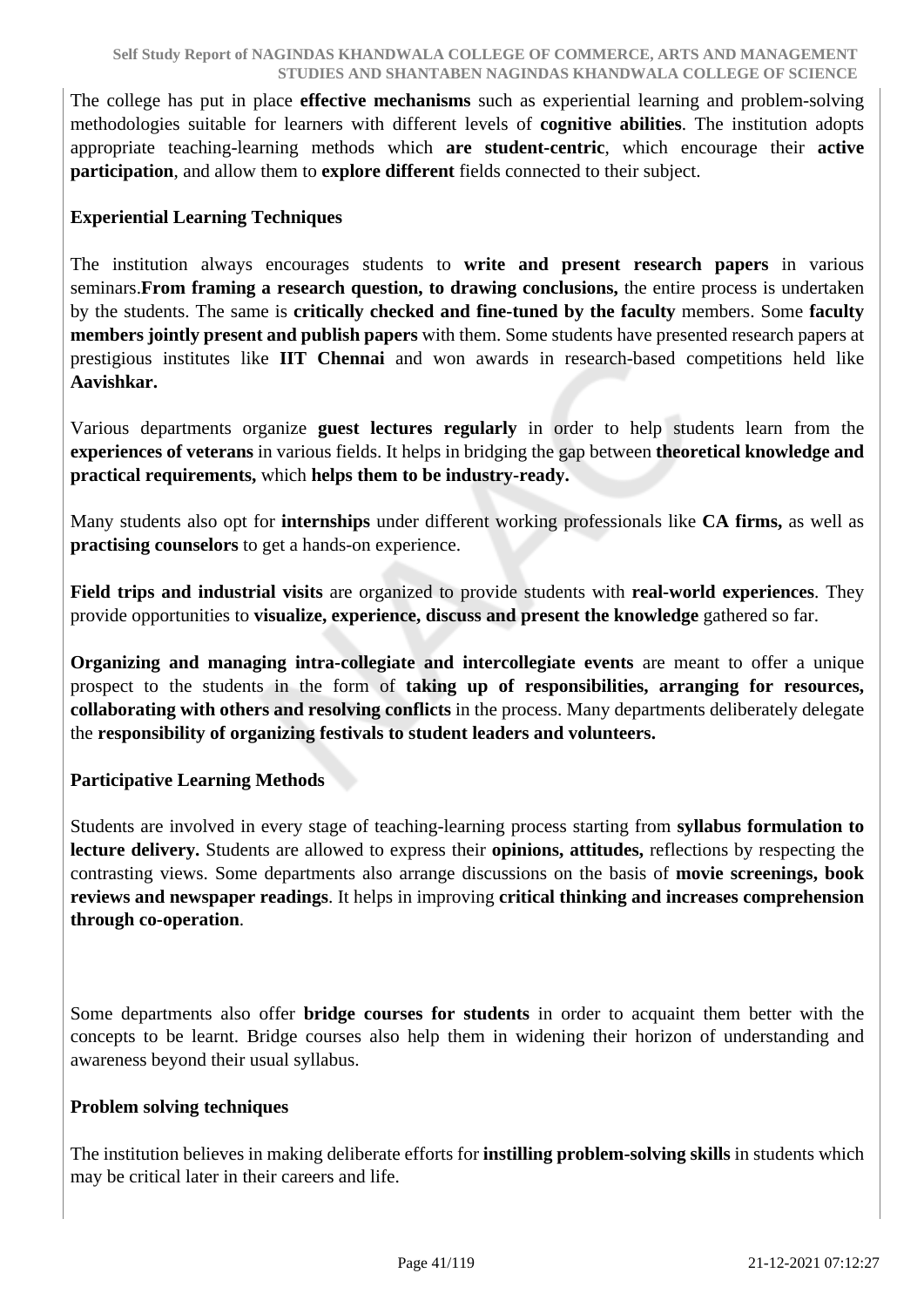**Quiz competitions and business games** are arranged for students to practice and polish their problemsolving skills. They witness enthusiastic participation from students of all sections and streams.

**Class tutorials** are also meant to help students on a **one-to-one basis** in solving their queries. Since tutorials comprise lesser number of students, **individual attention** to every student is possible and hence very fruitful.

| <b>File Description</b>         | <b>Document</b>      |  |
|---------------------------------|----------------------|--|
| Any additional information      | <b>View Document</b> |  |
| Link for Additional Information | <b>View Document</b> |  |

## **2.3.2 Teachers use ICT enabled tools including online resources for effective teaching and learning process.**

## **Response:**

Our institution provides **well-formed infrastructure** and **learning resources** to meet the students' learning requirements. Our faculties across the departments uniformly and effectively use **ICT enabled software and hard ware** for making teaching and learning process effective.

**Chalk and talk** method suits most of our programmes. Chalk and talk method is supplemented by discussion with the help of **videos and presentations** by the teachers. All lecture halls are well equipped with **projectors** for lectures. In fact, introduction of ICT enabled teaching learning process **led to a paradigm shift from the traditional chalk and talk method to a modern innovative Teaching-Learning process.** ICT leads to **meaningful interaction between teachers and learners** and hence enables the teacher to be a **facilitator rather than a sole proprietor of knowledge and ideas. This paves the way for student-centric teaching, learning and pedagogy.** Computer Labs use **Splitters** to reach out to each student with the setup and make the concepts understandable.

The college has an effective **Learning Management System (LMS)** like **Google classroom and Microsoft Teams** and this helps in the ongoing **online mode of teaching-learning process**. We conduct **module wise periodical online tests** by using platforms such as **Google forms, Moodle, Google Classroom,** etc. These platforms are used to **collect and evaluate assignments allotted** to students. The teachers also use Mentimeter, an interactive online tool, to conduct quizzes to have a quick check on students' understanding. It kindles students' enthusiasm and creates better involvement in the classroom.

Our faculties use **audio visual aids and social media platforms such as youtube** to demonstrate the core concepts to students using different resources. Various committ**ees conduct online activities and research paper presentations with the use of ICT.**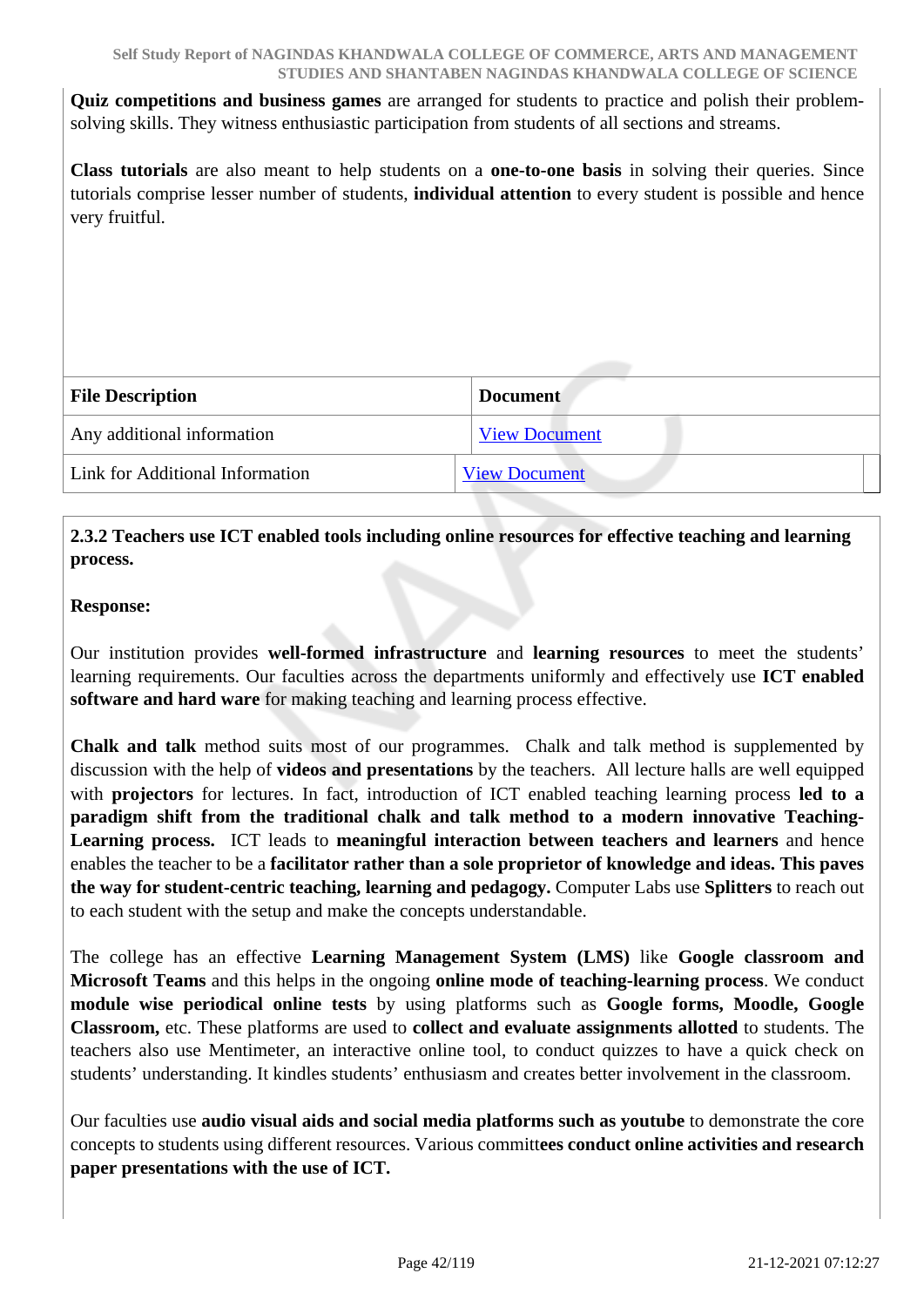All the departments conduct **webinars, seminars, workshops and guest lectures** to present before the learners diverse dimensions the **core subjects have acquired**. Faculties use **smart boards** to enhance **interaction**. The learners are given **opportunities to harness their skills and talents in organising webinars, workshops and presentation skills as well as encouraging critical thinking.**

**For instance, Environmental Studies in B.Com,** has been made interesting by using videos and activities. The students upload their work for evaluation. **For subjects like Foundation Course in B.Com, the faculties take project work on socially and environmentally relevant topics using ICT. The Geography Department** uses **Data Visualization Tool** which is a software designed to visualize data. It consists of built-in templates which is used to generate basic visualizations. **Google Earth and Google Maps are** used to teach vector data creation, geocoding, and downloading shapefiles. In the **Pattern Making and Garment Construction Course, s**tudents use automated industrial machines to stitch garments.

At the same time, w**orkshops are conducted for our faculties and students to enhance their skills.** 

All of these activities enhance the teaching learning process.

| <b>File Description</b>                                                                                                            | <b>Document</b>      |  |
|------------------------------------------------------------------------------------------------------------------------------------|----------------------|--|
| Any additional information                                                                                                         | <b>View Document</b> |  |
| Link for Additional Information                                                                                                    | <b>View Document</b> |  |
| Provide link for webpage describing ICT enabled<br>tools including online resources for effective<br>teaching and learning process | <b>View Document</b> |  |

## **2.3.3 Ratio of students to mentor for academic and other related issues (Data for the latest completed academic year )**

**Response:** 104:1

#### 2.3.3.1 **Number of mentors**

Response: 50

| <b>File Description</b>                                                         | <b>Document</b>      |  |
|---------------------------------------------------------------------------------|----------------------|--|
| Upload year wise, number of students enrolled and<br>full time teachers on roll | <b>View Document</b> |  |
| Circulars pertaining to assigning mentors to mentees                            | <b>View Document</b> |  |
| Any additional information                                                      | <b>View Document</b> |  |
| Link for additional information                                                 | <b>View Document</b> |  |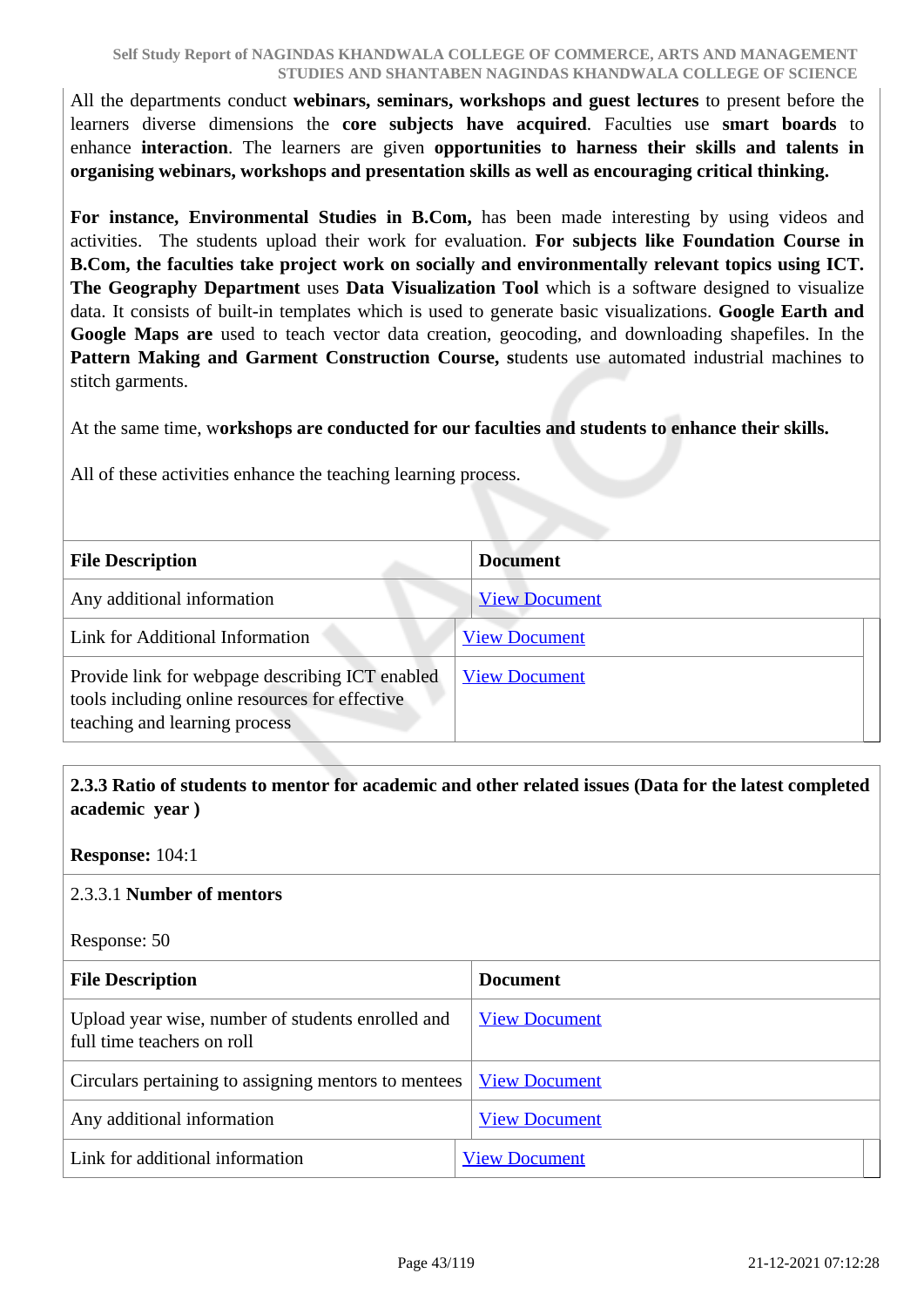#### **2.3.4 Preparation and adherence of Academic Calendar and Teaching plans by the institution**

#### **Response:**

The committee constituted for the preparation of academic calendar frames the calendar for all semesters with the approval of the Academic council of the College at the beginning of the year. IQAC lists out all its programmes in the academic calendar and organizes all events accordingly.

The Academic Calendar is displayed on the website and is ardently followed. Statutory and functional committees formed for the academic year are displayed on notice boards with a clear-cut assignment of authority. The academic calendar prepared in line with the university schedule declares exam dates for internal assessment and semester-end exams separately. The IQAC collects the academic planner at the commencement of the academic year. Department level evaluation is done on the implementation of the report at the end of the year. This follow-up method helps in monitoring the events in the year planner.

The academic year starts on the date as prescribed by Mumbai University. The academic term for the next academic year is approved by the Academic council of the college well in advance by February/March every year. Accordingly, the institution's academic calendar containing exams, holidays, co-curricular activities, etc. is prepared. Departments prepare a month wise planner for each semester based on the annual academic calendar.

All activities of the college covering admission, internal tests, vacations, examinations and dates of important curricular and extracurricular activities are strictly executed as per the academic calendar. The college ensures a student-centric approach that fosters a healthy learning environment. Apart from the academic aspect, opportunities are created to support holistic development of students through several community outreach programmes organised by NSS, NCC, Enactus, Eco Club, and other societies. Special focus is given to outreach programmes that contribute to environmental sustainability, awareness of gender inequalities, and promotion of well-being of students and staff. The college has been recognised and awarded for its commitment to social responsibility.

Every faculty has to design their own teaching plan after consulting their respective heads of department and the Principal, to ensure the delivery of academic inputs to the student community. It also helps the faculty to be prepared for developing teaching aids. It gives scope for teachers to identify divergent and convergent thinking processes.

The Principal ensures that the curriculum reaches the students at the proper time as stipulated in the academic calendar and teaching plan. Teaching plans include the units for the internal test as well as the deadlines for various assessments for the components of continuous internal assessment. Teaching plans are prepared and followed by individual faculty and effectively monitored by the respective Heads. Teaching plans, methods and evaluation processes are framed in order to attain Programme Outcomes (POs) and Course Outcomes (COs).

Meticulous planning and periodic review of teaching plans ensure effective teaching learning methods. The teachers through their teaching plan handle their classes in a planned manner.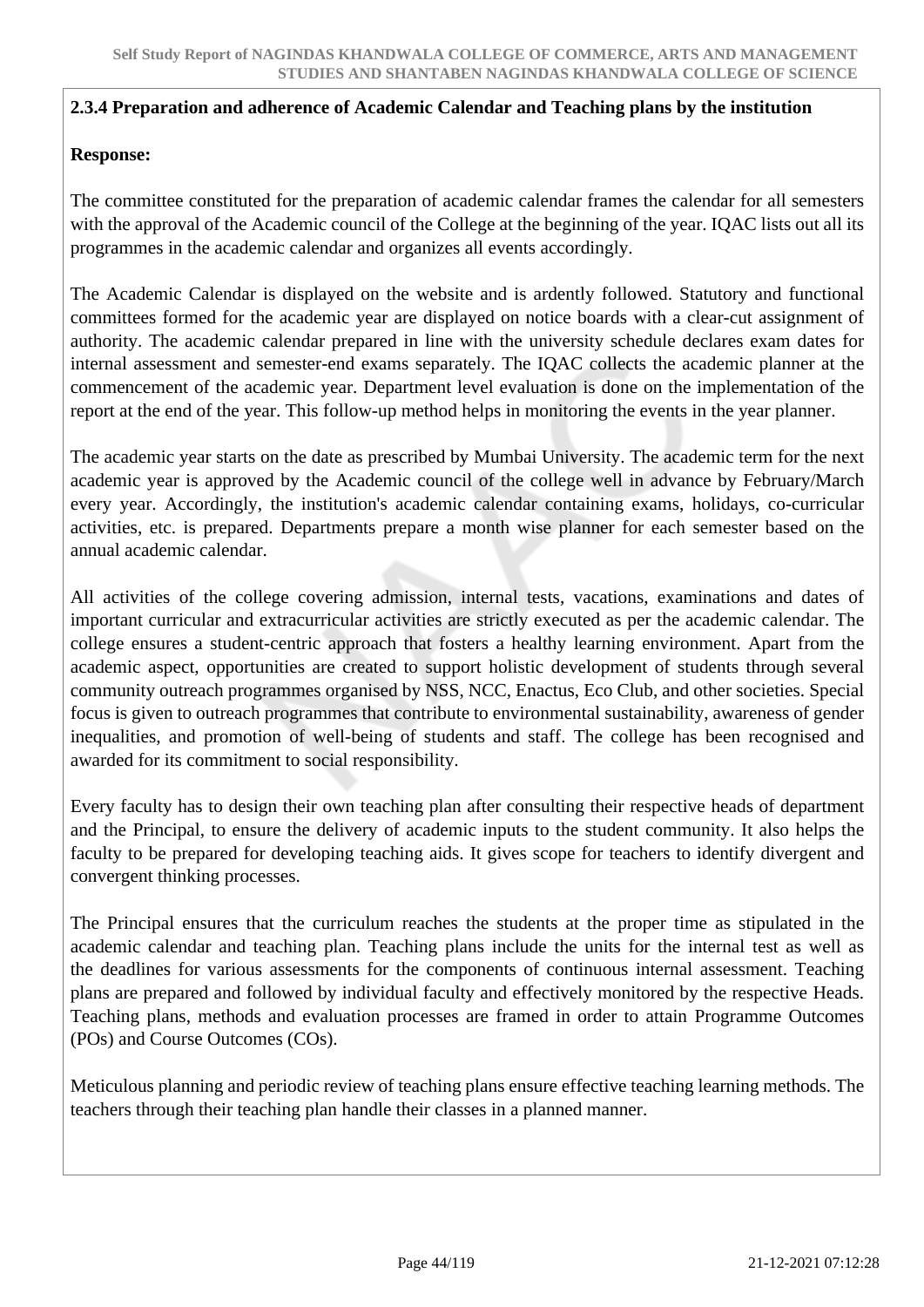| <b>File Description</b>                                       | <b>Document</b>      |
|---------------------------------------------------------------|----------------------|
| Upload Academic Calendar and Teaching plans for<br>five years | <b>View Document</b> |
| Any additional information                                    | <b>View Document</b> |

# **2.4 Teacher Profile and Quality**

## **2.4.1 Average percentage of full time teachers against sanctioned posts during the last five years**

## **Response:** 80.88

| <b>File Description</b>                                                          | <b>Document</b>      |
|----------------------------------------------------------------------------------|----------------------|
| Year wise full time teachers and sanctioned posts<br>for 5 years (Data Template) | <b>View Document</b> |
| List of the faculty members authenticated by the<br>Head of HEI                  | <b>View Document</b> |
| Any additional information                                                       | <b>View Document</b> |

## **2.4.2 Average percentage of full time teachers with Ph. D. / D.M. / M.Ch. / D.N.B Superspeciality / D.Sc. / D.Litt. during the last five years (consider only highest degree for count)**

**Response:** 32.05

2.4.2.1 **Number of full time teachers with** *Ph.D./D.M/M.Ch./D.N.B Superspeciality/D.Sc./D'Lit.* **year wise during the last five years**

| 2020-21 | 2019-20 | 2018-19        | 2017-18        | 2016-17 |
|---------|---------|----------------|----------------|---------|
| 18      | ١O<br>ᅩ | $\overline{1}$ | $\overline{1}$ | . .     |

| <b>File Description</b>                                    | <b>Document</b>      |
|------------------------------------------------------------|----------------------|
| Institutional data in prescribed format (Data<br>Template) | <b>View Document</b> |
| Any additional information                                 | <b>View Document</b> |
| Link for Additional Information                            | <b>View Document</b> |

## **2.4.3 Average teaching experience of full time teachers in the same institution (Data for the latest completed academic year in number of years)**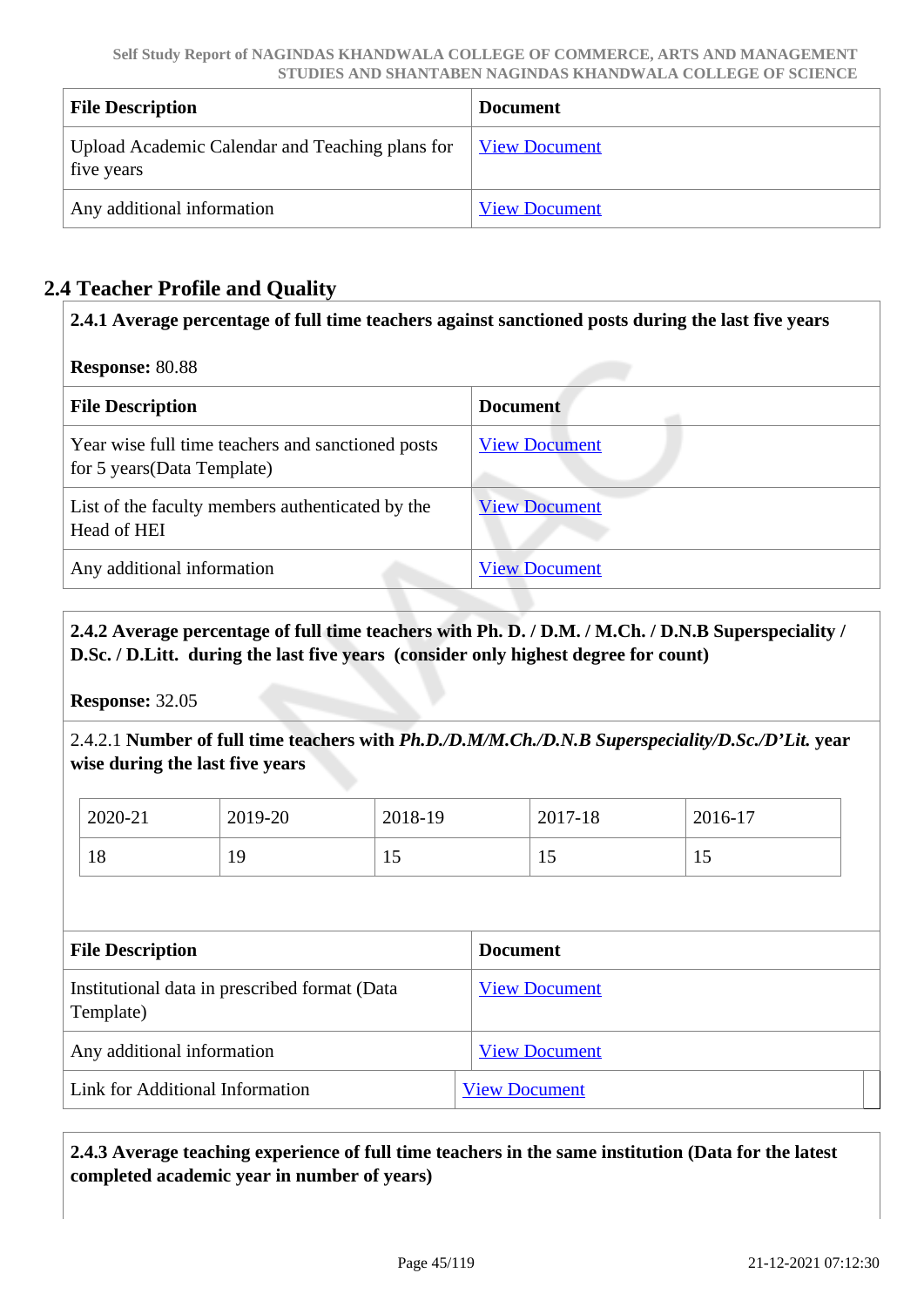## **Response:** 13.88

| 2.4.3.1 Total experience of full-time teachers |                      |  |
|------------------------------------------------|----------------------|--|
|                                                |                      |  |
| Response: 694                                  |                      |  |
| <b>File Description</b>                        | <b>Document</b>      |  |
| Institutional data in prescribed format        | <b>View Document</b> |  |
| Any additional information                     | <b>View Document</b> |  |
| Link for Additional Information                | <b>View Document</b> |  |

## **2.5 Evaluation Process and Reforms**

 **2.5.1 Average number of days from the date of last semester-end/ year- end examination till the declaration of results year-wise during the last five years**

#### **Response:** 25.2

2.5.1.1 **Number of days from the date of last semester-end/ year- end examination till the declaration of results year wise during the last five years** 

| 2020-21              | 2019-20 | 2018-19 | 2017-18  | 2016-17 |
|----------------------|---------|---------|----------|---------|
| 1 <sub>2</sub><br>⊥ၪ | 14      | ⊥ັ      | 25<br>υJ | 49      |

| <b>File Description</b>                                    | <b>Document</b>      |
|------------------------------------------------------------|----------------------|
| Institutional data in prescribed format (Data<br>Template) | <b>View Document</b> |
| Any additional information                                 | <b>View Document</b> |
| Link for Additional Information                            | <b>View Document</b> |

## **2.5.2 Average percentage of student complaints/grievances about evaluation against total number appeared in the examinations during the last five years**

#### **Response:** 0.77

#### 2.5.2.1 **Number of complaints/grievances about evaluation year wise during the last five years**

| 2020-21 | 2019-20                       | 2018-19 | 2017-18 | 2016-17 |
|---------|-------------------------------|---------|---------|---------|
|         | $\overline{\phantom{a}}$<br>◡ | ∼       | 49      | 56      |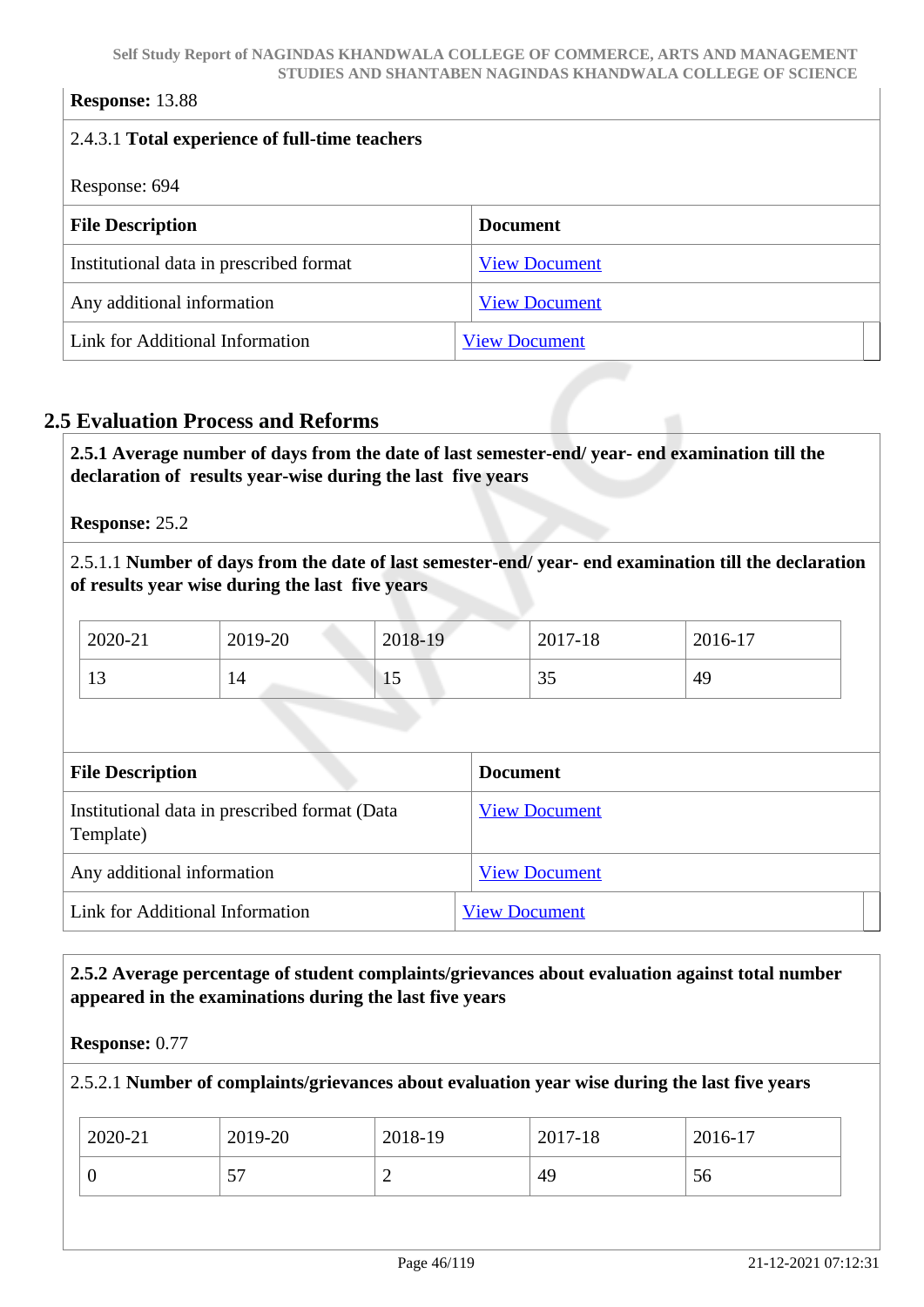| <b>File Description</b>                                                 | <b>Document</b>      |
|-------------------------------------------------------------------------|----------------------|
| Number of complaints and total number of students<br>appeared year wise | <b>View Document</b> |
| Any additional information                                              | <b>View Document</b> |
| Link for Additional Information                                         | <b>View Document</b> |

 **2.5.3 IT integration and reforms in the examination procedures and processes including Continuous Internal Assessment (CIA) have brought in considerable improvement in Examination Management System (EMS) of the Institution**

**Response:** 

**Procedure**

- The Controller of Examinations (COE), in consultation with the Principal, schedules the Continuous Internal Assessment Test, and Comprehensive Examination.
- The Exam Cell frames the time table and allots the required number of supervisors.
- Question papers are set by the Subject Experts and scrutinized by the senior faculty members of the concerned departments.
- Bar Coded Answer papers and Unique Question Paper Coding System was followed till 2018. Student dummy exam roll numbers were made for ensuring confidentiality and system integrity.
- Online Examinations are conducted through Moodle and EMS following Bloom's standard in most courses.
- Scribes are provided for physically challenged students. Extra time is given to the ailing and differently abled students.

#### **Process**

- Students are appraised on the basis of Continuous Internal Assessment and the Comprehensive Examination.
- To successfully complete a course consisting of Internal Assessment and a Semester End Examination, a minimum of 40% marks in aggregate is required.
- CIA helps to identify the students' learning level so that remedial measures like extra classes / coaching and individualized academic counselling can be arranged.
- Bloom's Taxonomy Evaluation System for Question Paper setting and evaluation is used to test the skills and intrinsic assimilation of the students' knowledge.
- The Scheme of Evaluation is prepared by the course instructors. Schedule for paper valuation is decided by the Controller of Examinations in consultation with the respective Heads of the Department.
- The COE selects the examiners from the list recommended by the BOS members.
- The institution follows single evaluation for UG and double evaluation for PG programmes.
- Components used for assessment varies depending on the course. This provides flexibility to the teachers in evaluating the students' performance.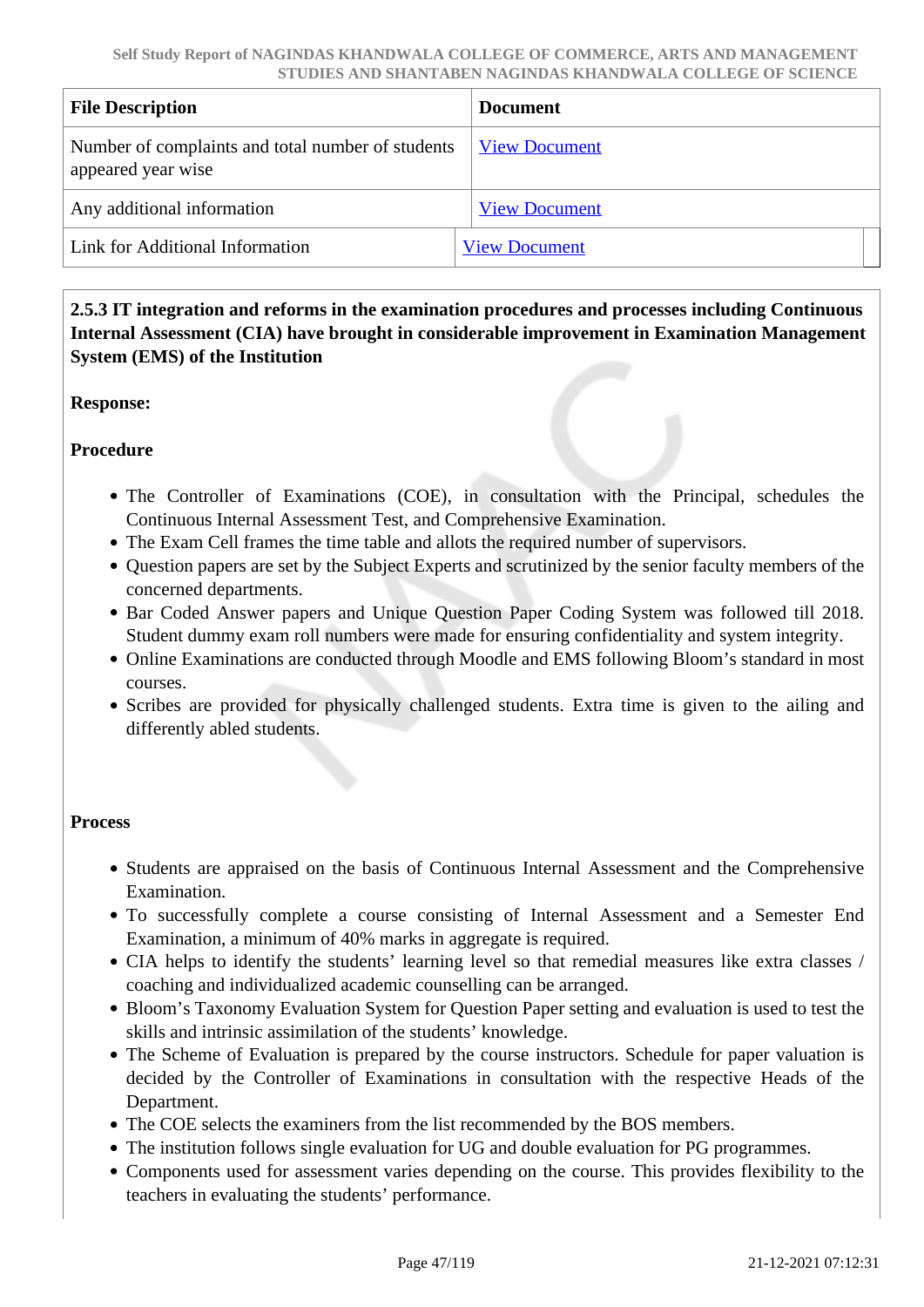- The Result Passing Board discusses the pass percentage in each course, moderation, discrepancies and malpractices if any before the publication of results.
- Facility for revaluation, verification and photocopies of answer booklets is provided on request.

**Phase-01:** 1.Filling up of E-Application form, 2.Generation of Subject Code, Hall Ticket, E-Application form, and Nominal Roll number (in the given order).

**Phase-02:** 1.Finalizing Examiner's Database, 2. Appointment of examiners 3. Question Paper Templates 4. Centralized Question Paper Setting, 5. Submission to COE.

**Phase-03:** 1.Time Table Generation 2.Attendance Sheet Generation 3.Online Examination Scheduled Quiz and Descriptive Questions for a specified time period class running synchronously with 20 minutes buffer time, and extra time for students with Learning Disabilities.

**Phase-04:** 1.Examiners provided with Login credentials, 2.MCQ questions are auto evaluated and the descriptive questions are evaluated as per the Answer Key. 3. Moodle Server validates the student attendance and count, 4. Email is sent to the examiner within 2 days of exam completion for paper evaluation.

**Phase-05:** 1.Marks Entry 2. Reports prepared for Passing Board 3. Updating of the Passing Board based on minutes of the result. 4. Publication of Results on the college website. 5. Submission of Consolidated statement to the University for Issue of Provisional and Degree certificate.

## **IT Integration**

- Effective automation has streamlined the planning of the examination process and made it paperless.
- Google Classroom and Management Information System (MIS) are used to upload and assess components of internal assessment.
- ICT-enabled entry of Continuous Internal Assessment Test, Mock Exams, Assignment, and Activity, seminar, practical examination and Comprehensive Examination marks in MIS portal speed up assessment and evaluation.
- ICT enables automated grading of students with grace marks as per the University of Mumbai Examination rules and norms.
- MIS portal facilitates payment of the examination fee, and downloading of the examination application and hall ticket.
- The facility to view results in grade Card format in MIS student portal ensures transparency. The result of Comprehensive Examination is uploaded in the college website.
- The Examination system initially included barcoded answer books in the A.Y(2016-2019) for the security and transparency of the Examination system.
- Evaluation of scanned answer books on a remote network (On Screen Marking-OSM) was followed from 2016-18.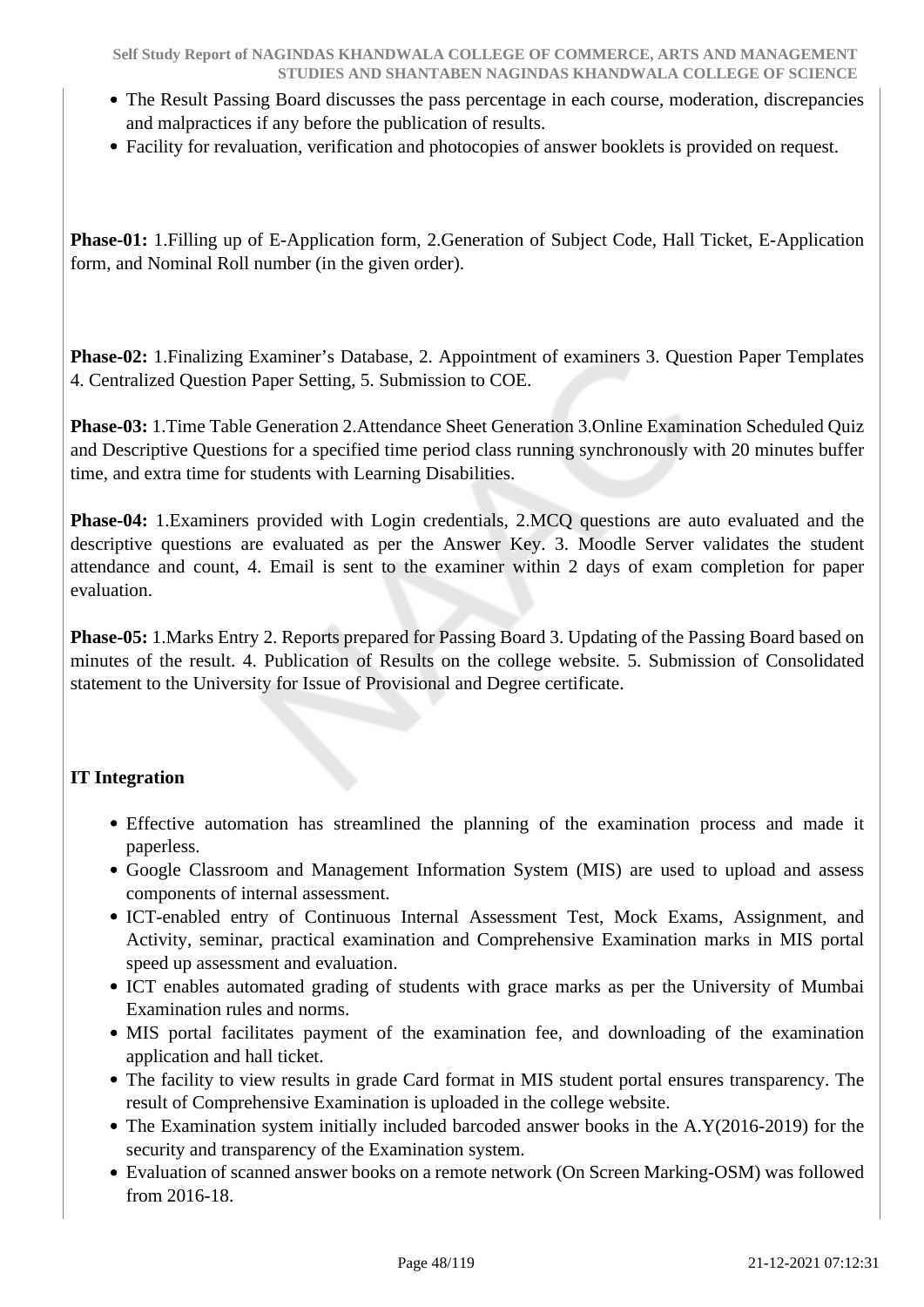- ICT reduced the result processing time considerably. Also, students could access an online copy of their answer books upon application for re-evaluation, which resulted in a drastic reduction of reevaluation cases.
- High security systems were followed in the printing of Grade Cards that included watermarking and sealed imprint of logos.
- Till date the system follows Moodle system for examination with revised patterns and changes, as and when required.

## **Examination Reforms**

- Tentative Examination Schedule for the Academic Year is prepared on the basis of university norms. The same is circulated as well as uploaded on the college website well in advance.
- Online / Short Term courses provide 8 additional credits.
- Course codes are revised for all courses according to change in syllabus under autonomy.
- Timely instructions related to question paper setting, conduct of internal / semester examinations are issued from the controller of examinations.
- Ouestion Papers and Grade Cards are printed internally.
- Question Papers are coded and answer books are masked as well as coded.
- Grade Cards now display the University Logo, College Logo, Provision for additional credits earned, new course codes, etc.
- CAP facility is provided.
- Examination related circulars are uploaded on the college website on time.
- Declaration of Results occurs within 30 days.
- Result Analysis is provided.
- A learner can apply for photocopy/revaluation of his answer books.
- Model Answer for each course (Semester wise) is uploaded on the college website.
- If there is a difference of 15% of total marks obtained between two evaluators, then a third evaluation is applicable. The average between two nearest marks is awarded to students.
- Henceforth, A.T.K.T / Repeaters' examination for all semesters shall be conducted in the month of June instead of October, to help students seek admission to the next class without losing a year.

| <b>File Description</b>         | <b>Document</b>      |
|---------------------------------|----------------------|
| Any additional information      | <b>View Document</b> |
| Link for Additional Information | <b>View Document</b> |

## **2.6 Student Performance and Learning Outcomes**

 **2.6.1 Programme and course outcomes for all Programmes offered by the institution are stated and displayed on website and communicated to teachers and students.**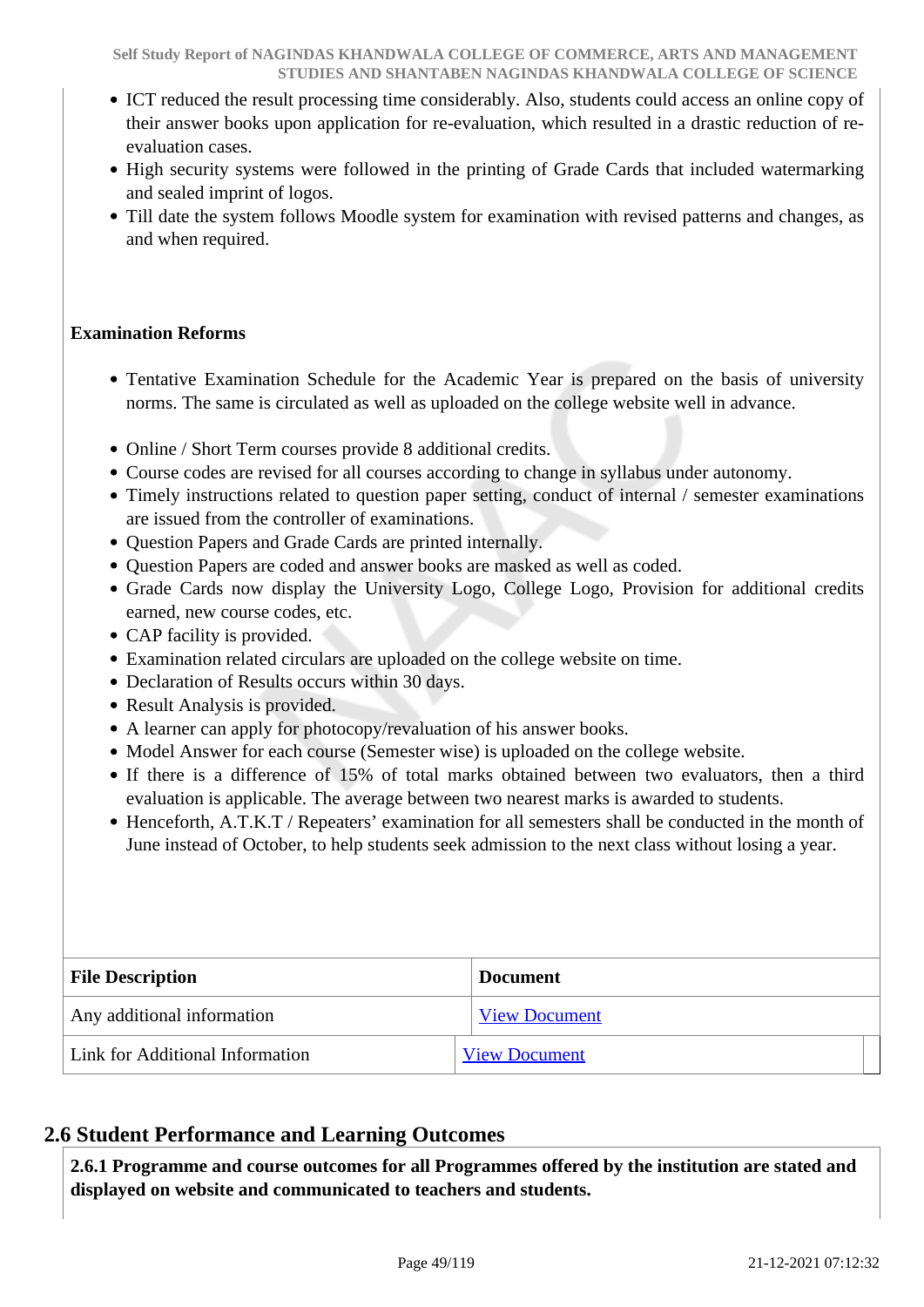## **Response:**

**Programme Outcome** exhibits the end result of studying a specific programme which will reflect on the learner. This is different for each programme offered by the institution. Course outcome is the end result achieved by a student by learning a particular course.

Every department has formulated Program Outcome (PO) and Course Outcome (CO) for their respective disciplines. Before developing the POs and COs the faculty members attended several workshops organized by the college to gain conceptual clarity.

There is a transparent mechanism for communicating POs and COs to students and teachers in the college. The outcomes are incorporated in the syllabus of every program and is displayed on the college website. This helps learners select a specific programme by identifying the details of the program.

The COs are expressed as sentences which clearly describe the basic and advanced knowledge content of the subject, the abilities and skill sets that can be acquired in practicing the knowledge gained in the program. The course outcomes are generally discussed in the Board Studies meeting and are restructured based on the changes proposed in the syllabus. These changes are recorded, documented and the minutes are circulated among the faculty members to be communicated to the students. The COs also covers the overall competencies that students are expected to attain on completing the program, in order to enable their decision – making. The print version of the syllabi with the Course Outcome is available in the respective departments for ready reference for the teachers and students.

During the orientation programmes organized for first year students, they are made aware of the POs and COs of their selected programs. During the orientation programme the parents are also made to understand the expected outcomes of the programmes which their ward has selected. The respective teachers of each department interact with the students and explain in detail the importance of each programme, course and its outcome. They also discuss the job opportunities available to the students in their respective programmes.

The CO-PO attainment is one of the tools used for continuous improvement of academic performance through appropriate pedagogy. In order to assess students' performance the course outcome attainment are measured. The program outcome attainment measurement is based on the course outcome attainment. The course-program outcome mapping is also carried on and is in place. Infact, the CO-PO mapping and its meaning is explained by each course faculty during teaching.

The students' opinion about the effective delivery of course contents and meeting the course outcome is collected as feedback at the end of each year and reviewed by the College through an online questionnaire.

| <b>File Description</b>                                 | <b>Document</b>      |
|---------------------------------------------------------|----------------------|
| Upload COs for all courses (exemplars from<br>Glossary) | <b>View Document</b> |

**2.6.2 Attainment of programme outcomes and course outcomes are evaluated by the institution.**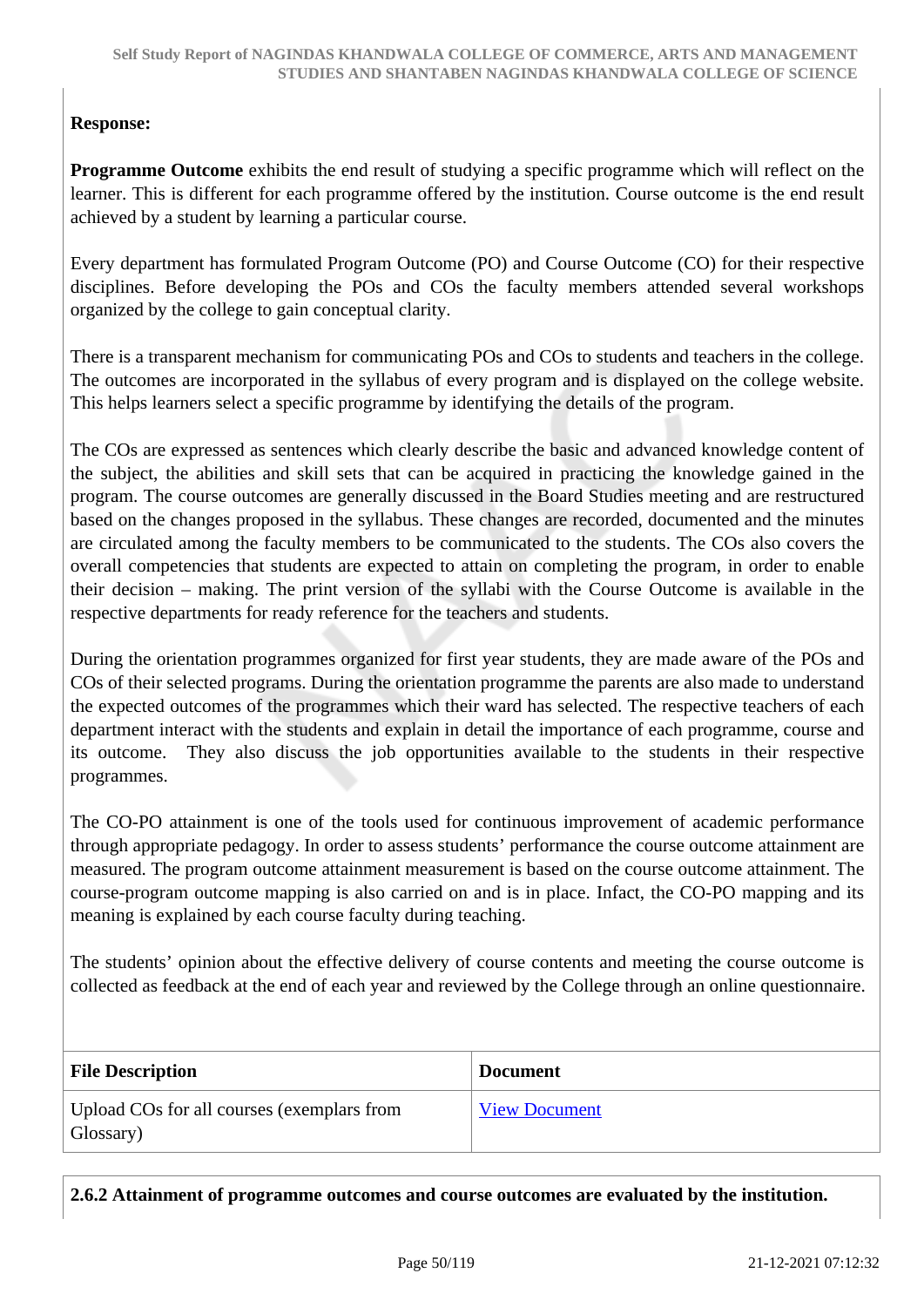## **Response:**

The Course Outcome (CO) attainment and Programme Outcome (PO) is assessed in order to track the learners' performance. The CO-PO attainment enables continuous improvement in the learners' abilities.

Course Outcome Attainment is evaluated by:

- Tests: To assess theoretical knowledge, problem solving ability, and analytical ability.
- Practicals: This provides a direct evaluation of the practical skills and knowledge acquired.
- Assignments: To assess the ability of the students to collect information on a specific topic, writing skills, originality, etc.
- Projects: To assess the ability of the student to apply their knowledge to real-life problems, planning and execution of experiments, data presentation, analysis of results, and ability to complete the work in a given time frame.
- Viva Voce: To assess comprehension and the ability to recall and communicate the contents learnt.
- Attendance: To assess regularity and punctuality.
- Semester End Examinations: The overall performance of the student in each course is quantified by the grades scored in the final examination.

Course Outcome attainment levels are set for all courses and based on internal and semester end term examination assessment. Up to AY 2019-20, CO Attainment was  $75%$  (end term examination) + 25% (internal examination) for all learners. In AY 2020-21, for first year students CO Attainment was 60% (end term examination)  $+40%$  (internal examination).

CO attainment is defined at six target levels:

 $0: < 40\%$  students scored more than class average;

1: 40% - 49.99% students scored more than class average;

- 2: 50% 59.99% students scored more than class average;
- 3: 60% 69.99% students scored more than class average;
- 4: 70% 79.99% students scored more than class average;
- 5: 80% 89.99% students scored more than class average.

PO attainment is calculated using direct and indirect method. Direct method indicates course outcomes attainment contributing to respective program outcomes. Indirect method is the stakeholders' feedback of the concerned programme.

PO attainment is defined at five levels, based on the average attainment level of corresponding courses and the feedback.

PO Attainment= 80% (Average attainment level by direct method) + 20% (Average attainment level by indirect method)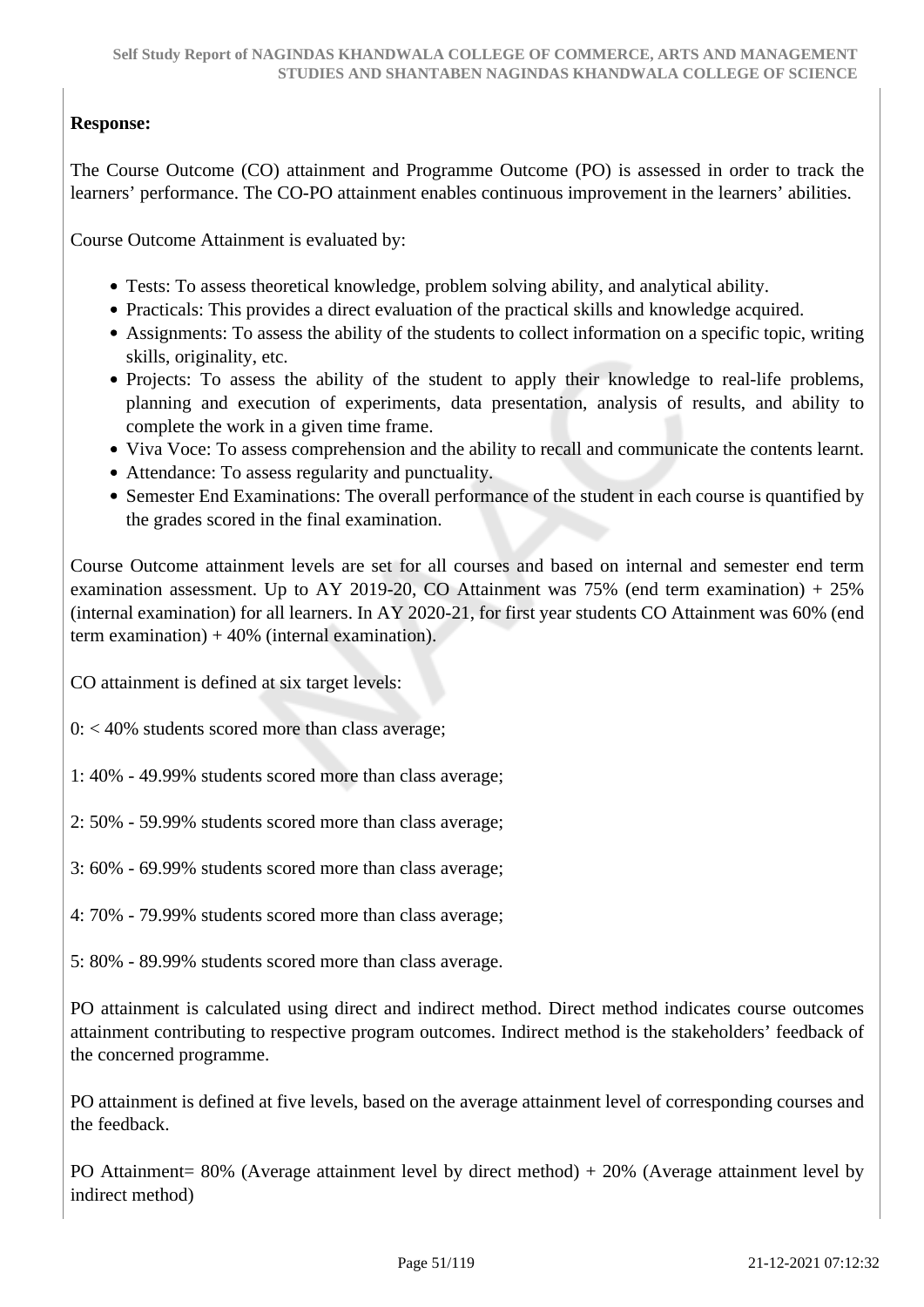PO levels:

- 1: (0.5>1)- Poor
- 2: 1.0>1.5-Average
- 3: 1.5>2.0-Good
- 4: 2.0>2.5-Very Good
- 5: 2.5>3.0 –Excellent

For instance, if the PO attainment target level is set to Level 3, it means that the department is aiming to achieve at least Level 3 in their graduates' abilities. Remedial measures are taken after studying the attainment results.

Academic Audits also evaluate the curriculum at regular intervals to assess the strength and weakness of the course content and relevance of learning outcomes.

The profile of the alumni of the college over the past years is also a measure of the high levels of the high levels of attainment of learning outcomes of the programmes offered in the College.

| <b>File Description</b>         | <b>Document</b>      |
|---------------------------------|----------------------|
| Any additional information      | <b>View Document</b> |
| Link for Additional Information | <b>View Document</b> |

## **2.6.3 Pass Percentage of students(Data for the latest completed academic year)**

**Response:** 95.6

2.6.3.1 **Total number of final year students who passed the examination conducted by Institution.**

Response: 1607

2.6.3.2 **Total number of final year students who appeared for the examination conducted by the Institution.**

Response: 1681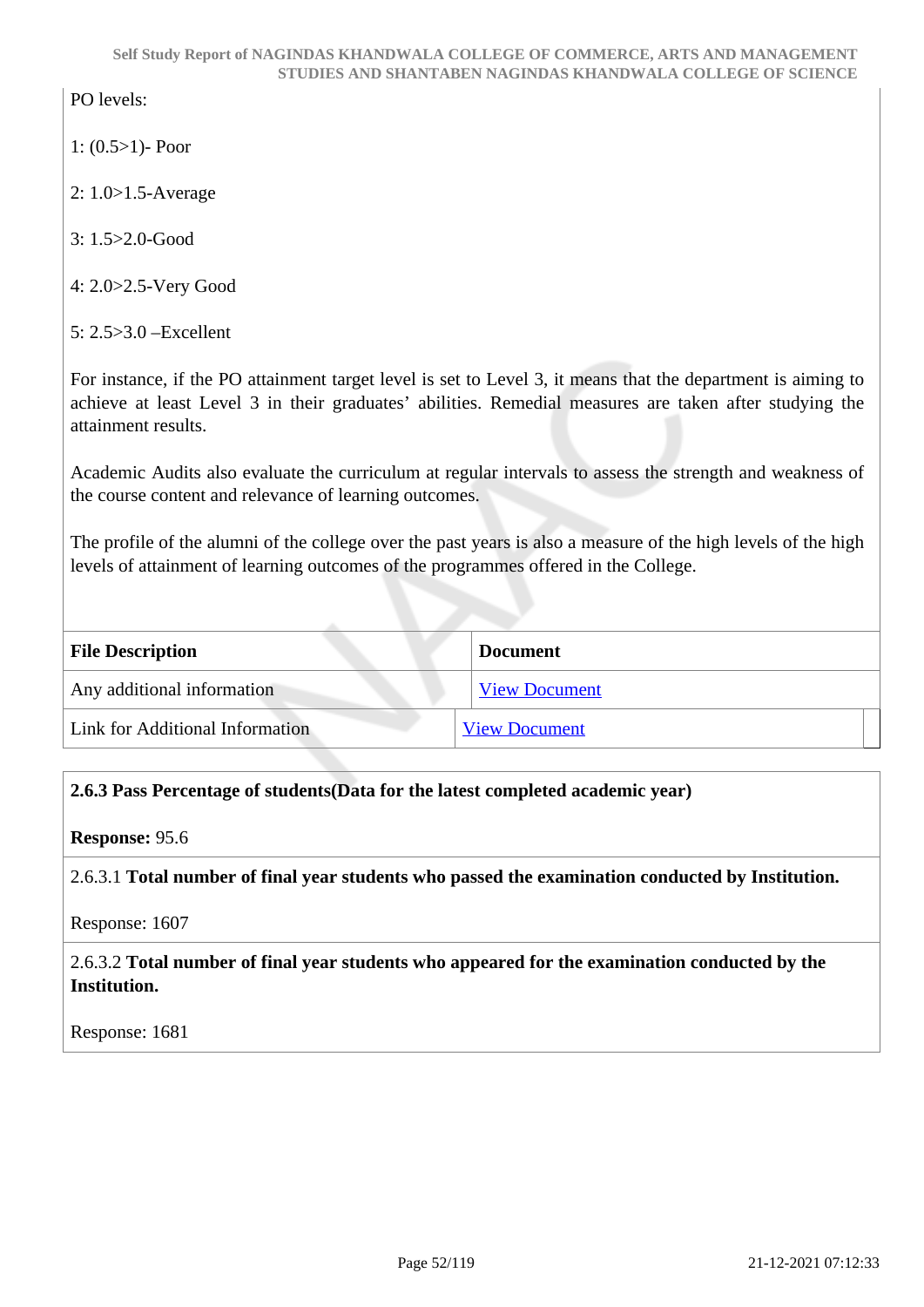| <b>File Description</b>                                                                                                 | <b>Document</b>      |
|-------------------------------------------------------------------------------------------------------------------------|----------------------|
| Upload List of Programmes and number of students<br>passed and appeared in the final year<br>examination(Data Template) | <b>View Document</b> |
| Any additional information                                                                                              | <b>View Document</b> |
| Link for the annual report                                                                                              | <b>View Document</b> |
| Link for additional information                                                                                         | <b>View Document</b> |

# **2.7 Student Satisfaction Survey**

| 2.7.1 Online student satisfaction survey regarding teaching learning process |                      |  |
|------------------------------------------------------------------------------|----------------------|--|
| <b>Response:</b>                                                             |                      |  |
| <b>File Description</b>                                                      | <b>Document</b>      |  |
| Upload database of all currently enrolled students                           | <b>View Document</b> |  |
| Upload any additional information                                            | <b>View Document</b> |  |
| Link for any additional information                                          | <b>View Document</b> |  |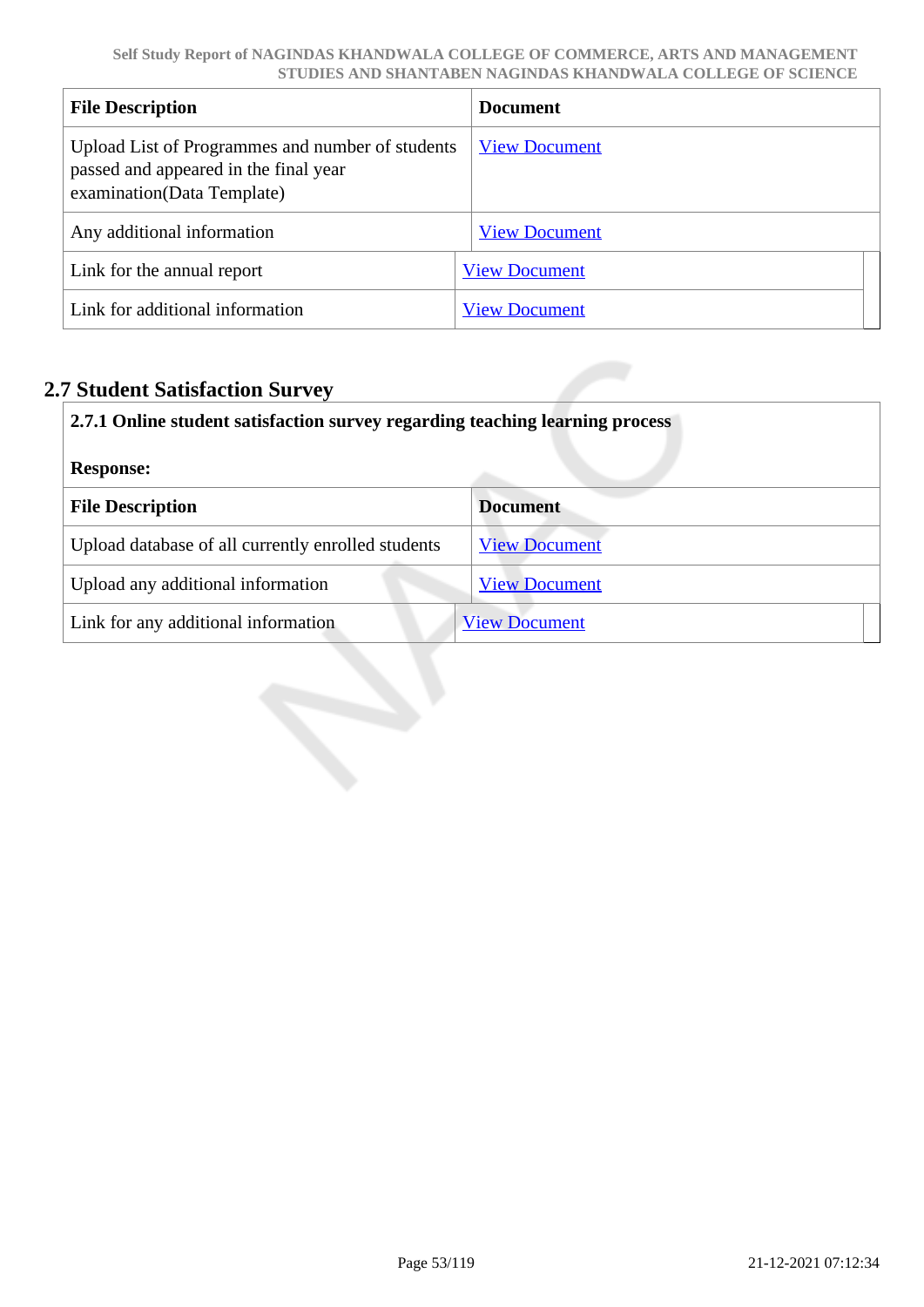# **Criterion 3 - Research, Innovations and Extension**

## **3.1 Promotion of Research and Facilities**

 **3.1.1 The institution Research facilities are frequently updated and there is well defined policy for promotion of research which is uploaded on the institutional website and implemented**

**Response:** 

## **Research Policy**

The institute has formulated a research policy and it is approved by the General Body. The aim of the research policy is to help the faculty achieve individual excellence and contribute to the institute and society.

## **Research Advisory Committee**

The institute has a Research Advisory Committee which consists of the Principal, Research Cell Coordinator and other senior faculty members. The committee promotes research and innovation activities to encourage the faculty members to apply for research projects, and publish quality research papers.

#### **Research Ethics Committee**

The institute has a Research Ethics Committee, which takes care to see that quality research is undertaken at the institute and publications/presentations meet the approved criterion of the Similarity Index.

#### **Infrastructure**

The institute has a research cell. The institute has arranged 20 computers in the library cyber space for research scholars, students, and faculty. The NLIST, EPWRF ITS and Capitaline databases have been subscribed to by the institute. The separate section for research methodology books has been created for researchers and library users. The institute purchases books and journals every year.

## **Monetary benefits**

The institute provides seed money for minor research projects to faculty. The institute also provides support to write good quality papers, present them in reputed conferences (national and international), and publish them in peer reviewed journals. Faculty can avail of Duty Leave for travelling for collecting data, attending conferences, seminars and presenting papers. The Management sanctions airfare by economy class once in 5 years for presenting research paper in international conference/ seminar. The Management also provides maintenance allowance (conference days and 2 days before and after) along with the airfare.

#### **Plagiarism Software**

The institute has subscribed to **Turnitin** for plagiarism checking. All research papers, theses and research projects of students and faculty members are checked through this plagiarism software.

#### **Programmes**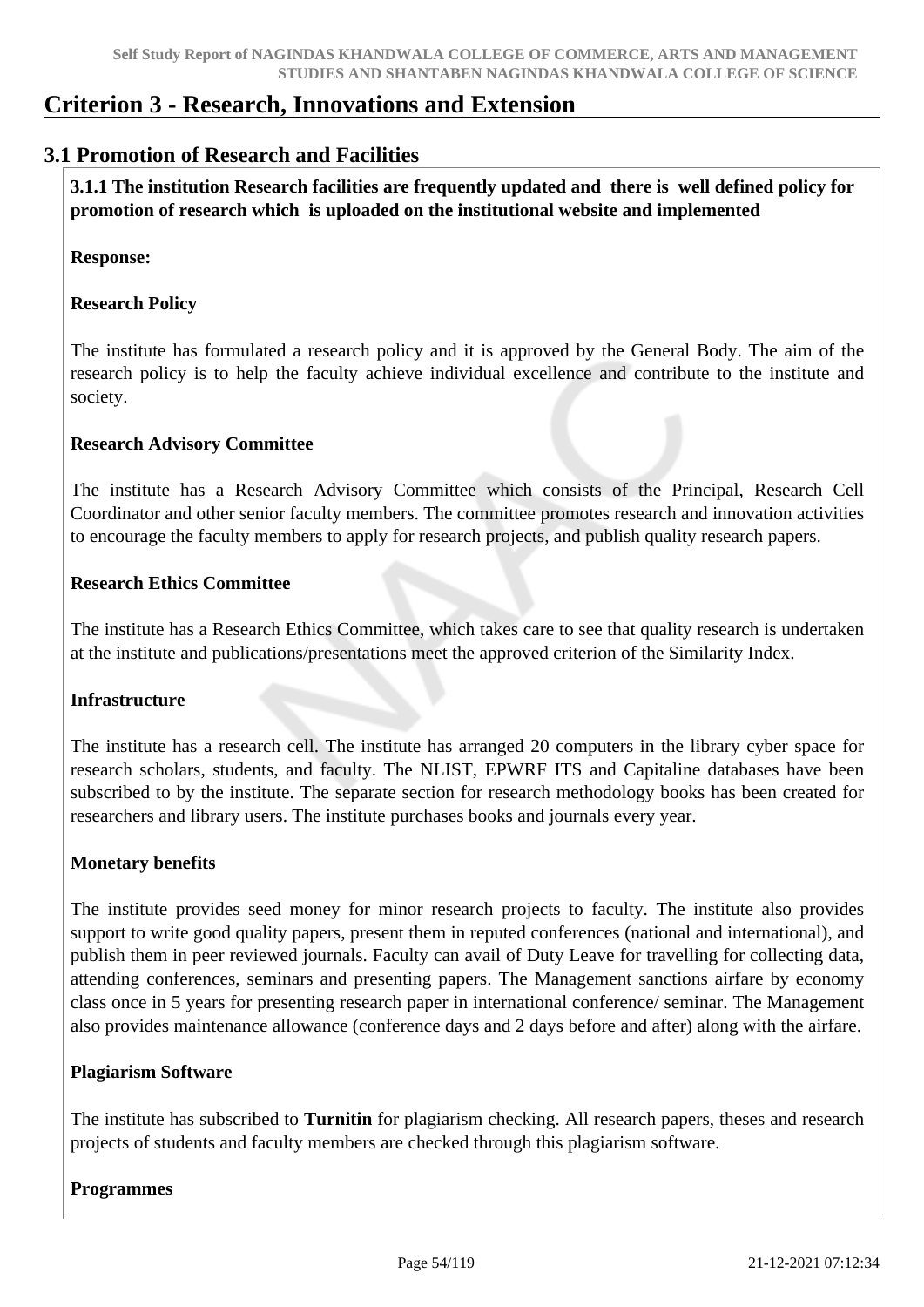The institute arranges Faculty Development Programmes for research scholars, students and faculty members. The aim of the conducting such programmes is to create research awareness, develop research skills and encourage researchers to follow research ethics. The institute conducts programmes related to research writing, book review and online information sources, tools, and techniques of research for postgraduate students on a regular basis.

For research scholars registered at the institute's research cell, six monthly presentations are arranged, wherein scholars present the progress made by them in the last six months. Before submitting the synopsis, research scholars have to defend their work in the open defense arranged by the research cell of the institute. Experts are invited for open defense, who give their valuable inputs for finalization of the theses. PG students attend the open defense.

The institute conducts research conferences for its PG students and students are encouraged to present quality papers.

| <b>File Description</b>                                                                                            | <b>Document</b>      |
|--------------------------------------------------------------------------------------------------------------------|----------------------|
| Minutes of the Governing Council/Syndicate/Board<br>of Management related to research promotion policy<br>adoption | <b>View Document</b> |
| URL of Policy document on promotion of<br>research uploaded on website                                             | <b>View Document</b> |

 **3.1.2 The institution provides seed money to its teachers for research (average per year, INR in Lakhs)**

#### **Response:** 0.45

3.1.2.1 **The amount of seed money provided by institution to its faculty year-wise during the last five years (INR in lakhs).**

| 2020-21 | 2019-20 | 2018-19 | 2017-18  | 2016-17 |
|---------|---------|---------|----------|---------|
| 0.88    | 1.35245 | ν       | $\theta$ | ◡       |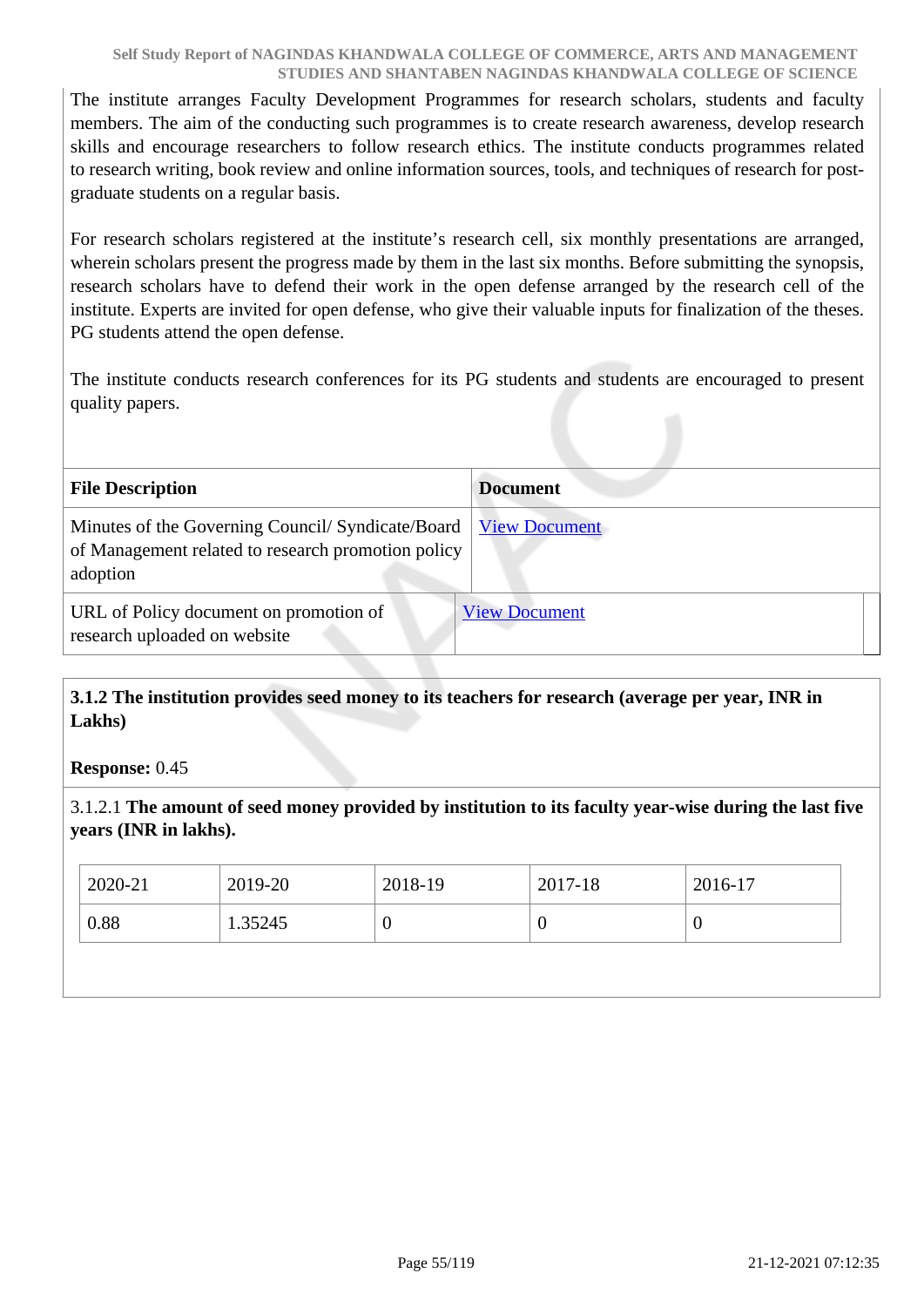| <b>File Description</b>                                                                                           | <b>Document</b>      |
|-------------------------------------------------------------------------------------------------------------------|----------------------|
| Minutes of the relevant bodies of the Institution                                                                 | <b>View Document</b> |
| List of teachers receiving grant and details of grant<br>received                                                 | <b>View Document</b> |
| Budget and expenditure statements signed by the<br>Finance Officer indicating seed money provided and<br>utilized | <b>View Document</b> |
| Any additional information                                                                                        | <b>View Document</b> |

## **3.1.3 Percentage of teachers awarded national / international fellowship for advanced studies/research during the last five years**

**Response:** 0.39

3.1.3.1 **The number of teachers awarded national** */* **international fellowship for advanced studies / research year wise during last five years**

| 2020-21 | 2019-20 | 2018-19 | 2017-18 | 2016-17 |
|---------|---------|---------|---------|---------|
|         |         | v       | v       |         |

| <b>File Description</b>                                        | <b>Document</b>      |
|----------------------------------------------------------------|----------------------|
| List of teachers and their international fellowship<br>details | <b>View Document</b> |
| e-copies of the award letters of the teachers                  | <b>View Document</b> |
| Any additional information                                     | <b>View Document</b> |

## **3.2 Resource Mobilization for Research**

 **3.2.1 Grants received from Government and non-governmental agencies for research projects, endowments, Chairs in the institution during the last five years (INR in Lakhs)** 

**Response:** 17.75

3.2.1.1 **Total Grants from Government and non-governmental agencies for research projects , endowments, Chairs in the institution during the last five years (INR in Lakhs)**

| 2020-21        | 2019-20 | 2018-19 | 2017-18 | 2016-17 |
|----------------|---------|---------|---------|---------|
| $\mathsf{U}$ . | 12.0    | 2.40    | 2.30    | 0.55    |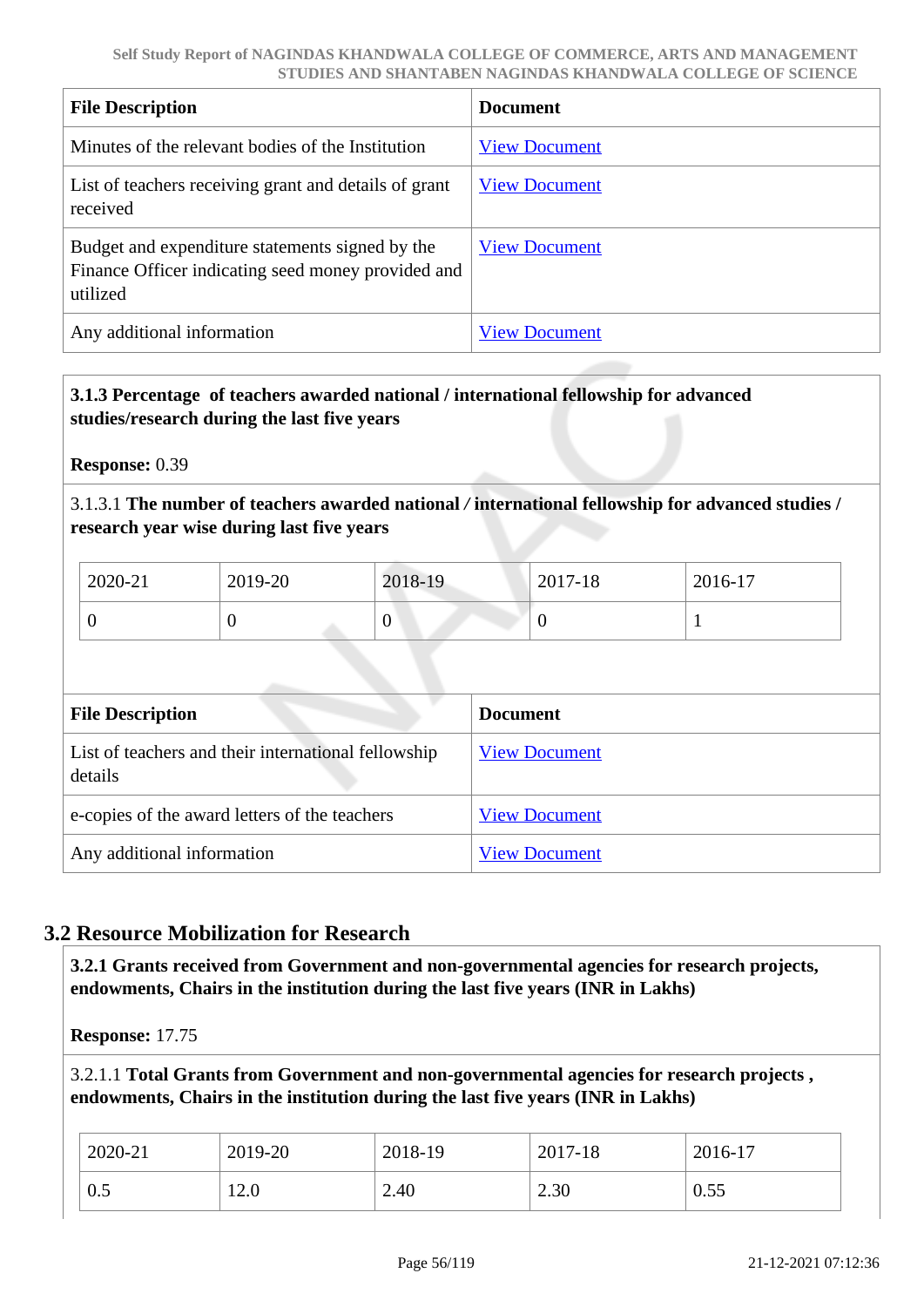| <b>File Description</b>                                                                                     | <b>Document</b>      |
|-------------------------------------------------------------------------------------------------------------|----------------------|
| List of project and grant details                                                                           | <b>View Document</b> |
| e-copies of the grant award letters for research<br>projects sponsored by government and non-<br>government | <b>View Document</b> |
| Any additional information                                                                                  | <b>View Document</b> |

## **3.2.2 Percentage of teachers having research projects during the last five years**

## **Response:** 3.52

## 3.2.2.1 **Number of teachers having research projects during the last five years**

| 2020-21 | 2019-20 | 2018-19 | 2017-18 | 2016-17  |
|---------|---------|---------|---------|----------|
|         |         | ັ       | ∼       | <b>_</b> |

| <b>File Description</b>                    | <b>Document</b>      |
|--------------------------------------------|----------------------|
| Names of teachers having research projects | <b>View Document</b> |
| Any additional information                 | <b>View Document</b> |
| Link for additional information            | <b>View Document</b> |

# **3.2.3 Percentage of teachers recognised as research guides**

## **Response:** 12

## 3.2.3.1 **Number of teachers recognized as research guides**

## Response: 6

| <b>File Description</b>                                                                 | <b>Document</b>      |
|-----------------------------------------------------------------------------------------|----------------------|
| Upload copies of the letter of the university<br>recognizing faculty as research guides | <b>View Document</b> |
| Any additional information                                                              | <b>View Document</b> |
| Link for additional information                                                         | <b>View Document</b> |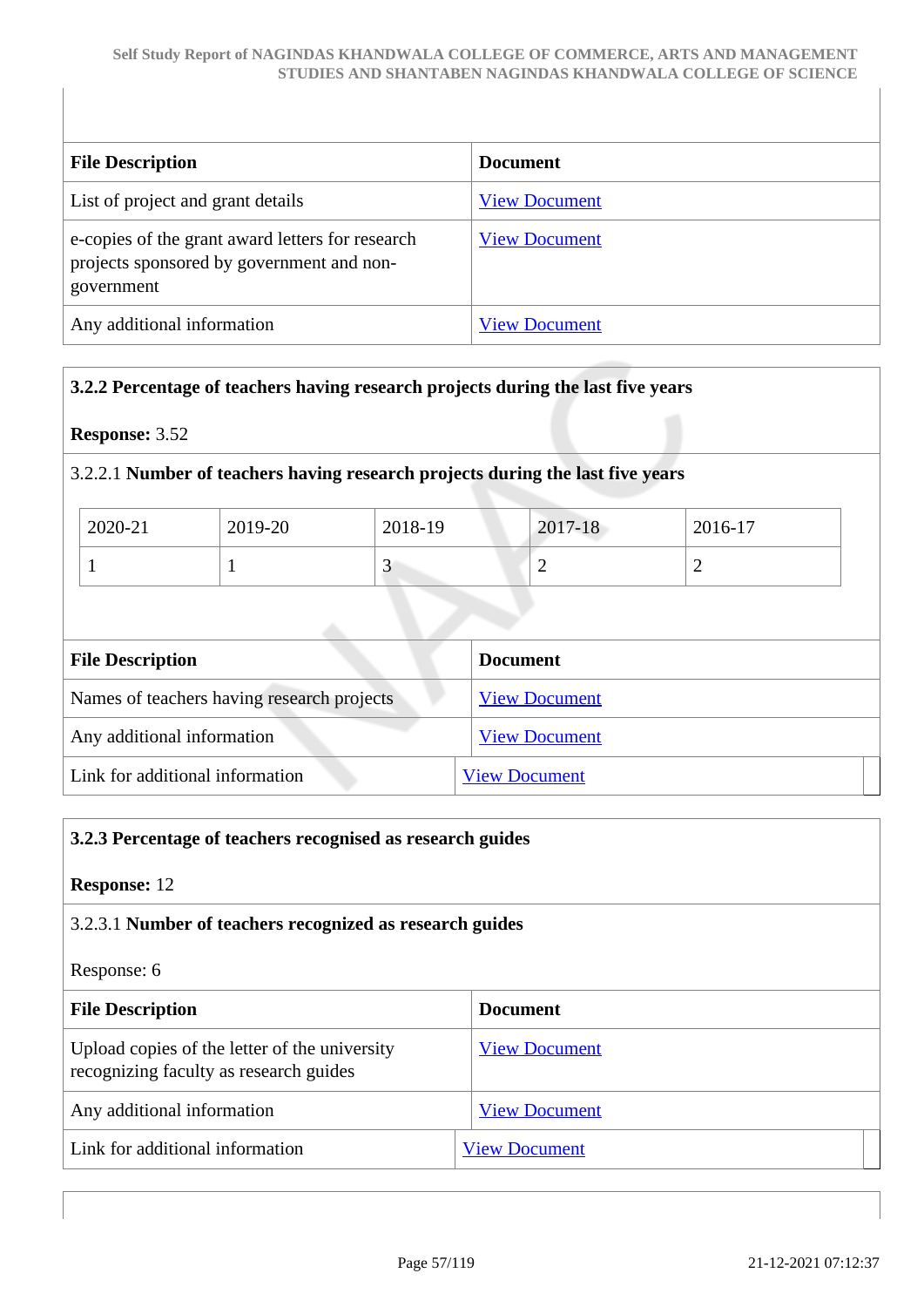## **3.2.4 Average percentage of departments having Research projects funded by government and nongovernment agencies during the last five years**

**Response:** 9.99

## 3.2.4.1 **Number of departments having Research projects funded by government and nongovernment agencies during the last five years**

| 2020-21 | 2019-20 | 2018-19 | 2017-18 | 2016-17 |
|---------|---------|---------|---------|---------|
|         |         | ∼       |         | ∽       |

## 3.2.4.2 **Number of departments offering academic programes**

| 2020-21 | 2019-20 | 2018-19                  | 2017-18 | 2016-17                  |
|---------|---------|--------------------------|---------|--------------------------|
| 19      | 1 V     | $\sim$<br>$\overline{1}$ | $\sim$  | $\sim$<br>$\overline{1}$ |

| <b>File Description</b>                       | <b>Document</b>      |
|-----------------------------------------------|----------------------|
| Supporting document from Funding Agency       | <b>View Document</b> |
| List of research projects and funding details | <b>View Document</b> |
| Any additional information                    | <b>View Document</b> |
| Paste link to funding agency website          | <b>View Document</b> |

## **3.3 Innovation Ecosystem**

 **3.3.1 Institution has created an eco system for innovations, creation and transfer of knowledge supported by dedicated centers for research, entrepreneurship, community orientation, Incubation etc.**

## **Response:**

Nagindas Khandwala College (NKC) is committed to excellence in research, innovations, and promoting entrepreneurship. The Research Policy is to assist in identifying potential sponsors, understanding applicable policies and procedures, and helping the researchers understand their responsibilities in the preparation of proposals and conduct of sponsored projects. The research cell has responsibility to provide guidance, support and resources to the researchers, and innovators in NKC and facilitate protection and development of Intellectual Property (IP).

In pursuing these objectives, the research cell creates awareness of the importance of quality research, provides guidance and help in using online databases, arrange workshops on research methodology, and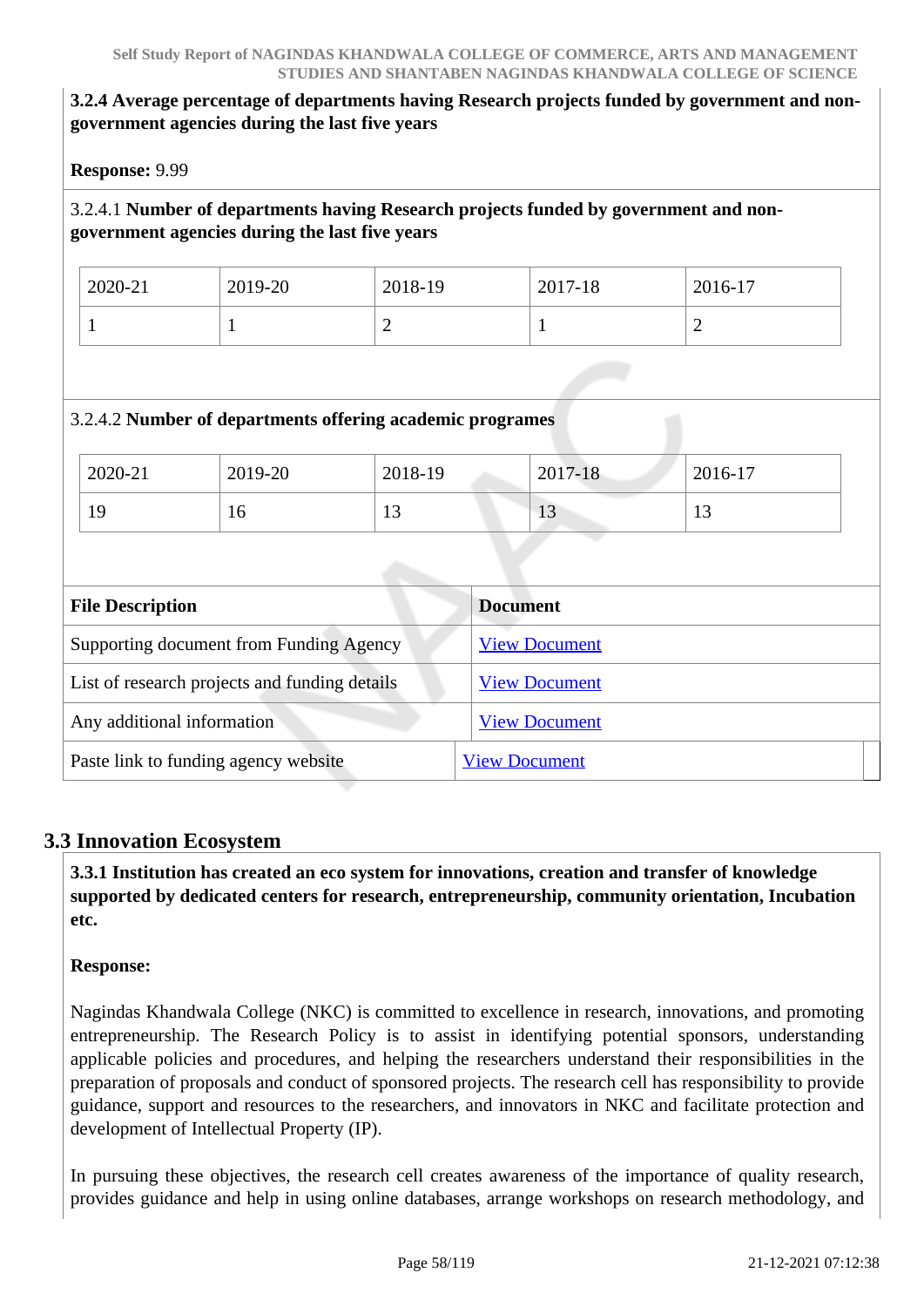generate a research output which is within the acceptable level of similarity.

Nagindas Khandwala has created an ecosystem for Research and Innovation by

- Training and developing research scholars,
- Initiating activities for creation and dissemination of knowledge and
- Providing a state-of-the- art infrastructure

## **Entrepreneurship Development Cell (EDC)**

EDC promotes an entrepreneurial attitude amongst students. EDC organises various guest lectures and workshops to encourage students to start their own enterprise.

#### **Community Orientation**

NKC arranges following programs for community orientation.

- Disaster Management
- Waste Management
- Swachha Bharat Abhiyan
- Tree plantation
- Blood Donation Drive
- Awareness about water borne diseases

#### **Nagindas Khandwala College Incubation Centre (NKIC)**

NKIC is established to help the start-ups with potentiality. NKIC will act as a support system to fund startups, provide co-working space, legal advisory, marketing services and network communication. NKIC is designed to nurture new and small businesses to nurture the ideas of the young entrepreneurs thus giving it the shape of a sustainable venture. NKIC supported incubates will be provided help in overall business development.

*Goal- Promote and support the entrepreneurship spirit among the graduates and graduating students.*

*Vision– Convert your innovative ideas to reality*

*Mission- To empower the next generation entrepreneurs*

*Aim- To create ideas and invention that benefit society*

*Policy- To provide guidance and management structure to facilitate the drive of entrepreneurship*

**Admission** to NKIC is open to –

- All present students
- All alumni (2 years)

NKIC looks for Business Plan which covers all aspects including start up description, value proposition,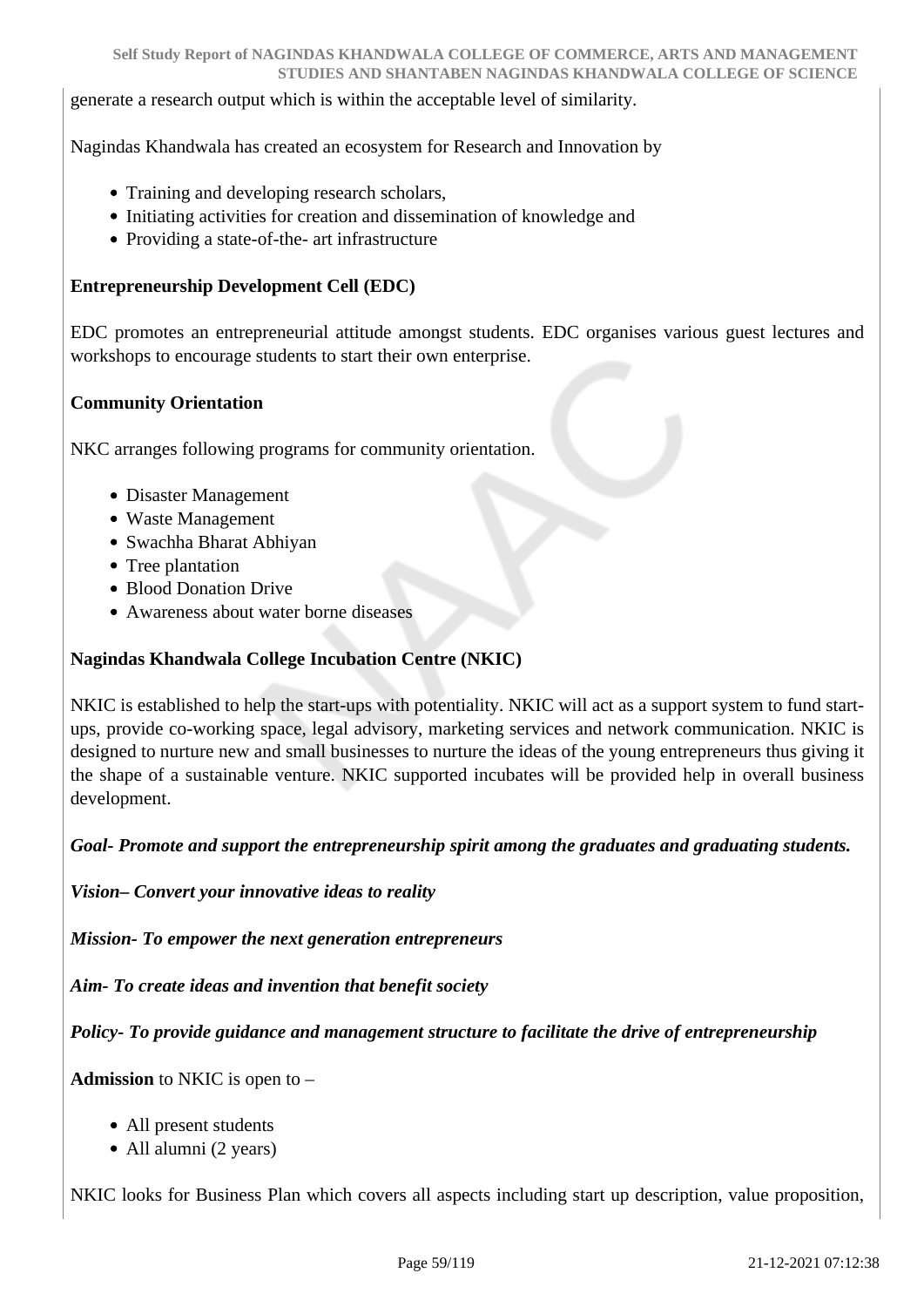products, market and competition analysis, revenue model, milestones and timeline development of marketing plans, organizational structure, core team, risk analysis and funding requirements.

Once selected, the incubate start-up is required to sign an **agreement** commencing formal incubation under NKIC. Start-Ups incubated at NKIC may brand themselves as **"Incubated by NKIC"**.

NKIC will **evaluate the performance** of incubate start-ups who are required to submit information to the NKIC on a quarterly basis. The **incubation period** at NKIC is expected to be of 12 months. **Extension** will be subject to approval by NKIC as applicable. The expected **profit sharing** is 10% from second year.

| <b>File Description</b><br><b>Document</b> |                      |
|--------------------------------------------|----------------------|
| Upload any additional information          | <b>View Document</b> |
| Paste link for additional information      | <b>View Document</b> |

 **3.3.2 Number of workshops/seminars conducted on Research methodology, Intellectual Property Rights (IPR),entrepreneurship, skill development during the last five years.**

#### **Response:** 0

3.3.2.1 **Total number of workshops/seminars conducted on Research methodology, Intellectual Property Rights (IPR),entrepreneurship, skill development year-wise during the last five years.**

| $2019 - 20$<br>2020-21<br>2018-19 | 2016-17<br>2017-18 |  |
|-----------------------------------|--------------------|--|
| ◡                                 |                    |  |

| <b>File Description</b>                        | <b>Document</b>      |  |
|------------------------------------------------|----------------------|--|
| List of workshops/seminars during last 5 years | <b>View Document</b> |  |

## **3.4 Research Publications and Awards**

 **3.4.1 The Institution ensures implementation of its stated Code of Ethics for research through the following: 1. Inclusion of research ethics in the research methodology course work 2. Presence of Ethics committee 3. Plagiarism check through software 4. Research Advisory Committee**

**Response:** A. All of the above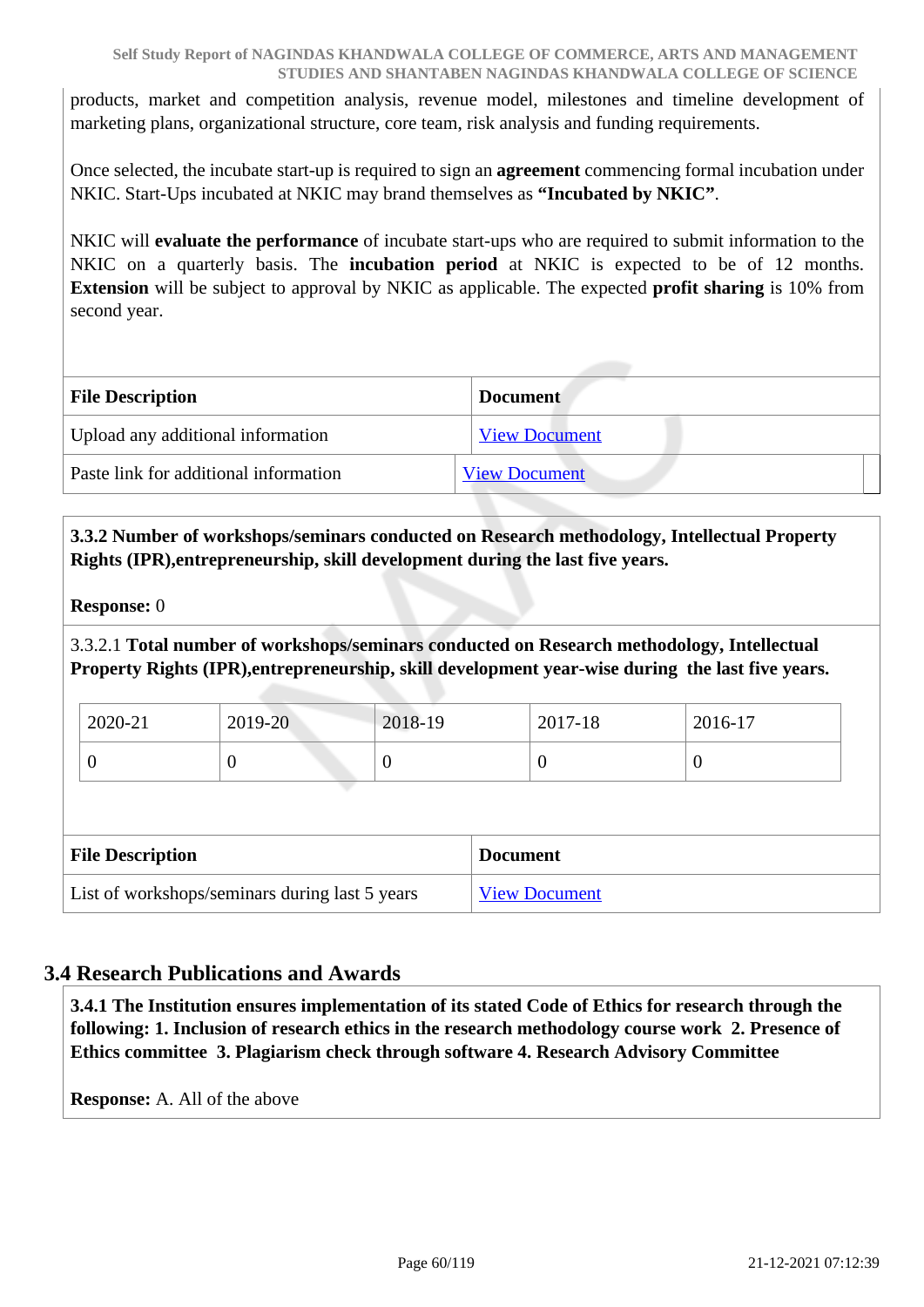| <b>File Description</b>         | <b>Document</b>      |  |
|---------------------------------|----------------------|--|
| Any additional information      | <b>View Document</b> |  |
| Link for additional information | <b>View Document</b> |  |

## **3.4.2 Number of Ph.D's registered per teacher (as per the data given w.r.t recognized Ph.D guides/ supervisors provided at 3.2.3 metric) during the last five years**

**Response:** 0

3.4.2.1 How many Ph.Ds are registered within last 5 years

3.4.2.2 Number of teachers recognized as guides during the last five years

| <b>File Description</b>                                                                              | <b>Document</b>      |
|------------------------------------------------------------------------------------------------------|----------------------|
| List of PhD scholars and their details like name of<br>the guide, title of thesis, year of award etc | <b>View Document</b> |

## **3.4.3 Number of research papers per teachers in the Journals notified on UGC website during the last five years**

## **Response:** 1.7

3.4.3.1 Number of research papers in the Journals notified on UGC website during the last five years

| 2020-21 | 2019-20                   | 2018-19 | 2017-18  | 2016-17 |
|---------|---------------------------|---------|----------|---------|
|         | $\Delta$ $\epsilon$<br>رے | 28      | $\sim$ 1 |         |

| <b>File Description</b>                                                               | <b>Document</b>      |  |  |  |
|---------------------------------------------------------------------------------------|----------------------|--|--|--|
| List of research papers by title, author, department,<br>name and year of publication | <b>View Document</b> |  |  |  |
| Any additional information                                                            | <b>View Document</b> |  |  |  |

 **3.4.4 Number of books and chapters in edited volumes / books published per teacher during the last five years**

**Response:** 4.08

3.4.4.1 **Total number of books and chapters in edited volumes/books published and papers in national/ international conference proceedings year-wise during last five years**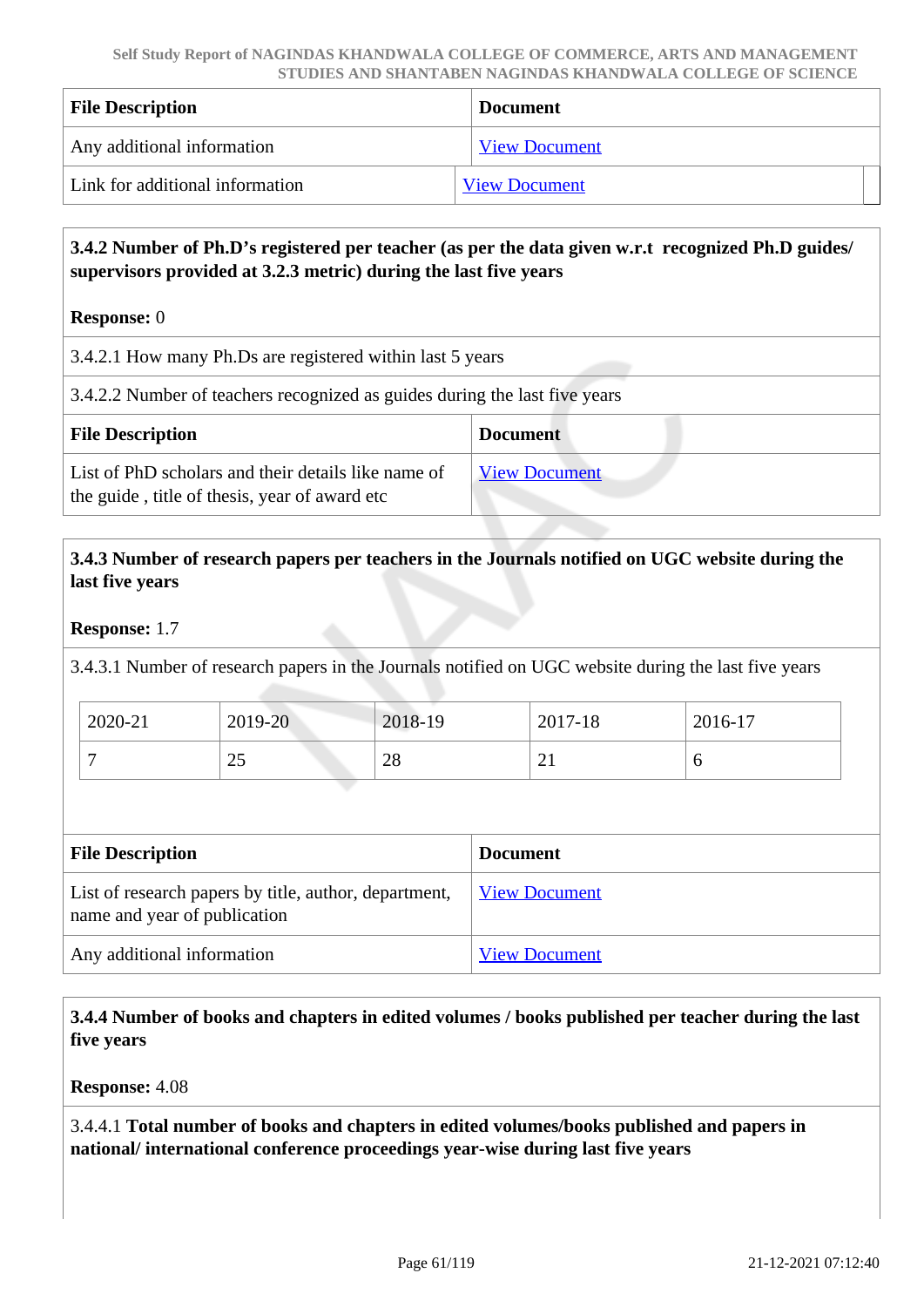| 2020-21                                                        | 2019-20 | 2018-19              |                      | 2017-18 | 2016-17 |
|----------------------------------------------------------------|---------|----------------------|----------------------|---------|---------|
| 39                                                             | 45      | 40                   |                      | 47      | 38      |
|                                                                |         |                      |                      |         |         |
| <b>File Description</b>                                        |         | <b>Document</b>      |                      |         |         |
| List books and chapters in edited volumes / books<br>published |         | <b>View Document</b> |                      |         |         |
| Any additional information                                     |         |                      | <b>View Document</b> |         |         |

# **3.4.5 Bibliometrics of the publications during the last five years based on average citation index in Scopus/ Web of Science or PubMed Response: File Description Document** Bibliometrics of the publications during the last five years [View Document](https://assessmentonline.naac.gov.in/storage/app/hei/SSR/105588/3.4.5_1639544412_7116.xlsx) Any additional information [View Document](https://assessmentonline.naac.gov.in/storage/app/hei/SSR/105588/3.4.5_1639542316_7116.pdf)

## **3.4.6 Bibliometrics of the publications during the last five years based on Scopus/ Web of Science - hindex of the Institution**

**Response:** 

| <b>File Description</b>                                                                        | <b>Document</b>      |
|------------------------------------------------------------------------------------------------|----------------------|
| Bibiliometrics of publications based on Scopus/<br>Web of Science - h-index of the Institution | <b>View Document</b> |
| Any additional information                                                                     | <b>View Document</b> |

## **3.5 Consultancy**

 **3.5.1 Revenue generated from consultancy and corporate training during the last five years (INR in Lakhs).**

## **Response:** 0.45

3.5.1.1 **Total amount generated from consultancy and corporate training year-wise during the last five years (INR in lakhs).**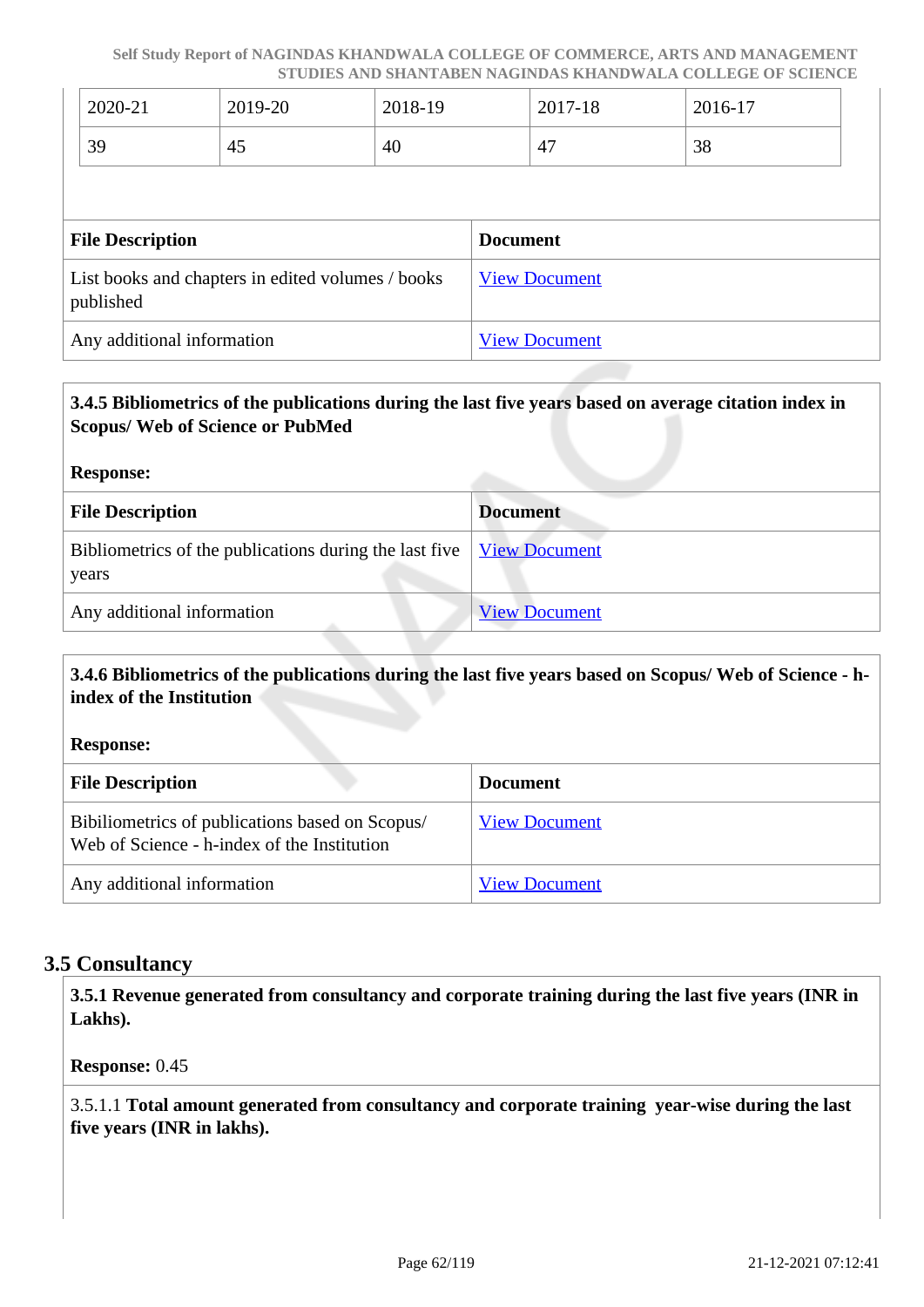| 2020-21 | 2019-20 | 2018-19 | 2017-18 | 2016-17 |
|---------|---------|---------|---------|---------|
| 0.45    | ິ       |         |         |         |

| <b>File Description</b>                                                                                          | <b>Document</b>      |
|------------------------------------------------------------------------------------------------------------------|----------------------|
| List of consultants and revenue generated by them                                                                | <b>View Document</b> |
| Audited statements of accounts indicating the<br>revenue generated through consultancy and<br>corporate training | <b>View Document</b> |
| Any additional information                                                                                       | <b>View Document</b> |

## **3.5.2 Total amount spent on developing facilities, training teachers and staff for undertaking consultancy during the last five years (INR in Lakhs).**

**Response:** 1.08

3.5.2.1 **Total amount spent on developing facilities, training teachers and staff for undertaking consultancy during the last five years (INR in Lakhs)**

| 2020-21 | 2019-20 | 2018-19      | 2017-18 | 2016-17 |
|---------|---------|--------------|---------|---------|
| 0.476   | 0.3     | $\mathbf{U}$ |         | 0.3     |

| <b>File Description</b>                                                                                                                                          | <b>Document</b>      |
|------------------------------------------------------------------------------------------------------------------------------------------------------------------|----------------------|
| List of training programmes, teachers and staff<br>trained for undertaking consultancy                                                                           | <b>View Document</b> |
| List of facilities and staff available for undertaking<br>consultancy                                                                                            | <b>View Document</b> |
| Audited statements of accounts indicating the<br>expenditure incurred on developing facilities and<br>training teachers and staff for undertaking<br>consultancy | <b>View Document</b> |

## **3.6 Extension Activities**

 **3.6.1 Extension activities are carried out in the neighbourhood community, sensitising students to social issues, for their holistic development, and impact thereof during the last five years**

**Response:**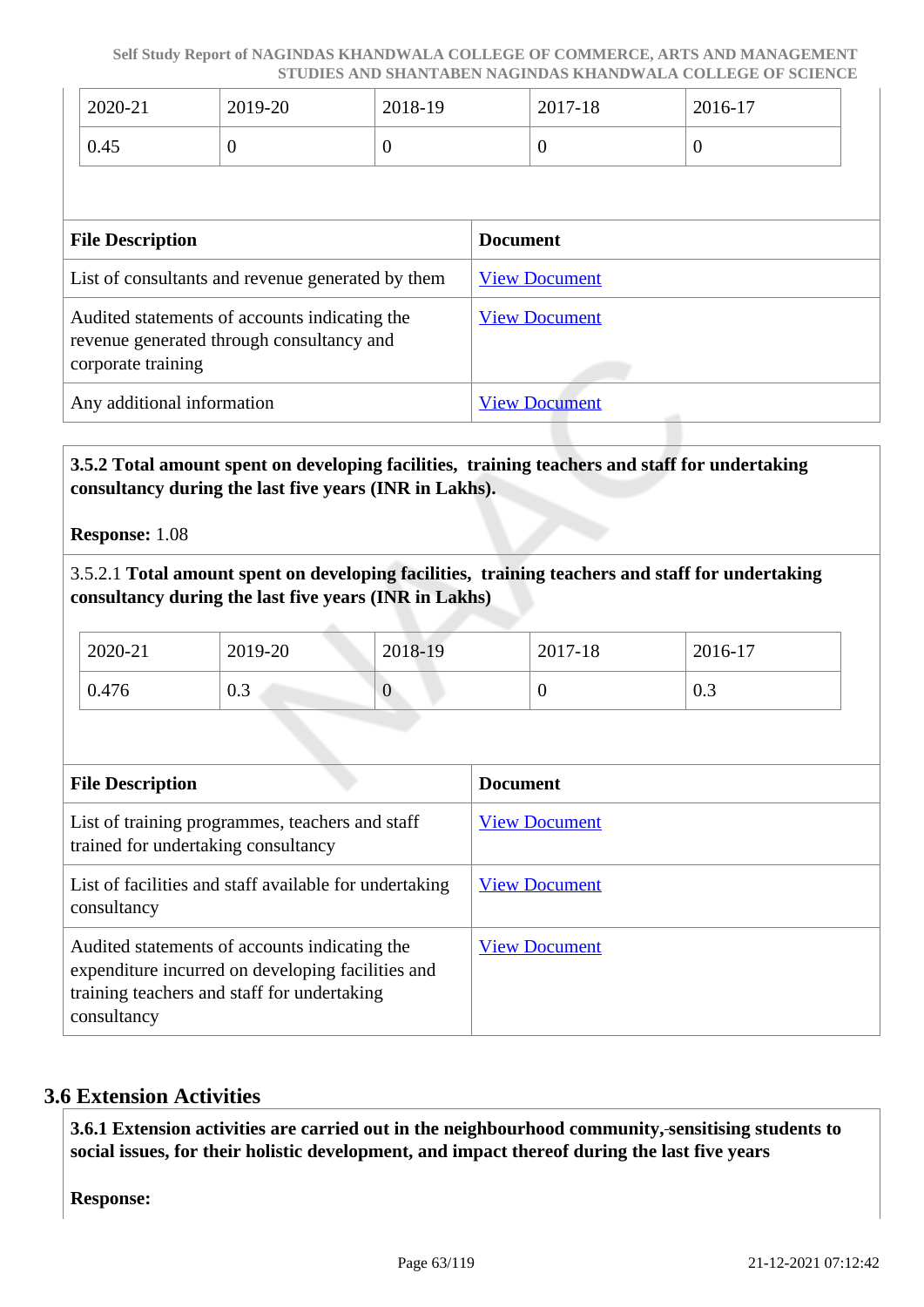Nagindas Khandwala College undertakes a large number of activities with the help of its teachers and student volunteers to create social awareness and help the under-privilege sections of the society.

## **National Service Scheme (NSS)**

"Not me but you", with this motto, NSS has been very actively organizing numeral activities like International Yoga Day, Blood Donation Drive, Organ Donation Drive, Tree Plantation Drive, Swachchh Bharat Abhiyan, Cleanliness Drives etc. Bang-on events like Anti-Drug Abuse, Electoral Process Rally, Swachchh Bharat Rally, Unity Run, Helping the NGOs in conducting surveys, Organizing polio immunization booths, Street Plays on social and environmental issues like save the girl child, road safety, Gender issues etc were performed at various locations. Countless Impactful talks both offline as well as online were organized covering the arena of Environmental Degradation, Health and Nutrition, Cancer Awareness, Environmental Justice, Climate Change, Eco- Friendly Ganesh, Disaster Management, Energy Conservation etc. Rural Camping of a week is one of the noteworthy events conducted for our NSS volunteers where they not only see but get involved in the upliftment of the deprived sections of our society.

#### **National Cadet Corps (NCC)**

The NCC volunteers leave no stone unturned to show their patriotism. The cadets work in alliance with NSS volunteers on various occasions to make the social event a grand success. By organizing events like Beach Cleanliness Drives and by celebrating important national events like Independence Day, Republic Day, Kargil Diwas, Kranti Diwas, Martyr Day, etc. they make sure the national heroes are saluted and their sacrifice has not gone in vain.

## **Rotract Club of Khandwala (RCK)**

Rotract club of Khandwala keeps the spirit high with the ideology of serving the community through their Star activities like News Paper Collection Drive, Cloth Donation Drive, Tree Plantation Drive, orphanage Visits, celebrating Raksha Bandhan with Trees, Helping Mumbai police in Traffic Management, Walkathons, and sending Thank You Letters to Corona Warriors etc.

## **B-Foundation**

B-Foundation is the social wing of B-Section where students achieves the task of ingraining social values by conducting activities like celebrating World Disability Day, World Elder Abuse Awareness Day, Sunday Fun day Activities, New Paper Collection Drive, Delivering lectures on Environmental Protection, Beach Cleanliness Drive, Tree Plantation Drives, organizing Timely NGO Visits to places like Orphanage, Old age Home, etc. Under English Teaching Programme the Students not only teach at N.L.High School but also sponsor the school fees, school uniform and school books of the selected Guajarati medium kids.

## **Nkare Social Cell**

Nkare Social Cell does not fail to stand on motto of, "Bringing Back Smiles". Activities are aimed to uplift the social values of young minds. Few Star Activities are webinar on Art of Living, Covid Awareness Program, Visit to Orphanage, Tree Plantation Drive, etc.

## **BMS Sports Management**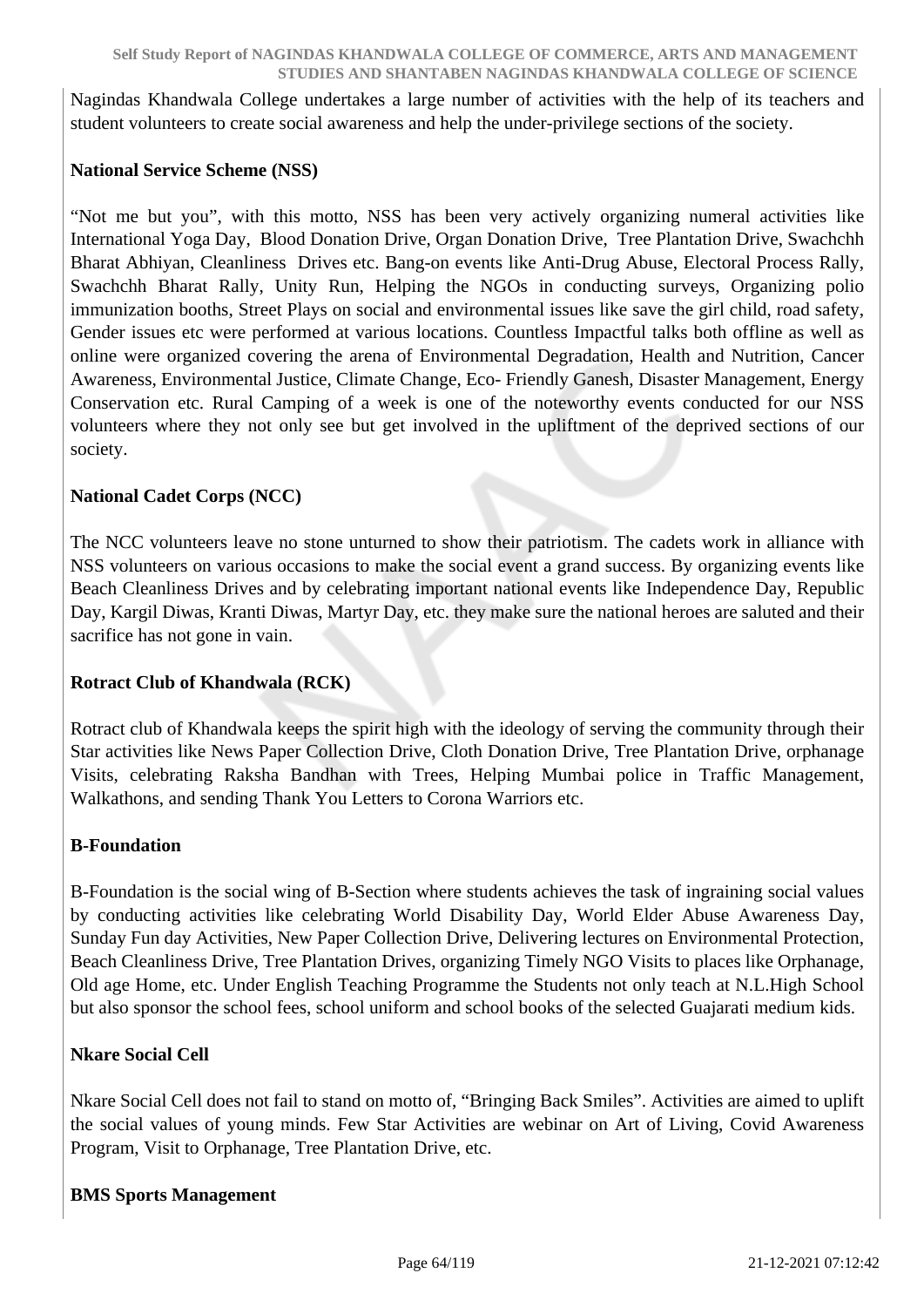The BMS Sports Management has made a distinct contribution in conducting online secessions on basic self-defence and secessions for NGO kids. The department conducted outreach activities like save the pet, beach clean-up, feeding stray animals etc.

| <b>File Description</b>               | <b>Document</b>      |
|---------------------------------------|----------------------|
| Upload Any additional information     | <b>View Document</b> |
| Paste link for additional information | <b>View Document</b> |

## **3.6.2 Number of awards and recognition received by the Institution, its teachers and students for extension activities from Government / Government recognised bodies during last five years**

**Response:** 21

3.6.2.1 **Total number of awards and recognition received for extension activities from Government/ Government recognised bodies year-wise during the last five years.**

| 2020-21 | 2019-20 | 2018-19 | 2017-18 | 2016-17                  |
|---------|---------|---------|---------|--------------------------|
|         |         | 4       | ~       | $\overline{\phantom{0}}$ |

| <b>File Description</b>                                     | <b>Document</b>      |
|-------------------------------------------------------------|----------------------|
| Number of awards for extension activities in last 5<br>year | <b>View Document</b> |
| e-copy of the award letters                                 | <b>View Document</b> |
| Any additional information                                  | <b>View Document</b> |

 **3.6.3 Number of extension and outreach programs conducted by the institution through NSS/NCC, Government and Government recognised bodies during the last five years**

**Response:** 320

3.6.3.1 **Number of extension and outreach programs conducted by the institution through NSS/NCC, Government and Government recognised bodies during the last five years**

|                            | 2018-19<br>2017-18<br>2016-17 | 2020-21<br>2019-20 |
|----------------------------|-------------------------------|--------------------|
| 28<br>87<br>86<br>91<br>28 |                               |                    |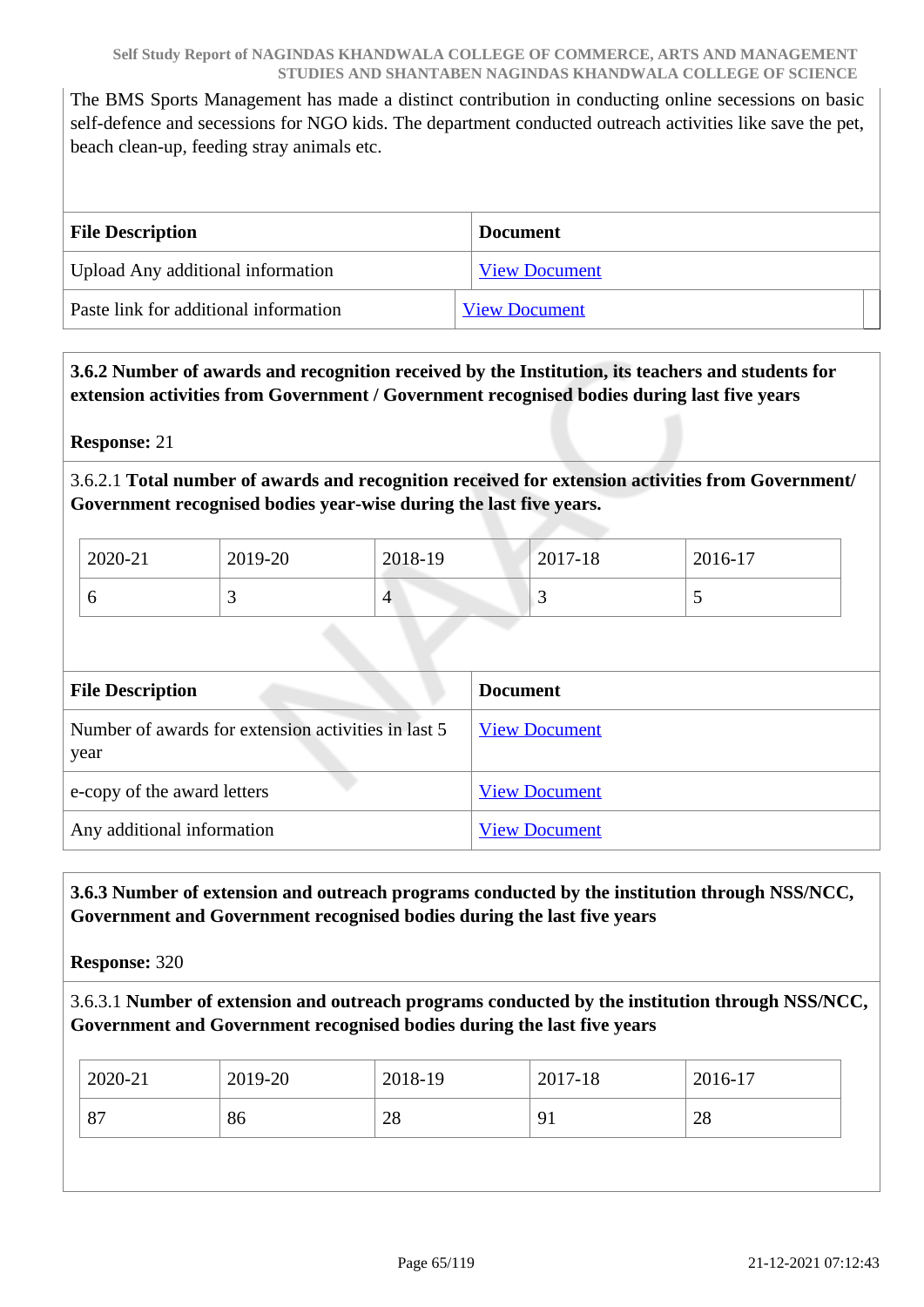| <b>File Description</b>                                                                                          | <b>Document</b>      |
|------------------------------------------------------------------------------------------------------------------|----------------------|
| Reports of the event organized                                                                                   | <b>View Document</b> |
| Number of extension and outreach Programmes<br>conducted with industry, community etc for the last<br>five years | <b>View Document</b> |

 **3.6.4 Average percentage of students participating in extension activities listed at 3.6.3 above during the last five years**

**Response:** 52.89

3.6.4.1 **Total number of students participating in extension activities listed at 3.6.3 above year-wise during the last five years.**

| 2020-21 | 2019-20 | 2018-19 | 2017-18 | 2016-17 |
|---------|---------|---------|---------|---------|
| 2566    | 2707    | 1273    | 3797    | 1527    |

| <b>File Description</b>                                                                      | <b>Document</b>      |
|----------------------------------------------------------------------------------------------|----------------------|
| Reports of the event                                                                         | <b>View Document</b> |
| Average percentage of students participating in<br>extension activities with Govt or NGO etc | <b>View Document</b> |

## **3.7 Collaboration**

 **3.7.1 Number of Collaborative activities per year for research/ faculty exchange/ student exchange/ internship/ on –the-job training/ project work** 

**Response:** 22

3.7.1.1 **Total number of Collaborative activities per year for research/ faculty exchange/ student exchange/ internship/ on –the-job training/ project work** 

| $2020 - 21$ | 2019-20      | 2018-19 | 2017-18 | 2016-17 |
|-------------|--------------|---------|---------|---------|
| 46          | $\cap$<br>υJ | JІ      | U       |         |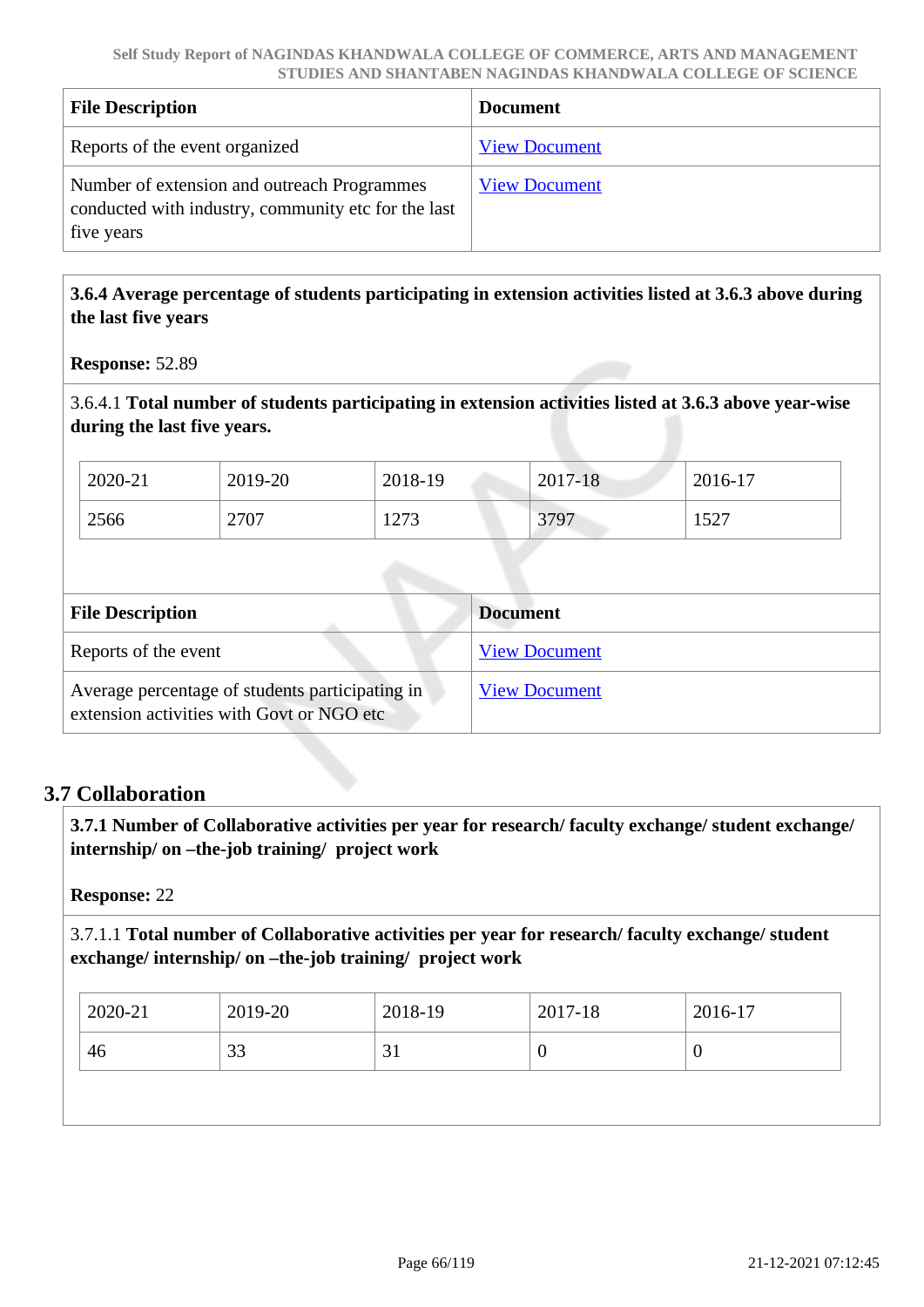| <b>File Description</b>                                         | <b>Document</b>      |
|-----------------------------------------------------------------|----------------------|
| Number of Collaborative activities for research,<br>faculty etc | <b>View Document</b> |
| Copies of collaboration                                         | <b>View Document</b> |
| Any additional information                                      | <b>View Document</b> |

 **3.7.2 Number of functional MoUs with institutions of national, international importance, other institutions, industries, corporate houses etc. during the last five years (only functional MoUs with ongoing activities to be considered)**

**Response:** 20

3.7.2.1 **Number of functional MoUs with institutions of national, international importance, other Institutions, industries, corporate houses etc. year wise during last five years** 

| 2020-21 | 2019-20 | 2018-19 | 2017-18 | $2016-17$ |
|---------|---------|---------|---------|-----------|
|         |         | ັ       |         | ◡         |

| <b>File Description</b>                                                                                                                     | <b>Document</b>      |
|---------------------------------------------------------------------------------------------------------------------------------------------|----------------------|
| e-copies of the MoUs with institution/industry/<br>corporate house                                                                          | <b>View Document</b> |
| Details of functional MoUs with institutions of<br>national, international importance, other Institutions<br>etc during the last five years | <b>View Document</b> |
| Any additional information                                                                                                                  | <b>View Document</b> |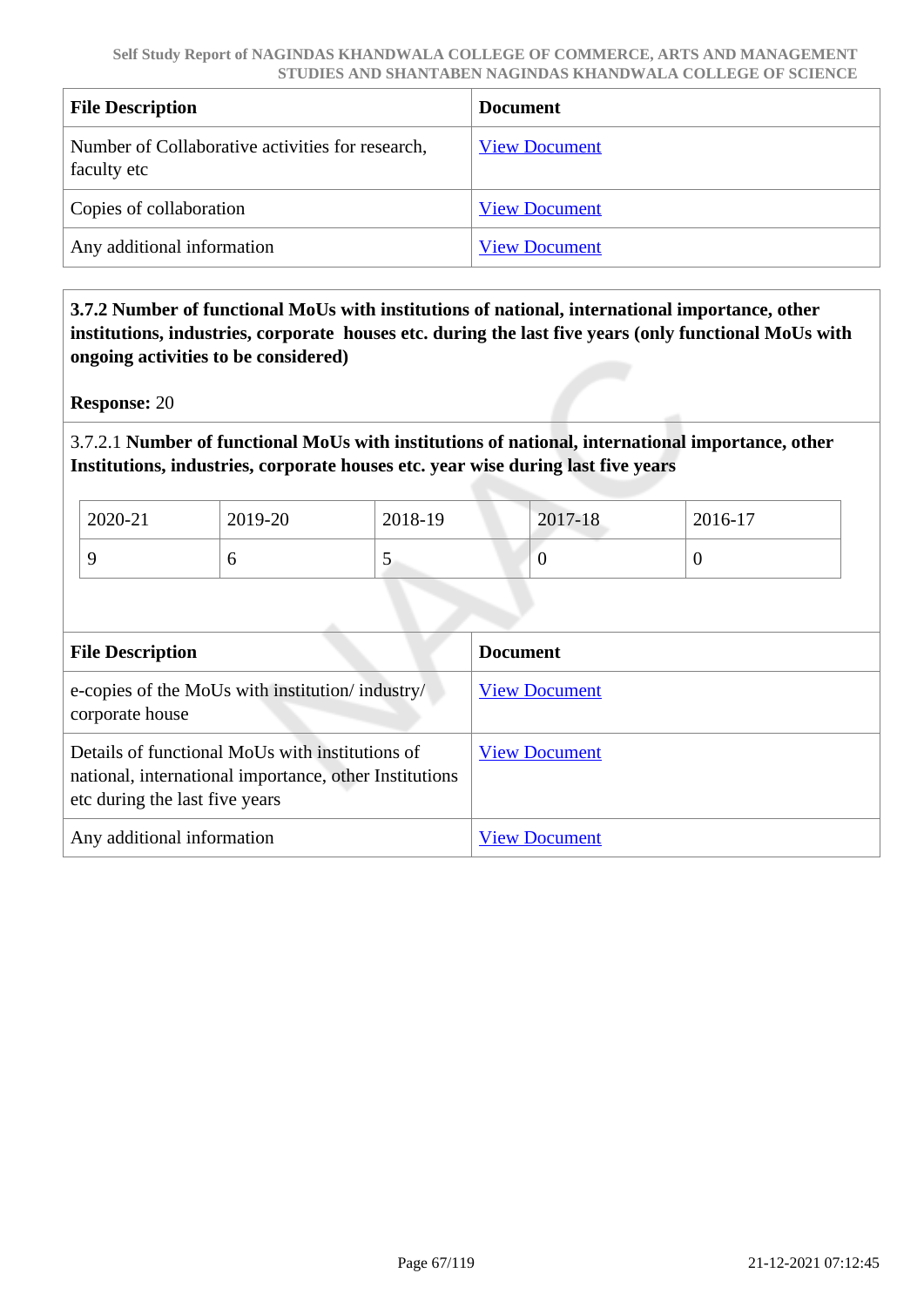# **Criterion 4 - Infrastructure and Learning Resources**

## **4.1 Physical Facilities**

 **4.1.1 The Institution has adequate infrastructure and physical facilities for teaching- learning. viz., classrooms, laboratories, computing equipment etc.** 

#### **Response:**

Since its establishment in the eighties, Nagindas Khandwala College has aimed to add more facilities to the burgeoning needs of the students. Over the decades, an effective infrastructure has been built to provide an impactful teaching-learning environment.

The College has a campus area of 7723.28 sq. ft. and 53 classrooms/lecture halls and seven laboratories, all of them air conditioned. There are 240 chairs and 78 tables placed in these rooms. 32 cupboards are kept in the classrooms and laboratories. There is a total of 1348 benches placed in the classrooms. There are 324 tubelights fitted in the classrooms and laboratories.

The following facilities are available for enhanced Teaching-Learning:

- 65 LCD Projectors
- **88 Boards**
- **1 Embedded System and 20 Raspberry Pie (in the M.Sc.IT Laboratory),**
- **22 Headphones (in the Digital/ Language Laboratory),**
- **90 Laptops**
- **272 Desktop Computers (in computer laboratories)**
- **5 Broadband Connections**

## **2 Splitter Connections (Computer Laboratories No. 1 and 3)**

There are seven laboratories catering to disciplines like Computer Science/IT, Geo-mapping, Psychology and Communication Skills. The practical sessions are conducted in batches in the Laboratory; hence one computer is allocated per student. We have 2 Seminar Halls (985.85 sq.ft. & 800 s.ft.) and one A.V. Room (978.50 s.ft.)

The College Auditorium (Jagmohandas Gokaldas Memorial Hall), when required, is used for co-curricular activities. IT has an area of 3958.70 sq. ft. and can accommodate 450 people.

The Conference Room (with an area of 984.42 sq. ft.) is used to host seminars, conferences, movie screening and formal events. It has a seating capacity of 60. The following infrastructure is available in the Conference Room: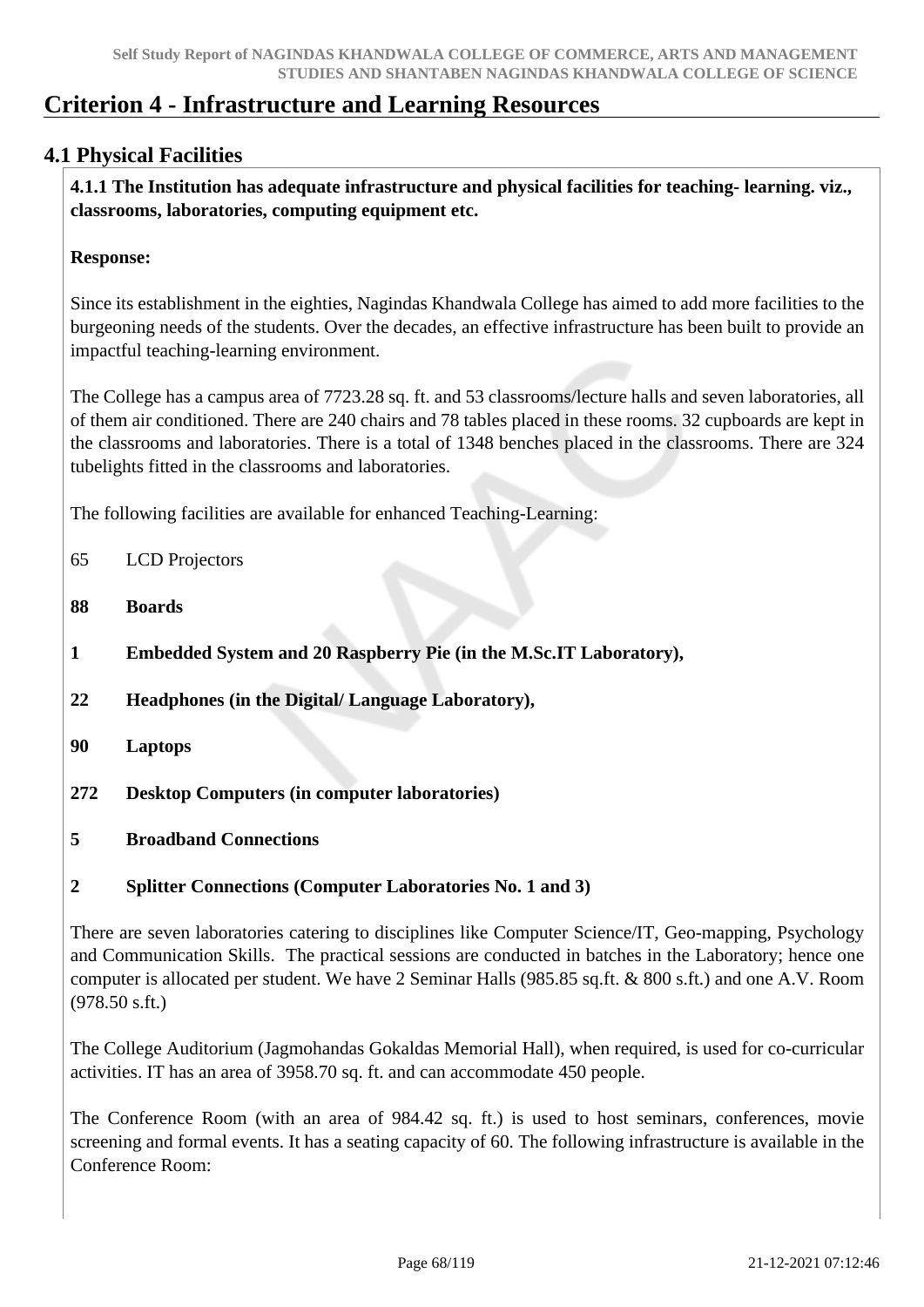## LED lights

- **1 LCD Projector**
- **4 Speakers**
- **1 Amplifier**
- **4 Microphones**

An educational institute is incomplete without a good library. Nagindas Khandwala boasts of a State-of-the-Art Main Library and additional departmental libraries.

The Main Library has an area of 4525 sq. ft., Apart from access to its updated collection of books in physical form, it offers Internet/Wi-Fi facility to read ebooks as well as conduct research online. It has a barcode scanning facility for issuing books and for registering the entry and exit of visitors. Additionally, it offers OPAC, a reprographic service, a QR code facility to access syllabus copies available on the library Google drive folder and access to a Cyber Zone. The Cyber Zone has about 20 desktops with internet access, which the students can use to prepare their projects and assignments.

Additionally, the following infrastructure is available:

- **16 Book Racks**
- **06 CD Racks**
- **138 Cupboards (of varying sizes)**
- **08 File Cabinets**
- **28 Open Shelves**
- **148 Chairs for students**
- **16 Wooden Glass Racks**
- **1 Newspaper Rack**
- **3 Barcode Scanner**
- **1 Barcode printer**
- **36 Stools**
- **1 OPAC System**

As and when possible, the College will keep updating the infrastructure as per the needs of the students.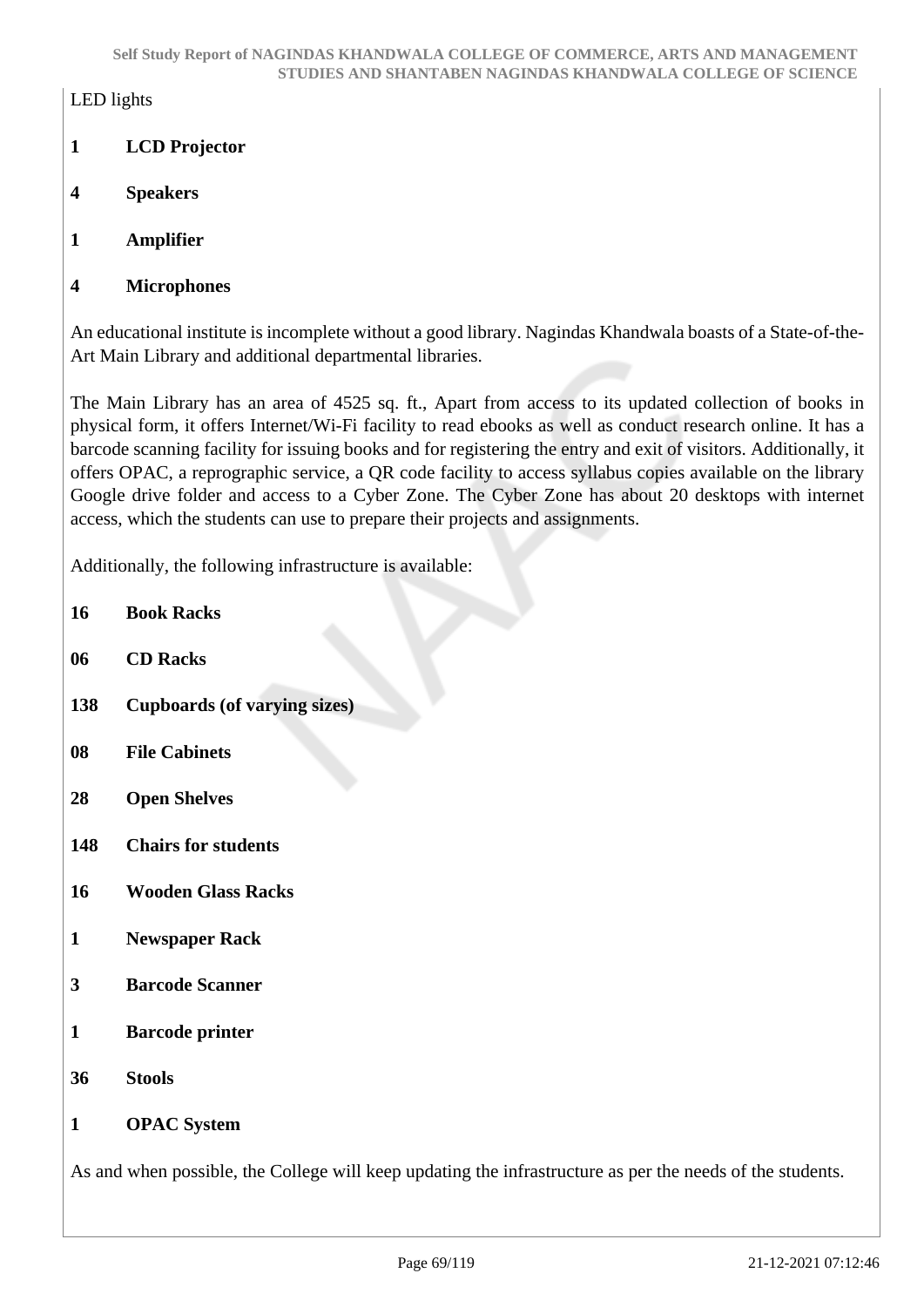| <b>File Description</b>               | <b>Document</b>      |
|---------------------------------------|----------------------|
| Upload Any additional information     | <b>View Document</b> |
| Paste link for additional information | <b>View Document</b> |

 **4.1.2 The institution has adequate facilities for cultural activities, yoga, games (indoor, outdoor) and sports. (gymnasium, yoga centre, auditorium, etc.)** 

## **Response:**

**Facilities for Sports and Games:** Inculcating healthy competition, sportsmanship and team spirit are the prime objectives of our gymkhana culture. In order to achieve these, we have a fully equipped Gymkhana and Gymnasium containing the latest equipment. The College provides facilities for both indoor and outdoor games (**comprising nearly 1443 sq. ft**.).

Different sports activities are conducted which help students showcase and hone their talent and skills. In addition to these activities, we conduct the Annual Athletic Meet for our students. For this purpose the Poinsur Gymkhana Ground is hired every year. At the same time, the College always encourages students to participate in events organized at the university, state and national level. Our students have achieved stupendous success in intercollegiate, state and national level competitions. Our students have won medals in various events like Swimming, Body Building Competitions, Wrestling, Weight Lifting, Judo, Boxing, Power-Lifting, etc. Our students have had exposures to different sporting activities like Chess, Carrom, Table Tennis, Badminton, Judo, Wrestling, Boxing, athletics, etc. We also send our teams for Volleyball, Cricket, Kabaddi, Hand-ball and other tournaments. Moreover, our college organises intercollegiate sports cricket competition for the non-teaching staff.

**Facilities for Extra – curricular and Co-curricular Activities:** Different college committees organise activities, thus ensuring that our campus is buzzing with activity throughout the academic year. At the same time, the students are encouraged to represent the college in various events organised at the university, state and national level.

The College auditorium (measuring approximately **3958.70 sq. ft**.), is used for conducting seminars, workshops, cultural events/activities, etc.

The College also has a Conference Hall with the latest audio-visual equipment to organise, seminars, workshops and cultural events for students and staff (teaching and non-teaching). Thanks to these facilities, we are able to host and organise various extracurricular and co-curricular activities that benefit our students and staff. For Yoga sessions and dance practice/competitions, our auditorium, the open quadrangle and terrace are utilised. As a result, our students have an opportunity to not only participate but also help organise various events. This hones their competitive and organising skills and helps them win accolades when they represent our College at various events across the city, state and country. Many of our former students are now engaged in the entertainment industry.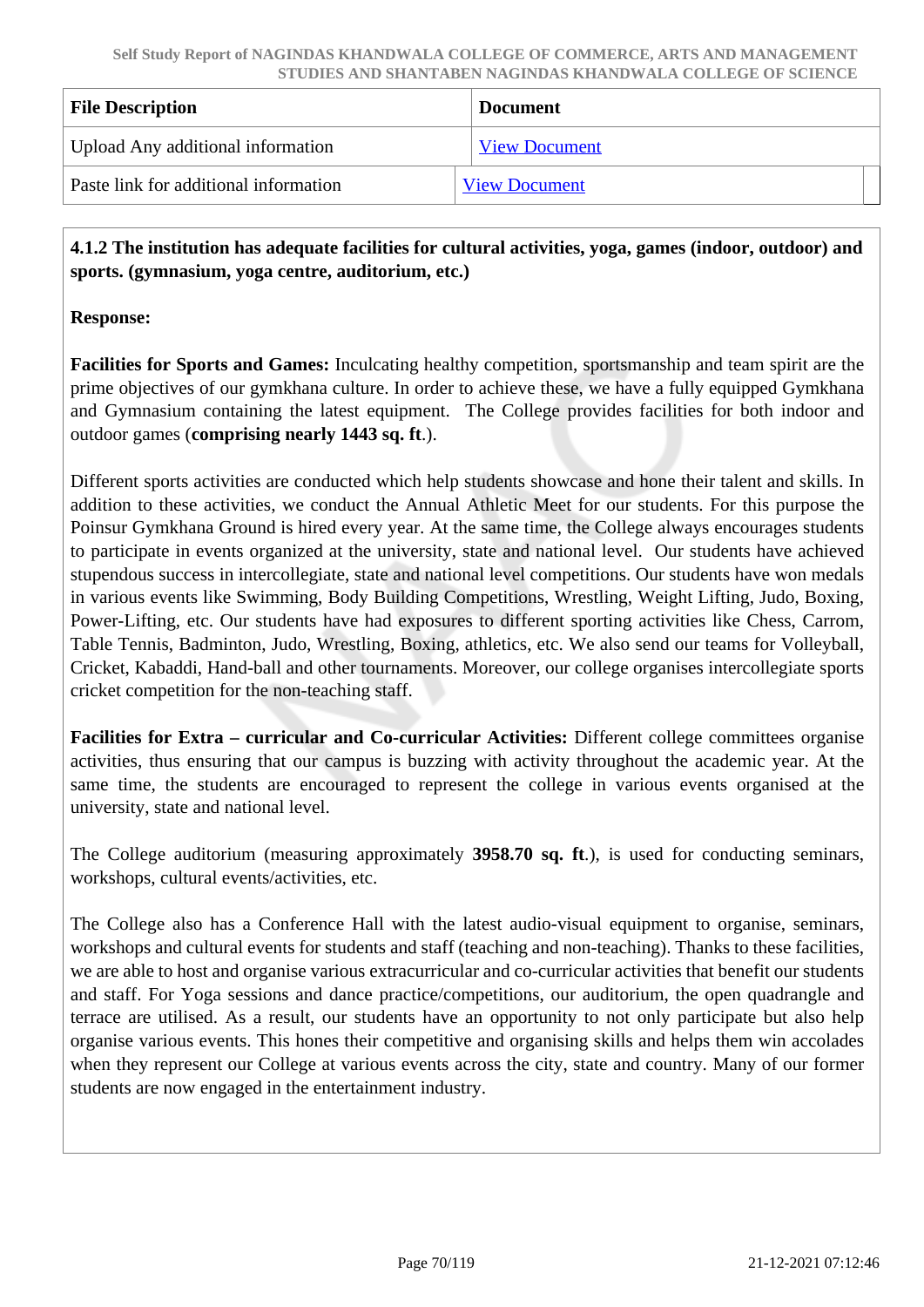| <b>File Description</b>               | <b>Document</b>      |
|---------------------------------------|----------------------|
| Upload any additional information     | <b>View Document</b> |
| Geotagged pictures                    | <b>View Document</b> |
| Paste link for additional information | <b>View Document</b> |

## **4.1.3 Percentage of classrooms and seminar halls with ICT- enabled facilities such as smart class, LMS, etc.** *(Data for the latest completed academic year)*

#### **Response:** 100

#### 4.1.3.1 **Number of classrooms and seminar halls with ICT facilities**

| Response: 58 |  |
|--------------|--|
|              |  |

| <b>File Description</b>                 | <b>Document</b>      |
|-----------------------------------------|----------------------|
| Upload any additional information       | <b>View Document</b> |
| Institutional data in prescribed format | <b>View Document</b> |
| Paste link for additional information   | <b>View Document</b> |
|                                         |                      |

## **4.1.4 Average percentage of expenditure for infrastructure augmentation excluding salary during the last five years (INR in Lakhs)**

**Response:** 4.39

## 4.1.4.1 **Expenditure for infrastructure augmentation, excluding salary year-wise during last five years (INR in lakhs)**

| 2020-21 | 2019-20  | 2018-19  | 2017-18  | 2016-17  |
|---------|----------|----------|----------|----------|
| 25.1289 | 18.34477 | 11.03618 | 12.35667 | 14.73473 |

| <b>File Description</b>                                                       | <b>Document</b>      |
|-------------------------------------------------------------------------------|----------------------|
| Upload Details of Expenditure, excluding salary<br>during the last five years | <b>View Document</b> |
| Upload audited utilization statements                                         | <b>View Document</b> |
| Upload any additional information                                             | <b>View Document</b> |
| Link for any additional information                                           | <b>View Document</b> |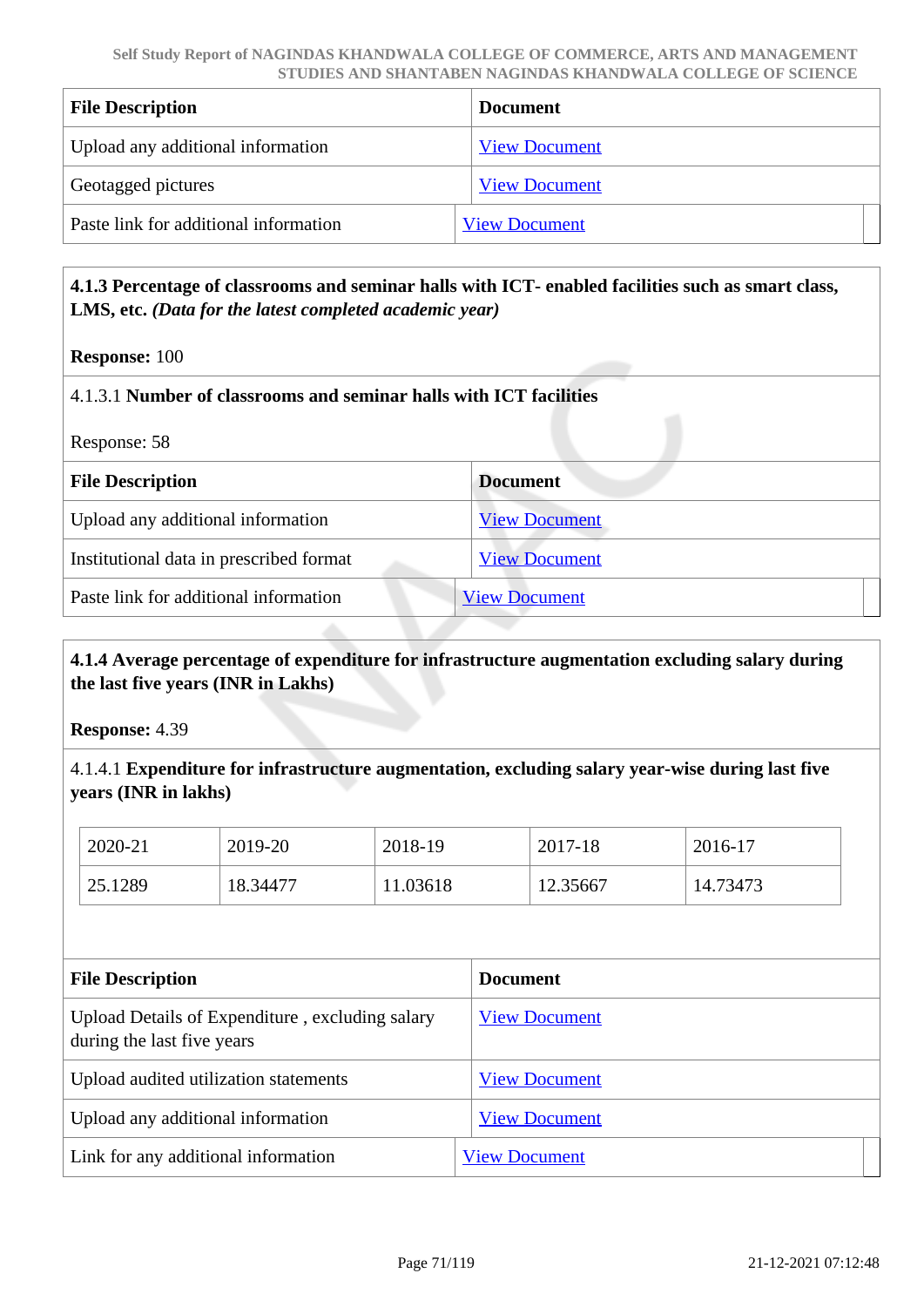## **4.2 Library as a Learning Resource**

## **4.2.1 Library is automated using Integrated Library Management System (ILMS)**

## **Response:**

The library and Information Centre was established in 1983. Since then it has developed its collection of books, periodicals and e-resources. At present the library has a total of 59,906 books, including text books and reference books, 13 international journals and 19 national journals. The library has subscribed to eJournals and databases; additionally the library also has kindles for users. The library also maintains NAAC reports, Ph.D. theses, university rules, manuals and compendiums. The library is spread across 421.2131 Sq. Mtr. It has a reading room, discussion zone, book shelves and cyber space. The library is used by both teachers and students.

The Library and Information Centre regularly conducts a "Certificate Course in Online Information Sources, Tools and Techniques" (COIST) for students and researchers. The Library provides training cum mutual learning programmes, Earn While You Learn Scheme, Reference and Referral Service, internship and training programmes, Inter Library Loan (ILL), WiFi, internet, Recommend a Book Scheme, and Book Bank facilities to its users. Identity card scanning facility has been provided to library visitors. The library has a digital copy of syllabi and question papers on the library website.

#### **Automation**

The Library and Information Centre has installed the "SLIM21" Integrated Library Management System (ILMS) in 2008-09. The latest version is 3.7.0. It is a multi-user system, used for generating barcodes, generating newspaper monthly billing, SMS alert and stock verification. The software is upgraded yearly against the Annual Maintenance Contract (AMC).

The following Modules are being used in the Library and Information Centre:

- Acquisition- Library uses acquisition module to acquire library materials.
- Serials- Serials Module has been used to manage periodicals.
- Cataloguing- Making entries of books, text books, reference books, CDs, movies and maps.
- Circulation- Library uses Circulation Module to issue and return library materials to users.
- Report- Generating all kind of library reports like course-wise books, issue/return list, date-wise list, status-wise book list, etc.
- OPAC- Remotely searching library documents through advanced search facility.

The library has a facility of Online Public Access Catalogue (OPAC) for library users to search for library materials by title/author/class number/keyword/publisher/type of items. In the Library and Information Centre two terminals have been assigned for users to search library materials on the OPAC.

| <b>File Description</b>               | <b>Document</b>      |
|---------------------------------------|----------------------|
| Upload any additional information     | <b>View Document</b> |
| Paste Link for additional information | <b>View Document</b> |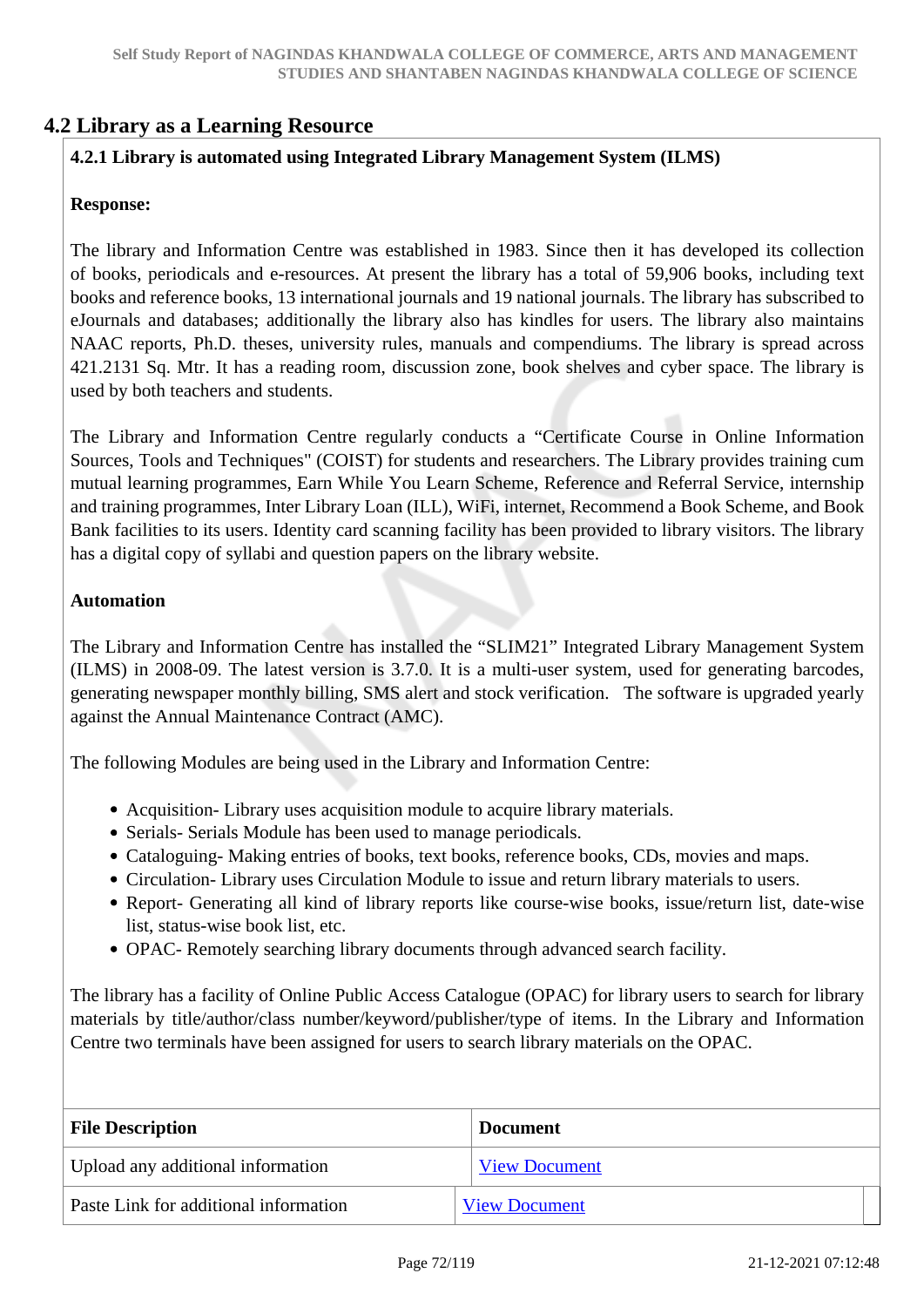### **4.2.2 Institution has access to the following: 1. e-journals 2. e-ShodhSindhu 3. Shodhganga Membership 4. e-books 5. Databases 6. Remote access to e-resources**

**Response:** A. Any 4 or more of the above

| <b>File Description</b>                                                                         | <b>Document</b>      |
|-------------------------------------------------------------------------------------------------|----------------------|
| Upload any additional information                                                               | <b>View Document</b> |
| Institutional data in prescribed format                                                         | <b>View Document</b> |
| Details of subscriptions like e-journals, e-books, e-<br>ShodhSindhu, Shodhganga Membership etc | <b>View Document</b> |

## **4.2.3 Average annual expenditure for purchase of books/ e-books and subscription to journals/ejournals during the last five years (INR in Lakhs)**

**Response:** 8.32

4.2.3.1 **Annual expenditure of purchase of books/e-books and subscription to journals/e- journals year wise during last five years (INR in Lakhs)**

| 2020-21 | 2019-20 | 2018-19  | 2017-18  | 2016-17  |
|---------|---------|----------|----------|----------|
| 2.79    | 6.71779 | 10.36591 | 10.93804 | 10.80913 |

| <b>File Description</b>                                                                                                | <b>Document</b>      |
|------------------------------------------------------------------------------------------------------------------------|----------------------|
| Details of annual expenditure for purchase of and<br>subscription to journals/e-journals during the last<br>five years | <b>View Document</b> |
| Audited statements of accounts                                                                                         | <b>View Document</b> |

### **4.2.4 Percentage per day usage of library by teachers and students ( foot falls and login data for online access) during the last completed academic year**

**Response:** 0.06

4.2.4.1 **Number of teachers and students using library per day over last one year**

Response: 3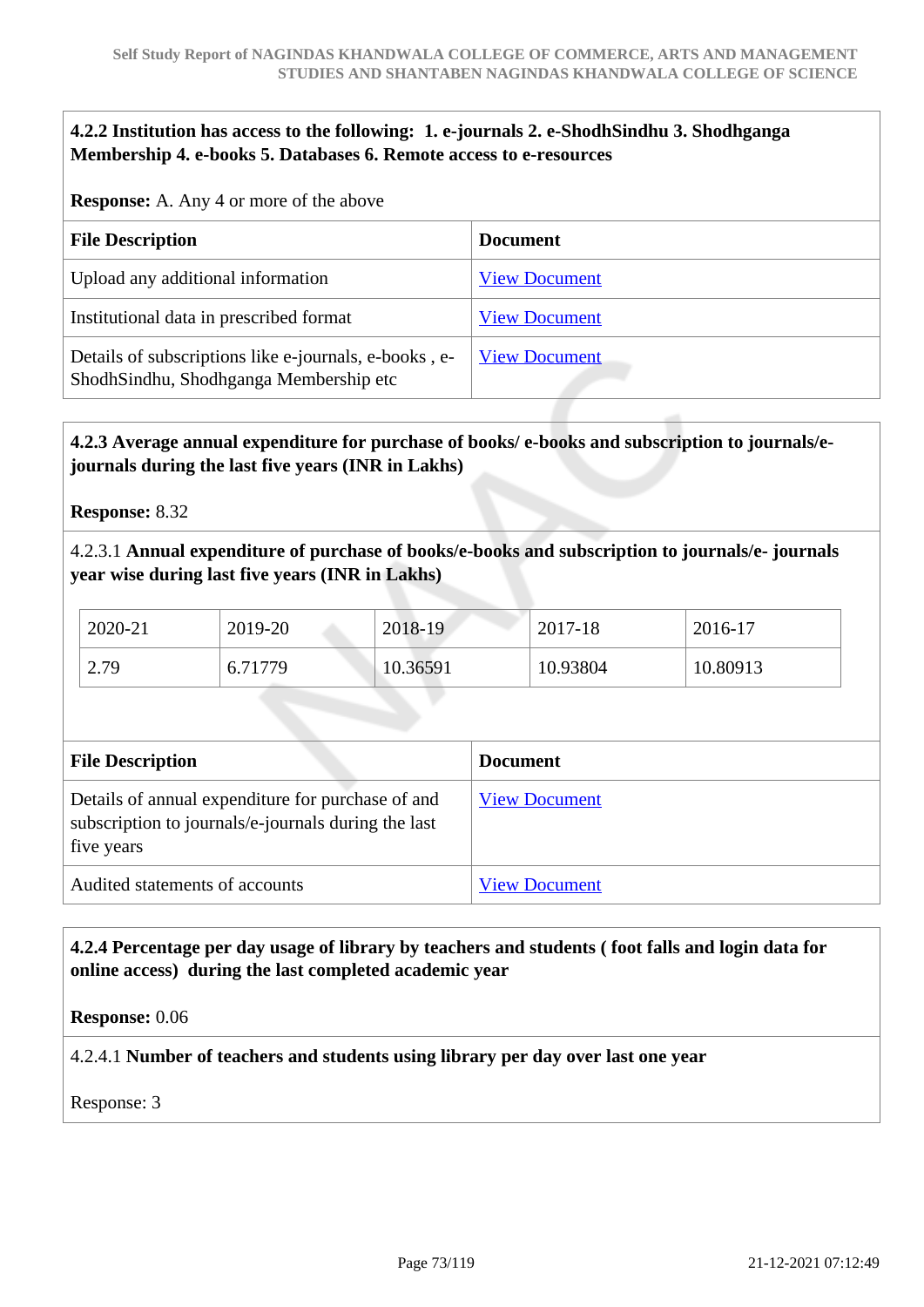| <b>File Description</b>                           | <b>Document</b>      |
|---------------------------------------------------|----------------------|
| Details of library usage by teachers and students | <b>View Document</b> |
| Any additional information                        | <b>View Document</b> |

# **4.3 IT Infrastructure**

 **4.3.1** *Institution has an IT policy covering wi-fi, cyber security, etc., and allocated budget for updating its IT facilities* 

### **Response:**

Nagindas Khandwala College understands the importance of providing good infrastructure and learning resources. IT Infrastructure and associated facilities are updated when required. All classrooms are airconditioned with ICT facilities such as speakers, LCD projectors and CCTV cameras. Computer systems have the required configuration.

The College possesses 350 desktop computers, 59 laptops and 5 servers that cater to all the academic and administrative purposes. Out of 350 computers 293 computers are for student use only. Every department has a desktop computer and a printer. All the desktops on campus have been upgraded from Pentium IV and Intel Core2 Duo to Core i5 or i7, from 4 GB to 8GB RAM as per requirement. Contingency plans are in place to augment the number of computers on campus as and when the need arises. All the computers are grouped in different Local Area Networks (LANs) across 7 different Laboratories to meet the academic needs for the students and faculty members.

All the computers are equipped with Internet facility through 5 broadband Internet connections with maximum of 100 Mbps of speed provided by MTNL and Nandita Infocom Private Limited. Campus networking is enabled through fibre optic cable. A separate cyber space with 20 computer systems for browsing is provided for students in the Library. Internet/Wi-Fi facility, barcode scanning facility for borrow/return books and check-in/out library visitors, OPAC facility, reprographic service, computer lab and reading eBooks on kindle are provided in library. Also, the library has offered a QR code facility to access syllabus copies available in the library. The entire internet communication is controlled by "Fortiget 90D and Sonicwall" Licensed Hardware firewalls for threat protection. The whole communication network is secured in campus through Quick Heal Antivirus.

College has provided G-Suite e-mail accounts and Microsoft Teams ids for all faculty members. Microsoft Teams ids are also created for all students for online lectures. The College has its own media centre facility for recording of lectures for e-content development. In A.Y. 2020-21, the College developed its own LMS i.e. Moodle. Microsoft cloud campus agreement is made for the entire network in 2019-20 and use of cloud based Management Information System (MIS) for student life cycle has been initiated.

To summarise, the various aspects of infrastructure are maintained in the following ways.

## **IT Service Management**:

The service providers coordinate with the network administrator and execute servicing when required.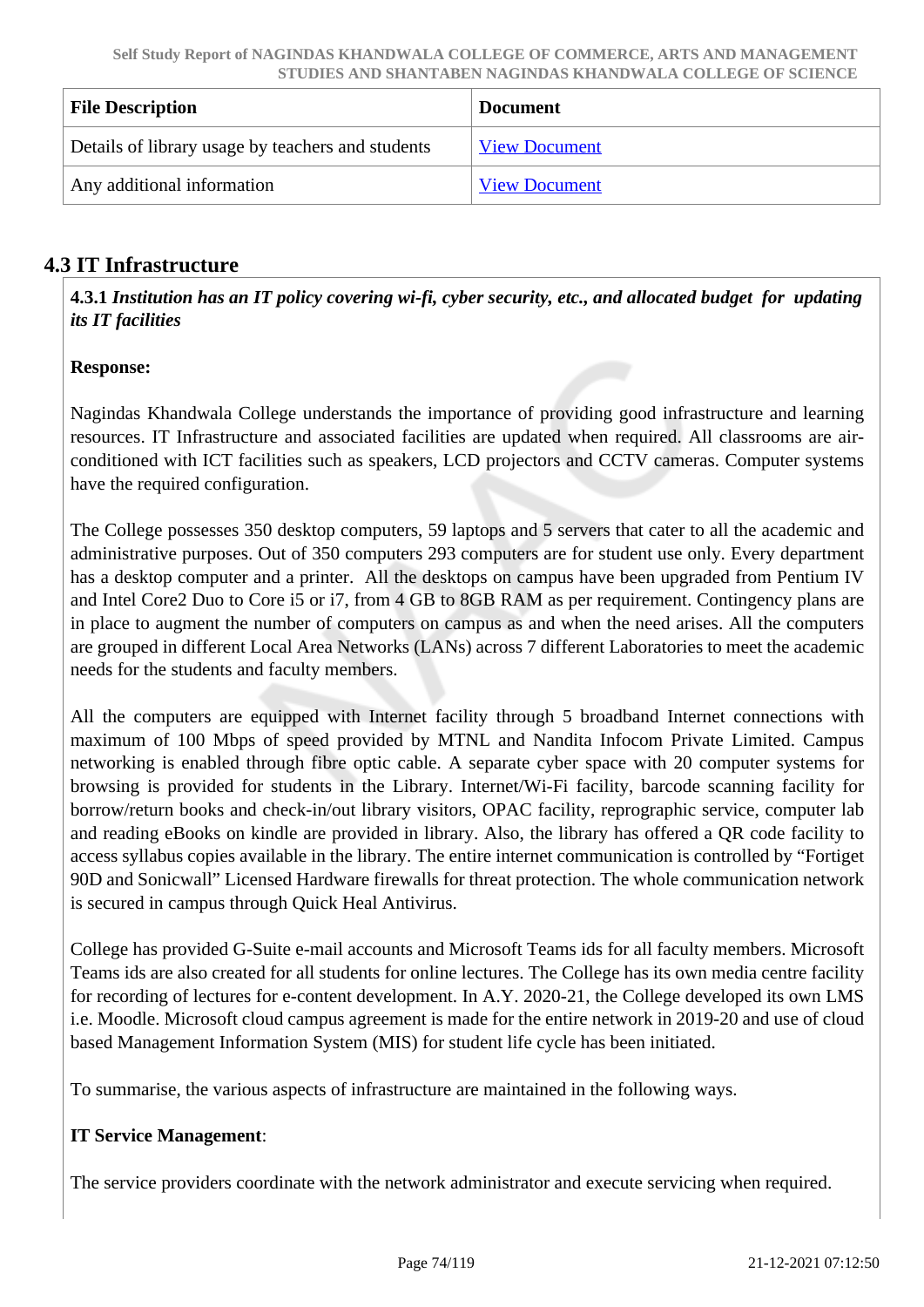### **Information Security:**

Fortiget 90D and Sonicwall Licensed Hardware firewall are used for protection scans.

### **Network Security**

The College has Cisco layer 3 switches configured to protect the usability and integrity of the network and data.

**IT Technical support staff** configure, monitor and maintain computer systems and networks of labs. They also diagnose and remedy faults in the hardware and software.

Every year, after reviewing the upgradation plans regarding infrastructure, as well as maintenance needs, a sufficient amount is allocated and reviewed if necessary.

| <b>File Description</b>               | <b>Document</b>      |
|---------------------------------------|----------------------|
| Upload any additional information     | <b>View Document</b> |
| Paste link for additional information | <b>View Document</b> |

| 4.3.2 Student - Computer ratio (Data for the latest completed academic year) |                      |  |
|------------------------------------------------------------------------------|----------------------|--|
| <b>Response: 19:1</b>                                                        |                      |  |
| <b>File Description</b>                                                      | <b>Document</b>      |  |
| Upload any additional information                                            | <b>View Document</b> |  |
| Student - computer ratio                                                     | <b>View Document</b> |  |

| 4.3.3 Bandwidth of internet connection in the Institution.                  |                      |
|-----------------------------------------------------------------------------|----------------------|
| <b>Response: ?50 MBPS</b>                                                   |                      |
| <b>File Description</b>                                                     | <b>Document</b>      |
| Upload any additional information                                           | <b>View Document</b> |
| Details of available bandwidth of internet<br>connection in the Institution | <b>View Document</b> |

### **4.3.4 Institution has the following Facilities for e-content development**

#### **1.Media centre 2.Audio visual centre**

**3.Lecture Capturing System(LCS)**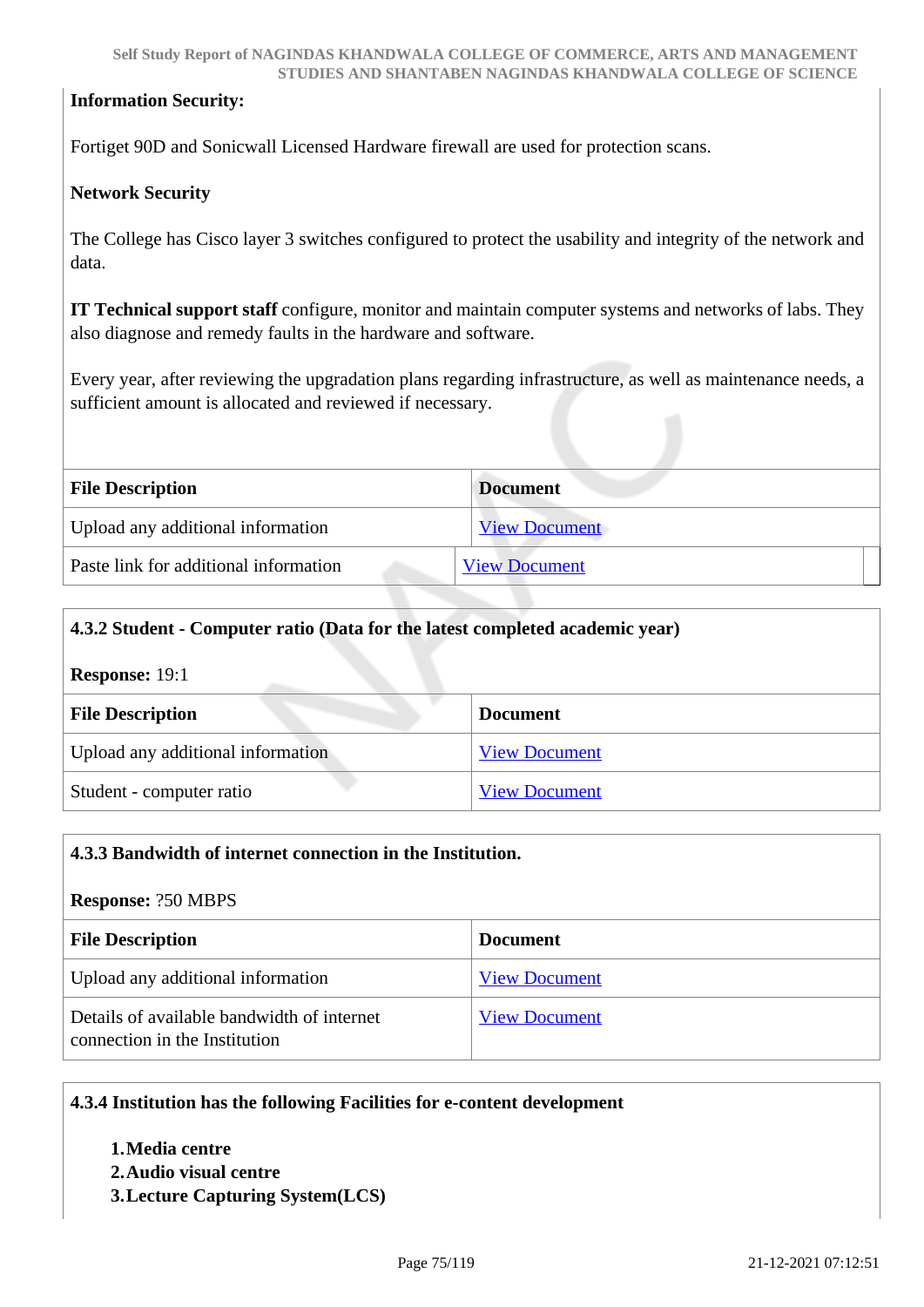#### **4.Mixing equipments and softwares for editing**

**Response:** A. All of the above

| <b>File Description</b>                 | <b>Document</b>      |
|-----------------------------------------|----------------------|
| <b>Upload Additional information</b>    | <b>View Document</b> |
| Institutional data in prescribed format | <b>View Document</b> |
| Link for Additional information         | <b>View Document</b> |

## **4.4 Maintenance of Campus Infrastructure**

 **4.4.1 Average percentage expenditure incurred on maintenance of physical facilities and academic support facilities excluding salary component during the last five years**

**Response:** 52.14

4.4.1.1 **Expenditure incurred on maintenance of physical facilities and academic support facilities excluding salary component year wise during the last five years (INR in lakhs)** 

| 2020-21 | 2019-20 | 2018-19 | 2017-18 | 2016-17  |  |
|---------|---------|---------|---------|----------|--|
| 89.173  | 221.32  | 242.620 | 262.328 | 123.2855 |  |

| <b>File Description</b>                                                                         | <b>Document</b>      |
|-------------------------------------------------------------------------------------------------|----------------------|
| Upload any additional information                                                               | <b>View Document</b> |
| Details about assigned budget and expenditure on<br>physical facilities and academic facilities | <b>View Document</b> |
| Audited statements of accounts                                                                  | <b>View Document</b> |

 **4.4.2 There are established systems and procedures for maintaining and utilizing physical, academic and support facilities - laboratory, library, sports complex, computers, classrooms etc.**

#### **Response:**

Nagindas Khandwala College has a robust policy in place to ensure regular Infrastructure Maintenance. This policy covers not just the building structure but also all electrical equipment, sanitation, security, pest control, fire prevention.

Non-teaching Personnel with a background in IT are appointed to address any issue with regard to any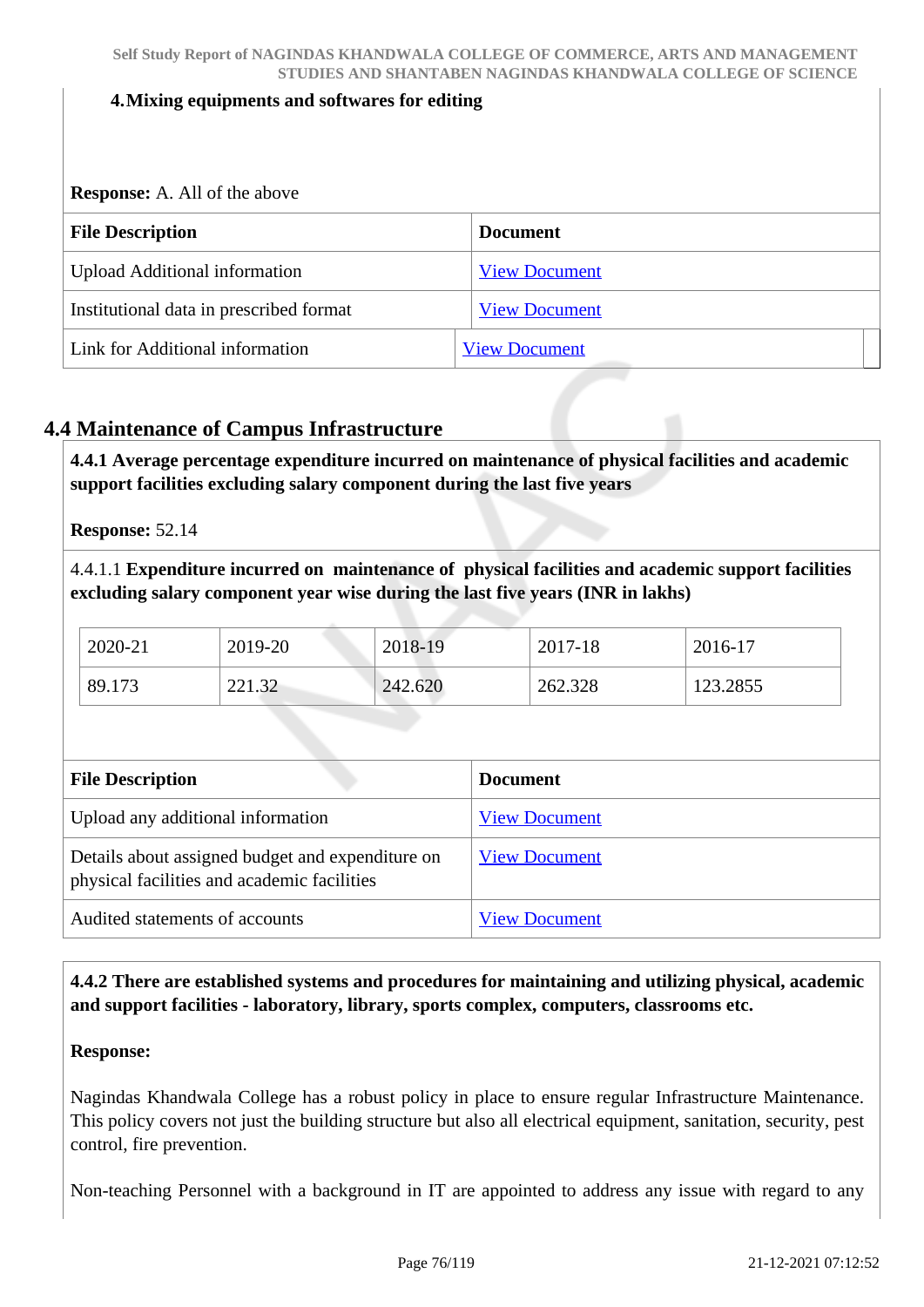issues with ICT related infrastructure. Resource Monitoring Sheets are used. Similarly, another team is responsible to note down any repairs or replacement required with regard to furniture, electrical equipments, elevators, fire extinguishers, pest control, security, housekeeping, telecommunication and water treatment.

For regular maintenance and for major repairs, we have *Annual Maintenance Contracts* with various service providers. The College has appointed trustworthy, local businesses for regular supervision, maintenance and repairs for the various facilities provided by the institution. Problem Reporting Form and Corrective Action Request system is a part of Complaint Management System.

The components of our Infrastructure Maintenance consist of *Purchase, Maintenance and Disposal Policies*. The detailed process explained in the additional documents attached.

Items / Services purchased by the institution:

- Recurring stationary items like pads, pencils, pens. Registers etc.
- Printing related items / services (Examination and Result papers).
- Capital items.
- Library books, Journals. Magazine etc.
- Maintenance related services.

The Purchase Committee and the Registrar's office ensures timely delivery of items / services. For recurring low value stationery items, orders are placed with local well –known suppliers. However, a sample is always inspected before any bulk order is placed.

A brief description is presented below on maintenance and utilization of Physical Facilities, Academic and Support Facilities: -

### **Building Maintenance**

Classrooms, Conference room, Auditorium, Media Centre, Campus cleaning, plumbing, repairs are maintained regularly by the housekeeping staff who work according to the work schedule. Classrooms are available with the necessary infrastructure and any repair or complaint is addressed promptly by Corrective Action Report.

Campus surveillance is taken care of by CCTVs set up in prime locations.

There is a well-maintained parking facility for both the staff and the students.

### **Laboratories**:

The laboratories are well stocked with sophisticated equipment to carry out research activities. There are proper safety management systems including first-aid kits, fire extinguishers, exhaust ducts, goggles and safety masks to deal with emergency situations. Records are maintained in all departments by the respective Heads with the help of the staff members and lab assistants. The equipment and accessories are regularly calibrated, repaired and maintained well.

## **Library:**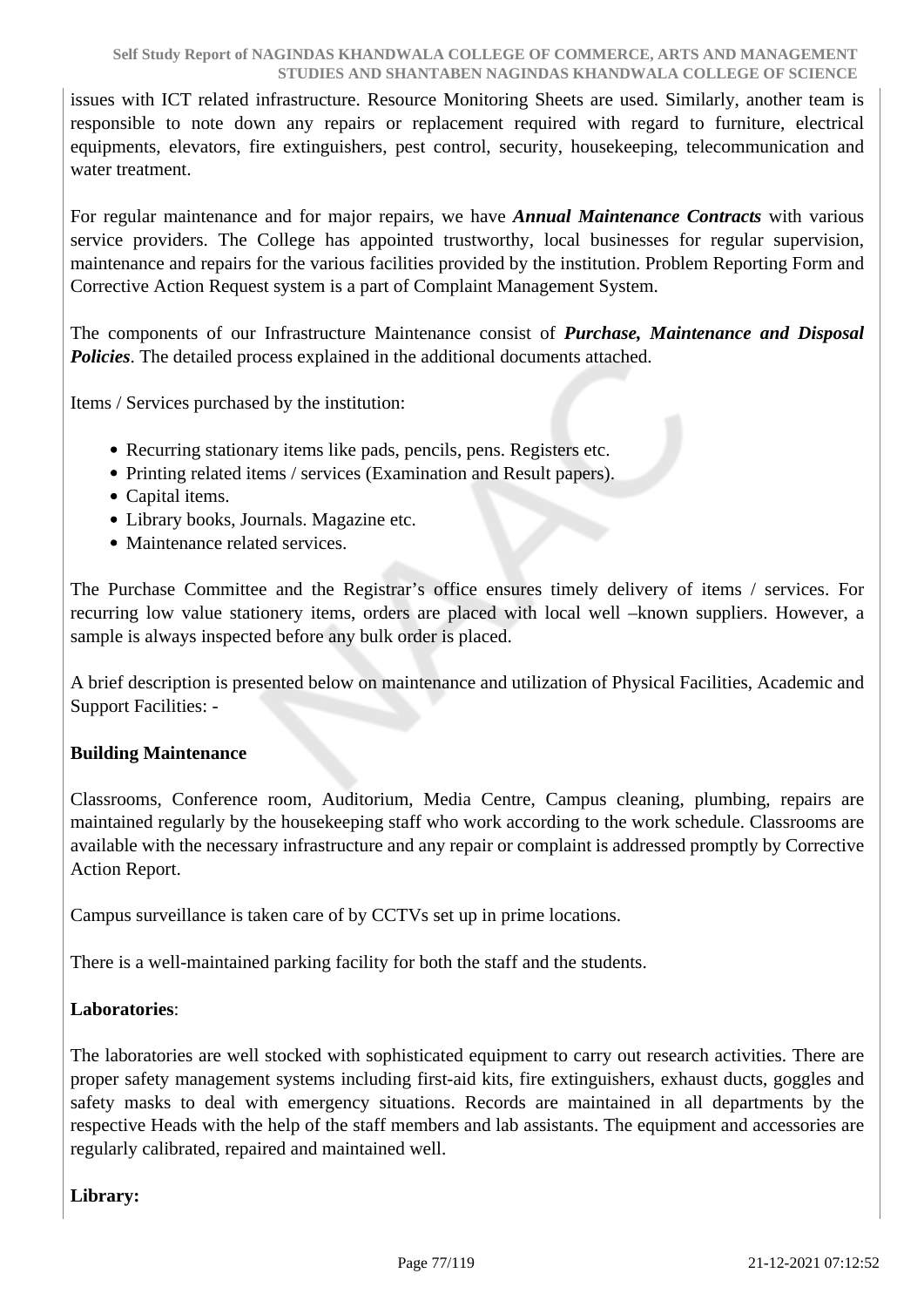The library has *SLIM 21 library automation software* and the AMC gets renewed every year. The AMC enables CCAT\_BS\_AMZ\_ISBN\_LOC, Cataloguing, Circulation, Article Indexing, Serial Control, Web OPAC, Stat, NPMB, and Acquisition,.

### **Computers and ICT Related facilities:**

A specially appointed ICT Administration Department of the College, looks after the maintenance and proper functioning of the massive IT infrastructure that the College has. LCD Projectors, Public Announcing System, CCTVs, Laboratories, Hardware Firewall, computers and printers are all supervised by them.

The department has regular meetings with vendors and make policies for below on a periodic basis: -

- **Network security for entire network through hardware firewall and licensed antivirus. (Under Annual Maintenance Contract)**
- **CCTV and Public Announcing System (Under Annual Maintenance Contract)**
- **LCD projector work.**
- **Computers and printers.**
- **College website.**

The college has an adequate number of computers with internet connections in different locations such as the office, laboratories, library, departments, etc. The computer labs are efficient and they are monitored regularly for malfunctions. Any issues detected are solved immediately.

### **Sports Facilities:**

For Gymkhana, Periodic evaluation of the equipments is done by the Head and the support staff.

Electrical Maintenance, Air Conditioning and Refrigeration -

The Air Conditioning system and Refrigeration, through an AMC with Carrier Air-conditioning and Refrigeration Ltd., undergoes regular maintenance and any complaint is dealt with promptly. The college maintains a regular inventory of the furniture and other electrical units in the building and the campus grounds. A local contractor is promptly available to address any issues.

### **Pest Control:**

For Pest Control throughout the campus, we have a contract with a reputed Pest Control Company Rentokil that is renewed every two years.

#### **Elevators and Telecommunications:**

We have an annual maintenance contract for the elevators (Wings Elevator) as well as for telecommunication devices. Preventative Maintenance for Telecommunications is carried out every three months, through an AMC with Shell Telecommunications. For the lifts, apart from a yearly inspection, we have access to the maintenance company at any time in case of any issues.

### **Fire Extinguishers:**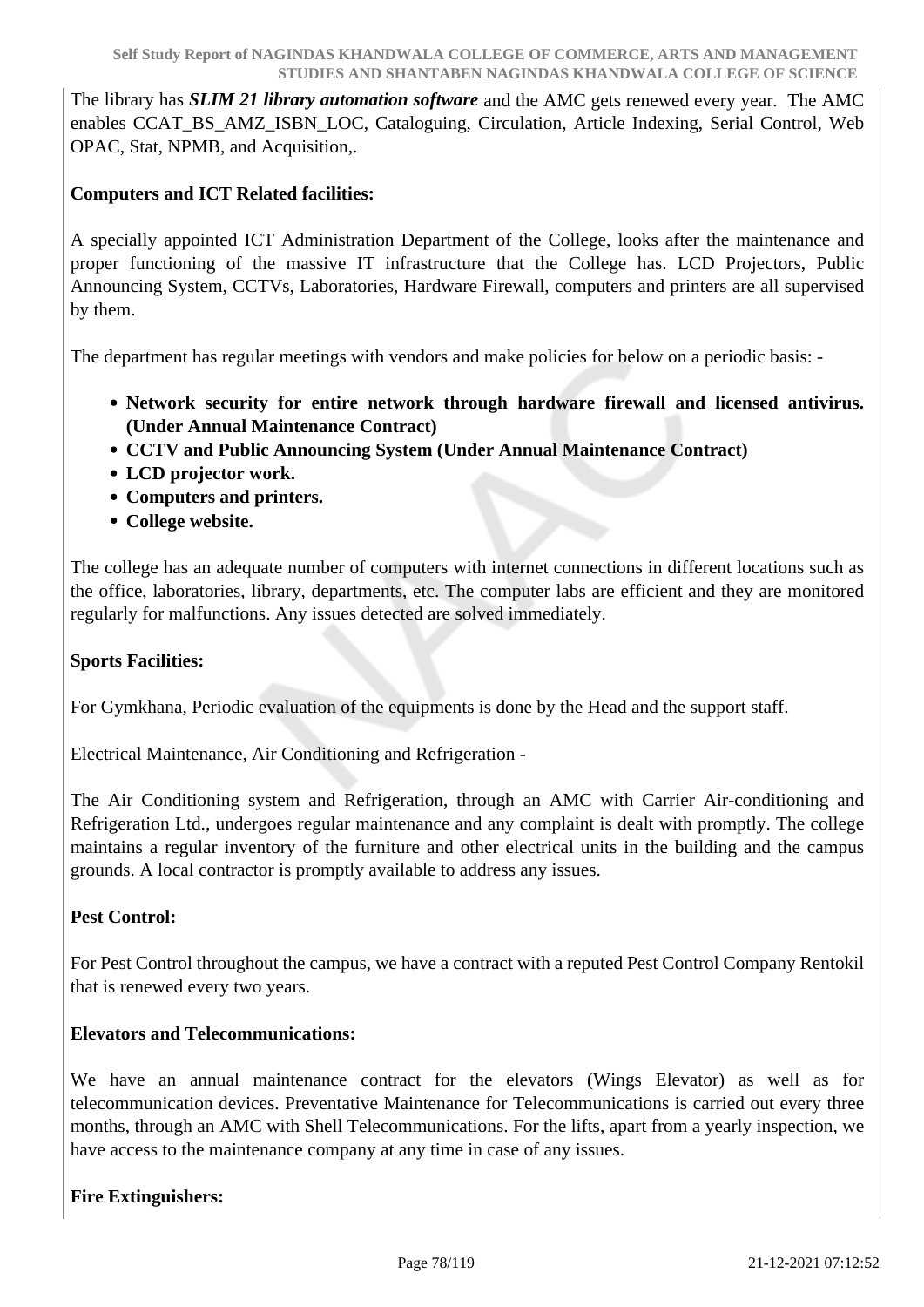For fire safety, we have forty-six fire extinguishers placed strategically throughout the College. These are checked and certified annually. Every six months the institution is certified for adherence to fire safety and life saving measures.

### **Water tanks and Purifiers:**

The campus has six overhead water tanks which are cleaned regularly by a reputed water tank cleaning and disinfecting company. Similarly, we have an annual maintenance contract with Aquatech and Daksh Water Solution for the maintenance of the sixteen water purifiers and thirteen water coolers placed throughout the campus.

### **Security:**

The College has 16 personnel from Ramiya Security Force working round-the-clock in the college for maintaining security and upkeep of the College. To guard the safety of the students and staff, utmost care is taken to establish the authenticity of the personnel we appoint. That is why a record has been maintained of not only their names, addresses, contact numbers but even their Aadhaar Card numbers.

The Management has appointed an electrician and a carpenter who are available round the clock.

This policy is under constant review in order to proactively prepare for the future requirements of the institution.

| <b>File Description</b>               | <b>Document</b>      |
|---------------------------------------|----------------------|
| Upload any additional information     | <b>View Document</b> |
| Paste link for additional information | <b>View Document</b> |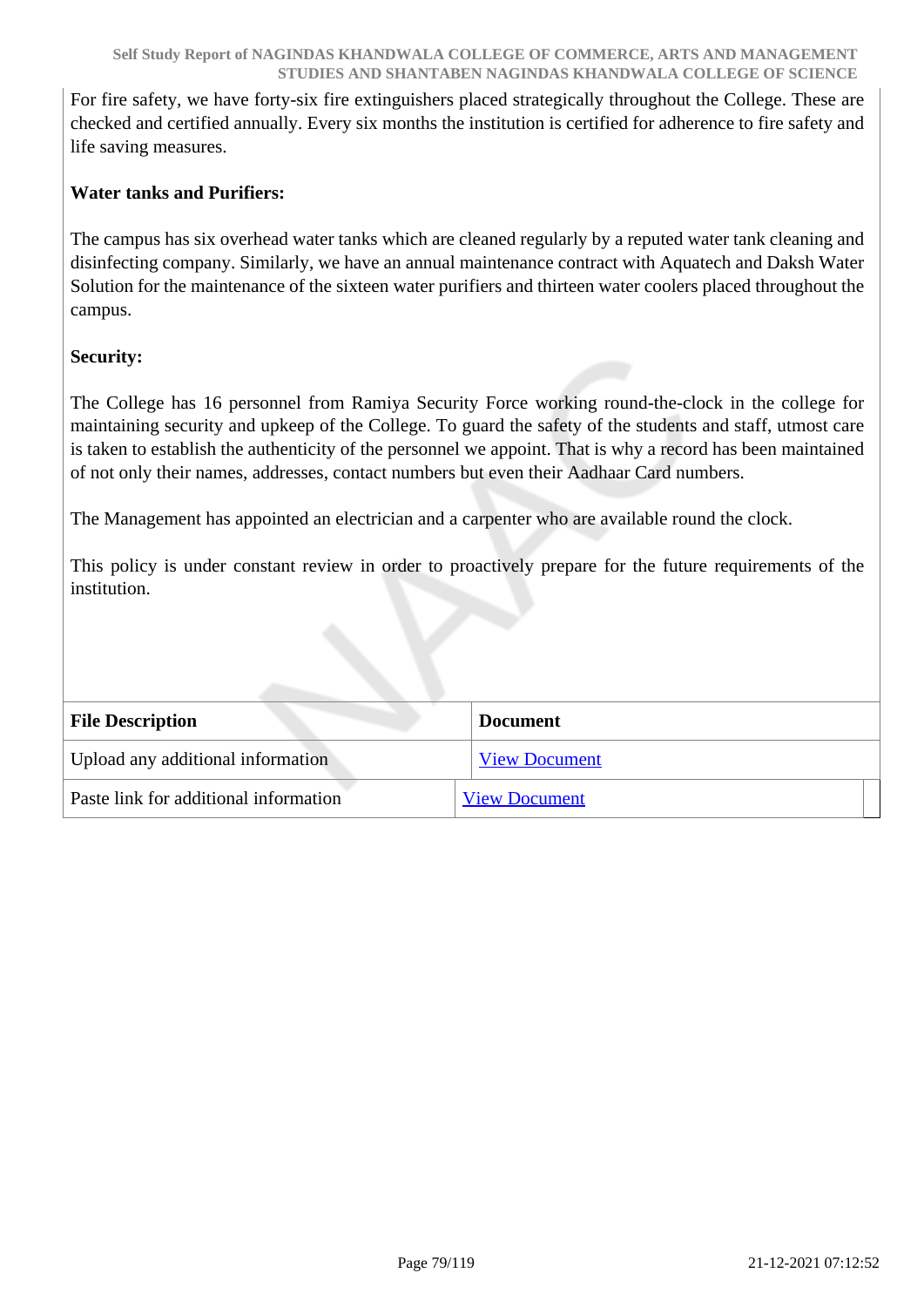# **Criterion 5 - Student Support and Progression**

### **5.1 Student Support**

 **5.1.1 Average percentage of students benefited by scholarships and freeships provided by the Government during last five years** 

**Response:** 1.23

5.1.1.1 **Number of students benefited by scholarships and free ships provided by the institution, Government and non-government bodies, industries, individuals, philanthropists during the last five years (other than students receiving scholarships under the government schemes for reserved categories)** 

| 2020-21              | 2019-20     | 2018-19 | 2017-18 | 2016-17             |
|----------------------|-------------|---------|---------|---------------------|
| $\sim$ 1<br>$\sim$ 1 | $J_{\perp}$ | 48      | 67      | Q <sub>7</sub><br>╯ |

| <b>File Description</b>                                                                                                            | <b>Document</b>      |
|------------------------------------------------------------------------------------------------------------------------------------|----------------------|
| upload self attested letter with the list of students<br>sanctioned scholarships                                                   | <b>View Document</b> |
| Upload any additional information                                                                                                  | <b>View Document</b> |
| Institutional data in prescribed format                                                                                            | <b>View Document</b> |
| Average percentage of students benefited by<br>scholarships and freeships provided by the<br>Government during the last five years | <b>View Document</b> |

 **5.1.2 Average percentage of students benefited by scholarships, freeships, etc. provided by the institution and non-government agencies during the last five years**

**Response:** 2.47

5.1.2.1 **Number of students benefited by scholarships and free ships provided by the institution, Government and non-government bodies, industries, individuals, philanthropists during the last five years (other than students receiving scholarships under the government schemes for reserved categories)** 

| 2020-21   | 2019-20 | 2018-19 | 2017-18 | 2016-17 |
|-----------|---------|---------|---------|---------|
| 283<br>95 |         | 113     | 58      | 39      |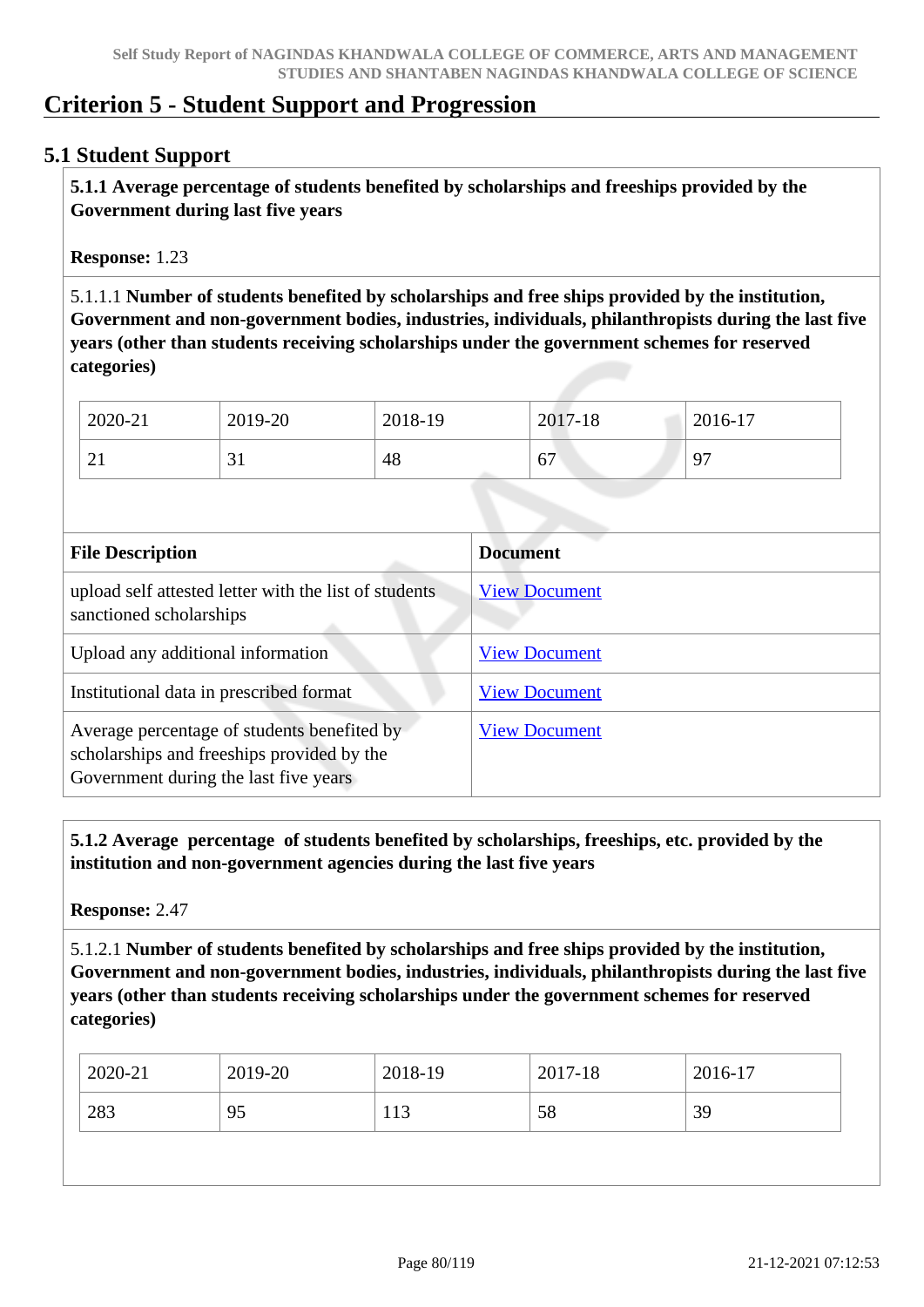| <b>File Description</b>                                                                                      | <b>Document</b>      |
|--------------------------------------------------------------------------------------------------------------|----------------------|
| Upload any additional information                                                                            | <b>View Document</b> |
| Number of students benefited by scholarships and<br>free ships besides government schemes in last 5<br>years | <b>View Document</b> |
| Institutional data in prescribed format                                                                      | <b>View Document</b> |

 **5.1.3 Following Capacity development and skills enhancement activities are organised for improving students capability 1. Soft skills 2. Language and communication skills 3. Life skills (Yoga, physical fitness, health and hygiene) 4. Awareness of trends in technology**

**Response:** A. All of the above

| <b>File Description</b>                                      | <b>Document</b>      |
|--------------------------------------------------------------|----------------------|
| Details of capability enhancement and development<br>schemes | <b>View Document</b> |
| Any additional information                                   | <b>View Document</b> |
| Link to Institutional website                                | <b>View Document</b> |

 **5.1.4 Average percentage of students benefited by career counseling and guidance for competitive examinations offered by the Institution during the last five years.**

**Response:** 35.06

5.1.4.1 **Number of students benefitted by guidance for competitive examinations and career counselling offered by the institution year wise during last five years**

| $2020 - 21$ | 2019-20 | 2018-19 | 2017-18 | 2016-17 |
|-------------|---------|---------|---------|---------|
| 3916        | 1524    | 1343    | 857     | 692     |

| <b>File Description</b>                                                                                                       | <b>Document</b>      |
|-------------------------------------------------------------------------------------------------------------------------------|----------------------|
| Number of students benefited by guidance for<br>competitive examinations and career counselling<br>during the last five years | <b>View Document</b> |
| Any additional information                                                                                                    | <b>View Document</b> |

 **5.1.5 The institution adopts the following for redressal of student grievances including sexual harassment and ragging cases 1. Implementation of guidelines of statutory/regulatory bodies**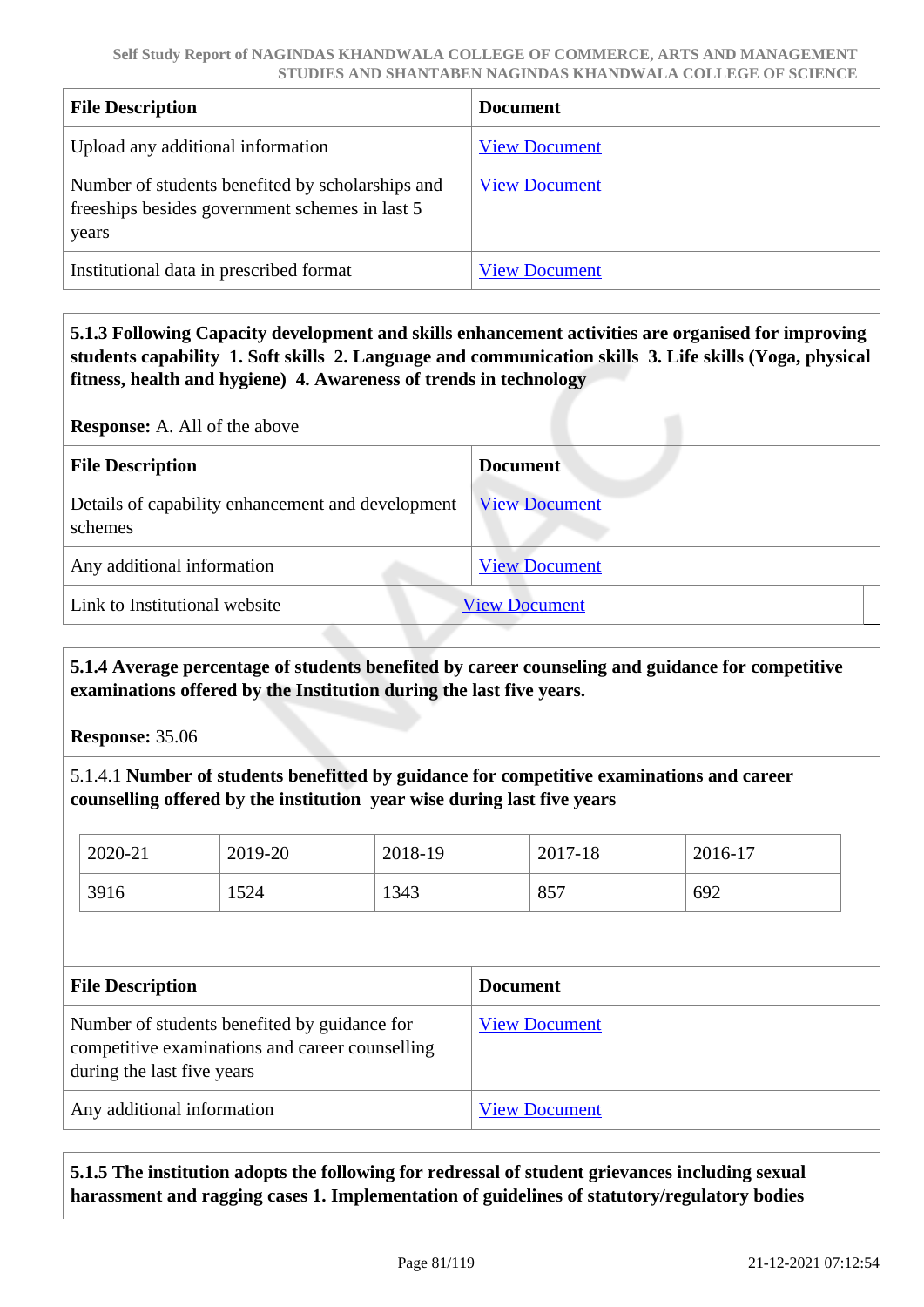- **2. Organisation wide awareness and undertakings on policies with zero tolerance**
- **3. Mechanisms for submission of online/offline students' grievances**
- **4. Timely redressal of the grievances through appropriate committees**

**Response:** A. All of the above

| <b>File Description</b>                                                                                                            | <b>Document</b>      |
|------------------------------------------------------------------------------------------------------------------------------------|----------------------|
| Upload any additional information                                                                                                  | <b>View Document</b> |
| Minutes of the meetings of student redressal<br>committee, prevention of sexual harassment<br>committee and Anti Ragging committee | <b>View Document</b> |
| Details of student grievances including sexual<br>harassment and ragging cases                                                     | <b>View Document</b> |

### **5.2 Student Progression**

| Response: 2.49                        |         |                      |                                                                                    |         |
|---------------------------------------|---------|----------------------|------------------------------------------------------------------------------------|---------|
|                                       |         |                      | 5.2.1.1 Number of outgoing students placed year - wise during the last five years. |         |
| 2020-21                               | 2019-20 | 2018-19              | 2017-18                                                                            | 2016-17 |
| 59                                    | 18      | 40                   | 37                                                                                 | 11      |
|                                       |         |                      |                                                                                    |         |
| <b>File Description</b>               |         |                      | <b>Document</b>                                                                    |         |
| Upload any additional information     |         | <b>View Document</b> |                                                                                    |         |
| Self attested list of students placed |         | <b>View Document</b> |                                                                                    |         |
|                                       |         |                      |                                                                                    |         |

### **5.2.2 Percentage of student progression to higher education (previous graduating batch).**

#### **Response:** 9.09

5.2.2.1 **Number of outgoing student progressing to higher education.**

Response: 146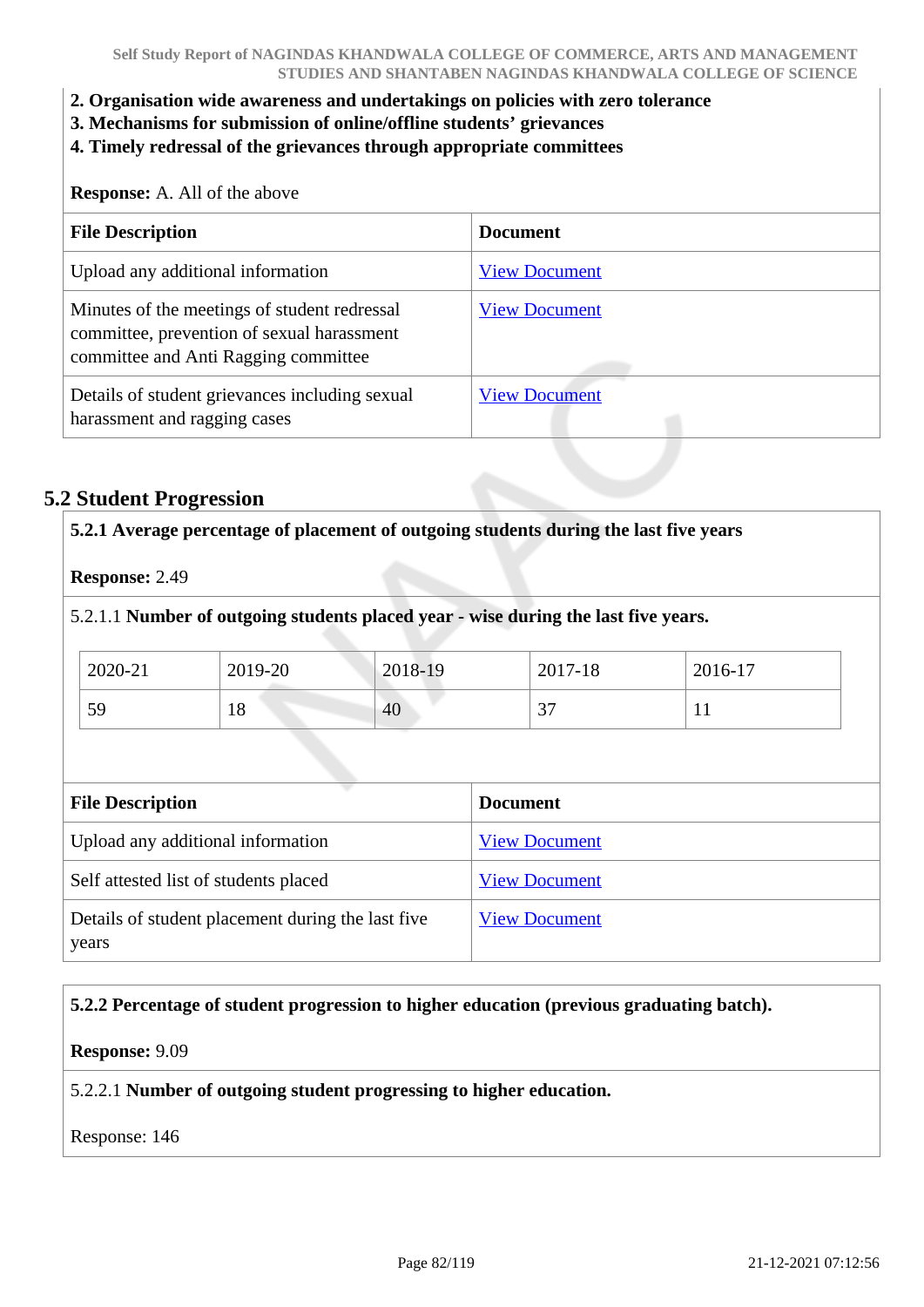| <b>File Description</b>                            | <b>Document</b>      |
|----------------------------------------------------|----------------------|
| Upload supporting data for student/alumni          | <b>View Document</b> |
| Details of student progression to higher education | <b>View Document</b> |
| Any additional information                         | <b>View Document</b> |

 **5.2.3 Average percentage of students qualifying in state/national/ international level examinations during the last five years (eg: IIT-JAM/CLAT/ NET/SLET/GATE/ GMAT/CAT/GRE/ TOEFL/ Civil Services/State government examinations, etc.)**

**Response:** 0

## 5.2.3.1 **Number of students qualifying in state/ national/ international level examinations (eg: IIT/JAM/ NET/ SLET/ GATE/ GMAT/CAT/GRE/ TOEFL/ Civil Services/ State government examinations***, etc.)***) year-wise during last five years**

| 2020-21 | 2019-20 | 2018-19 | 2017-18 | $2016-17$ |
|---------|---------|---------|---------|-----------|
|         | ◡       | ◡       |         |           |

## 5.2.3.2 **Number of students appearing in state/ national/ international level examinations (eg: IIT/JAM/ NET / SLET/ GATE/ GMAT/CAT,GRE/ TOEFL/ Civil Services/ State government examinations) year-wise during last five years**

| 2020-21 | 2019-20 | 2018-19 | 2017-18 | 2016-17 |
|---------|---------|---------|---------|---------|
| ν       |         |         | ν       | ν       |

| <b>File Description</b>                                                                                            | <b>Document</b>      |
|--------------------------------------------------------------------------------------------------------------------|----------------------|
| Number of students qualifying in state/national/<br>international level examinations during the last five<br>years | <b>View Document</b> |

# **5.3 Student Participation and Activities**

 **5.3.1 Number of awards/medals won by students for outstanding performance in sports/cultural activities at inter-university/state/national / international level (award for a team event should be counted as one) during the last five years.**

**Response:** 47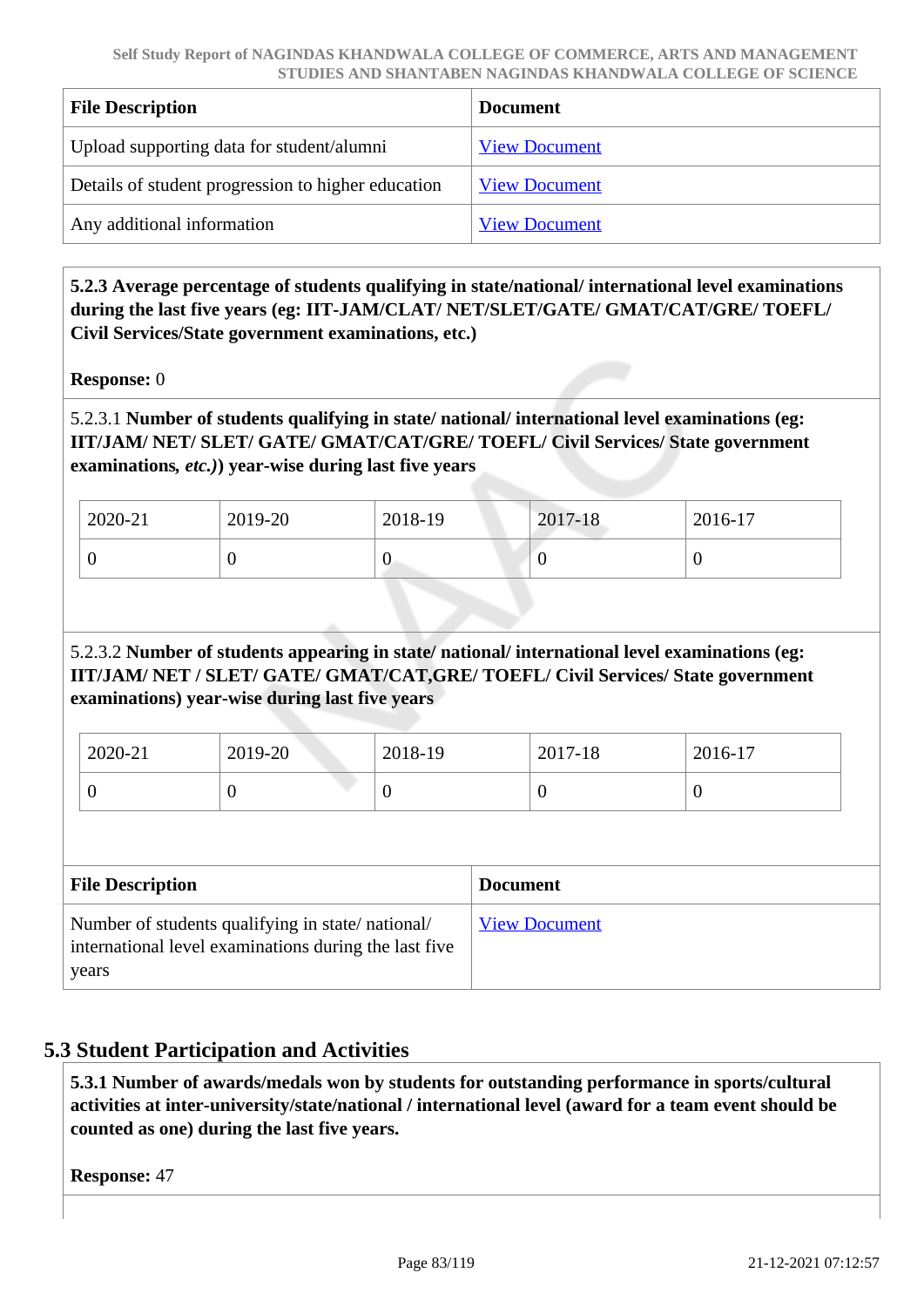## 5.3.1.1 **Number of awards/medals won by students for outstanding performance in sports / cultural activities at inter-university / state / national / international events (award for a team event should be counted as one) year - wise during the last five years.**

|                                                                                                                                                                                      | 2020-21                 | 2019-20 | 2018-19 |                      | 2017-18 | 2016-17 |  |
|--------------------------------------------------------------------------------------------------------------------------------------------------------------------------------------|-------------------------|---------|---------|----------------------|---------|---------|--|
|                                                                                                                                                                                      |                         | 20      | 10      |                      | 8       | 8       |  |
|                                                                                                                                                                                      |                         |         |         |                      |         |         |  |
|                                                                                                                                                                                      | <b>File Description</b> |         |         | <b>Document</b>      |         |         |  |
| Number of awards/medals for outstanding<br>performance in sports/ cultural activities at inter-<br>university / state / national / international level<br>during the last five years |                         |         |         | <b>View Document</b> |         |         |  |
| e-copies of award letters and certificates                                                                                                                                           |                         |         |         | <b>View Document</b> |         |         |  |

## **5.3.2 Presence of an active Student Council & representation of students on academic & administrative bodies/committees of the institution**

### **Response:**

The Nagindas Khandwala Students' Council (NKSC), is a Statutory Committee set up as per the Maharashtra Universities Act, 1994.

NKSC aims to facilitate experiential learning and training in soft skills through the following objectives:

- 1.Providing a platform for students to develop interpersonal skills and leadership skills.
- 2.Planning and organising various events and festivals having cultural, environmental and social relevance so as to inculcate values and discipline among the students for their overall progress and personality development.
- 3.Arranging workshops and seminars on topics relevant to students.
- 4.To raise funds through sponsorship.

To that end, students are involved in the **planning and execution of extracurricular activities** like intracollegiate and intercollegiate competitions and festivals, as well as co-curricular **activities** like seminars and workshops. For instance, the students of NKSC were key organising members of events such as the **International Seminar on Accountancy, International Gujarati Language Day, and Career Fair.**

In the past five years, through activities like street plays, flash mobs, cleanliness drives, etc. we have highlighted issues like Cleanliness (Swachhata Hi Seva), Organ Donation, Promotion of Domestic Products, and Donation of Essentials (Joy of Giving Week). At the same time, events dedicated to martyrs were conducted and the **heroes of 26/11 were invited to share their experience and inspire the students.** In this way, various events were organised to inculcate values and discipline among the students.

Guest lectures, webinars and workshops on relevant topics pertaining to not just career options but also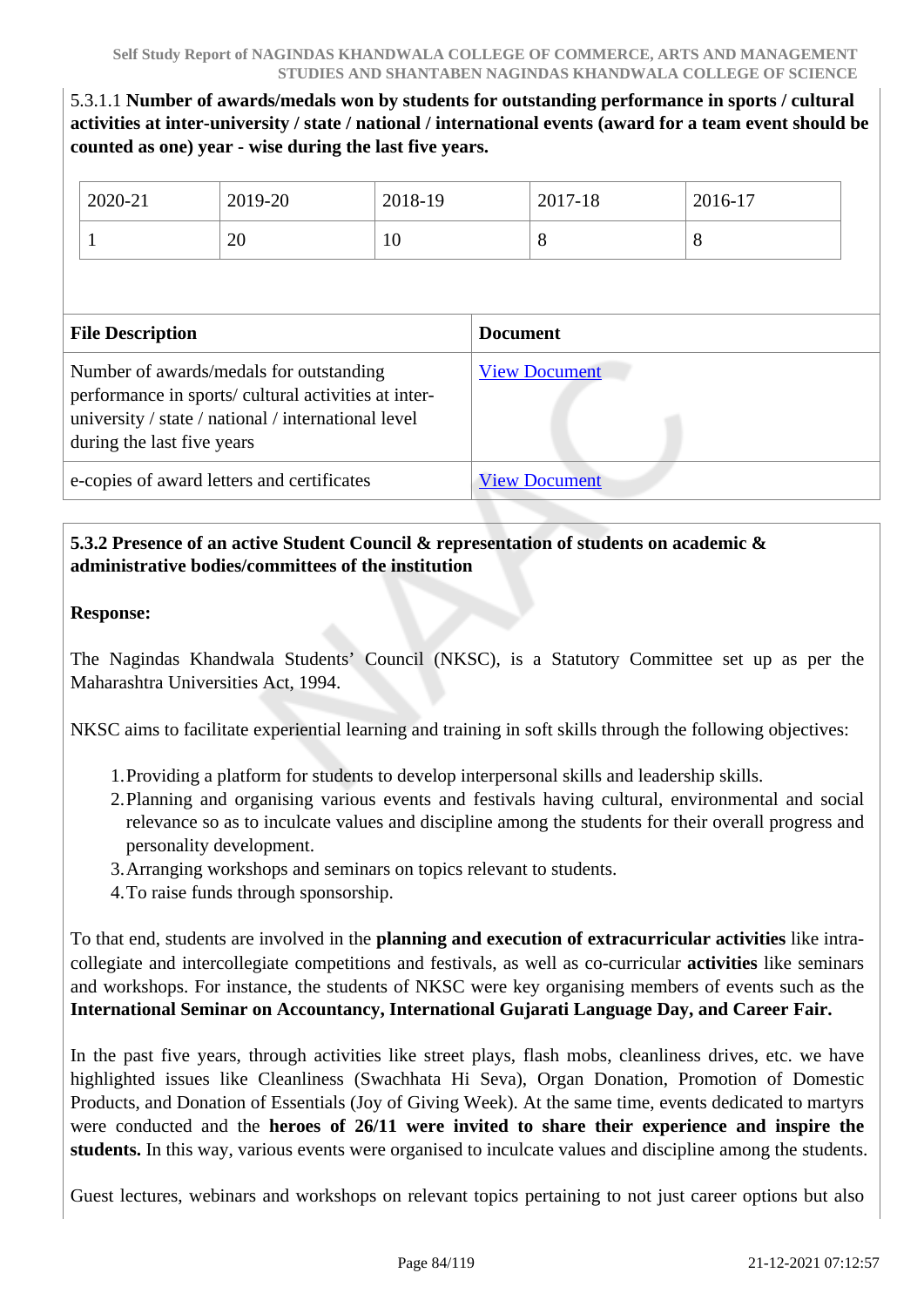health (Zumba and Yoga) and environmental issues (Eco Brick Challenge and Rainwater Harvesting) were organised. Activities like Tree Plantation, Beautification of the Campus, Beautification of Railway Stations, Beach Cleaning, No to Plastic Drive, World Ozone Day, etc. were conducted.

In addition to raising funds for cultural events, our students have also collected donations in cash and kind for the less fortunate members of society.

To keep the campus vibrant throughout the year, plenty of single day events like Friendship Day, Traditional Day, etc. are celebrated, along with regular annual events like Founders' Day, Teachers' Day, Annual Day, etc.

**As part of the Ek Bharat Shreshtha Bharat (EBSB) Scheme, NKSC organised various events to encourage students to learn more about the state of Odisha, our pairing state.** One of our students, Soumya Singh, who is from Odisha, also gave a talk on 'An overview of Odisha culture'.

Recognising their importance as stakeholders, the college has encouraged students' involvement and representation in various committees. Thus, we also have **student representatives in the Internal Quality Assurance Cell (IQAC), as well as in the Board of Studies of various departments.**

| <b>File Description</b>               | <b>Document</b>      |  |
|---------------------------------------|----------------------|--|
| Upload any additional information     | <b>View Document</b> |  |
| Paste link for Additional Information | <b>View Document</b> |  |
|                                       |                      |  |

 **5.3.3 Average number of sports and cultural events / competitions organised by the institution per year**

**Response:** 48

5.3.3.1 **Number of sports and cultural events / competitions organised by the institution year - wise during the last five years.**

| 2020-21 | 2019-20 | 2018-19 | 2017-18     | 2016-17 |
|---------|---------|---------|-------------|---------|
| 38      | 79      | 47      | $\sim$<br>◡ | 39      |

| <b>File Description</b>                                                   | <b>Document</b>      |
|---------------------------------------------------------------------------|----------------------|
| Upload any additional information                                         | <b>View Document</b> |
| Report of the event                                                       | <b>View Document</b> |
| Number of sports and cultural events / competitions<br>organised per year | <b>View Document</b> |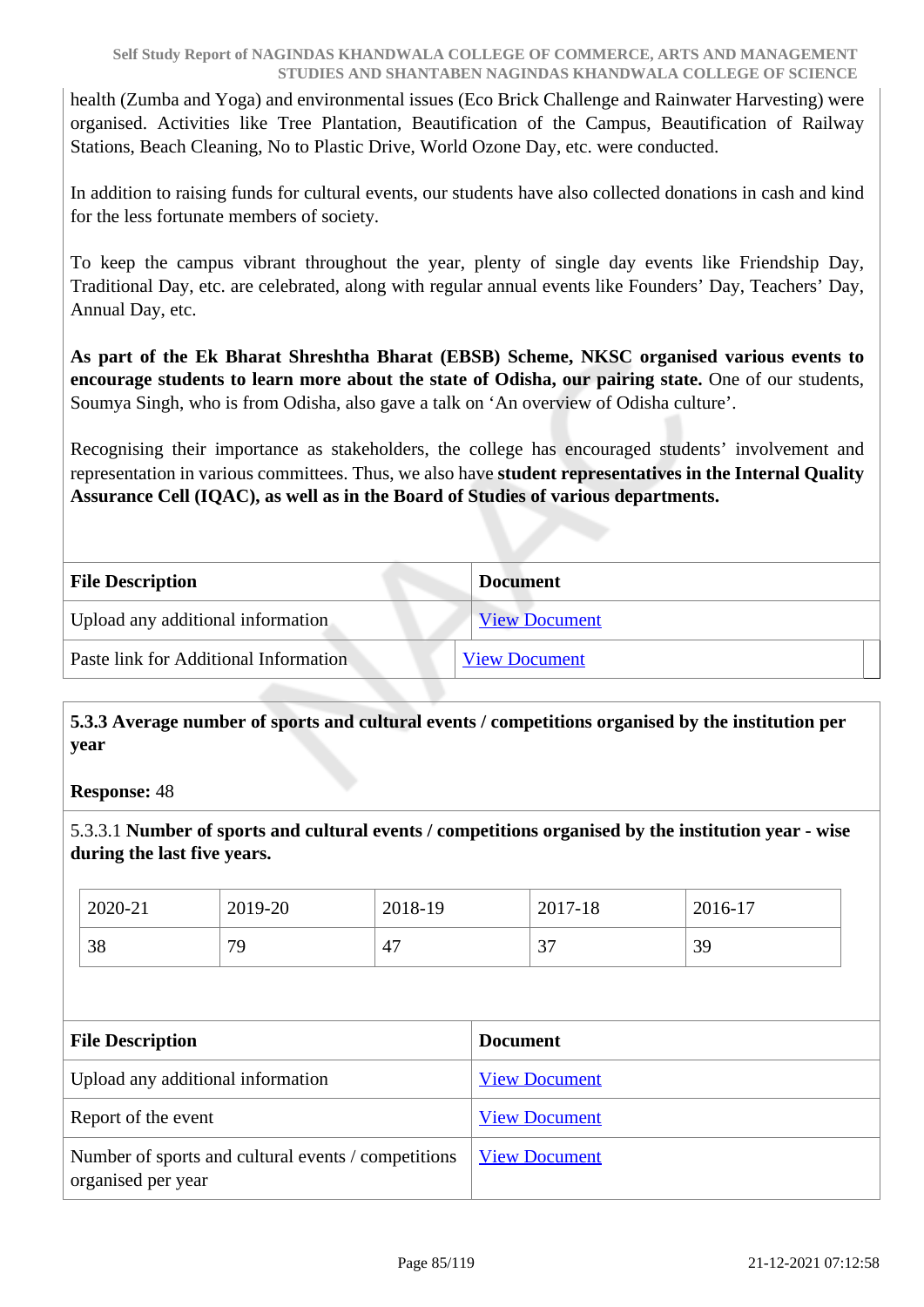## **5.4 Alumni Engagement**

 **5.4.1 The Alumni Association / Chapters (registered and functional) contributes significantly to the development of the institution through financial and other support services.**

#### **Response:**

**Khandwala Alumni Association was established in 2007**. The members of this Association support their alma mater in the following ways:

- 1.Engagement in Boards and Committees: Alumni are **an active part of the IQAC, the Board of Management**, and the Board of Studies of various Departments.
- 2.**Scholarships:** The alumni have consistently helped students struggling to pay their fees. Currently, funds have been raised for annual scholarships and more are being planned.
- 3.**Placements:** Alumni liaise between the Career Development Cell of the College and the organisations they are associated with, to assist the placement of students for internships and jobs.
- 4.**Teaching, Mentoring and Knowledge Sharing:** Many of our former students have now become our colleagues by joining the faculty. Many alumni devote their time and expertise to the students. Some conduct regular guest lectures, some have signed on as visiting faculty and a few are available for mentoring. This is not limited to academics. For instance, Kalpit Kalavadia and Shreyas Nair have mentored students in the Performing Arts for a number of years, resulting in awards at the Intercollegiate, Inter- University and National level events. Similarly, our alumni also help with the training of our NCC cadets.

These methods of outreach are planned with an aim to prepare the current batch of learners for current market trends. These activities also provide a platform to make the learners realize the importance of networking. Currently, the Executive Committee is working on a deeper engagement in the following avenues:

- Fundraising
- Corporate and Industry Alliances
- Placements
- Mentorship
- Guest Lectures
- Additional Alumni Events

**To that end, the following were some of the activities and events organised in the past five years.**

**1. College 2 Corporate**: Professionals from various industries spoke to third year undergraduate students about the transition from Student Life to Corporate Life. Aspects of Resume Writing, Group Discussion, Personality Development, etc. were discussed.

**2. Teacher's Day**: Every year the Khandwala Alumni Association organises a programme to express their gratitude to the teaching faculty.

**3. Alumni @ College**: Through seminars and workshops, the alumni shared their experiences of the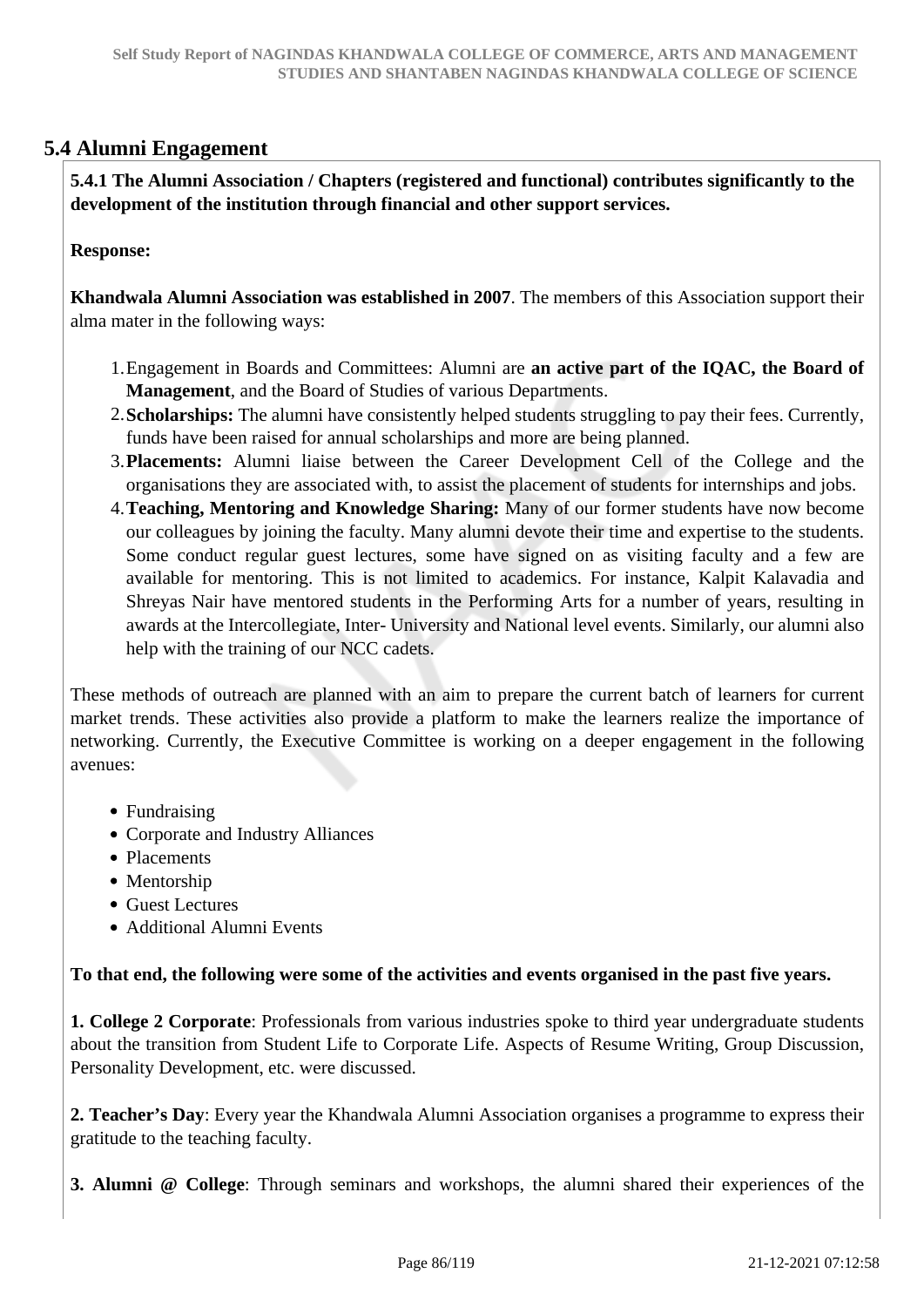corporate world with students.

**4**. **Nostalgia – Alumni Reunion**: Special programmes were organized for the alumni to meet each other and the faculty.

**5**. **# Aarohanam - NGO founded by Alumni** : In association with Arohanam, an NGO founded by our alumni, a tree plantation activity was organized to spread awareness about environmental issues.

The Khandwala Alumni Association is confident that their output, with steady and effective engagement will help the institution scale greater heights.

| <b>File Description</b>         | <b>Document</b>      |
|---------------------------------|----------------------|
| Any additional information      | <b>View Document</b> |
| Link for additional information | <b>View Document</b> |

| 5.4.2 Alumni financial contribution during the last five years (in INR). |                      |  |
|--------------------------------------------------------------------------|----------------------|--|
| <b>Response: C. 5 Lakhs - 10 Lakhs</b>                                   |                      |  |
| <b>File Description</b>                                                  | <b>Document</b>      |  |
| Any additional information                                               | <b>View Document</b> |  |
| Link for additional information                                          | <b>View Document</b> |  |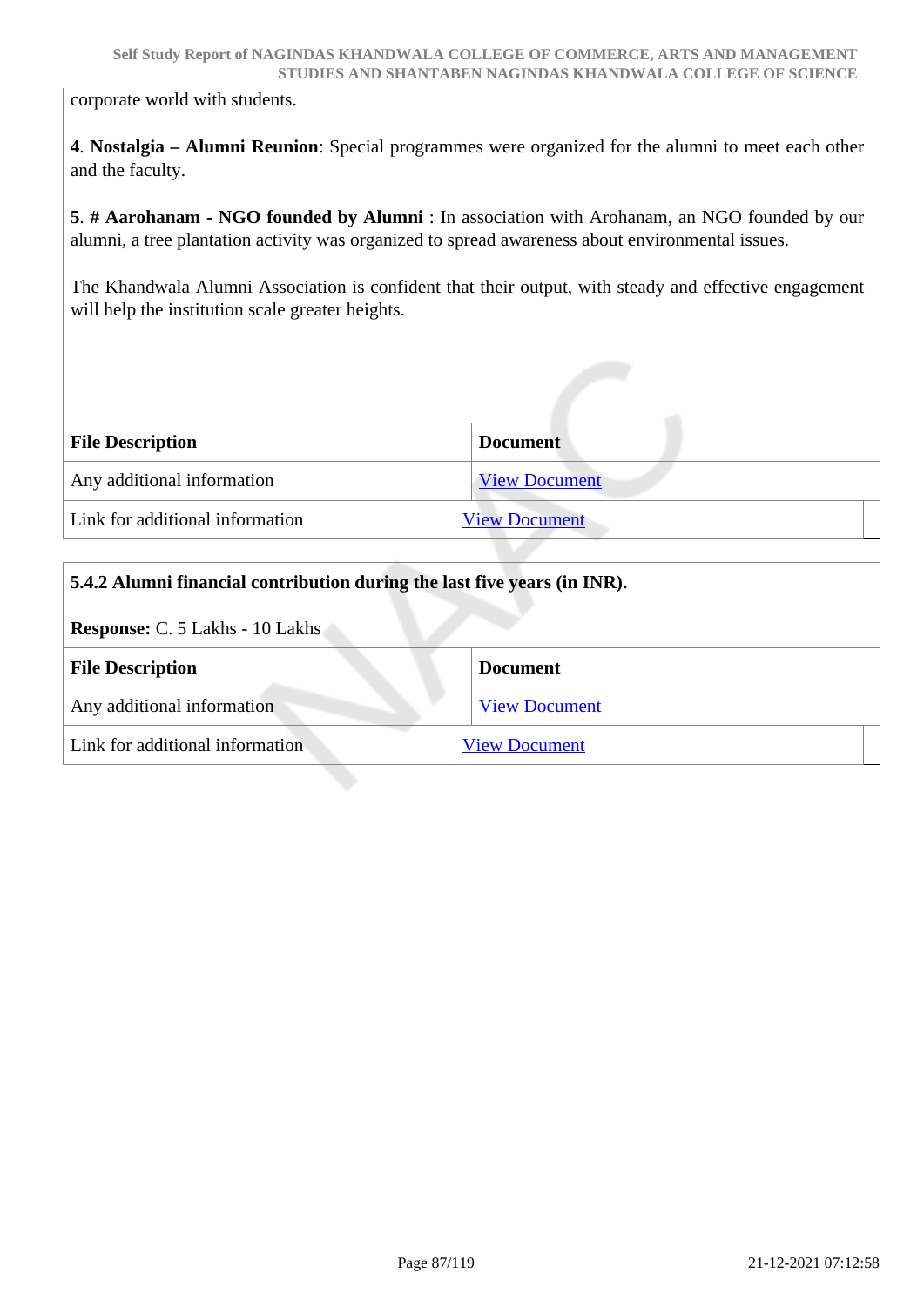# **Criterion 6 - Governance, Leadership and Management**

## **6.1 Institutional Vision and Leadership**

 **6.1.1 The governance of the institution is reflective of an effective leadership in tune with the vision and mission of the Institution**

**Response:** 

**Vision:**

Education for all.

Education for the youth.

Education for the future of our country.

**Mission**:

The mission of our institution is to serve the society at large, and students belonging to linguistic minority in particular, with commitment, dedication and devotion. The institution aims at providing overall education from K.G to P.G to Ph.D.

Nagindas Khandwala College believes that good governance is instrumental in improving the quality of education. The interests of all stakeholders are kept in mind while practising governance. Various boards such as the Governing Board, Academic Council, College Development Committee, Boards of Studies for each department and the Internal Quality Assurance Cell (IQAC) are constituted to ensure that the rigour, transparency and interest of the stakeholders are met. The IQAC creates a culture of participative learning in the College and ensures that quality is maintained in all of its initiatives.

The Principal, along with the Vice Principals, delegates work to the Heads of Departments (HODs), who in turn share their responsibility with departmental faculties. A robust and efficient Examination Department ensures the fair conduct of exams, along with the Unfair Means Committee, that addresses the discrepancies arising in them. The Students Grievance Cell caters to the problems faced by the students.

The leadership at Nagindas Khandwala College strives hard to provide a holistic learning experience. The faculties contribute in implementing the vision and mission of the College through various committees to which they belong. They also manage a plethora of clubs, activities, etc. to provide an integral learning experience to the students. The teachers mentor and motivate students to work hard and perform well. The faculties participate in Orientation and Short-Term Courses as per their requirements. There is a Faculty Grievance Cell to address their issues. The Principal follows an open-door policy for faculties as well as students. The College organizes an Orientation Programme for first year students as well as their parents to help them adapt to its colourful environment.

The vibrant alumni generously contribute in kind and cash for the development of the College. Alumni gettogethers are organized every year that allows them to interact with faculties and students. The Management of the College stands by its commitment to education and ensures accountability in all of its financial and non-financial matters.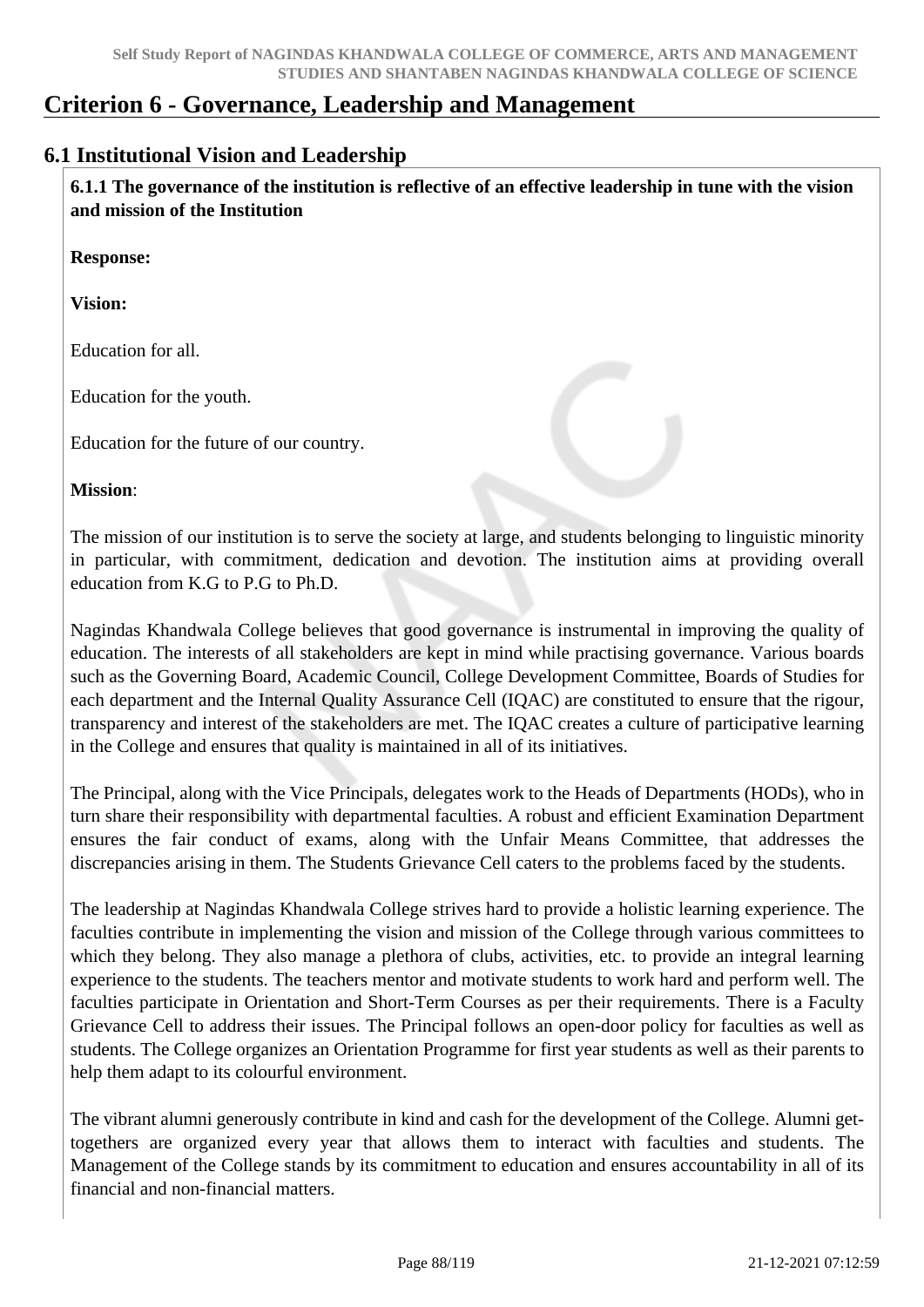Being dynamic and proactive in nature, they believe in reaching out to the community with opportunities to grow. It was befitting to this vision that the College undertook the adoption of Karambeliwadi, a village in Maharashtra. The cosmopolitan environment of the College has been possible because of its effective governance and proactive leadership.

| <b>File Description</b>         | <b>Document</b>      |  |
|---------------------------------|----------------------|--|
| Any additional information      | <b>View Document</b> |  |
| Link for additional information | <b>View Document</b> |  |

## **6.1.2 The effective leadership is reflected in various institutional practices such as decentralization and participative management.**

**Response:** 

The College believes in participatory style of leadership and gives autonomy to various departments, students and non-teaching staff to undertake activities as per their needs and requirements.

The curriculum developed at Nagindas Khandwala College is designed to achieve academic excellence and professional competency for today's youth as per Nagindas Khandwala College's vision and mission. The systematic process of curriculum design and development followed at Nagindas Khandwala College involves Boards of Studies of each department, Curriculum Enrichment Committee, Academic Council, faculty members, alumni, industry experts and subject experts from outside the Parent University. Interaction with the industry while developing the curriculum helps to cater local, regional, and national needs. It enhances employability of the students as they are industry ready by the time they leave Nagindas Khandwala College. Interaction with academicians from different universities introduces new ideas; thus helping to develop innovative, impactful and industry ready curriculum.

 Deliberations on the existing curriculum, evaluation methodology and the paper pattern take place during departmental meetings. All teaching faculty give their inputs on the existing curriculum and paper pattern. Heads of the departments guide the faculty members to look into areas where revision of curriculum is possible. Faculty members study the Syllabi of reputed national and international universities and present their suggestions in the following departmental meeting. There are deliberations on these suggestions and the heads of the departments decide which suggestions will be incorporated in the curriculum design. These changes are then put before the Boards of Studies. All Boards of Studies at Nagindas Khandwala College are formed as per UGC guidelines. Industry representatives, meritorious alumni, and members from other universities at Boards of Studies give inputs on the suggested changes. Their suggestions are studied, deliberated and finally a draft copy of the syllabi is ready to be placed before the Curriculum Enrichment Committee. It receives the draft syllabus from all departments and places them before the academic council for final approval. Curriculum Enrichment Committee is constantly in touch with the industry and professionals, to decide which skill sets are essential for Nagindas Khandwala College students. Accordingly, Short Term Courses are developed by industry professionals specially for Nagindas Khandwala College students.

Our Academic Council, formed as per UGC guidelines, consists of academic experts, renowned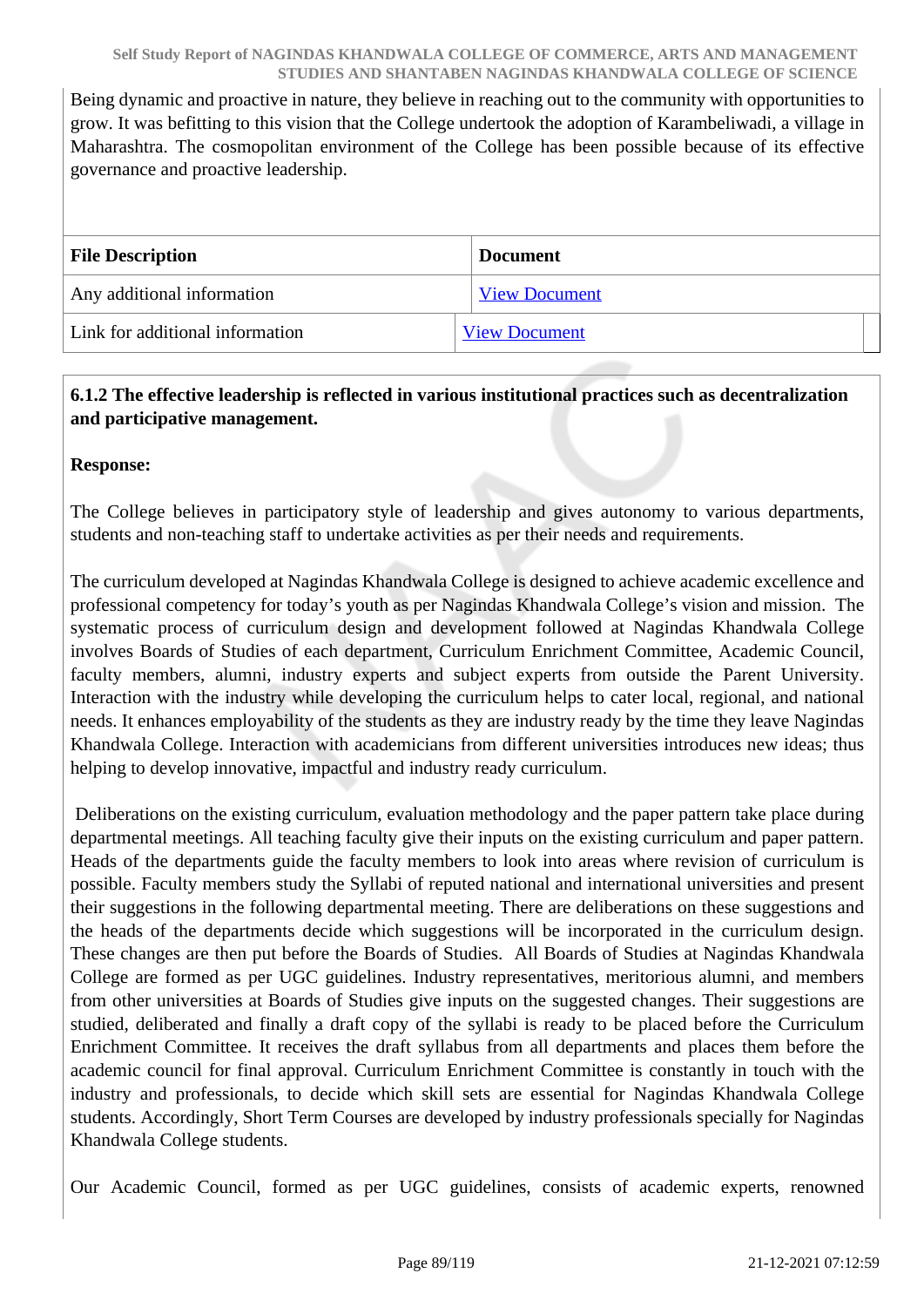professionals from industry, UGC nominee and Heads of the Departments. They study suggestions for revision of syllabi very carefully. Only after getting the approval of the Academic Council, the Draft Syllabus is finalized to be used from the next academic year.

In this way, decentralization is practised and accountability is encouraged.

| <b>File Description</b>                                                                   | <b>Document</b>      |
|-------------------------------------------------------------------------------------------|----------------------|
| Any additional informatiom                                                                | <b>View Document</b> |
| Link for strategic plan and deployment documents   <u>View Document</u><br>on the website |                      |

# **6.2 Strategy Development and Deployment**

## **6.2.1 The institutional Strategic / Perspective plan is effectively deployed**

## **Response:**

Nagindas Khandwala College hosted a Fulbright Specialist Dr. Heidi Meier, from Cleveland State University, Ohio, USA. She was at Nagindas Khandwala College for two weeks from August 27, 2018 till September 8, 2018. Nagindas Khandwala College registered with United States- India Education Foundation (USIEF) as a host institution. USIEF sponsored the visit by paying for the specialist's international travel. Following events and programs were planned while Dr. Heidi Meier was at Nagindas Khandwala College.

1.Short Term Course of 30 hours on Risk Management for Nagindas Khandwala College students

- 2.Accounting Quiz Competition on 29-08-2018
- 3.Guest Lecture for M. Com. students on 30-08-2018
- 4.International Conference on Risk Management (ICORM-2018) on 01-09-2018
- 5.Guest lecture at Khandwala Accounting Study Circle (KASC) on 04-09-2018

6.Faculty Development Program on 07-09-2018

7.Exit Meeting with Principal, department members and Vice- Principals.

### **Short Term Course on Risk Management**

Dr. Heidi Meier conducted a Short Term Course on risk management for 48 students of Nagindas Khandwala College. These students were registered on Blackboard of Cleveland State University. Students appreciated the efforts of Nagindas Khandwala College to arrange coaching by a foreign faculty.

### **Guest Lecture for M. Com Class**

Dr. Heidi Meier spoke on the topic 'Will Disruptive Technologies also Disrupt Accounting Practices'.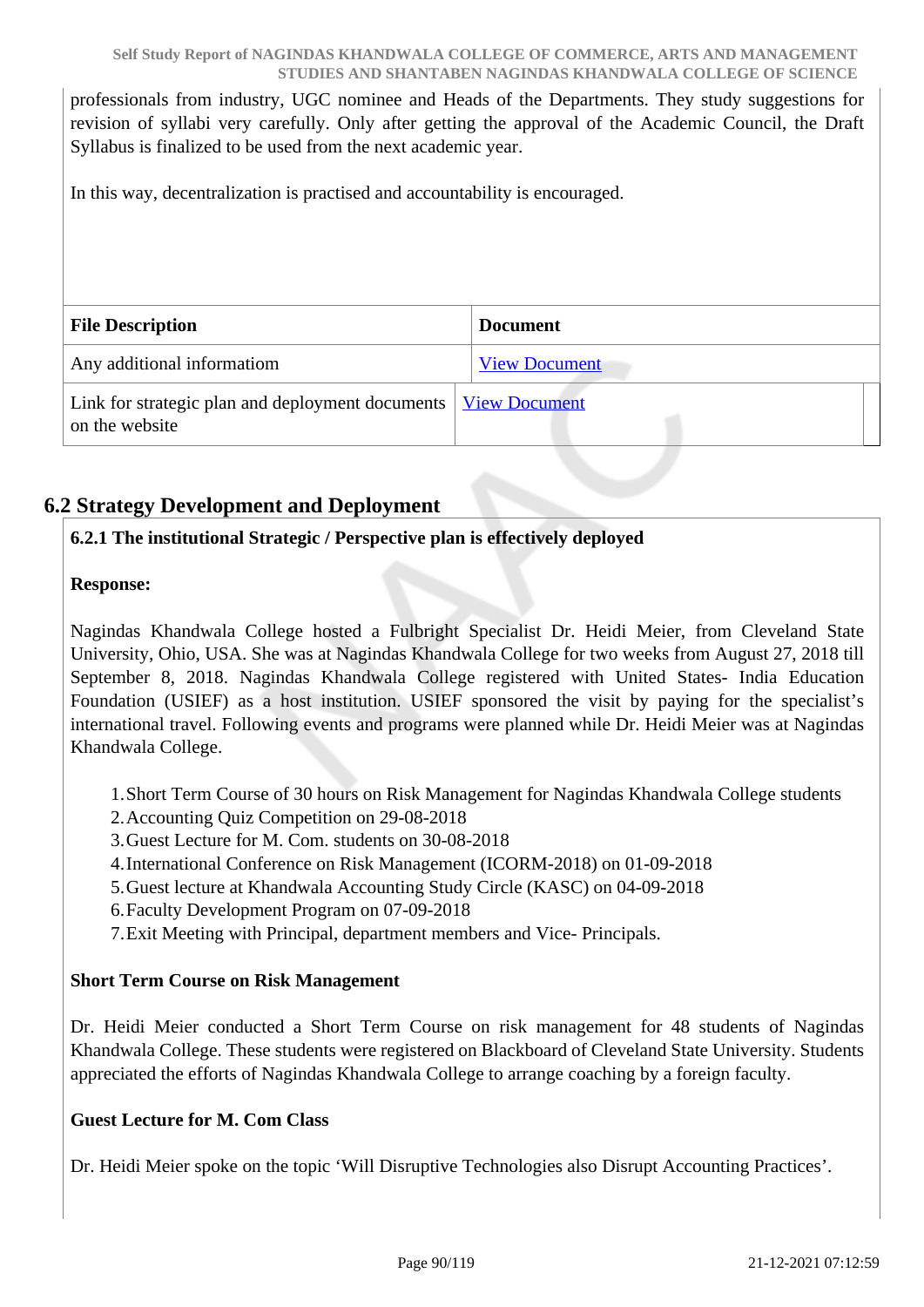## **ICORM- 2018**

An International Conference on Risk Management was organised on 1st September, 2018. ICORM-2018 was co-sponsored by ICSSR, ACCA and Finplan. Dr. Heidi Meier, was the Chief Guest for the inauguration function of the conference. She addressed the gathering on 'Hot topics in risk and risk management'. She spoke on topics related to risk, with special emphasis on Fraud Risk, Technological Risk and Disruptive Risk. She also spoke about Risk Management in India especially in light of various frauds such as the Satyam scandal and the Gupta Zuma scandal. Two technical sessions were arranged in which papers were presented. Post lunch, a workshop by Leap up Academy was arranged on 'Value at Risk- A better way to look at Portfolio risk'. The participants were given hands-on experience in the computer lab about calculation of Value at Risk for stocks of companies, using excel spreadsheets.

After plagiarism check with the help of Turnitin software, 17 quality research papers were published in peer reviewed referred UGC listed journal no. 40776 with ISSN:2277-5730 and having impact factor 5.5.

This conference provided an ideal platform for increasing awareness about Risk Management.

### **KASC Guest Lecture**

Topic for the lecture was 'Financial Statement Frauds' with focus on the Fraud Triangle and an analysis of some of the major, recent, financial fraud cases and how an evaluation of the fraud factors could have prevented these.

### **FDP**

Dr. Heidi spoke about innovative teaching methods, using latest technology. She also briefly spoke on how to raise funds/grants to make your program financially self-sufficient.

| <b>File Description</b>                | <b>Document</b>      |
|----------------------------------------|----------------------|
|                                        |                      |
| Any additional information             | <b>View Document</b> |
| Link for Strategic Plan and deployment | <b>View Document</b> |
| documents on the website               |                      |
| Link for additional information        | <b>View Document</b> |

 **6.2.2 The functioning of the institutional bodies is effective and efficient as visible from policies, administrative setup, appointment and service rules, procedures, etc.**

### **Response:**

College administration is a cooperative effort of Principal, Teaching, Non-Teaching Staff and Students. The cooperation and support of all stakeholders is needed for the fulfilment of the vision and mission of the College.

Trustees and Management of College decide the vision and mission for the institute. This defines the path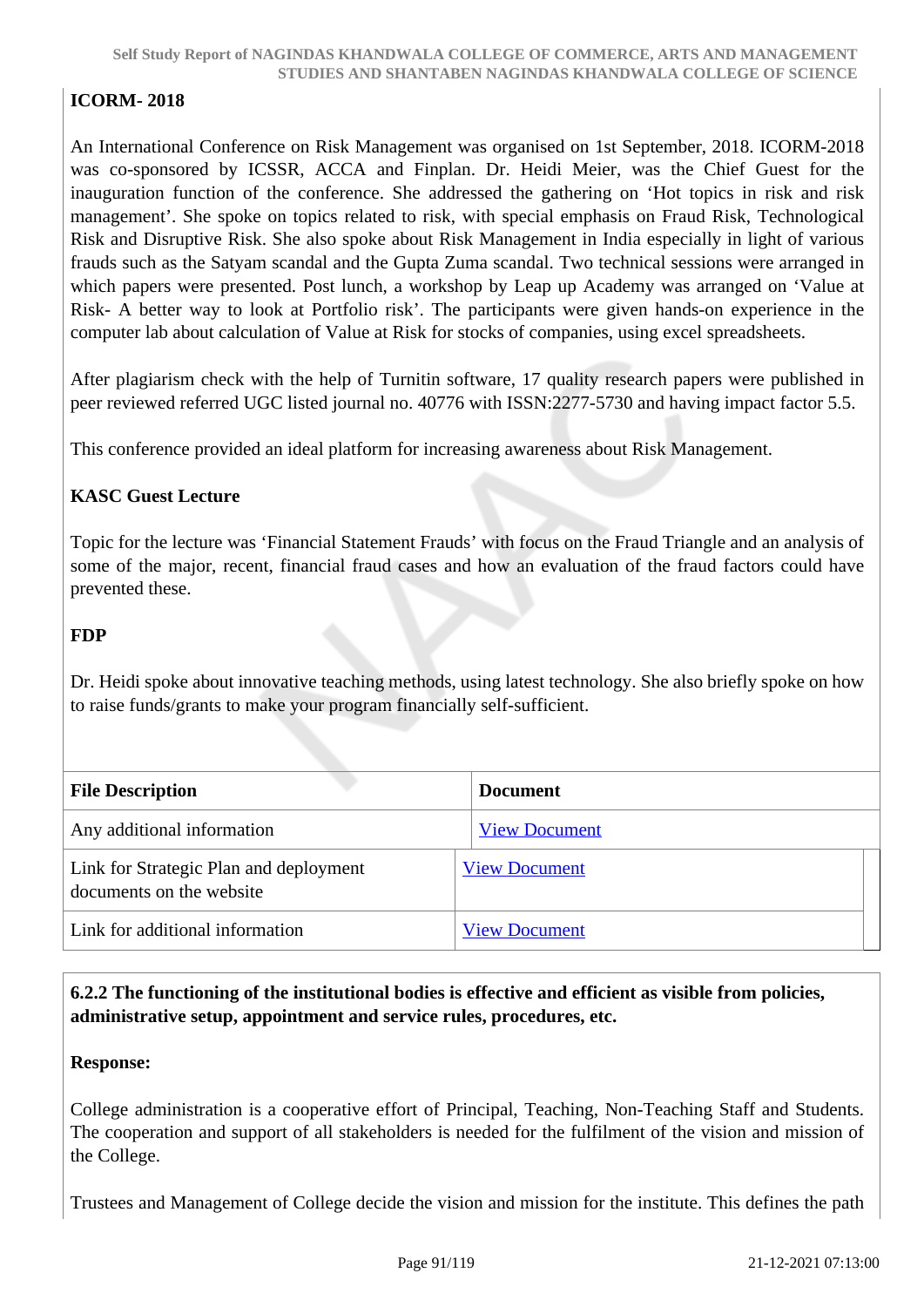to be followed. Governing Body's main function is to administer the affairs of the College. The Governing Body meets twice a year. All the Final Approvals regarding Budget, Statement of Accounts, Fee revision, Syllabus, Change in Nomenclature, Introduction of New Programs, Examination Reforms, Scholarships, etc. are carried out in the meeting.

The Principal oversees the overall functioning of the College for ensuring efficiency and effectiveness in its operations. The Principal provides visionary leadership for developing the institution as learning centre for students and staff. The Principal facilitates interaction with external regulatory bodies (University/Board) for smooth transaction to fulfil stipulated requirements. The Principal also liaison with management trustees, staff and students for achieving institutional goals and objectives.

Vice Principals facilitate implementation of academic discipline by coordinating with Principal, staff and students. The Vice Principals also assist the Principal in meeting the institution's strategic goals and objectives.

The main function of Finance Committee is ensuring proper utilization of funds, examination of accounts, supervising progress of expenditure and preparation of financial estimates, revision in fees, fix fees for newly introduced programs, etc. The recommendations made by Finance Committee are placed before the Governing Body.

The Internal Quality Assurance Cell (IQAC) plans, guides and monitors the enhancement and maintenance the quality of all academic activities as per guidelines of UGC and State Government from time to time. IQAC shall submit AQAR to NAAC Bangalore annually.

The Academic Council, as the Institution's main authority, regulates and maintains teaching, research and evaluation standards. It also formulates academic policies. The recommendations made by Academic Council are placed before the Governing Body.

The College Development Committee prepares a comprehensive plan that encompasses various aspects like academic and administrative improvement, infrastructural development, the academic calendar, academic collaborations, inspection reports, etc. This is done to pursue excellence in all college activities, be they curricular, co-curricular or extracurricular.

The Autonomy Head introduces innovation in assessment, teaching and learning. Autonomy Head also organize and arrange Short Term Courses. HODs/Coordinators prepare term wise teaching plan and teach as per timetable to complete the syllabus. Board of Studies looks into all academic matters like introduction of a new programme, revision of a programme/course, review of academic rules, etc. Controller of Examination manage the examination related activities. Librarian procure books, journals, periodicals as per departmental requirement and within budget stipulations.

The Registrar facilitates the smooth functioning of general administration through liaison amongst Principal, Vice Principals, Teaching and Office Staff. The (Jr.)Stenographer assists the Principal and Vice Principals. The Office Superintendent assists the Registrar. The Head Clerk, Senior Clerks and Junior Clerks assists the Registrar and Superintendent in day-to-day activities and the peons work as per instruction received from seniors.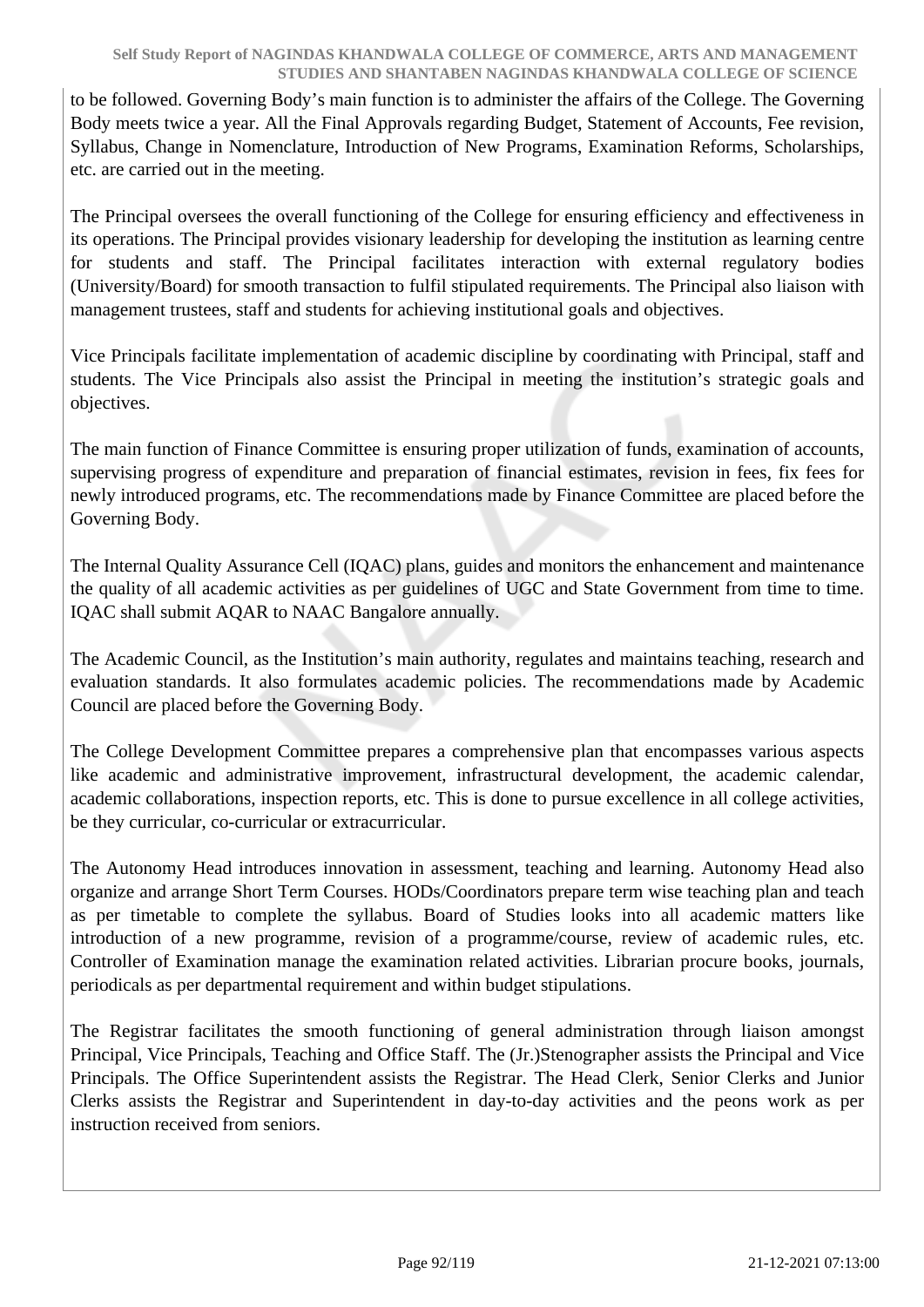| <b>File Description</b>                       | <b>Document</b>      |
|-----------------------------------------------|----------------------|
| Any additional information                    | <b>View Document</b> |
| Link for additional information               | <b>View Document</b> |
| Link to Organogram of the Institution webpage | <b>View Document</b> |

| 6.2.3 Implementation of e-governance in areas of operation<br>1. Administration<br>2. Finance and Accounts<br><b>3. Student Admission and Support</b><br>4. Examination<br><b>Response:</b> A. All of the above |                      |  |
|-----------------------------------------------------------------------------------------------------------------------------------------------------------------------------------------------------------------|----------------------|--|
| <b>File Description</b>                                                                                                                                                                                         | <b>Document</b>      |  |
| Screen shots of user interfaces                                                                                                                                                                                 | <b>View Document</b> |  |
| Institutional data in prescribed format                                                                                                                                                                         | <b>View Document</b> |  |
| ERP (Enterprise Resource Planning) Document                                                                                                                                                                     | <b>View Document</b> |  |
| Any additional information                                                                                                                                                                                      | <b>View Document</b> |  |
| Link for additional information                                                                                                                                                                                 | <b>View Document</b> |  |

## **6.3 Faculty Empowerment Strategies**

 **6.3.1 The institution has effective welfare measures for teaching and non-teaching staff and avenues for career development/ progression** 

**Response:** 

### **Welfare Measures for the Teaching Staff:**

At Nagindas Khandwala College, faculties are encouraged to complete their Ph.D. and broaden their learning horizons. In this context, full support is provided to the faculty members in acquiring reference books and journals for their research, helping them get access to various online resources and any other requirements.

A unique welfare measure followed by Nagindas Khandwala College is to felicitate the faculty members with a cash prize of Rupees Eleven Thousand for completing their Ph.D. The registration fees for seminars and workshops attended by the faculties are reimbursed to encourage the faculty members to be up-to-date in their respective fields.

To encourage research, Seed Money of Rupees Five Lakh only has been constituted by the management.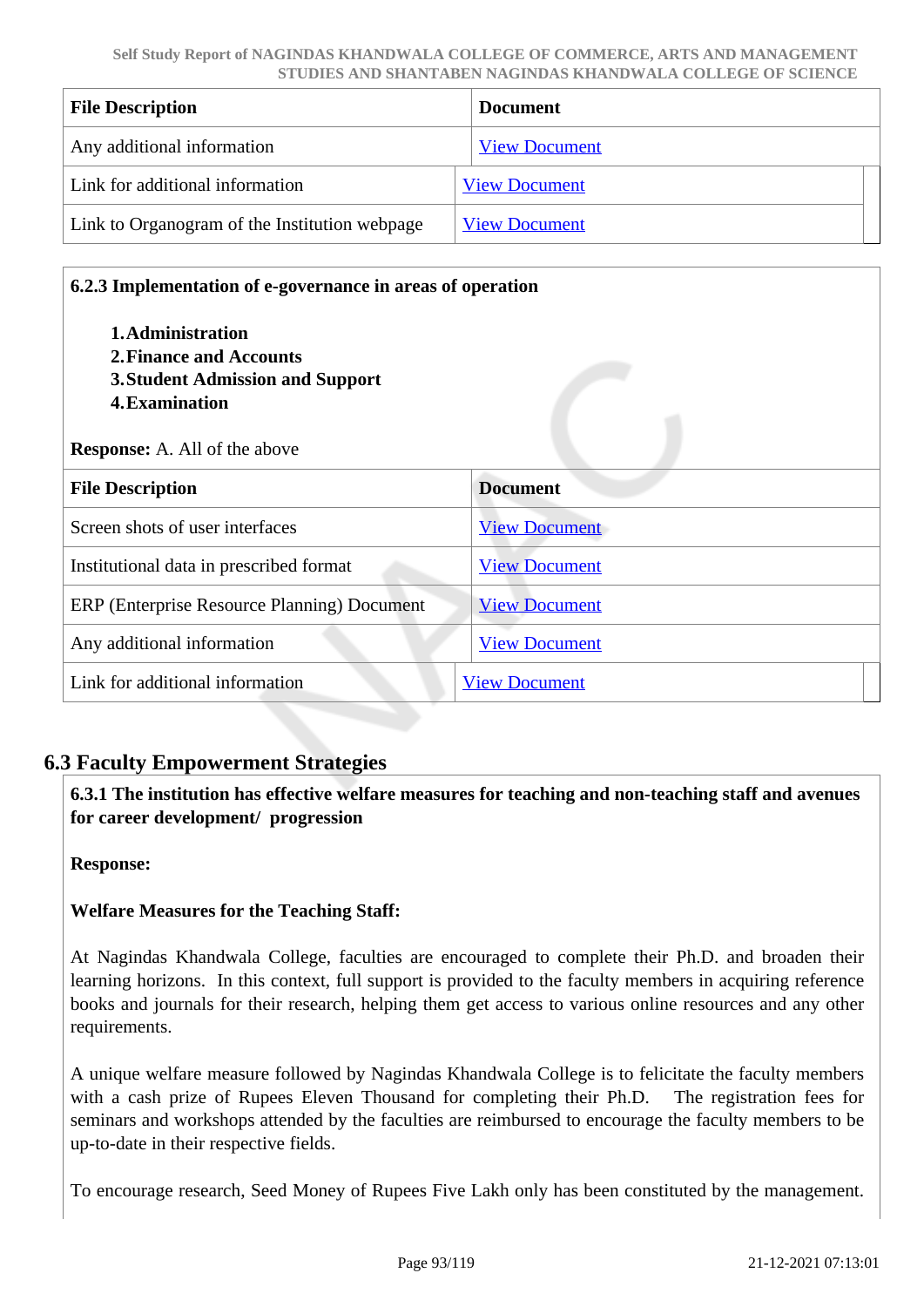Faculty members can avail up to Rupees Fifty Thousand for conducting Minor Research projects.

### **Welfare Measures for Non-Teaching Staff:**

Nagindas Khandwala College offers reimbursement of fees for the non-teaching staff as well as for their wards' education after Std. 12th through an aptly named fund called **'Pariwar Fund'**. This is a unique welfare initiative taken up by the College. A group medical insurance policy has been undertaken for the Non-Teaching Staff. Each member of the Non-Teaching Staff is insured for Rupees Three Lakh

The college bears the registration charges, conveyance charges and refreshment expenses of the nonteaching staff for attending or participating in Intercollegiate Sports and Cultural programme organized by the Non-Teaching Staff of various Colleges in the Mumbai Region.

During Diwali, the non-teaching staff is entitled to get advances. Additionally, M.K.E.S Employees' Cooperative Credit Society provides loans to the entire staff (up to Rs.1.25 Lakhs).

P.F. / Gratuity / Pension has been provided to all the teaching and non-teaching staff as per norms prescribed by the Government of Maharashtra. A picnic is organized annually for the Teaching and Non-Teaching Staff. This gives them an opportunity to bond and get to learn from each other.

Pariwar day, Satyanarayan Puja, Saraswati Puja and Haldi Kumkum are also celebrated together.

| <b>File Description</b>         | <b>Document</b>      |  |
|---------------------------------|----------------------|--|
| Any additional information      | <b>View Document</b> |  |
| Link for additional information | <b>View Document</b> |  |

 **6.3.2 Average percentage of teachers provided with financial support to attend conferences / workshops and towards membership fee of professional bodies during the last five years.**

**Response:** 21.82

6.3.2.1 **Number of teachers provided with financial support to attend conferences/workshops and towards membership fee of professional bodies year wise during the last five years**

| 2020-21 | 2019-20 | 2018-19 | $2017-18$ | 2016-17 |
|---------|---------|---------|-----------|---------|
|         |         | ັ       | 24        | 18      |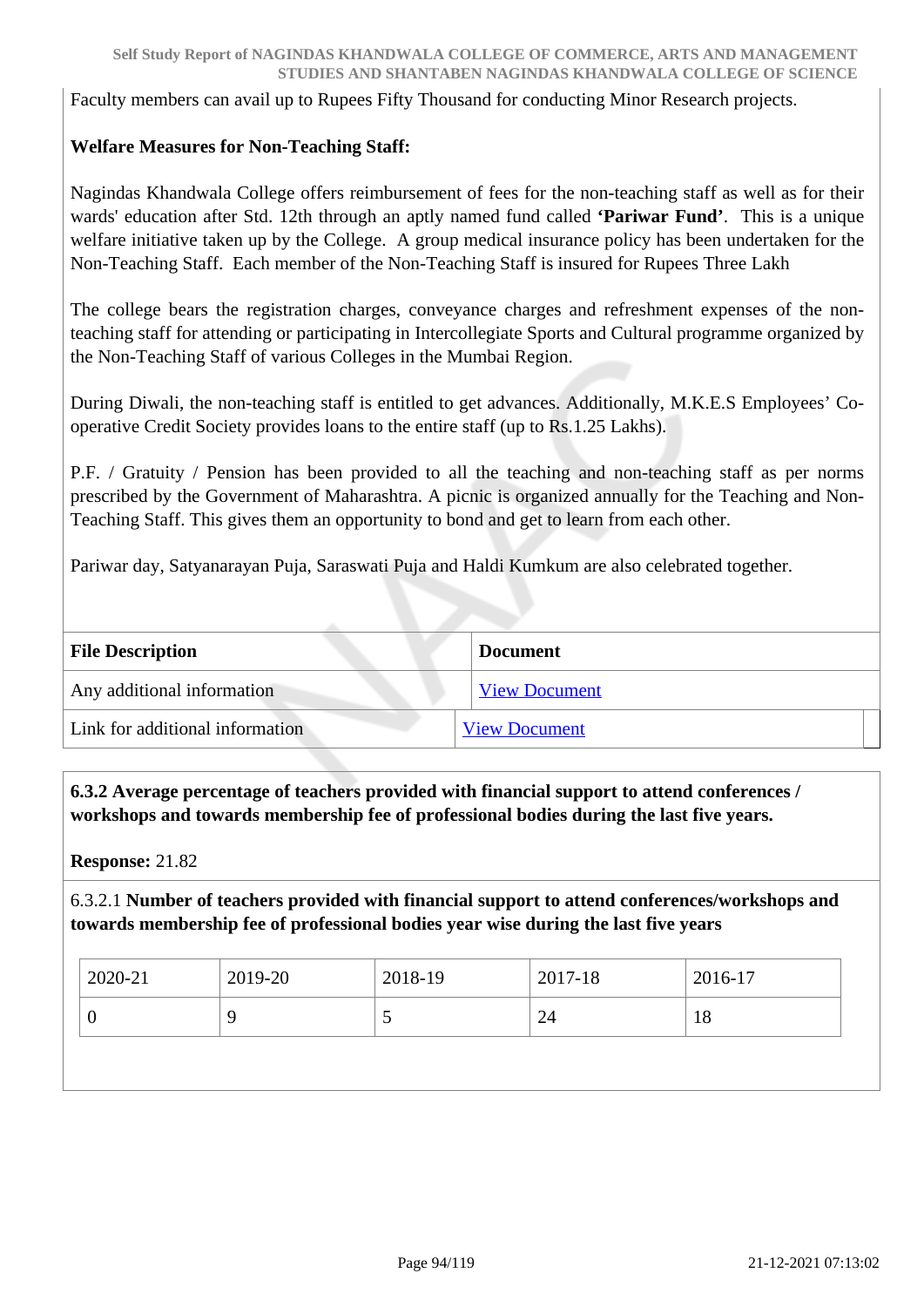| <b>File Description</b>                 | <b>Document</b>      |
|-----------------------------------------|----------------------|
| Institutional data in prescribed format | <b>View Document</b> |
| Any additional information              | <b>View Document</b> |
| Link for additional information         | <b>View Document</b> |

 **6.3.3 Average number of professional development / administrative training Programmes organized by the institution for teaching and non-teaching staff during the last five years.**

**Response:** 6.6

6.3.3.1 **Total number of professional development /administrative training Programmes organized by the institution for teaching and non teaching staff year-wise during the last five years**

| 2020-21 | 2019-20 | 2018-19 | $2017 - 18$   | 2016-17 |
|---------|---------|---------|---------------|---------|
|         |         |         | $\Omega$<br>Ő |         |

| <b>File Description</b>                                                                   | <b>Document</b>      |
|-------------------------------------------------------------------------------------------|----------------------|
| Reports of the Human Resource Development<br>Centres (UGC ASC or other relevant centres). | <b>View Document</b> |
| Reports of Academic Staff College or similar<br>centers                                   | <b>View Document</b> |
| Institutional data in prescribed format                                                   | <b>View Document</b> |
| Any additional information                                                                | <b>View Document</b> |
| Link for additional information                                                           | <b>View Document</b> |

 **6.3.4 Average percentage of teachers undergoing online/ face-to-face Faculty Development Programmes (FDP)during the last five years (Professional Development Programmes, Orientation / Induction Programmes, Refresher Course, Short Term Course ).**

**Response:** 18.86

6.3.4.1 **Total number of teachers attending professional development Programmes, viz., Orientation Programme, Refresher Course, Short Term Course, Faculty Development Programmes year wise during last five years**

| 2020-21 | 2019-20 | 2018-19 | 2017-18 | 2016-17 |
|---------|---------|---------|---------|---------|
| 19      | 15      | 05      | 02      | 07      |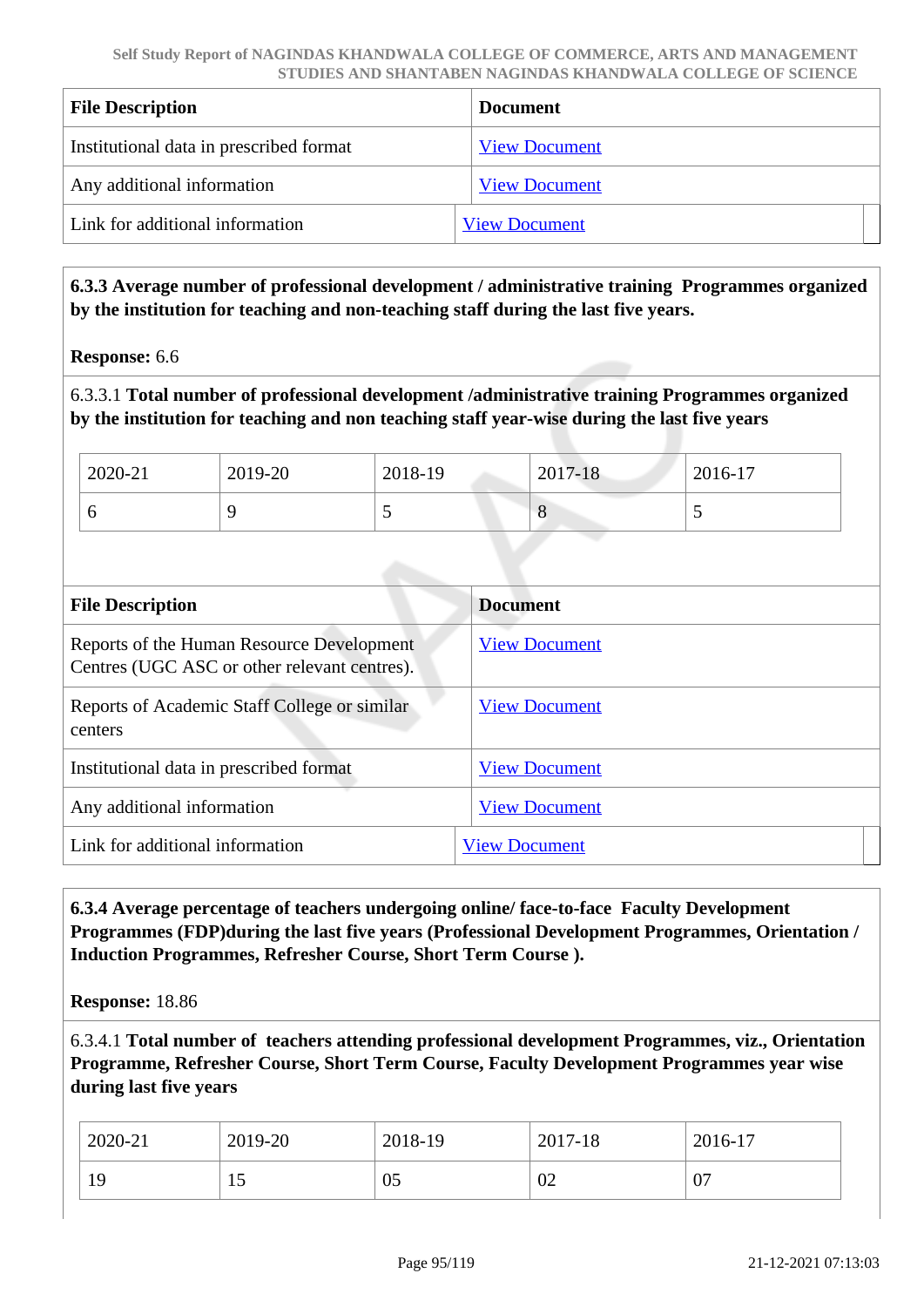| <b>File Description</b>                                                                  | <b>Document</b>      |
|------------------------------------------------------------------------------------------|----------------------|
| Reports of the Human Resource Development<br>Centres (UGC ASC or other relevant centers) | <b>View Document</b> |
| <b>IQAC</b> report summary                                                               | <b>View Document</b> |
| Institutional data in prescribed format                                                  | <b>View Document</b> |
| Any additional information                                                               | <b>View Document</b> |
| Link for additional information                                                          | <b>View Document</b> |

# **6.4 Financial Management and Resource Mobilization**

### **6.4.1 Institution conducts internal and external financial audits regularly**

#### **Response:**

Nagindas Khandwala College regularly conducts financial audits (internal and external). A full-time Accountant and Accounts Department ensures maintenance of proper accounts and preparation of financial statements. Internal control systems are well developed and checking is done at different levels. The accountant processes all transactions and gets the documents verified and authorised by higher authorities of the institution.

1. Board of Trustees of Nagindas Khandwala College approve the conduct of external (statutory) audit and internal audit of Nagindas Khandwala College.

2. Statutory Audit is conducted to obtain an independent third party assessment of the financial statements and internal audit helps to develop a strong system of internal controls. The Board of Trustees of Nagindas Khandwala College have appointed a firm of Chartered Accountants as Statutory Auditors to independently conduct the financial audit of its books of accounts and to certify its annual financial statements. This audit is conducted once in every year by statutory auditors. Nagindas Khandwala College conducts internal audit on quarterly basis by a firm of Chartered Accountants. All Utilization Certificates to various grant giving agencies are also countersigned by the chartered accountants.

 3. All Financial Statements up to the year 2019-20 have been certified by the auditors and then been signed by the Chartered Accountant and the management authorities. Any queries during the audit are immediately answered along with presentation of relevant documents. No major objection/qualification has been raised in the audit reports.

In this way transparency is maintained in financial matters. Thus, financial discipline is adhered to in order to prevent defalcation or misuse of institutional property.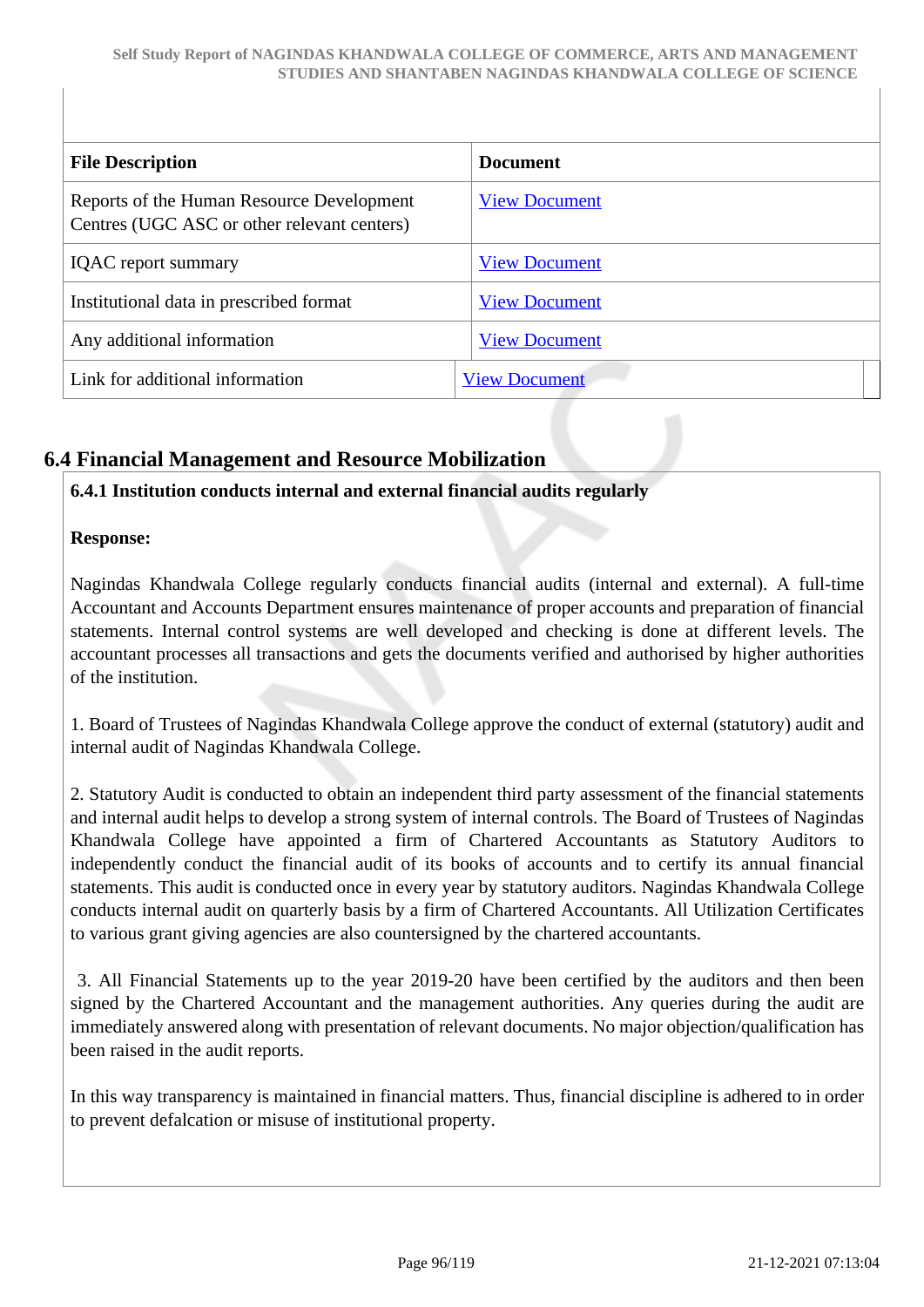| <b>File Description</b>         | <b>Document</b>      |  |
|---------------------------------|----------------------|--|
| Any additional information      | <b>View Document</b> |  |
| Link for additional information | <b>View Document</b> |  |

### **6.4.2 Funds / Grants received from non-government bodies, individuals, philanthropists during the last five years (not covered in Criterion III and V) (INR in Lakhs)**

**Response:** 0

6.4.2.1 **Total Grants received from non-government bodies, individuals, Philanthropers year-wise during the last five years (INR in Lakhs)**

| 2020-21 | 2019-20 | 2018-19 | 2017-18 | 2016-17 |
|---------|---------|---------|---------|---------|
|         | v       |         | U       |         |

| <b>File Description</b>                 | <b>Document</b>      |
|-----------------------------------------|----------------------|
| Institutional data in prescribed format | <b>View Document</b> |

### **6.4.3 Institutional strategies for mobilisation of funds and the optimal utilisation of resources**

#### **Response:**

Nagindas Khandwala College runs various Aided and Self-Financed programmes. Grant is received from the Government only for Aided Programs.

Every Academic Year, the finance committee plans and ratifies a budget. At the end of the year actuals are compared with the budget and necessary corrective action is taken while preparing the budget for the next year. Internal and External Audits are conducted regularly every year.

Nagindas Khandwala College employs the following strategies for mobilisation and optimal utilization of funds:

#### **a. Strategies for Mobilisation of Funds**

A major source of fund is the fees collected from the students for Undergraduate, Post Graduate, Ph. D. programmes and skill development programmes. Fees structure of Self-Financed programmes are approved by the Finance Committee and the Board of Management.

The College receives grants/funds from various funding agencies like the State Government, the UGC and RUSA. RUSA grant money is spent on the specific purpose for which the grant is received, e.g. funds utilized to build toilet blocks for students on the fourth and fifth floor, purchase of laptops for the teachers, etc. Separate accounts are maintained for these and periodical inspections and audits of these grants are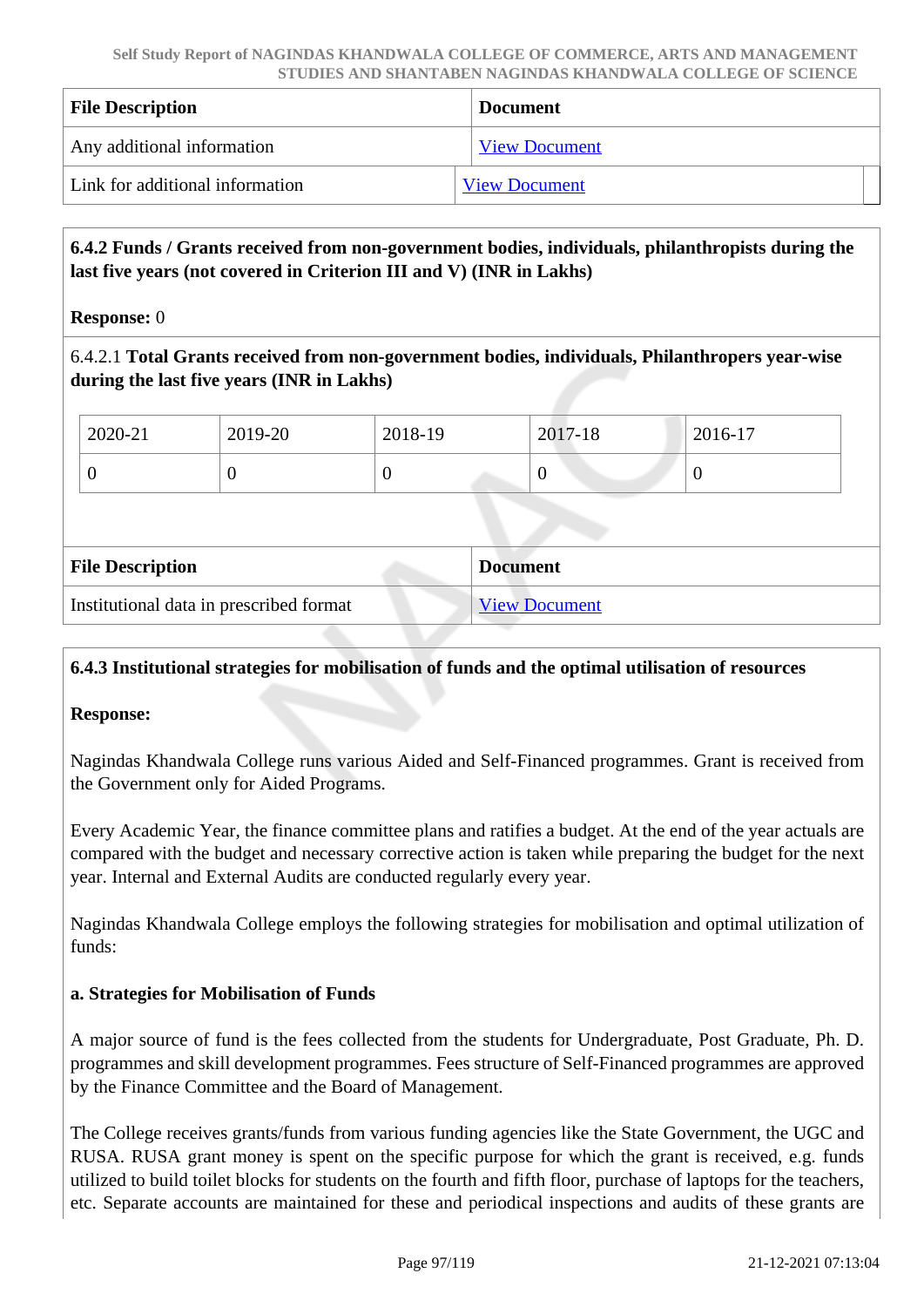carried out.

The other sources of funds for the college are research grants received for faculty members *w.r.t.* minor/major research projects and from the UGC and ICSSR for conducting workshops, seminars, conferences and faculty training. Funds are also generated through the sale of application forms to meet admission expenses.

Memorial prizes, endowments and donations are welcomed from alumni, staff members and well-wishers of the College, which are used for awarding prizes to the meritorious students.

### **b. Optimal Utilization of Resources**

A major part of the revenue is spent on:

Administrative Expenses: property tax, rent, electricity, water bills, repairs and maintenance expenditure, printing and stationery expenses, etc.

Academic Expenses: employment costs, curriculum development expenses, expenses related to conducting statutory meetings, faculty training expenses, remuneration for guests speakers, financial support to faculty for attending FDP/ Workshop, etc.

Other Expenses: software expenses, subscriptions to online databases, publicity expenses of new programmes introduced under autonomy.

The funds are optimally utilized keeping in mind the interest of all the stakeholders.

| <b>File Description</b>         | <b>Document</b>      |
|---------------------------------|----------------------|
| Any additional information      | <b>View Document</b> |
| Link for additional information | <b>View Document</b> |

# **6.5 Internal Quality Assurance System**

 **6.5.1 Internal Quality Assurance Cell (IQAC) has contributed significantly for institutionalizing the quality assurance strategies and processes visible in terms of – Incremental improvements made for the preceding five years with regard to quality (in case of first cycle) Incremental improvements made for the preceding five years with regard to quality and post accreditation quality initiatives (second and subsequent cycles)** 

### **Response:**

IQAC has contributed significantly to the College by initiating quality assurance strategies that contribute to qualitative and quantitative growth.

The two practices institutionalized by IQAC are: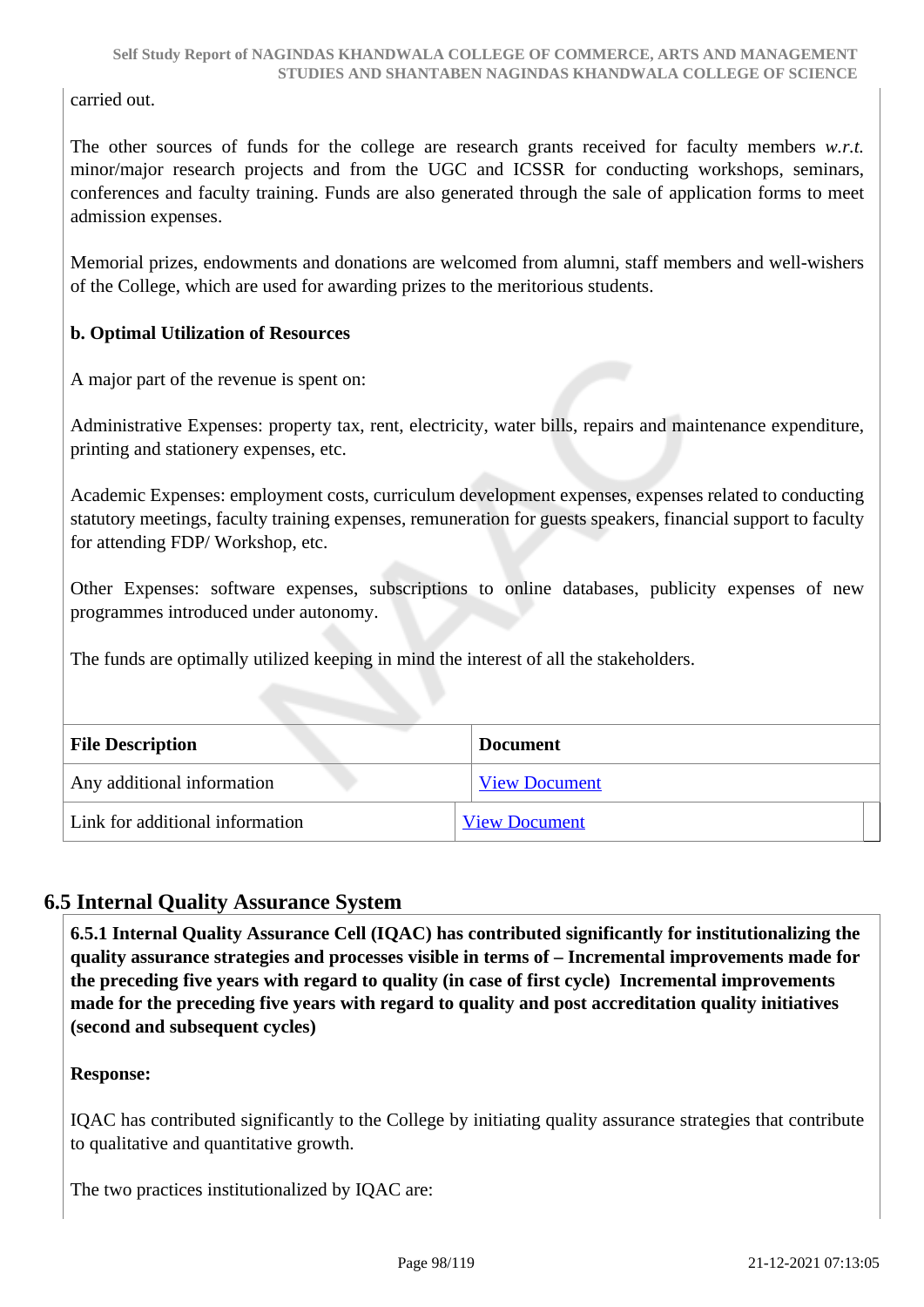- Conducting regular Internal Audits
- Promotion of Research.

A. The Institution conducts Internal Audits to monitor the teaching learning process. The audit is conducted at a regular interval of six months. The Internal Audits act as monitoring tools and help in correcting deviations from the teaching plan. If the stipulated lectures per month are not conducted by the teacher, the internal audit makes the teacher aware about the same and ensures that the teacher takes extra lectures to complete the syllabus in a balanced manner. The Internal Audit calendar is prepared by the IQAC. The calendar shows the tentative schedule of audit for a period of three years. The Audit Schedule is shared well in advance. The schedule mentions the areas to be audited and name of the auditee and auditor. The audit is conducted by trained Internal Auditors. The Internal Auditors have undergone a rigorous training programme which covers aspects like auditing methodology, auditing, skills and reporting of audit findings. For ensuring objectivity and transparency, care is taken not to allot the auditor to the department to which they belong. The audit findings are mentioned in the observation form / nonconformance report. If there is a non-conformance, the auditee shall mention what are the actions taken for closing the non-conformance, i.e., finding the root cause of the problem and initiating corrective action. Once the corrective action is taken, non-conformance is closed by the auditor. The copy of closed nonconformance report with supporting documents is handed over to the IQAC Coordinator. The findings of the internal audit are tabled in the Management Review Meeting by the IQAC Coordinator.

B. IQAC believes in creating a dynamic research environment for the faculty members. In order to do that, it conducts guest lectures and workshops on research methodology and research paper writing for the teaching staff. IQAC provides the latest information about quality journals and encourages the faculty to publish in them. It encourages faculties to participate in seminars and conferences (national and international) on relevant themes and present research papers. IQAC also guides the faculty members on how to apply to organisations like UGC, IMPRESS, ICSSR, University of Mumbai, etc. for funding of research projects. Further, a plagiarism software by the name of Turnitin has been purchased to create a culture of ethics in research amongst faculty members and students. Every research paper written by faculty members is checked for plagiarism.

The fine tuning of the audit process has greatly reduced non-conformance and the promotion of Research and Research-related Training has brought about an incremental improvement in research output.

| <b>File Description</b>         | <b>Document</b>      |  |
|---------------------------------|----------------------|--|
| Any additional information      | <b>View Document</b> |  |
| Link for additional information | <b>View Document</b> |  |

 **6.5.2 The institution reviews its teaching learning process, structures & methodologies of operations and learning outcomes at periodic intervals through IQAC set up as per norms and recorded the incremental improvement in various activities ( For first cycle - Incremental improvements made for the preceding five years with regard to quality For second and subsequent cycles - Incremental improvements made for the preceding five years with regard to quality and post accreditation quality initiatives )**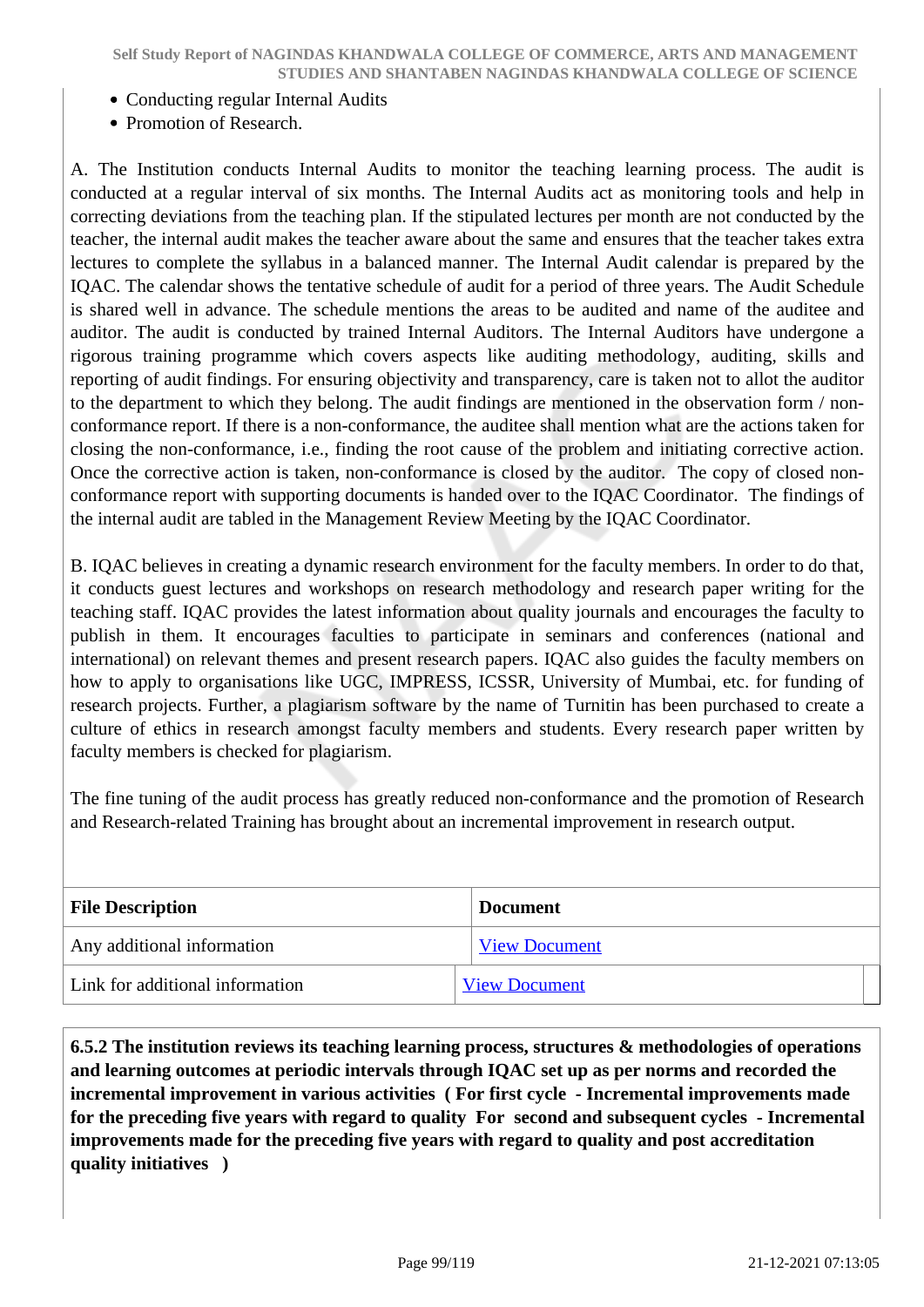#### **Response:**

### **Example 1: Programme Outcome-Course Outcome- Mapping and Attainment (implemented in the current cycle)**

#### **Outcome Based Education**

Nagindas Khandwala College adopted Outcome Based Education to bring changes to the curriculum by adapting to the requirements of different stakeholders. Outcome Based Education used at Nagindas Khandwala College is all about well-defined outcomes, measuring the attainment and confirming results by collecting feedback

#### **Bloom's Taxonomy**

Nagindas Khandwala College has been using Bloom's Taxonomy in developing Course Outcomes during this entire period of accreditation from 2016-17 till 2020-21. This has resulted in the learners' attainment of skills such as critical thinking, application and problem - solving in their relevant fields of study.

#### **Outcomes**

Nagindas Khandwala has three outcome levels:

Course Outcome (CO): Declaration of what learners should achieve at course completion.

Programme Outcome (PO): Knowledge, skills and attitudes (attributes as suggested by the UGC) which the learners should possess after the successful completion of the Programme. Graduate programmes also enable the learners to pursue higher studies.

Programme Specific Outcome (PSO): Declaration of what learners of a specific programme with specialisation, will be able to do after successfully completing the programme.

#### **Course Outcome - Programme Outcome Mapping**

The Heads of the Departments, Programme Coordinator and other Senior Faculty prepare the draft version of Programme Outcomes. The draft version is discussed with stakeholders and their views are collected by the Programme Coordinator. Course Outcomes are prepared by the concerned faculties. After writing Course Outcomes, they will be mapped with the Programme Outcome of the Programme. All the courses together must cover all the Programme Outcomes and Programme Specific Outcomes. Programme Outcome-Course Outcome mapping matrix of a course shows the link between Course Outcomes and the Programme Outcomes.

#### **Course Outcome Attainment**

Measuring the Course Outcome attainment level helps in following ways:

- Assessments are in alignment with Course Outcomes
- Question paper is set to assess all Course Outcomes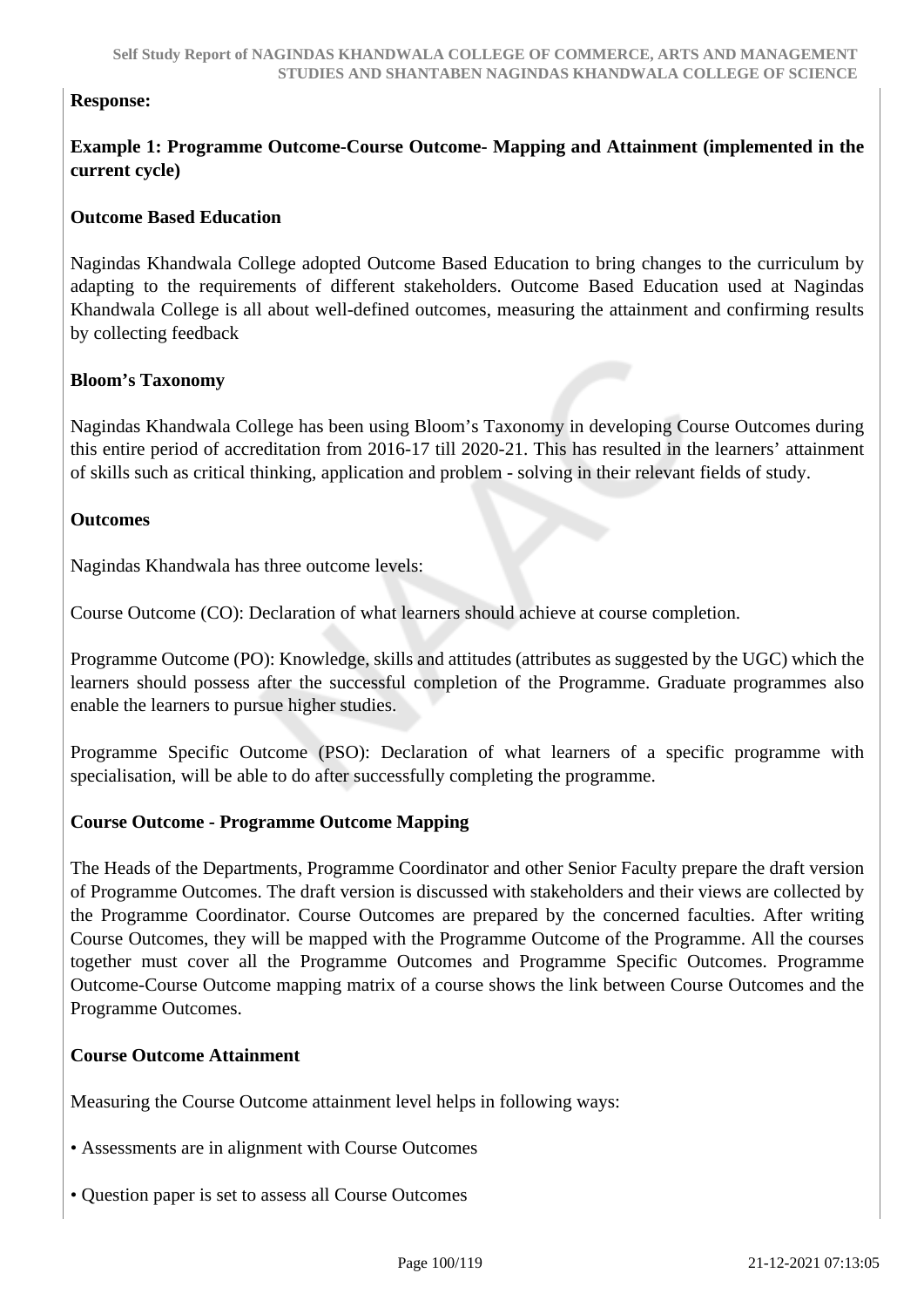• The Course Outcome attainment will be indicated by the comparison of average marks obtained in assessments against each Course Outcome.

• Attainment gaps can therefore be identified

• Faculty can then strategize attainment gap reduction or enhancement of attainment targets

• If the assessment is in alignment with Course Outcomes, the performance of the students indicates the Course Outcome attainment.

### **Programme Outcome- Attainment**

The course attainment details are handed over to the Programme coordinator in order to evaluate the Programme Outcome attainment of the individual course. The Programme coordinator evaluates the Programme Outcomes. Target level of Programme Outcome attainment is decided in advance and actuals are compared with the targeted levels. Corrective actions are taken wherever necessary.

### **Example 2 : The Teaching – Learning Process of our College Focuses on Defining Course Objectives and Achieving the Course Outcome.**

Every department draws up a **weekly Teaching Plan** for each of its courses, for the entire semester. This is shared with the learners. Thus, if they miss a lecture, they know what they have missed, and can take steps to be prepared for the next lecture.

A **Monthly Monitoring Sheet** is drawn up by each faculty member to ensure that they are keeping up with their own Teaching Plan. An **executive summary** of the number of lectures available and the number of lectures engaged is also drawn up. These two documents help the faculty gauge the progress of the portion on a monthly basis. If and when required, extra lectures are arranged, thus **pre-empting a backlog towards the end of the semester**. The Head of every Department ensures that the syllabus of every Course is progressing as planned.

At the institutional level, **the IQAC regularly audits the planning and execution of the teaching plan**, thus tracking the progress of the various courses under all programmes.

Group Discussions, Presentations and Assignments are used as and when appropriate. Online platforms are effectively employed to deliver lectures online. Several **faculty members develop e-content and provide learning resources**. Even before the Lockdown, Blended Learning and Flipped Classroom have been employed to encourage the learners' engagement with the teaching learning process. If applicable, and when possible, **field visits** have been conducted by various departments.

The entire syllabus is shared and the learners are made aware of the methods of evaluation, including the dates of the internal evaluation, within the first two weeks of the semester. **The students are apprised of their performance in class and in the various sessions of internal evaluation.**

This system helps the various departments identify learners who need extra tutoring. Accordingly, Remedial Sessions are conducted by the concerned department.

**The learners are also encouraged to give their feedback about the teaching learning process** to the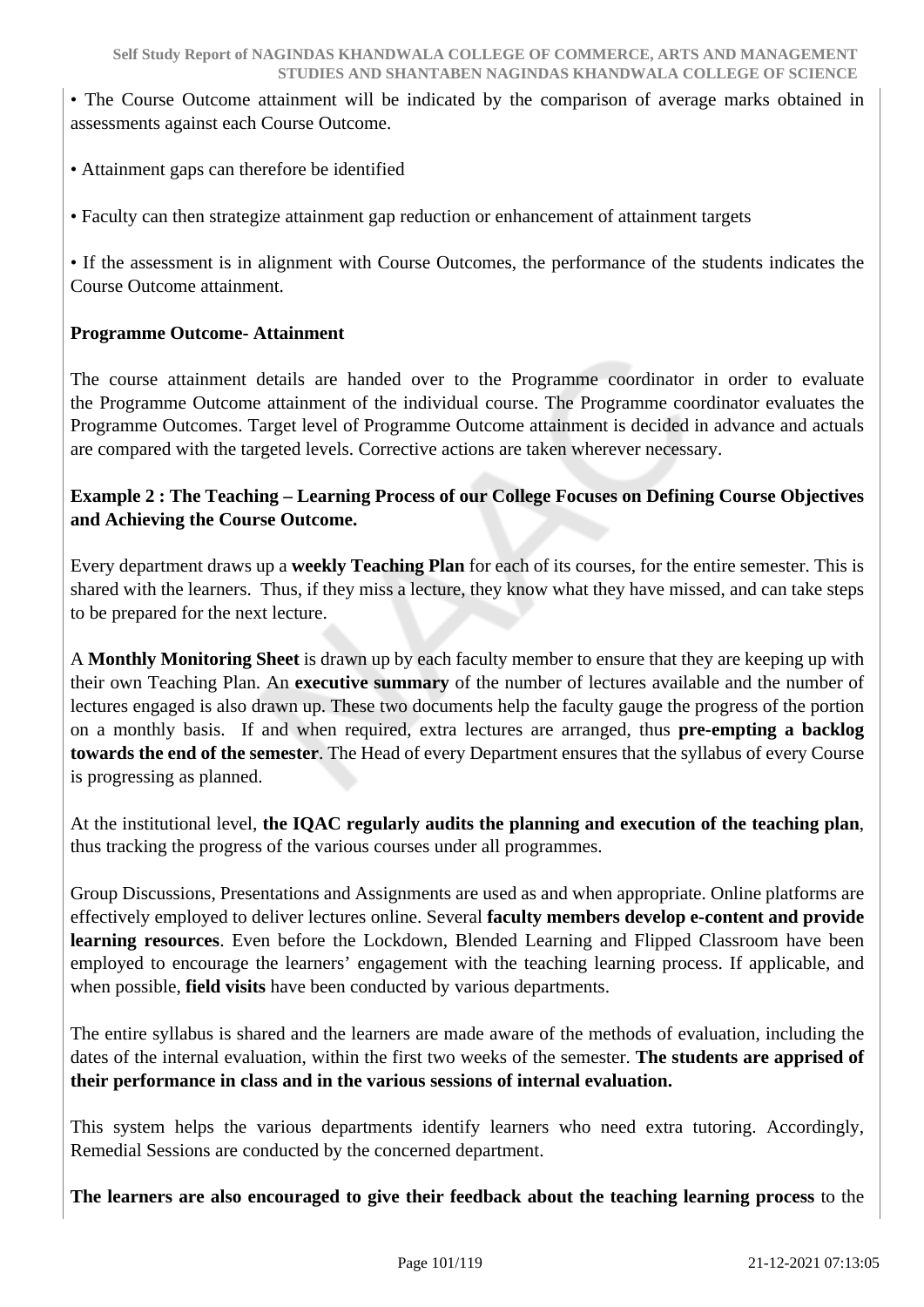concerned teacher, or during the interaction with their mentor, or through an online feedback system. In this way, the institution as a whole has access to the learners' opinions about the Teaching Learning Process. Relevant feedback can then be used to improve the pedagogical process.

The Programme Outcome-Course Outcome- Mapping and Attainment has brought about a significant incremental improvement in designing Programmes, resulting in our Programmes gaining recognition at the national level.

The focus on defining the Course Objective and Course Outcome has not only improved curriculum and evaluation design but has also brought about an increment in the learners' clarity about the course.

| <b>File Description</b>         | <b>Document</b>      |
|---------------------------------|----------------------|
| Any additional information      | <b>View Document</b> |
| Link for additional information | <b>View Document</b> |

### **6.5.3 Quality assurance initiatives of the institution include:**

- **1.Regular meeting of Internal Quality Assurance Cell (IQAC); Feedback collected, analysed and used for improvements**
- **2.Collaborative quality initiatives with other institution(s)**
- **3.Participation in NIRF**
- **4.Any other quality audit recognized by state, national or international agencies (ISO Certification)**

### **Response:** All of the above

| <b>File Description</b>                                     | <b>Document</b>      |
|-------------------------------------------------------------|----------------------|
| Upload e-copies of the accreditations and<br>certifications | <b>View Document</b> |
| Institutional data in prescribed format                     | <b>View Document</b> |
| Any additional information                                  | <b>View Document</b> |
| Paste web link of Annual reports of Institution             | <b>View Document</b> |
| Link for additional information                             | <b>View Document</b> |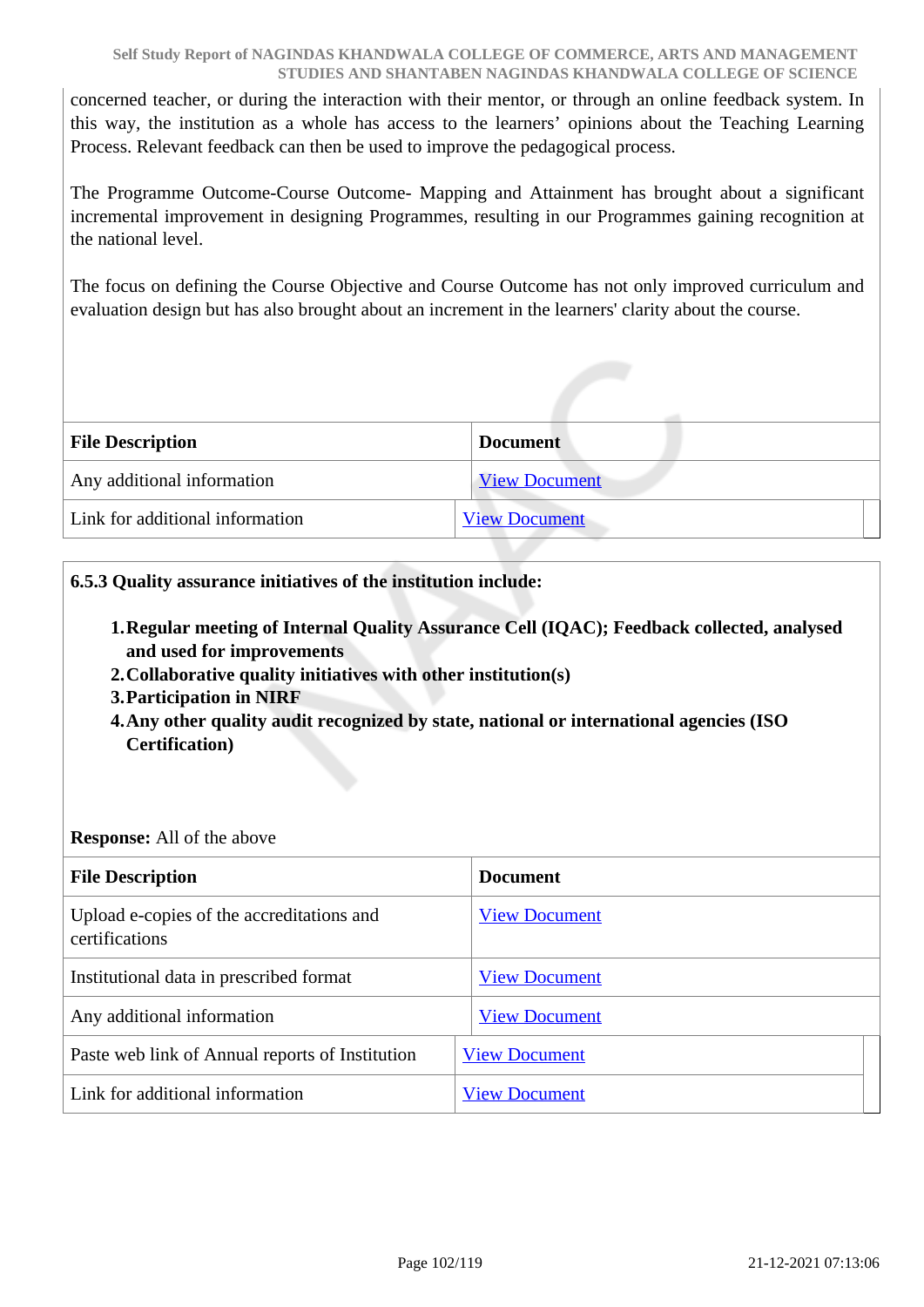# **Criterion 7 - Institutional Values and Best Practices**

## **7.1 Institutional Values and Social Responsibilities**

 **7.1.1 Measures initiated by the Institution for the promotion of gender equity during the last five years.**

#### **Response:**

Nagindas Khandwala College has framed a Gender Sensitization Policy to promote gender equity amongst teaching and non-teaching staff, and students. As per the policy, College is addressing this sensitive issue with curricular as well as extracurricular activities. Various extracurricular activities are executed throughout the year for promoting gender equity on and off the College campus by various departments, cells and clubs. These activities are reflected in the gender sensitization plan of each academic year. As per the UGC requirement, most of the programmes in the College have incorporated various courses to make the students aware about the need for gender equity.

Safety and security is of utmost importance to the College. To ensure this, the College provides various facilities on the campus. Both male and female security guards are positioned at all entry gates. CCTV cameras are installed in each and every class and also in the corridors to ensure their safety. Radio Frequency Identification (RFID) System and Biometric system has been installed at the College office, examination department and at girls' washrooms to prevent unauthorized entry in the said areas. It is mandatory for faculties and students to wear ID Cards on campus, as it becomes easy to identify the students of Nagindas Khandwala College. Entry in the register at entry gate is a must for outsiders to enter the College campus.

The suggestion box is also maintained in College premises so that students can drop suggestions at any given time.

The College has appointed a full-time counsellor who is available on campus. The students can meet the counsellor with prior appointment. The students have also been allotted class mentors whom they can approach to discuss academic and personal problems. Common rooms facilities are available for girls. Sanitary napkin vending machines are also installed in the girl's washrooms.

The Women Development Cell (WDC) organizes various guest lectures and workshops for the female students. One of the most appreciated workshop organized was on self-defense in which they were taught different techniques to protect themselves. The College celebrates International Women's Day to recognize the extraordinary acts of women and to advance gender equity in College.

| <b>File Description</b>                                                                                                                                                                 | <b>Document</b>      |
|-----------------------------------------------------------------------------------------------------------------------------------------------------------------------------------------|----------------------|
| Specific facilities provided for women in terms<br>of: a.Safety and security b.Counselling c.Common<br>Rooms d. Day care center for young children e.<br>Any other relevant information | <b>View Document</b> |
| Annual gender sensitization action plan                                                                                                                                                 | <b>View Document</b> |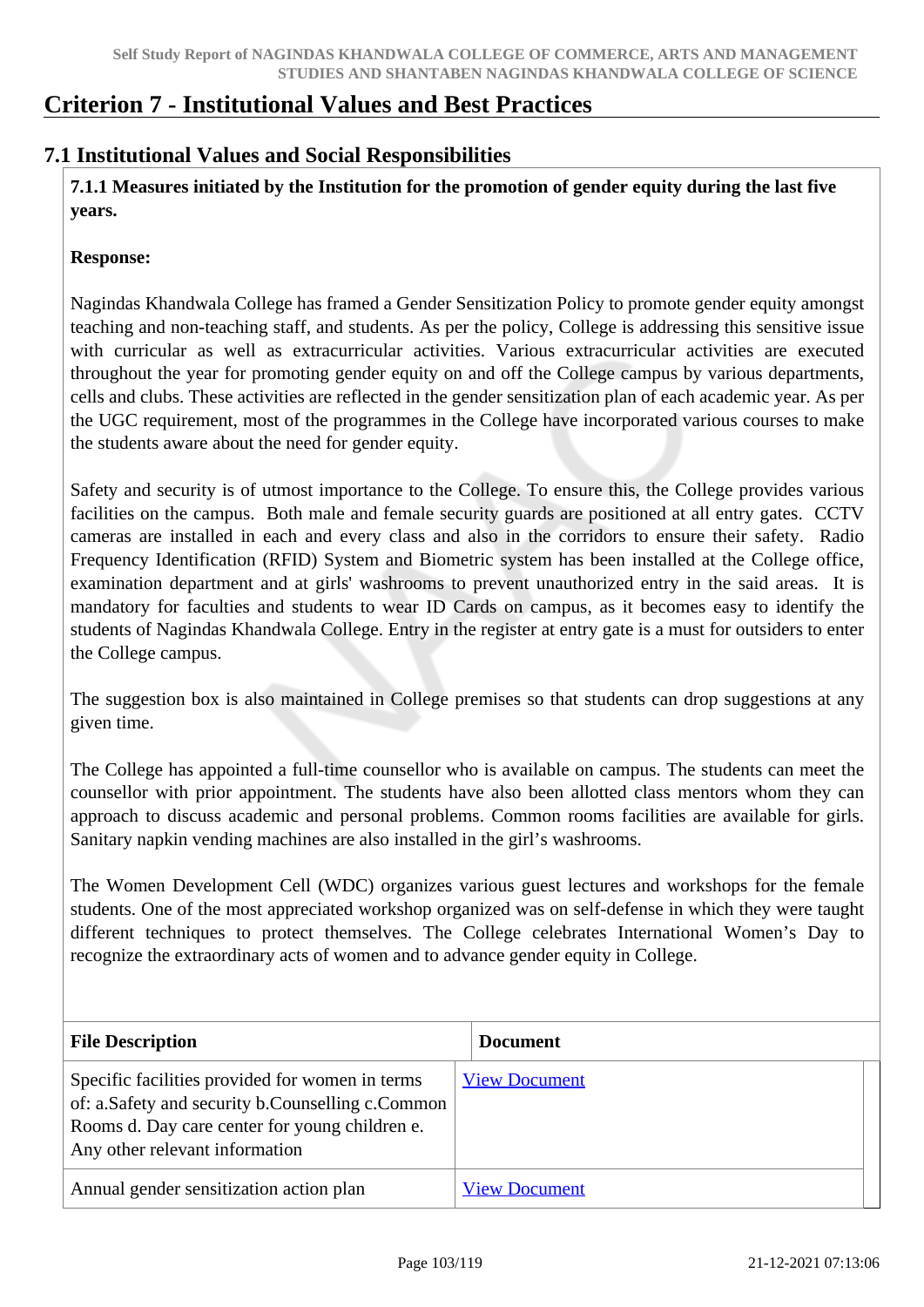## **7.1.2 The Institution has facilities for alternate sources of energy and energy conservation measures**

| 1. Solar energy<br>2. Biogas plant<br>3. Wheeling to the Grid<br>4. Sensor-based energy conservation<br>5. Use of LED bulbs/ power efficient equipment<br><b>Response:</b> A. 4 or All of the above |                      |
|-----------------------------------------------------------------------------------------------------------------------------------------------------------------------------------------------------|----------------------|
| <b>File Description</b>                                                                                                                                                                             | <b>Document</b>      |
| Geotagged Photographs                                                                                                                                                                               | <b>View Document</b> |
| Any other relevant information                                                                                                                                                                      | <b>View Document</b> |

## **7.1.3 Describe the facilities in the Institution for the management of the following types of degradable and non-degradable waste (within 500 words)**

- **Solid waste management**
- **Liquid waste management**
- **Biomedical waste management**
- **E-waste management**
- **Waste recycling system**
- **Hazardous chemicals and radioactive waste management**

### **Response:**

Nagindas Khandwala College believes in having an environmental-friendly campus. The NSS unit of the college has played a prominent role in this regard by organizing various awareness programs. Activities like tree plantations and various other activities helps to sensitize students about environmental concern. Importance of waste management and methods of waste disposal mechanism is taught to students through courses like environmental studies etc. Nagindas Khandwala College campus has adopted following initiatives for managing degradable and non-degradable waste.

### **Solid Waste Management**

To achieve a healthy and conducive environment in the campus, Nagindas Khandwala College follows waste segregation. It has placed dry and wet waste bins throughout the campus. Dry waste and wet waste are collected from waste bins and canteen leftovers. These waste items are put in compost pit installed in College Campus. The compost pit is maintained and installed by Stree Mukti Sanghatana. The compost obtained is used as a fertilizer for plants across the campus.

### **Liquid Waste Management and Waste Recycling System**

Nagindas Khandwala College has signed an MoU with Stri Mukti Sanghatana, an NGO, to stimulate and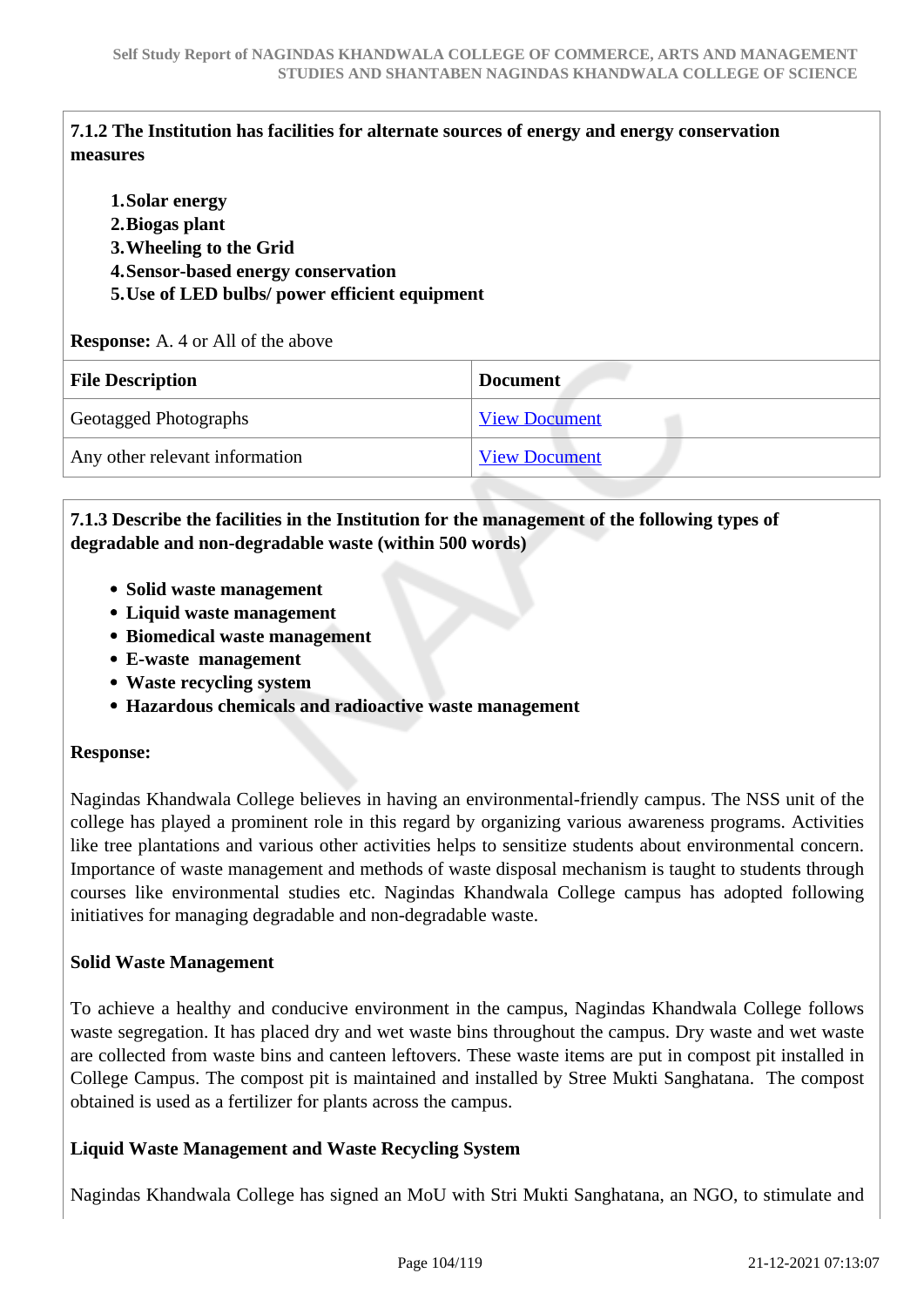facilitate waste Recycling on campus. NCC Cadets and NSS students from the College carry out activities for promoting waste recycling projects and conduct periodic supervision to ensure continuous implementation in college. Also, a GWPT Plant is installed in the College Campus to manage liquid waste.

### **E-Waste Management**.

E-waste generated in the campus is collected by the maintenance team and is safely disposed of through vendors. The students also get awareness about E-waste management and its effects through various seminars. E-waste is collected in the College campus and is subsequently handed over to the vendor.

| <b>File Description</b>                                                                | <b>Document</b>      |
|----------------------------------------------------------------------------------------|----------------------|
| Relevant documents like agreements/MoUs with<br>Government and other approved agencies | <b>View Document</b> |
| Geotagged photographs of the facilities                                                | <b>View Document</b> |
| Any other relevant information                                                         | <b>View Document</b> |

### **7.1.4 Water conservation facilities available in the Institution:**

- **1.Rain water harvesting**
- **2.Borewell /Open well recharge**
- **3.Construction of tanks and bunds**
- **4.Waste water recycling**

**5.Maintenance of water bodies and distribution system in the campus**

**Response:** A. Any 4 or all of the above

| <b>File Description</b>                          | <b>Document</b>      |
|--------------------------------------------------|----------------------|
| Geotagged photographs / videos of the facilities | <b>View Document</b> |
| Any other relevant information                   | <b>View Document</b> |
| Link for any additional information              | <b>View Document</b> |

### **7.1.5 Green campus initiatives include:**

- **1.Restricted entry of automobiles**
- **2.Use of Bicycles/ Battery powered vehicles**
- **3.Pedestrian Friendly pathways**
- **4.Ban on use of Plastic**
- **5.landscaping with trees and plants**

**Response:** Any 4 or All of the above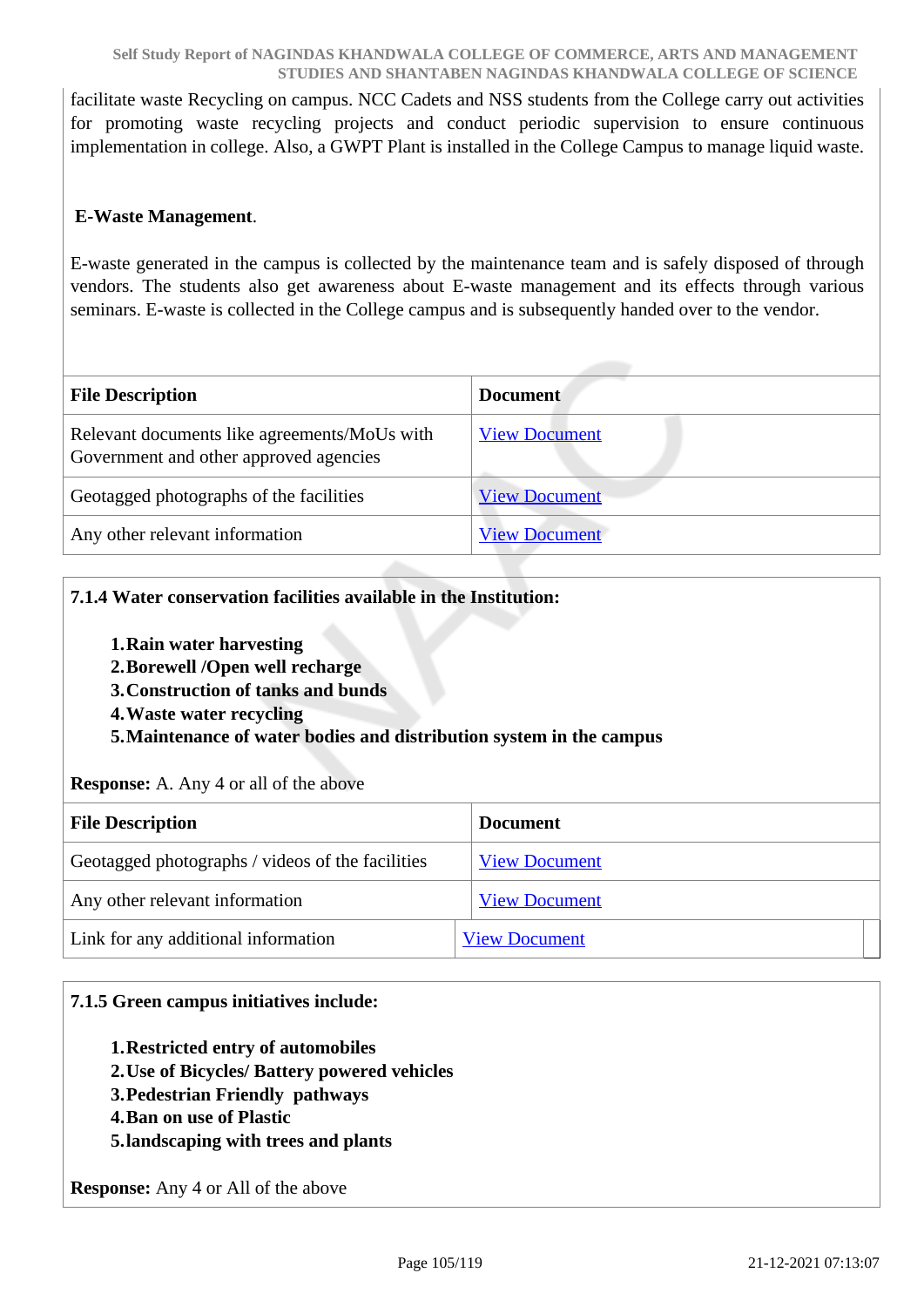| <b>File Description</b>                                               | <b>Document</b>      |
|-----------------------------------------------------------------------|----------------------|
| Various policy documents / decisions circulated for<br>implementation | View Document        |
| Geotagged photos / videos of the facilities                           | <b>View Document</b> |

 **7.1.6 Quality audits on environment and energy regularly undertaken by the Institution and any awards received for such green campus initiatives:**

- **1.Green audit**
- **2.Energy audit**
- **3.Environment audit**
- **4.Clean and green campus recognitions / awards**
- **5.Beyond the campus environmental promotion activities**

**Response:** A. Any 4 or all of the above

| <b>File Description</b>                                                      | <b>Document</b>      |
|------------------------------------------------------------------------------|----------------------|
| Reports on environment and energy audits<br>submitted by the auditing agency | <b>View Document</b> |
| Certification by the auditing agency                                         | <b>View Document</b> |
| Any other relevant information                                               | <b>View Document</b> |

#### **7.1.7 The Institution has disabled-friendly, barrier free environment**

**1.Built environment with ramps/lifts for easy access to classrooms.**

- **2.Divyangjan friendly washrooms**
- **3.Signage including tactile path, lights, display boards and signposts**
- **4.Assistive technology and facilities for Divyangjan accessible website, screen-reading software, mechanized equipment**
- **5.Provision for enquiry and information : Human assistance, reader, scribe, soft copies of reading material, screen reading**

**Response:** A. Any 4 or all of the above

| <b>File Description</b>                                                     | <b>Document</b>      |
|-----------------------------------------------------------------------------|----------------------|
| Policy documents and information brochures on the<br>support to be provided | <b>View Document</b> |
| Geotagged photographs / videos of the facilities                            | <b>View Document</b> |
| Any other relevant information                                              | <b>View Document</b> |

### **7.1.8 Describe the Institutional efforts/initiatives in providing an inclusive environment i.e., tolerance**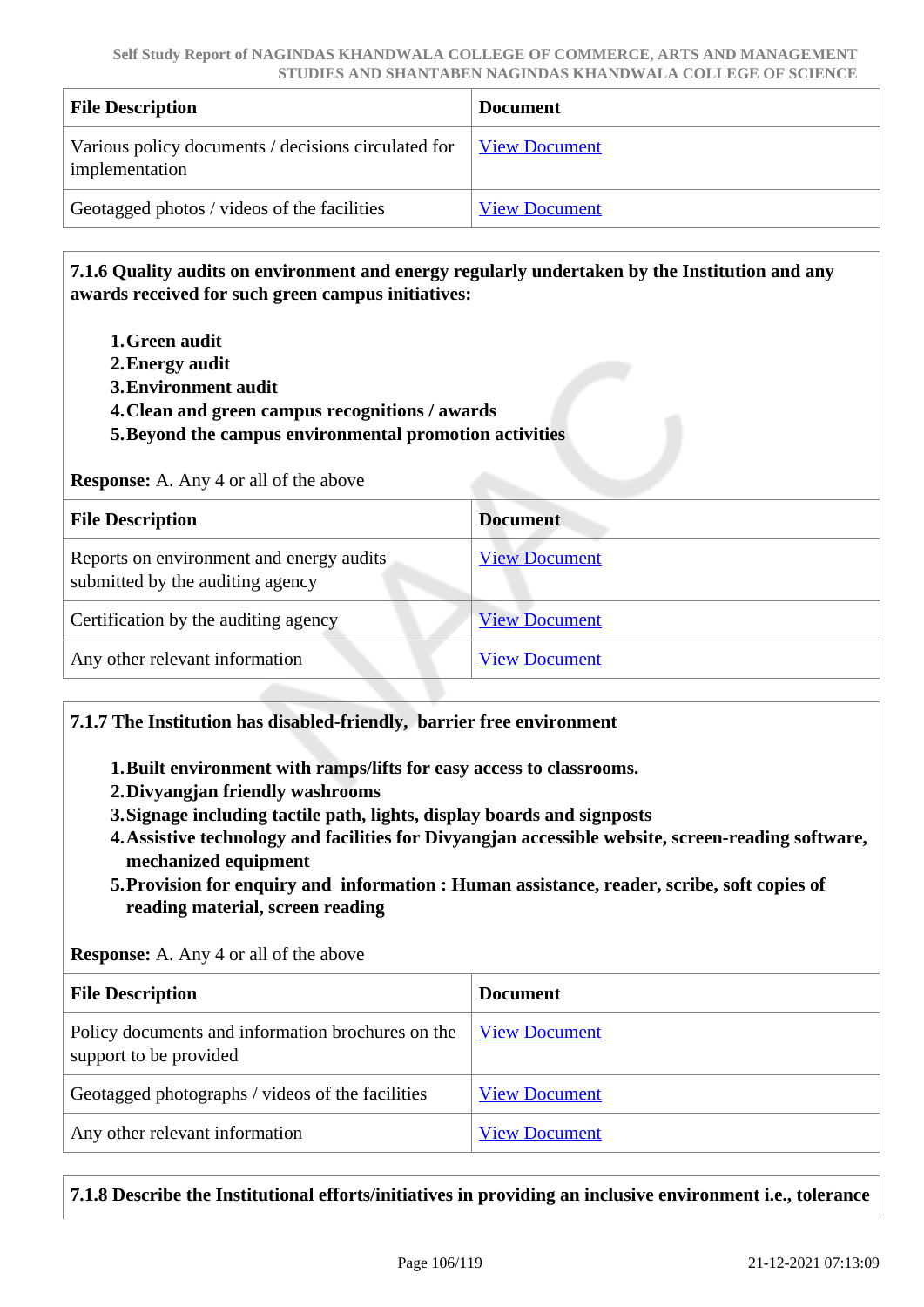### **and harmony towards cultural, regional, linguistic, communal socioeconomic and other diversities (within 500 words).**

## **Response:**

Nagindas Khandwala College believes in creating an inclusive environment and provides education to the students belonging to diverse social, cultural, regional and linguistic backgrounds. The College regularly organizes various events and celebrates different festivals on campus to help students to accept the unity in diversity.

The College believes in diversity and inclusivity and tries to nurture inclusive culture among students, teachers and staff members. The College faculties are trained to foster inclusivity in the classroom and students are encouraged to learn together despite their individual differences. College adopts various measures to celebrate linguistic diversity. Language clubs such as Marathi Wangmay Mandal, Gujarati Sahitya Mandal and English Club regularly conduct activities which help students to be familiar with different languages and cultures. The College also conducts soft skills development programmes at intracollege level as well as at the intercollegiate level for enhancing communication skills.

The NSS unit of the college puts in a lot of effort to bring sensitization among students from different social and economic backgrounds and to achieve tolerance and harmony. Every year the NSS organises a residential camp for students in a rural area which helps students to learn valuable lessons from rural life. During the camp, students and faculties arranges awareness programmes on issues like health and hygiene, legal laws against domestic violence, etc.

IQAC organised a National Level Conference on 'Diversity Inclusion: Opportunities and Challenges in Higher Education' which highlighted the inclusivity and diversity in higher education institutions.

The clubs of the College contribute towards betterment of the society. Students raise funds through various activities like newspaper collection drives. The fund collected through these initiatives is utilised for donating to orphanages, old age homes and for extending educational help for the vulnerable classes. The College regularly conducts stationery distribution drives, cloth donation drives, etc. to inculcate the habit of sharing among students.

The College undertakes many initiatives to sensitize the students about peace and harmony in society. The Gandhian Study Centre of the College inculcates Gandhian values and philosophy among the students and faculties through their activities. During Ganpanti Festival students help in managing traffic and also showcase their concern for society. Recently the students participated in the Tata Marathon Dream Run to create awareness against child abuse.

Nagindas Khandwala College creates inclusive work environment for teachers, staff members and for students. In 2003-2004 College started an intercollegiate cultural and sports event for non-teaching staff named as TEAM (Together Everyone Achieves More). Non-teaching staff participate enthusiastically in all the events and make best use of opportunity to showcase their talents and personal aspirations. It is now an annual event.

Every Year College organizes Prize Distribution and Degree Certificate Distribution ceremony with lots of zeal, passion and enthusiasm. The students excelling in academic and non-academic areas gets appreciation in the presence of invited dignitaries, Principal, Vice Principals, faculty members and parents. Renowned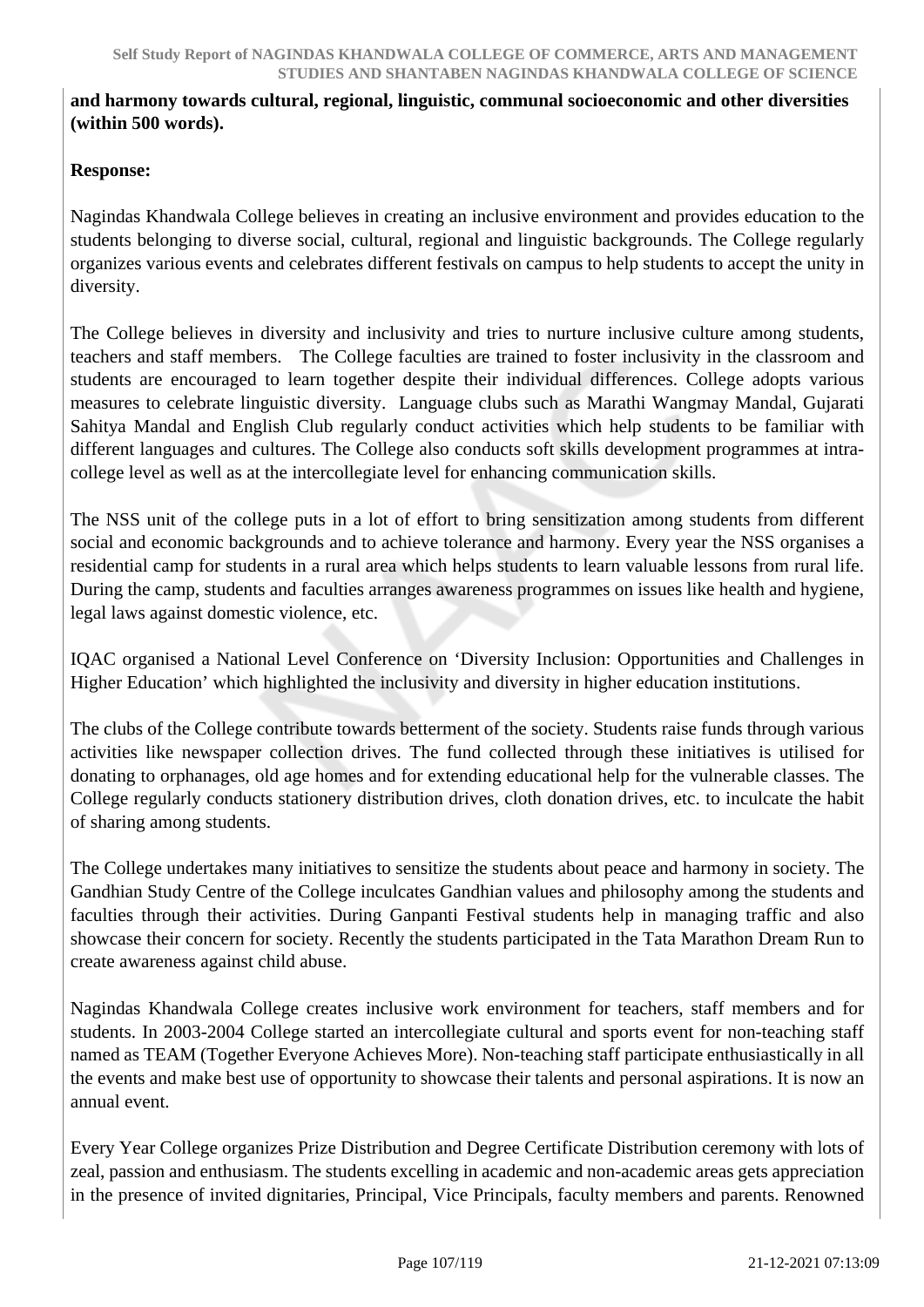speakers are called from different sectors to address the students and encourage them to aspire them for a better future.

| <b>File Description</b>                                                                                                                | <b>Document</b>      |
|----------------------------------------------------------------------------------------------------------------------------------------|----------------------|
| Supporting documents on the information provided<br>(as reflected in the administrative and academic<br>activities of the Institution) | <b>View Document</b> |
| Any other relevant information                                                                                                         | <b>View Document</b> |

## **7.1.9 Sensitization of students and employees of the Institution to the constitutional obligations: values, rights, duties and responsibilities of citizens (within 500 words).**

**Response:** 

Nagindas Khandwala College takes various steps to sensitize the students and the teaching and nonteaching staff on their constitutional obligations. Various departments and cells of the College periodically conduct thought provoking activities to create awareness on constitutional obligations along with rights and responsibilities to which they are entitled as Indian citizens.

To have a holistic approach in shaping the young minds, the College makes continuous efforts to arrange guest lectures and talks to focus on legal aspects, issues related to environmental sustainability, etc. Students not only attend but also help in organizing these events.

The NSS unit of the college, Women Development cell and the Gandhian Studies Center organize interesting activities like essay writing competition, street plays, movie screenings, etc. to encourage students to participate and learn.

To imbibe patriotic feelings among students and to encourage them to become good citizens of India, various activities are being arranged by NSS and other College Cells. Kranti Diwas, Shradhanjali to Soldiers, Light a Candle, Talk on National Integration and other such activities help students to relate to our great legacy passed on to us by our national heroes. Various talks on democracy and secularism, Indo Soviet / Russian Relations, and RTI Act 2005 were organized by NSS. These events create political awareness among students.

Voting awareness campaign by Social Cell, BAMMC and NSS are helpful in creating awareness about political rights among young students. NSS also organizes guest lectures and sessions for creating environmental sensitivity. Talks on energy conservation, environment laws, environmental justice, etc. help to make the students environmental conscious.

The College regularly organizes events which sensitizes students and helps them to grow as balanced individuals. Awareness session on Animal Compassion, talk on Anti-Drug Addiction, a guest lecture on Striving for Excellence, and Convention on Improving Concentration and Confidence are few such events organised to enable the holistic development of students. .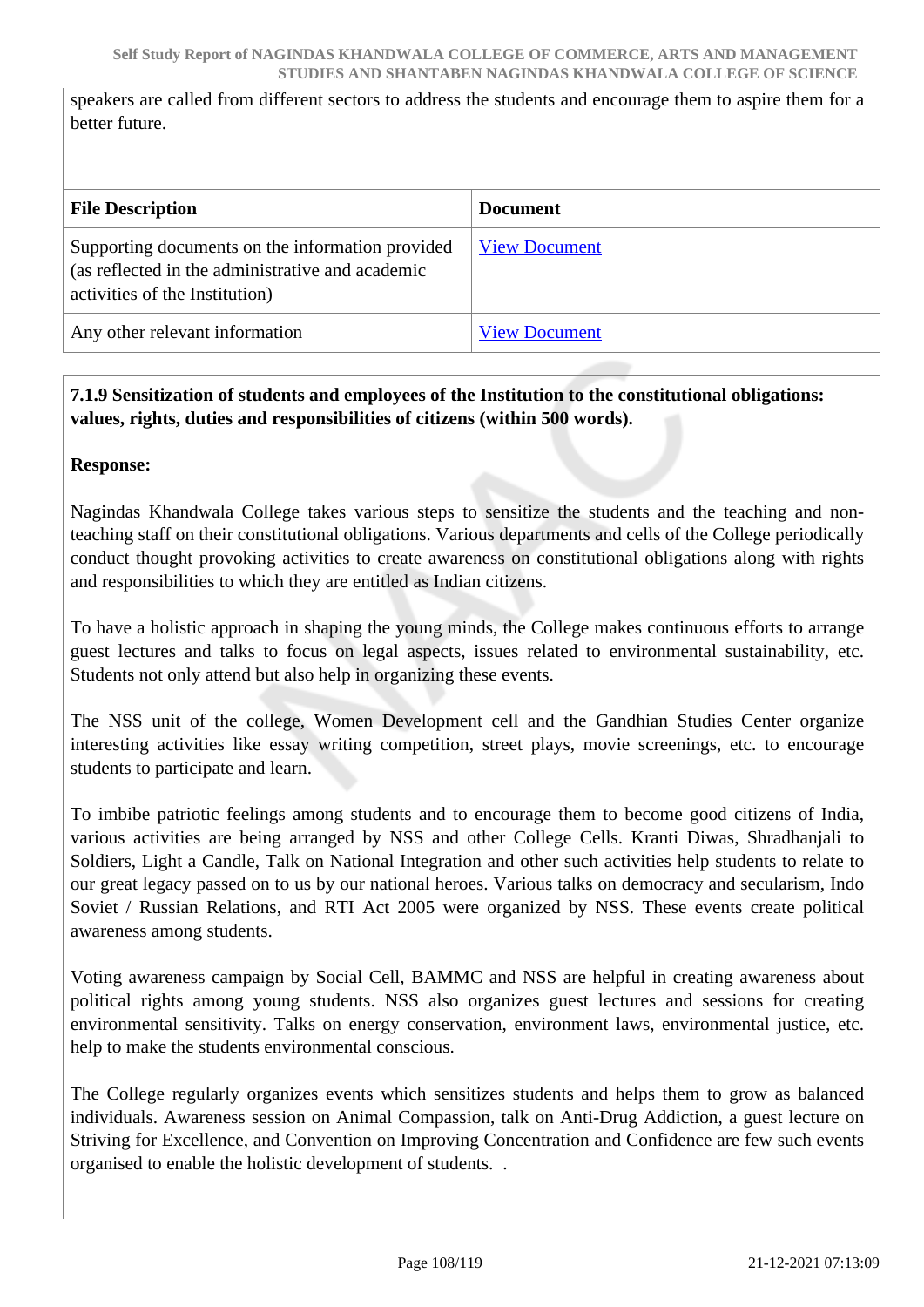Gandhian Studies Centre initiates various events to inculcate right beliefs, values, and attitudes amongst the students. Every year Gandhian Studies conducts Peace Examination. Hundreds of students appear for this exam, thus learning gandhian values which are very important for social peace and harmony. Poster making competitions on Ahimsa, talk on Power of Non-Violence, etc. are some of the events organized by the Gandhian Study Center.

The College has an e-manual which enlists the students' rights and responsibilities. On various occasions, Class Mentors discuss the manual with students to make them aware of what their rights and responsibilities are.

| <b>File Description</b>                                                                                      | <b>Document</b>      |
|--------------------------------------------------------------------------------------------------------------|----------------------|
| • Details of activities that inculcate values;<br>necessary to render students in to responsible<br>citizens | <b>View Document</b> |
| Any other relevant information                                                                               | <b>View Document</b> |

 **7.1.10 The Institution has a prescribed code of conduct for students, teachers, administrators and other staff and conducts periodic programmes in this regard.** 

- **1.The Code of Conduct is displayed on the website**
- **2.There is a committee to monitor adherence to the Code of Conduct**
- **3.Institution organizes professional ethics programmes for students, teachers, administrators and other staff**
- **4.Annual awareness programmes on Code of Conduct are organized**

#### **Response:** A. All of the above

| <b>File Description</b>                                                                                                                                                                       | <b>Document</b>      |
|-----------------------------------------------------------------------------------------------------------------------------------------------------------------------------------------------|----------------------|
| Details of the monitoring committee composition<br>and minutes of the committee meeting, number of<br>programmes organized, reports on the various<br>programs etc., in support of the claims | <b>View Document</b> |
| Code of ethics policy document                                                                                                                                                                | <b>View Document</b> |
| Any other relevant information                                                                                                                                                                | <b>View Document</b> |

## **7.1.11 Institution celebrates / organizes national and international commemorative days, events and festivals (within 500 words).**

## **Response:**

Nagindas Khandwala College celebrates National and International events which adds to the vibrancy of the campus. These commemorative days help students in understanding different cultures. These activities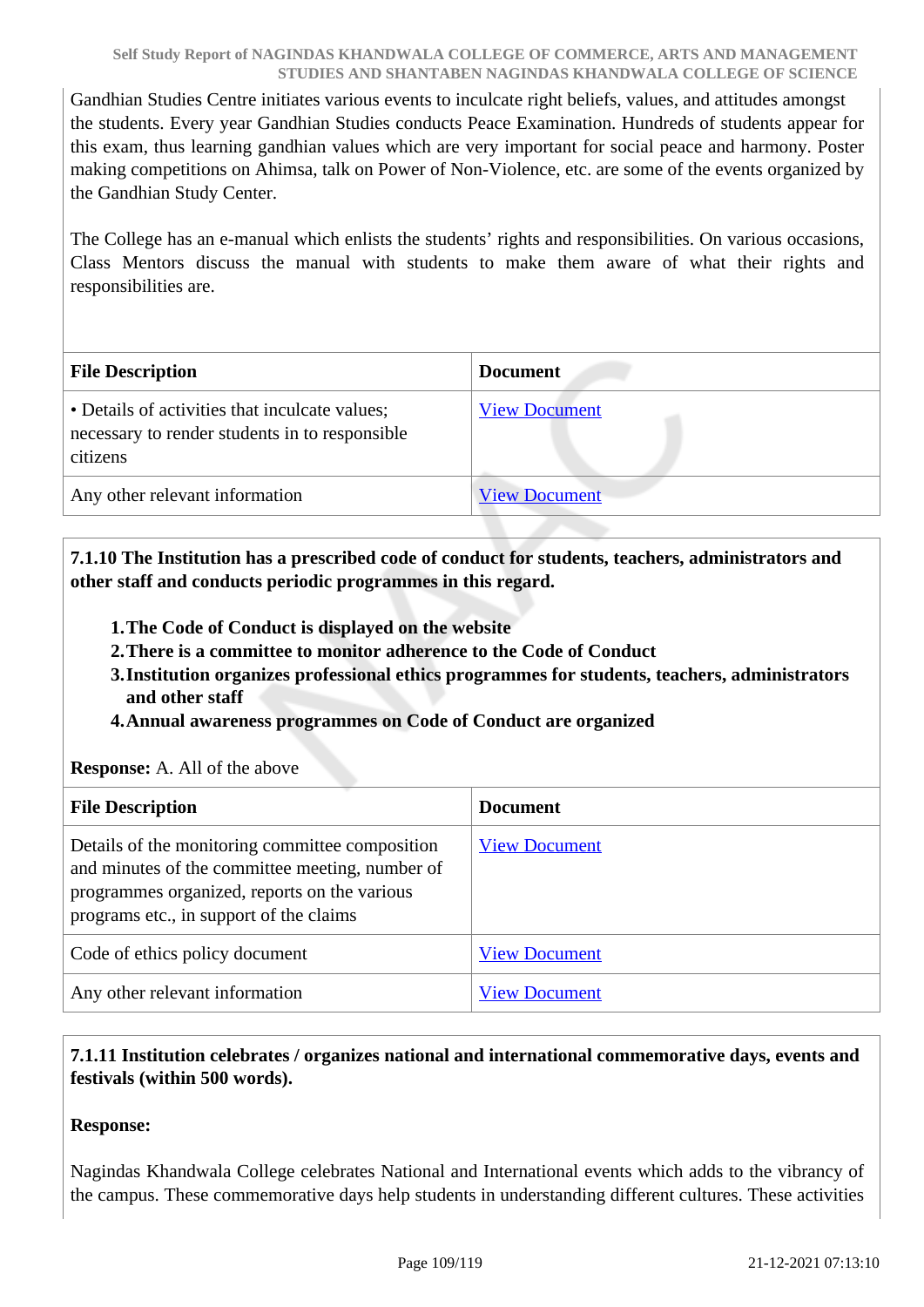are important to broaden up their minds, resulting in holistic development.

The College celebrates patriotic events to imbibe the great legacy of freedom fighters. These events also acknowledge their contribution for maintaining peace and harmony in society. Many events like essay writing competition, rally, quiz competition, etc. are arranged on Independence Day. Martyr's Day, Parakram Diwas, Kranti Diwas, Gandhi Jayanti, Sardar Vallabhbhai Patel Jayanti, Swami Vivekanand Jayanti, and Children's Day are celebrated enthusiastically on campus.

The College arranges various activities as a tribute to the great warriers, soldiers and national leaders on various occasions. Gandhian Studies Centre of the college conducts rally on Hiroshima and Nagasaki Day. The Rally reminds us of the unfortunate loss of humanity which the world witnessed years before.

The College students recite beautiful lyrics composed by Tulsidas on Tulsidas Jayanti. This helps students to understand the great legacy of Indian culture rightly explored in our literature. India is a diverse country with a rich cultural heritage. Different festivals are celebrated enthusiastically covering different parts of India. The College also celebrates Diwali, Navratri, Raksha Badhan, Makar Sankranti and Ganeshotsava with students and faculties on Campus. Christmas celebration is one of the highly awaited festivals in college.

Nagindas Khandwala College emphasizes on holistic development and inspires students to become sensitive human beings. Various activities are arranged on World Aids Day, World Disability Day, World Vitiligo Day, World Mental Health Day, International Girl Child Day, Global Handwashing Day, Unity Day, World Vegan Day, and International Day against Bullying.

Events such as World Environment Day, International coastal clean-up day, World Ozone Day, World Alzheimer Day, World Tourism Day, World Aids Day, and World Clean/up Day create awareness about environmental issues among students.

The College celebrates fun filled activities like Friendship Day, International Photography Day, and Coffee Day with students and faculties. Various thought provoking activities are arranged on the occasion of World Elder Abuse Awareness Day, International Women's Day, and Anti-Tobacco Day International Yoga Day

Activities like workshops and guest lectures are arranged on National Doctors Day, National Voter's Day, Income Tax Day, National Youth Day, NCC Day, NSS Day and National Sports Day.

Every year the College Foundation Day is celebrated by students and faculties with lots of passion and zeal. With the same enthusiasm students take an active part in University Foundation Day. To acknowledge the noble work of Dr. Sarvepalli Radhekrishnan and to pay tribute to his work every year College students celebrate Teacher's Day and Guru Purnima for their teachers with lots of love and respect. College Alumni have an event known as 'Nostalgia' which gives an opportunity to the Alumni to reconnect with faculty members and their batchmates. These events help to build a special bond among teachers and students resulting in a happy teaching and learning experience.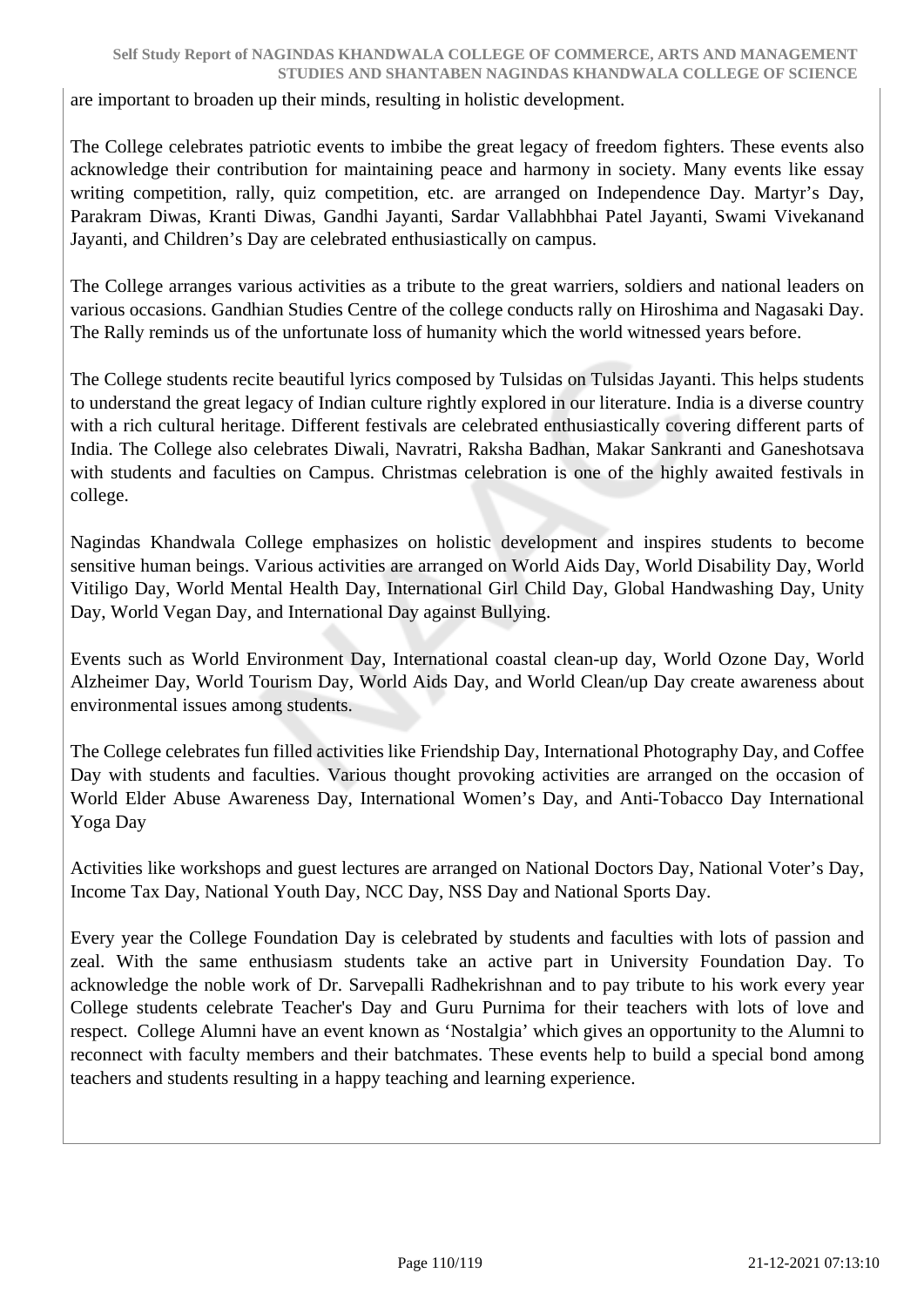| <b>File Description</b>                                                               | <b>Document</b>      |
|---------------------------------------------------------------------------------------|----------------------|
| Geotagged photographs of some of the events                                           | <b>View Document</b> |
| Any other relevant information                                                        | <b>View Document</b> |
| Annual report of the celebrations and<br>commemorative events for the last five years | <b>View Document</b> |

## **7.2 Best Practices**

 **7.2.1 Describe two best practices successfully implemented by the Institution as per NAAC format provided in the Manual.**

**Response:** 

### 1.**Title of the Practice**

Train the Teacher

## **Objectives of the Practice**

For an enhanced teaching-learning experience, it is necessary that teachers are provided with continuous inservice training. Training helps in updating teachers' skills and knowledge and enables them to face new changes and challenges in the world of education. Our college recognises the importance of training programmes for teachers and has put in place a comprehensive Teacher Training process designed to develop better and newer proficiency among the teachers, which in turn assists in improving the learning experience of students. The intended outcome of 'Train the Trainer' is to upgrade the knowledge of teachers, hone their skills and update them about the latest developments in their respective genres.

#### **The Context**

For any training practice to be effective, it is imperative that, the training is intended to fill in gaps in skill sets, the training goals are decisively defined, the training is imparted efficiently, and the effectiveness of the training is measured over a period of time. The practice of 'Train the Trainer' was designed keeping the above factors in mind. The first step was to identify the training needs among the teaching faculty so that the training programmes could be planned accordingly to cater to the specific identified training needs. The credentials of the trainers selected to impart the training was another crucial factor which would impact the quality of the training. No training programme would be effective unless the feedback of the participants is collected and analysed. Also, the effectiveness of the programme in terms of the impact that it has had on the participants has to be measured for at least a few months after the programme in order to measure its success.

#### **The Practice**

Recognising the need to have a systematic teacher training process in place, our college has designed a comprehensive system to ensure that, the training imparted to teachers is of the highest quality, meets the expected training outcomes, and enables the teachers to equip themselves and cater seamlessly to the 21st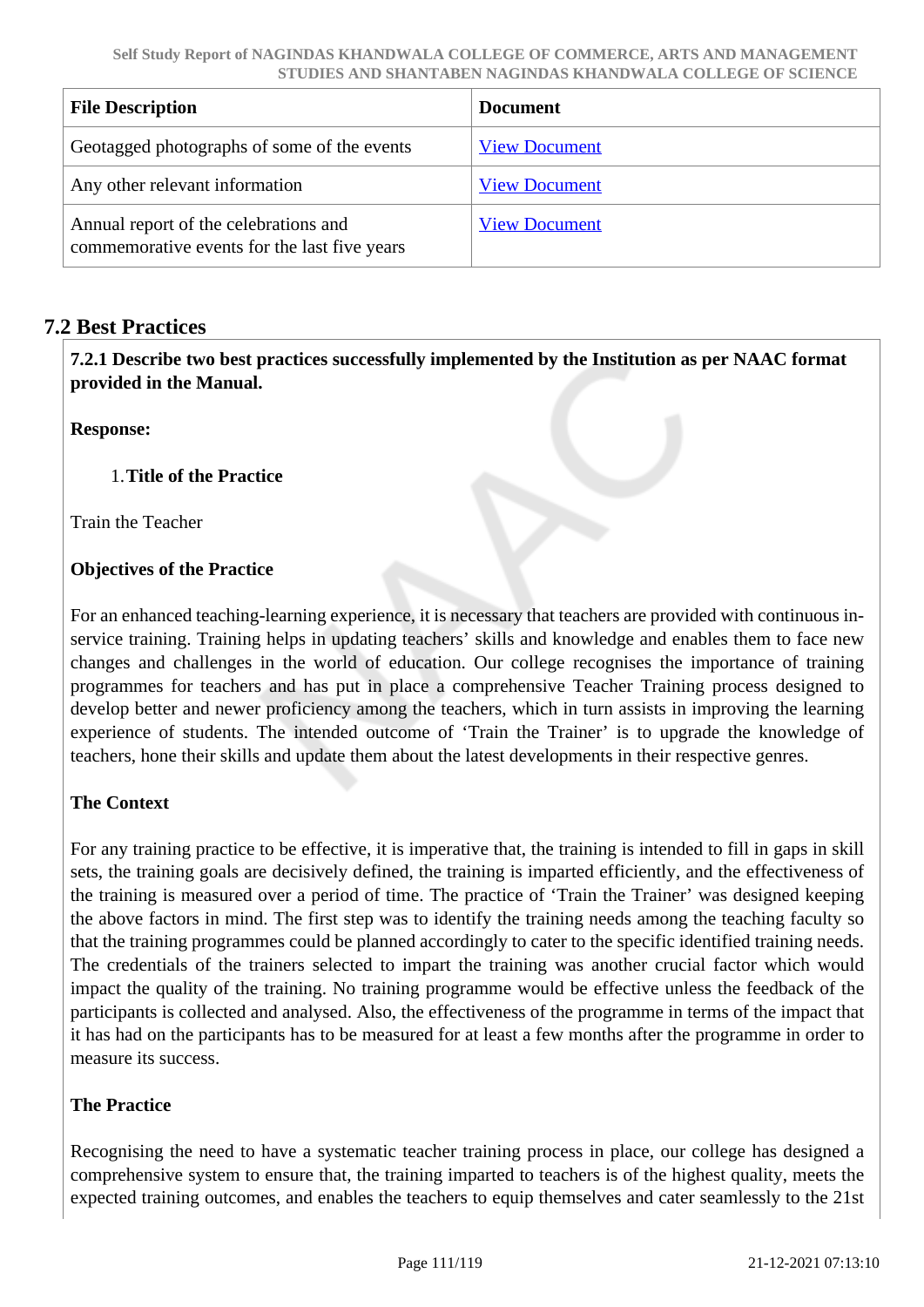century learner. The process starts right at the beginning of the academic year where faculty members are required to fill up a Competency Based Skill Matrix, wherein they specify the particular areas in which they require skill upgradation such as subject knowledge, application knowledge, communication skills, class control, decision making, presentation skills, etiquette, organising and planning, etc. The Competency Based Skill Matrix is forwarded to the Head of the Departments and then to the IQAC Co-ordinator for confirmation. On confirmation, the faculty-wise data is collated to arrive at an overall Competency Based Skill Matrix for the institute. On the basis of results of the Competency Based Skill Matrix, the Training Areas are identified and Training Programmes are mapped to the respective skill sets in the Matrix. The Training Programmes are then organised for the faculty members. The aim of the training programmes is to fill the gaps reflected in the matrix and to ensure that the teachers are equipped with the skill sets needed for efficient performance. Care is taken to ensure that the training programmes focus on not just subjectspecific but also generic training that leads to the holistic development of the teachers. The trainers are selected taking into account their area of expertise, content knowledge and communication skills. At the end of each Training Programme, the participants are required to fill up a feedback form wherein they rate various aspects of the programme such as communication skills of the speaker, content of the session, technical arrangements and their overall feedback about the training programme. Constructive feedback is crucial for enhancing the training experience as it helps in analysing whether the training objectives have been met and in identifying areas of improvement. The feedback received is analysed with the help of charts and graphs and a summary of the feedback analysis is prepared for future reference. The effectiveness of the Training Programme is calculated after a period of 1 month, 3 months and 6 months to gauge the overall impact and to assess whether the training programme succeeded in filling up the competency gaps shown in the matrix.

#### **Evidence of success**

Measuring the effectiveness and success of any training programme is essential. It is important that the participants/ trainees are able to demonstrate an improvement in their productivity and development of skill related to the training programme. Whether a particular training programme was successful or not is judged by how effectively the trainees or learners were able to gain knowledge and skills that are relevant to them, whether they could put what they learnt into practice and improve their work performance, and whether the training helped in achieving the pre-defined learning objectives. An analysis of the feedback received from the participants for the training programmes conducted at our college reveals an average effectiveness rate of more than 90%. Training programmes on topics such as Dynamic Growth with Gratitude, Pranic Healing, Waste Management, Improving Concentration and Confidence, and Stress Management were in the nature of information sharing sessions and hence their effectiveness could not be measured in terms of time frame of 1 month, 3 months and 6 months. However, knowledge gained by the teaching faculty from training programmes on practical topics such as Online Teaching Tools, Preparing Research Proposals and Publishing Research Papers, Bloom's Taxonomy and Awareness of ISO 9001-2015 was beneficial to them since they could practically implement it in the relevant aspects of their work life.

#### **Problems encountered and Resources required**

Initiating a comprehensive and systematic teacher training programme is not without its fair share of challenges. Once the training needs of the teaching faculty are identified, the first challenge is selection of the precise training programmes to cater to the identified needs, in order to achieve targeted and tangible results. Certain skill sets such as class control, etiquette, organising and planning, decision making, conflict management and administrative skills are especially tricky since they are general in nature. In addition, it is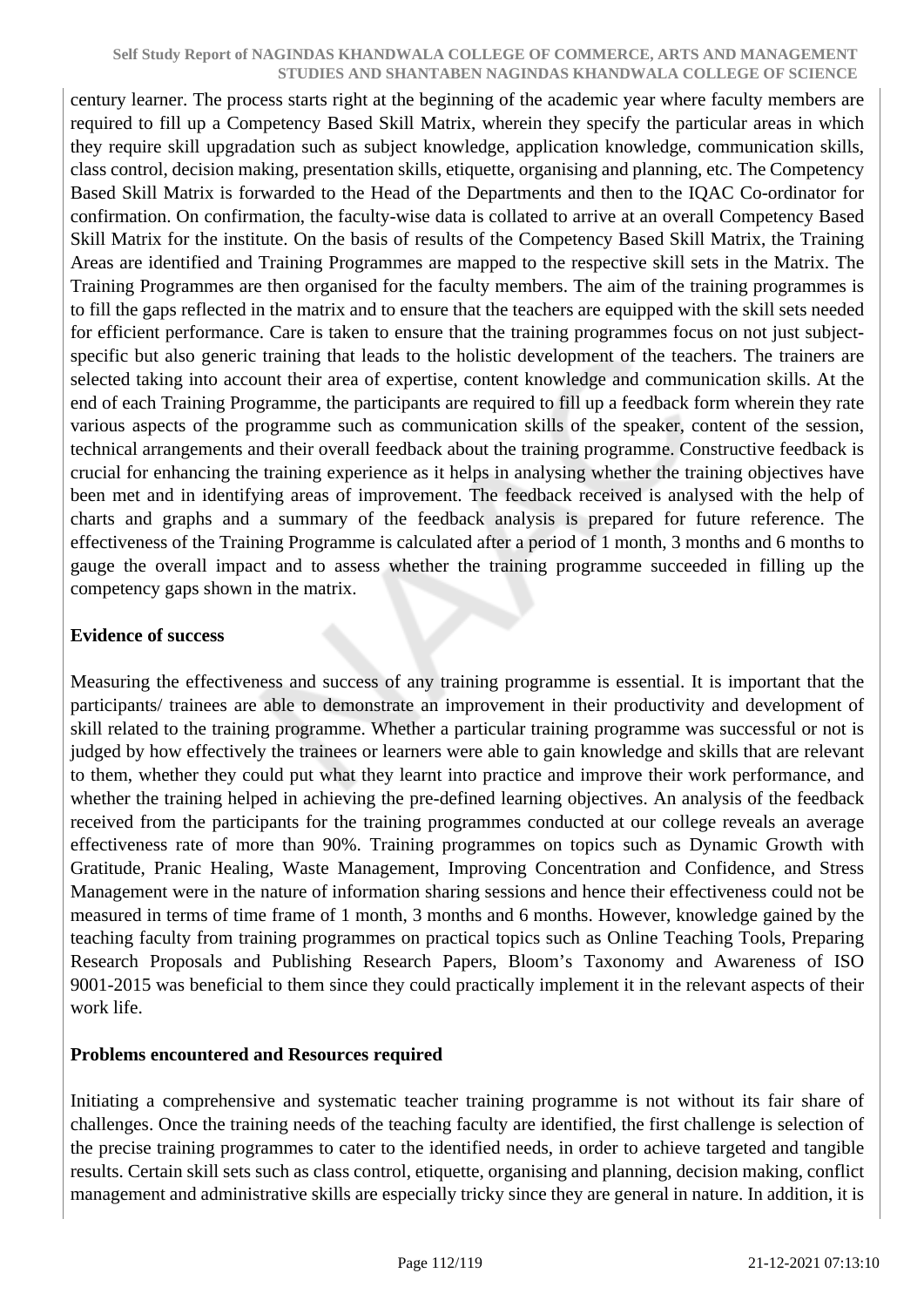imperative to keep track of the latest developments in the academic field and to ensure that the required training on those developments is imparted to the faculty without much delay. Getting competent and qualified trainers with strong content knowledge, requisite experience and expertise, effective communication skills and creativity is the most significant challenge to be tackled, since the success of any training programme is largely driven by the efficacy of the trainer. Also, for training programmes on topics of a general nature, it is difficult to measure effectiveness in terms of a time frame of 1 month, 3 months and 6 months.

#### **Notes**

The output and the feedback of these programmes have validated our efforts in organising these training programmes. It is essential to organise these sessions since faculty members need to keep themselves updated not just with the latest developments in their fields but also the professional skills that are essential today. This improves the quality of their teaching and in turn helps them to prepare the learners for the industry of their choice.

#### **2. Title of the practice**

'College Social Responsibility'

### **Objective of the practice**

The College initiated this programme with the objective of empowering people to aspire for greater things in life with a positive attitude, while thinking beyond themselves and working for the greater good of society.

## **The Context**

The aim of education is not only to earn a degree to find a means of income, but also to create awareness among learners about the fact that they are members of a society; a society that they can change for the better, or worse. Social activities are conducted with an aim to reach out to the poor. Social awareness programmes and activities that encourage the students to actively reach out to the disadvantaged sections of society are organized. Through bodies like the NSS and the Students' Council and other non-statutory bodies like NKare, Youth with Vision, and the B –Foundation, various activities are organized to involve the staff and the students in the College's CSR Programme.

#### **The Practice**

Activities like beach cleaning, beautification of railway stations, street plays about various social issues, blood donation drives, etc. are organized regularly. Issues such as hygiene, water pollution, organ donation, rainwater harvesting, etc. are highlighted and awareness programmes are planned.

However, the social programmes are not limited to awareness campaigns. For instance, during Diwali, the Students' Council promotes local, handmade diyas to support local small-scale manufacturers. The Gandhian Studies Centre promotes the sale of Khadi products made by local women through annual sales organised in the College.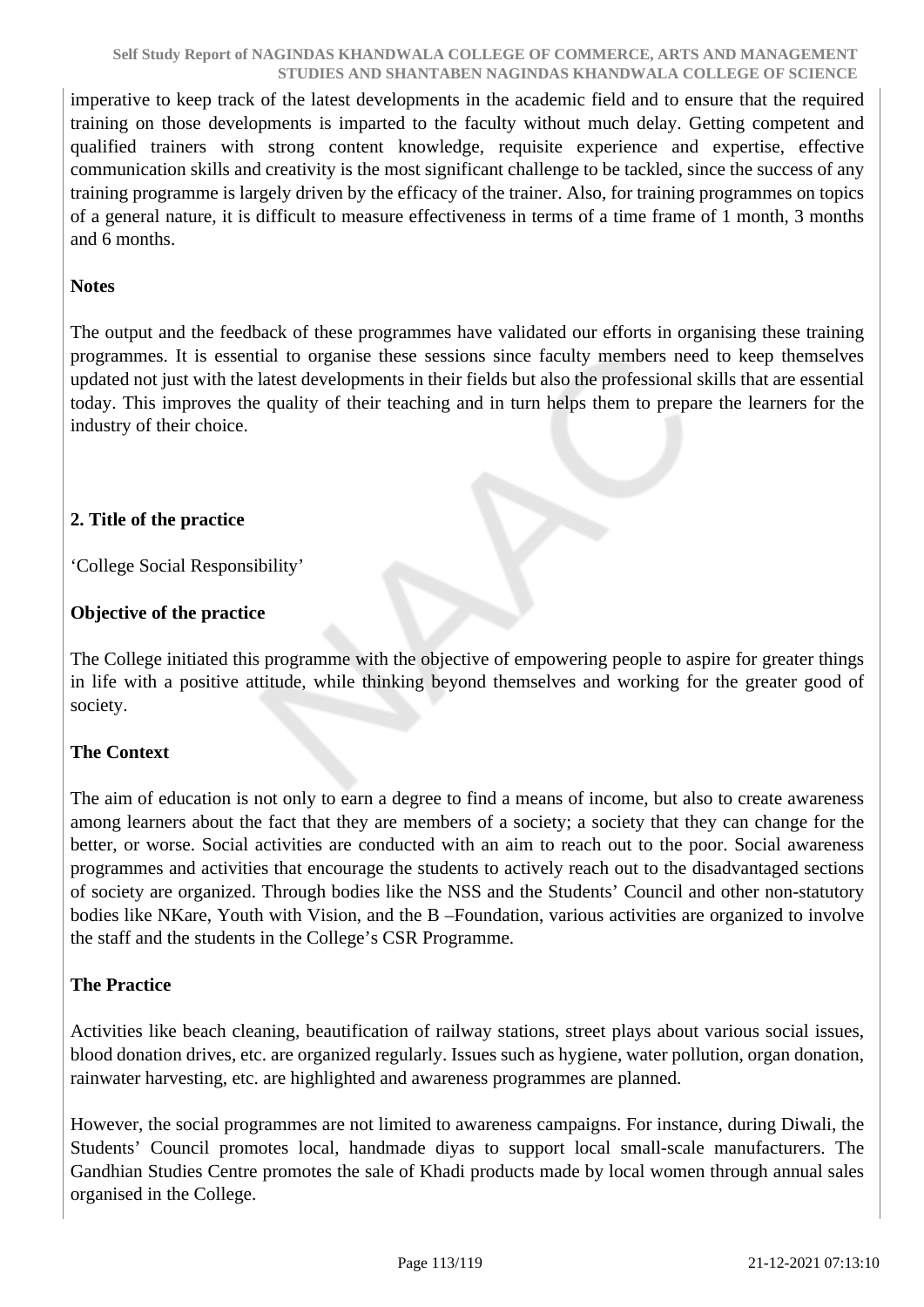The students are conscious of the problems of the poorer sections of society. Clothes, pulses and food packets are often distributed by the students. At the height of the pandemic, during the lockdown, many student volunteers from the Students' Council, Youth with Vision (Team Rays), NSS, and other College groups organised food distribution drives.

As part of a project titled 'Patang', student volunteers of Youth with Vision have been **visiting old age homes and orphanages** in Malad, Kandivali and Panvel. As a part of 'Project Poshan' students of Youth with Vision have been **distributing food packets and clothes,** even during the COVID-19 lockdown.

Educational needs are also addressed. The members of the B-Foundation have taken up the responsibility of **teaching English to the Gujarati Medium students** of Nahalchand Laloochand High School. The members visit the school twice a week and teach the students of the primary section.

Additionally, a village school in rural Maharashtra, Karambeliwadi, Pen Taluka has been adopted, and the students of Youth with Vision are completely involved in that project. As part of the Project Patang, the students of Youth with Vision provide **Ayurvedic Massage and Hot Water Therapy to the elderly villagers. Their floors are floored with cow dung and their clothes are washed.** This is done on a regular basis. As part of Project Pehel, the students of Youth with Vision organize an **annual four day camp** for the students of that village. Games are organized, and hygiene awareness programmes are conducted. Sanitary pads are distributed to the girls. The students also spend some days teaching the students to read and write in English.

Similarly, the NSS conducts a **special residential camp in a rural area in Arnala/Bhuigaon,** where the students conducts various programmes and activities for the residents. Games for the school children of that area are also organized and food packets are distributed. Cleanliness drives and beautification activities (Shramdaan) are conducted. After the COVID-19 lockdown, the Youth with Vision team visited the village for the camp on 27th March 2021, where they organized **Karambeliwadi Khel Mahotsav** for the children.

## **Evidence of Success**

The students of the College have been able to reach out to the destitute and provide them with food and water through their social activities. Regular visits to the orphanages and old age homes has helped in making the youth more responsible and grateful for what they have in life. The activities have also helped the youngsters realize how important it is to contribute towards the needs of the society. Even the parents of the students have willingly contributed food and grocery on numerous occasions to boost the morale of students.

The success of the project in Karambeliwadi, Raigad, is evidenced by the enthusiastic response of the residents. The regular visits of the student volunteers are eagerly awaited. The school was reconstructed by the efforts of the students and a stable school building is now available for the children.

Similarly, the residents of Arnala/Bhuigaon village look forward to the annual residential camp of the **NSS** cadets. The school children eagerly participate in these activities and even the local corporator has recognized the efforts of the students of Nagindas Khandwala College.

The various activities organized in the areas around the campus has earned Nagindas Khandwala College a lot of goodwill and support from the locals.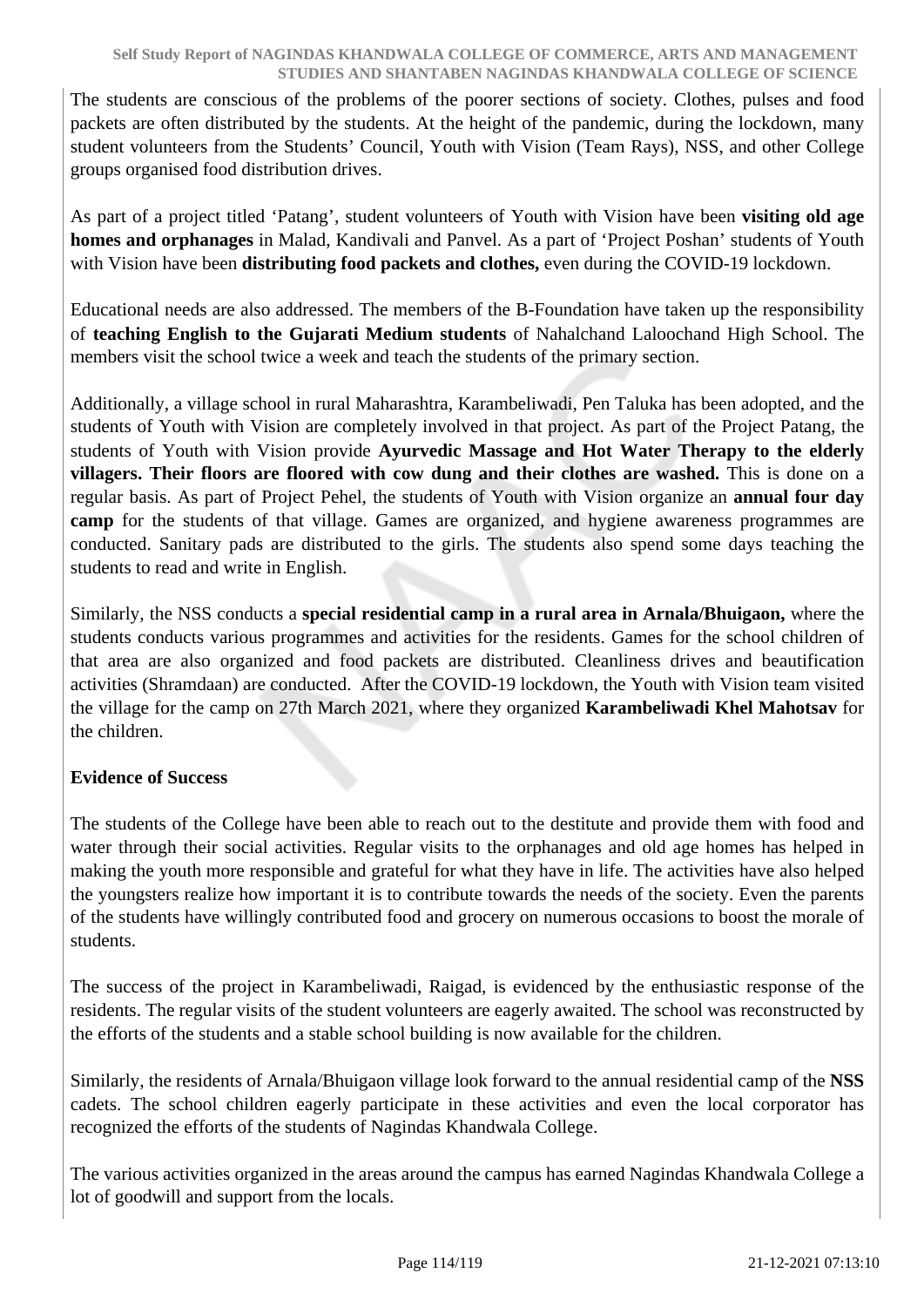#### **Problems encountered and resource required**

The team, while conducting the social activities, faced problems in transporting groceries and food items to the destitute. Sometimes there would not be enough food to distribute amongst the people.

With regard to the school in Karambeliwadi, due to the parents' seasonal employment, the education of the children is disrupted.

#### **Notes**

The social activities conducted by the student volunteers instil values in them of serving the society. They also realise that they are empowered enough to bring about a change in other people's lives. The College is now considering similar activities that can have a lasting impact. At the same time, additional projects for the betterment of the residents of the villagers of Karambeliwadi are being considered. For instance **vocational training** for the women is being considered. At the same time, possible employment opportunities for the parents that will not disrupt the children's education are being explored.

| <b>File Description</b>                      | <b>Document</b>      |
|----------------------------------------------|----------------------|
| Best practices in the Institutional web site | <b>View Document</b> |
| Any other relevant information               | <b>View Document</b> |

#### **7.3 Institutional Distinctiveness**

 **7.3.1 Portray the performance of the Institution in one area distinctive to its priority and thrust within 1000 words**

**Response:** 

**Holistic Education with an Emphasis on National Development**

**The Vision of our Institution** 

Education for all.

Education for the youth.

Education for the future of our country

The **mission** of our institution is to serve the society at large, and students belonging to linguistic minority in particular, with commitment, dedication and devotion. The institution aims at providing overall education from K.G to P.G to Ph.D.

Nagindas Khandwala College aims to provide **holistic education** with an emphasis on national development. The Autonomous Status of the college gives freedom in introducing new courses in line with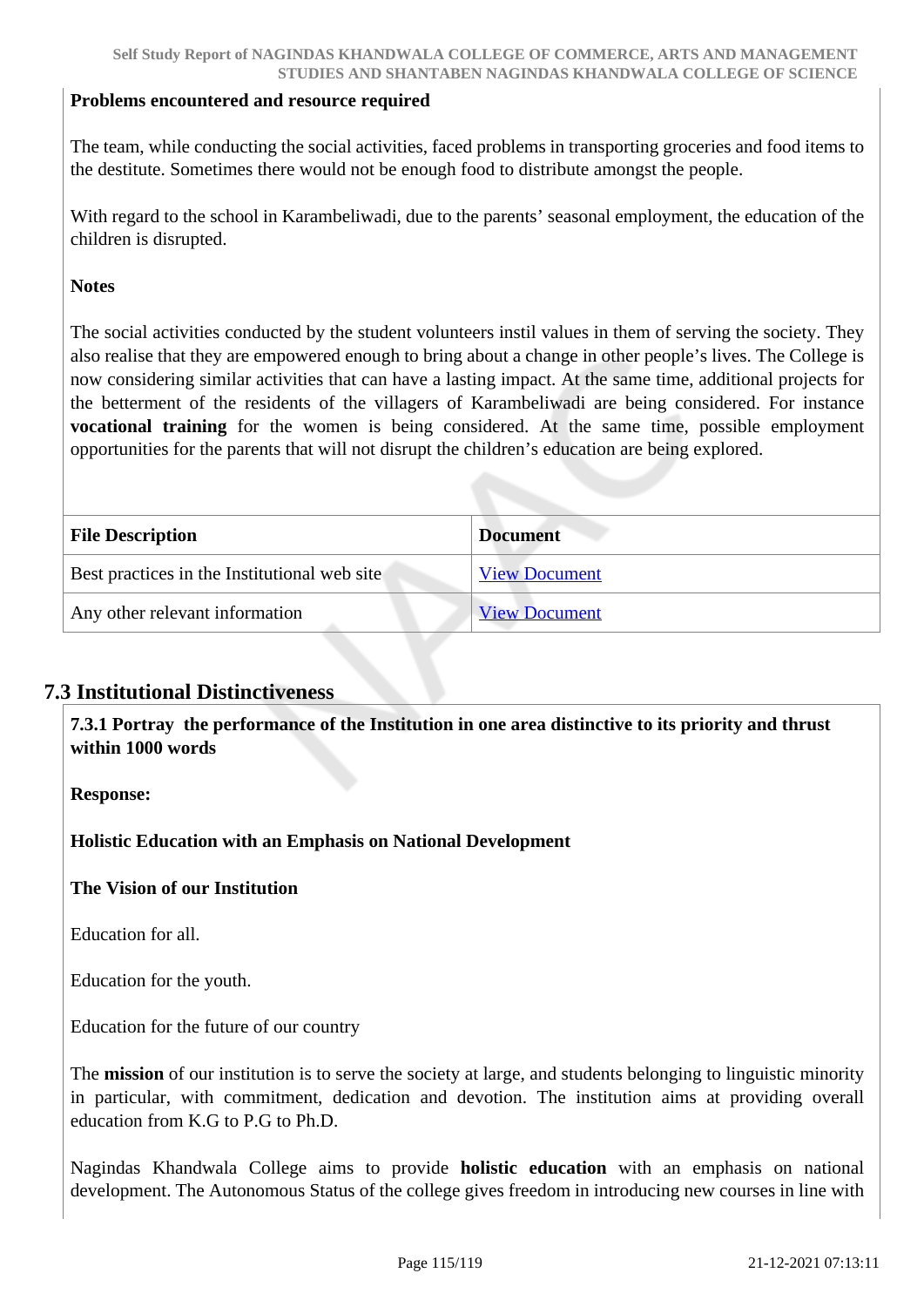recent trends and modifying the existing syllabi to suit industry needs. With such an approach taken towards the curriculum, the college ensures the overall development of the students and prepares them to face the challenges of the industry. The College also offers an opportunity to develop skills through **Short Term Courses** that are provided to the students to earn credits.

Nagindas Khandwala College was established in July 1983 by the Malad Kandivli Education Society (M.K.E.S), a registered charitable trust. The institution was set up with the motto to provide education to all. Beginning with 330 students, the institution has grown over the years with 17 Under Graduate, 7 Post Graduate and 3 Ph.D. programmes (2020-21) to establish itself as one of the prominent institutions in the city. The institution's vision is to transform the society by providing education to all, for the nation's holistic development.

As mentioned in our mission, Nagindas Khandwala College aims to serve the society at large. Therefore, the College has adopted a school in Karambeliwadi Village in rural Maharashtra. Our student volunteers, collectively known as Team RAYS, regularly organize annual camps in the village to interact with the children and provide stationery for the school under **'Project Pehel'.** 

The team organised a four days **educational drive** from 2nd March to 6th March 2018 and also painted the school walls. From 9th November to 11th November 2018, classes were conducted to help the school students prepare for their exams.

During the four - day camp from 31st October to 3rd November 2019, Team RAYS distributed stationery and books, and taught the children how to read and write in English.

After the lockdown, the team visited the village for the camp, where they organized Karambeliwadi Khel Mahotsav for the children. It is through such initiatives that the College proves that it firmly stands by the belief that education can bring social, economic and cultural progress and prosperity.

The student volunteers of Bachelor of Banking and Insurance, Bachelor of Financial Markets, and Bachelor of Accounting and Finance have taken up an **educational project** to serve the needs of the Gujarati Medium students of Nihalchand Laloochand High School. Twice a week, these volunteers visit the school students of Standards I to V and teach them how to read, write and speak in English. This is an eagerly awaited activity, and another example of Nagindas Khandwala's distinctiveness in designing impactful programmes that foster experiential learning. While the school students get better at English, the volunteers learn, leadership skills and mentoring.

Nagindas Khandwala College ensures that the vision and mission are in tune with the higher education policies of the nation. It offers modern, professional and technical career-oriented programmes. The **Study Abroad Programme** is the recent innovative approach in which the students undergo a part of the course in foreign universities. The College has signed Memorandums of Understanding with University of Frazer Valley (Canada) for IT and CS students and Royal Roads University (Canada) for Commerce students so that students can study for two years at Nagindas Khandwala and two years in the universities after which they would be awarded their degrees. The College also offers commerce students another opportunity where they complete one year of their undergraduate programme in the University of Canberra (Australia) followed by an MBA programme. With this programme, the College is striving to fulfill M.K.E.S's ever glowing message "Education and beyond".

Always keen on providing the most relevant and contemporary education, Nagindas Khandwala College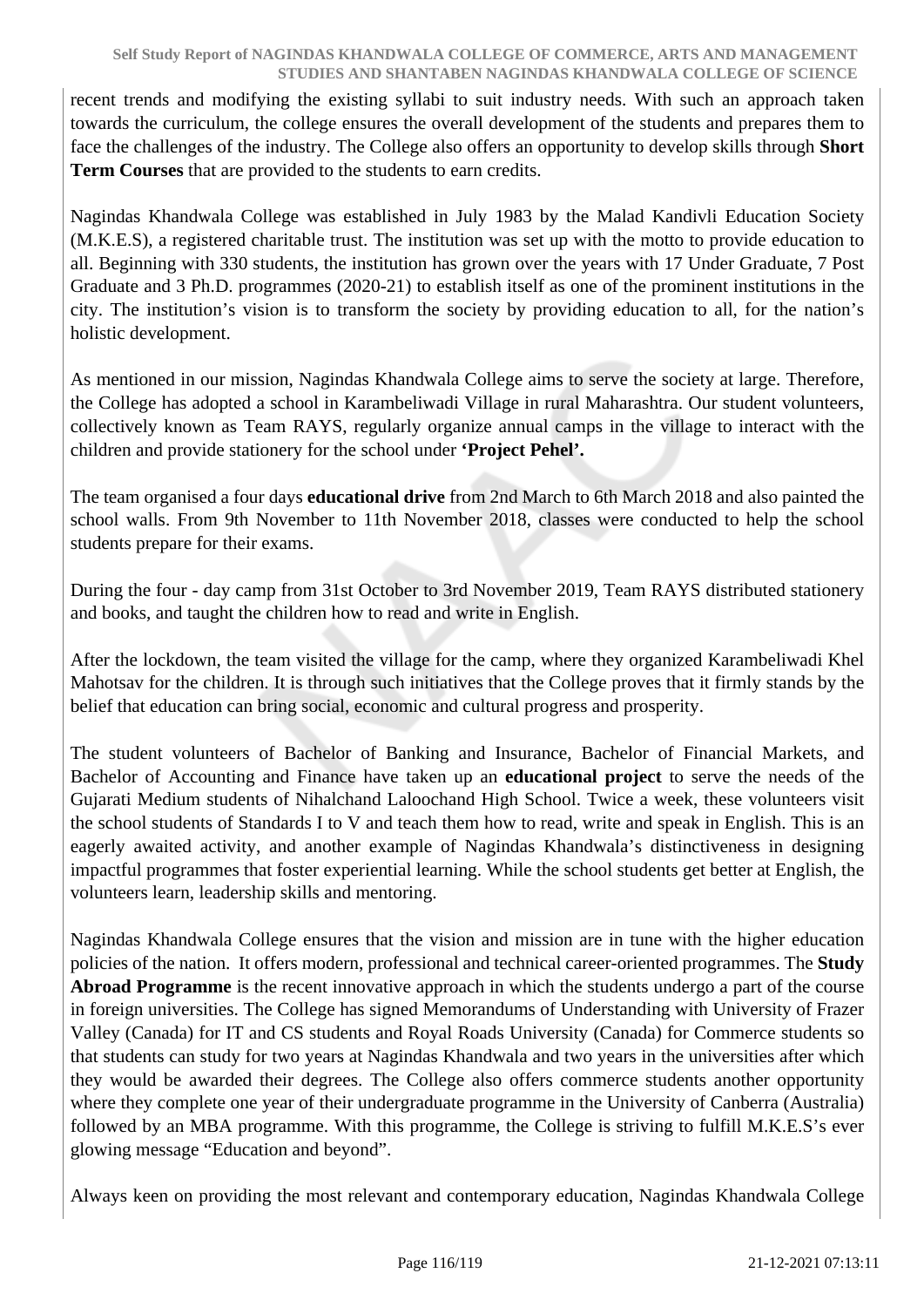has **introduced a number of new Undergraduate and Postgraduate programmes** after a close study of emerging industries. Our flagship undergraduate programmes like BA (Honours) in Apparel Design and Construction, BMS in Sports Management, B.Com (Honours) in Actuarial Studies, etc. are growing in popularity. B. Sc (Honours) programmes like Artificial Intelligence and Machine Learning, and Cloud Technology and Information Security ensure that our students are trained in cutting-edge technology. Similarly, Masters Programmes in Cyber Security, Artificial Intelligence, Integrative Nutrition and Dietetics, and other such relevant fields have been introduced.

The College also identifies learning levels of slow and advanced learners by the entry-level grades obtained by the students in the first year. Students are evaluated through their classroom participation, by monitoring their grades in the exams, regular meetings with their parents/guardians and mentor-mentee meetings.

Entry-level students are made familiar with the learning atmosphere and curriculum framework of the College through orientation programmes, alumni interaction, industrial visits and counselling centres. Advanced learners are made aware of their potential by encouraging them to participate in intra-collegiate and inter-collegiate activities, research methodology courses, quizzes, and to present papers in seminars and conferences. Meanwhile, slow-learners are encouraged to overcome their limitations with different programmes and varied kinds of guidance through remedial lectures, bridge courses for entry-level students, skill development courses and one-on-one doubt-solving sessions with mentors.

The Learning Management System is efficiently utilized to share learning resources, conduct activities and submit assignments. MS Teams and Google Classrooms are effectively used to enable blended learning. Moodle is used as a platform to conduct examinations as and when required, and results are declared as early as possible. The students, upon request and after following required procedure, are also given access to their papers.

Such activities and initiatives taken by the College cater to the students' need for holistic education and overall development.

| <b>File Description</b>                      | <b>Document</b>      |
|----------------------------------------------|----------------------|
| Any other relevant information               | <b>View Document</b> |
| Appropriate web in the Institutional website | <b>View Document</b> |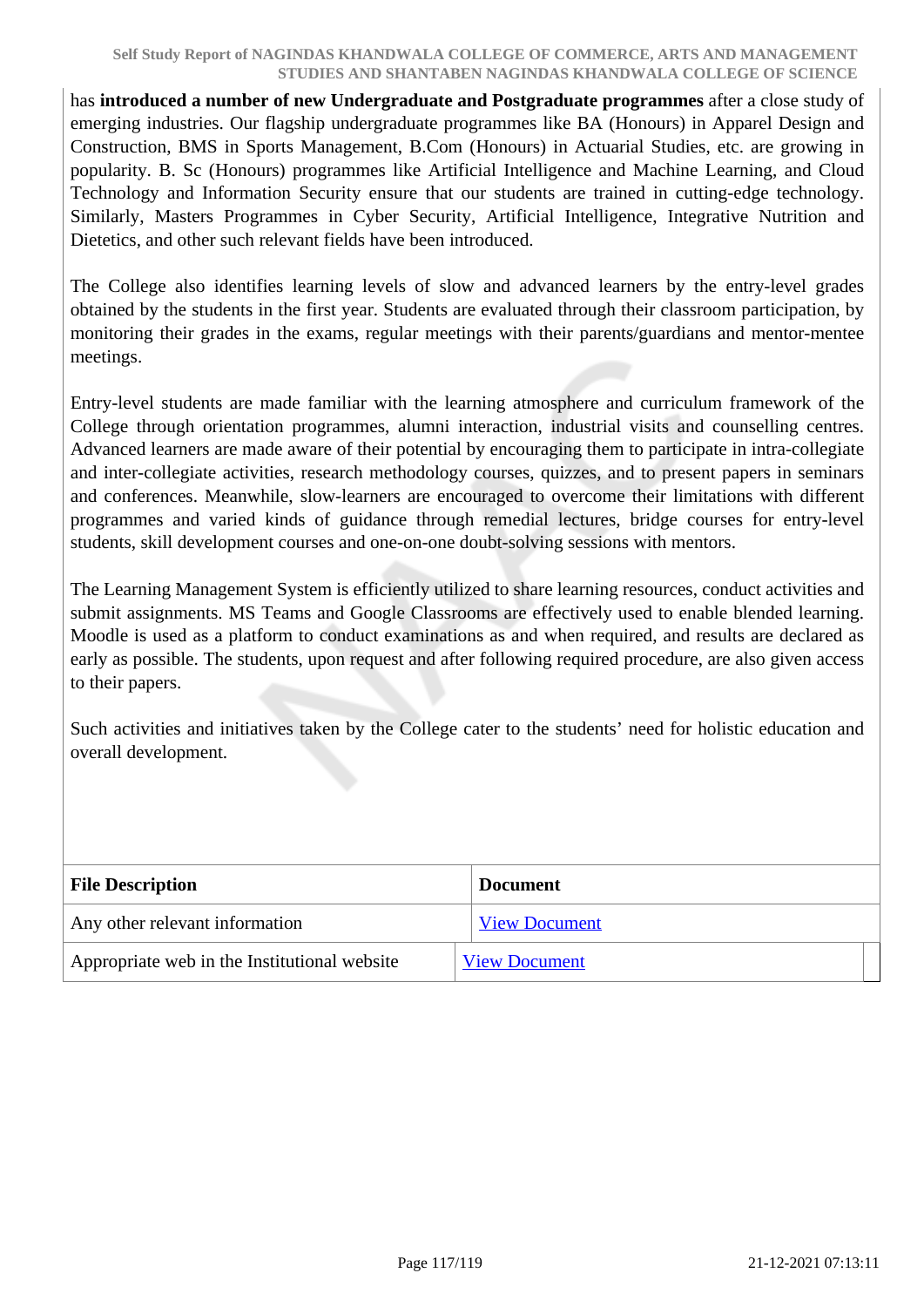# **5. CONCLUSION**

## **Additional Information :**

The college has instituted a number of programmes keeping in mind the various stakeholders of the organisation.

In order to meet these needs of the teaching and non-teaching staff members of the M.K.E.S Institutes, the IQAC has been organising Endeavour every year to equip the staff with leadership, team work and mentoring skills.

Once autonomy was conferred upon the College, many innovative programmes were introduced. Since the programmes were designed keeping industry needs in mind, the feedback of students was enthusiastic. However, since space is an issue, a Sub-Centre near the campus area has been established to cater to these new innovative courses. In this way, the challenge of space has been addressed without compromising on infrastructure and the quality of education.

The Department of Bachelor in Management Studies (BMS) in Sports Management regularly organises master classes with sterling personalities like Jonty Rhodes and Kapil Dev. In 2019, the students of this department organised Enable-a-thon, a day-long event of games and activities for people with various disabilities. The student volunteers helped the participants play the various games organised for them.

Nagindas Khandwala was the first ever college in Maharashtra to organise an intercollegiate Sports and Cultural event for non-teaching staff. This festival, known as TEAM (Together Everyone Achieves More), is now an annual affair with participation from over 1800 staff members from around sixty colleges. TEAM is now an annual much-awaited event.

Since March 2020, there has been a lull in the number of offline events due to the Pandemic. For events like Endeavour and a few cultural events, online platforms were used. Sports events could not be conducted. Training Programmes for teaching and non-teaching staff could not be conducted in offline mode; however, a few of those programmes were conducted online. Due to this, the amount spent on training programmes was lesser than usual.

The pandemic-induced lockdown also brought down the number of internships awarded to our students. For the same reason, the number of students and faculty using the library was also low due to the Lockdown.

In this way, the College makes enriching activities a regular affair.

## **Concluding Remarks :**

This Self-Study Report gives a bird's eye view of the various facets of Nagindas Khandwala College. True to its vision statement - Education for All, Education for the Youth and Education for the Future of our Countrythe College continuously works to update and sharpen its curriculum and make its learners future ready. The College has qualified and motivated faculty members dedicated to providing an excellent learning experience, and a dedicated and committed non-teaching staff.